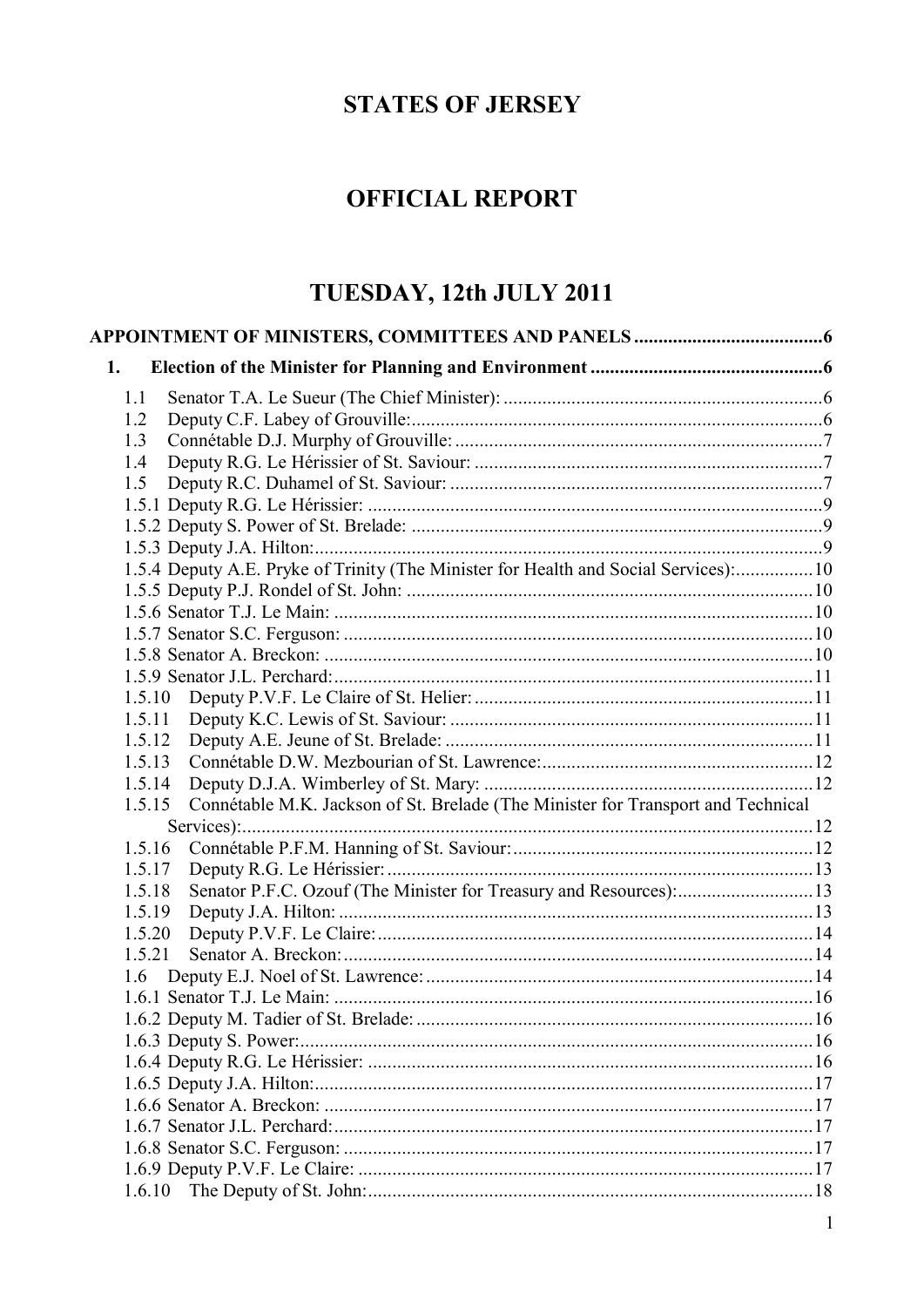| 1.6.11 |  |   |  |
|--------|--|---|--|
| 1.6.12 |  |   |  |
| 1.6.13 |  |   |  |
| 1.6.14 |  |   |  |
| 1.6.15 |  |   |  |
| 1.6.16 |  |   |  |
| 1.6.17 |  |   |  |
| 1.6.18 |  |   |  |
| 1.6.19 |  |   |  |
| 1.6.20 |  |   |  |
| 1.6.21 |  |   |  |
| 1.6.22 |  |   |  |
| 1.6.23 |  |   |  |
| 1.6.24 |  |   |  |
| 1.7    |  |   |  |
|        |  |   |  |
|        |  |   |  |
|        |  |   |  |
|        |  |   |  |
|        |  |   |  |
|        |  |   |  |
|        |  |   |  |
|        |  |   |  |
|        |  |   |  |
| 1.7.10 |  |   |  |
| 1.7.11 |  |   |  |
| 1.7.12 |  |   |  |
| 1.7.13 |  |   |  |
| 1.7.14 |  |   |  |
| 1.7.15 |  |   |  |
| 1.7.16 |  |   |  |
| 1.7.17 |  |   |  |
| 1.7.18 |  |   |  |
| 1.7.19 |  |   |  |
| 1.7.20 |  |   |  |
| 1.7.21 |  |   |  |
| 1.7.22 |  |   |  |
| 1.7.23 |  |   |  |
|        |  |   |  |
| 1.8    |  |   |  |
|        |  |   |  |
|        |  |   |  |
|        |  |   |  |
|        |  |   |  |
|        |  |   |  |
|        |  |   |  |
|        |  |   |  |
|        |  |   |  |
|        |  |   |  |
|        |  |   |  |
|        |  |   |  |
|        |  |   |  |
|        |  | 2 |  |
|        |  |   |  |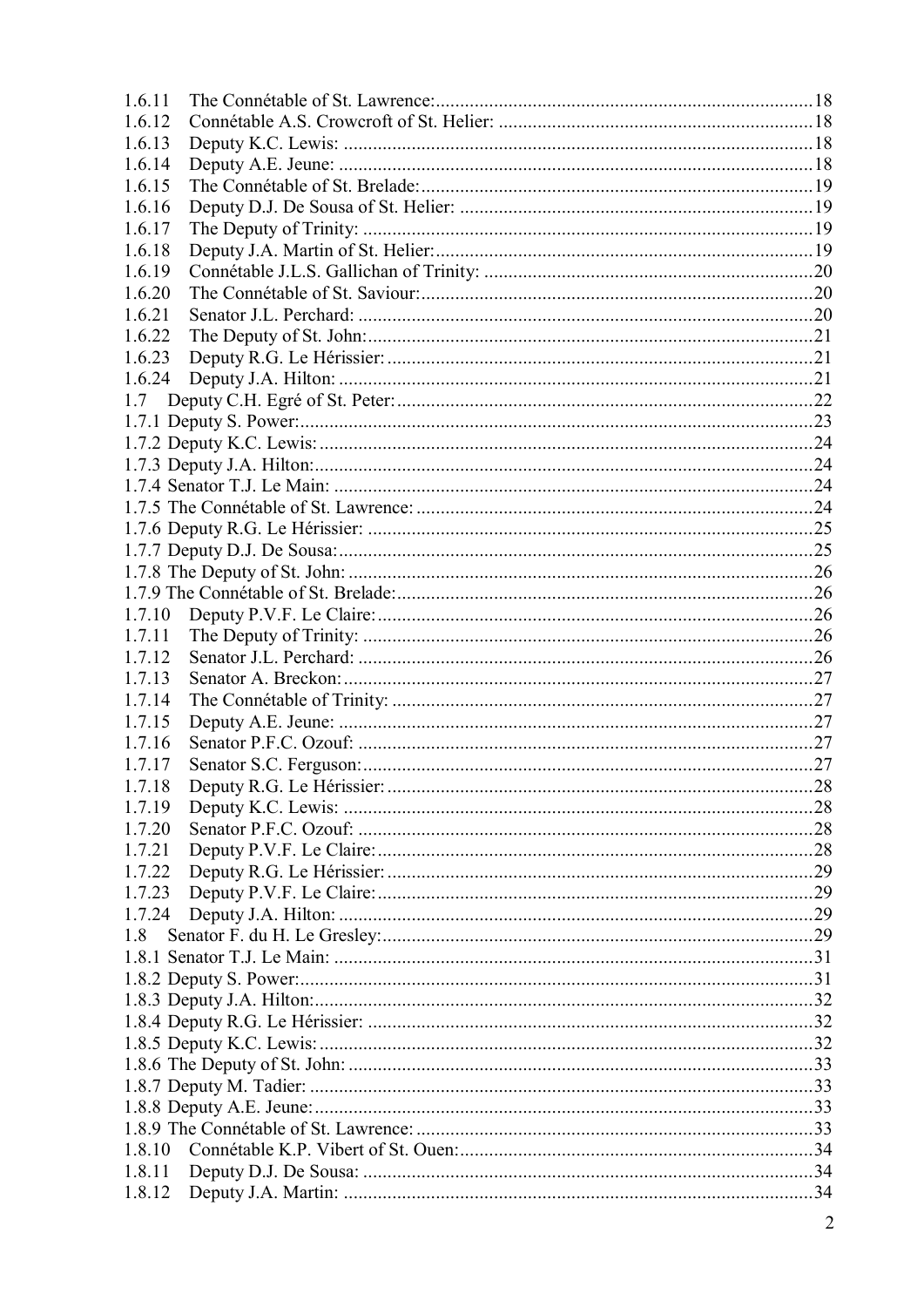| 1.8.14<br>1.8.15<br>1.8.16<br>1.8.17<br>1.8.18<br>1.8.19<br>2.<br>2.1<br>2.2<br>Health Service Disciplinary Tribunal: appointment of Chairman and members<br>3.<br>Deputy I.J. Gorst of St. Clement (The Minister for Social Security): 39<br>3.1<br>3.2<br>$\overline{4}$ .<br>4.1<br>4.2<br>Deputy M. Tadier (Education and Home Affairs Scrutiny Panel - rapporteur):47<br>4.3<br>4.3.10<br>4.3.11<br>4.4<br>Debt Collection Agencies: Establishment of a Working Party (P.102/2011) 59<br>5.<br>5.1<br>3 | 1.8.13 |  |
|--------------------------------------------------------------------------------------------------------------------------------------------------------------------------------------------------------------------------------------------------------------------------------------------------------------------------------------------------------------------------------------------------------------------------------------------------------------------------------------------------------------|--------|--|
|                                                                                                                                                                                                                                                                                                                                                                                                                                                                                                              |        |  |
|                                                                                                                                                                                                                                                                                                                                                                                                                                                                                                              |        |  |
|                                                                                                                                                                                                                                                                                                                                                                                                                                                                                                              |        |  |
|                                                                                                                                                                                                                                                                                                                                                                                                                                                                                                              |        |  |
|                                                                                                                                                                                                                                                                                                                                                                                                                                                                                                              |        |  |
|                                                                                                                                                                                                                                                                                                                                                                                                                                                                                                              |        |  |
|                                                                                                                                                                                                                                                                                                                                                                                                                                                                                                              |        |  |
|                                                                                                                                                                                                                                                                                                                                                                                                                                                                                                              |        |  |
|                                                                                                                                                                                                                                                                                                                                                                                                                                                                                                              |        |  |
|                                                                                                                                                                                                                                                                                                                                                                                                                                                                                                              |        |  |
|                                                                                                                                                                                                                                                                                                                                                                                                                                                                                                              |        |  |
|                                                                                                                                                                                                                                                                                                                                                                                                                                                                                                              |        |  |
|                                                                                                                                                                                                                                                                                                                                                                                                                                                                                                              |        |  |
|                                                                                                                                                                                                                                                                                                                                                                                                                                                                                                              |        |  |
|                                                                                                                                                                                                                                                                                                                                                                                                                                                                                                              |        |  |
|                                                                                                                                                                                                                                                                                                                                                                                                                                                                                                              |        |  |
|                                                                                                                                                                                                                                                                                                                                                                                                                                                                                                              |        |  |
|                                                                                                                                                                                                                                                                                                                                                                                                                                                                                                              |        |  |
|                                                                                                                                                                                                                                                                                                                                                                                                                                                                                                              |        |  |
|                                                                                                                                                                                                                                                                                                                                                                                                                                                                                                              |        |  |
|                                                                                                                                                                                                                                                                                                                                                                                                                                                                                                              |        |  |
|                                                                                                                                                                                                                                                                                                                                                                                                                                                                                                              |        |  |
|                                                                                                                                                                                                                                                                                                                                                                                                                                                                                                              |        |  |
|                                                                                                                                                                                                                                                                                                                                                                                                                                                                                                              |        |  |
|                                                                                                                                                                                                                                                                                                                                                                                                                                                                                                              |        |  |
|                                                                                                                                                                                                                                                                                                                                                                                                                                                                                                              |        |  |
|                                                                                                                                                                                                                                                                                                                                                                                                                                                                                                              |        |  |
|                                                                                                                                                                                                                                                                                                                                                                                                                                                                                                              |        |  |
|                                                                                                                                                                                                                                                                                                                                                                                                                                                                                                              |        |  |
|                                                                                                                                                                                                                                                                                                                                                                                                                                                                                                              |        |  |
|                                                                                                                                                                                                                                                                                                                                                                                                                                                                                                              |        |  |
|                                                                                                                                                                                                                                                                                                                                                                                                                                                                                                              |        |  |
|                                                                                                                                                                                                                                                                                                                                                                                                                                                                                                              |        |  |
|                                                                                                                                                                                                                                                                                                                                                                                                                                                                                                              |        |  |
|                                                                                                                                                                                                                                                                                                                                                                                                                                                                                                              |        |  |
|                                                                                                                                                                                                                                                                                                                                                                                                                                                                                                              |        |  |
|                                                                                                                                                                                                                                                                                                                                                                                                                                                                                                              |        |  |
|                                                                                                                                                                                                                                                                                                                                                                                                                                                                                                              |        |  |
|                                                                                                                                                                                                                                                                                                                                                                                                                                                                                                              |        |  |
|                                                                                                                                                                                                                                                                                                                                                                                                                                                                                                              |        |  |
|                                                                                                                                                                                                                                                                                                                                                                                                                                                                                                              |        |  |
|                                                                                                                                                                                                                                                                                                                                                                                                                                                                                                              |        |  |
|                                                                                                                                                                                                                                                                                                                                                                                                                                                                                                              |        |  |
|                                                                                                                                                                                                                                                                                                                                                                                                                                                                                                              |        |  |
|                                                                                                                                                                                                                                                                                                                                                                                                                                                                                                              |        |  |
|                                                                                                                                                                                                                                                                                                                                                                                                                                                                                                              |        |  |
|                                                                                                                                                                                                                                                                                                                                                                                                                                                                                                              |        |  |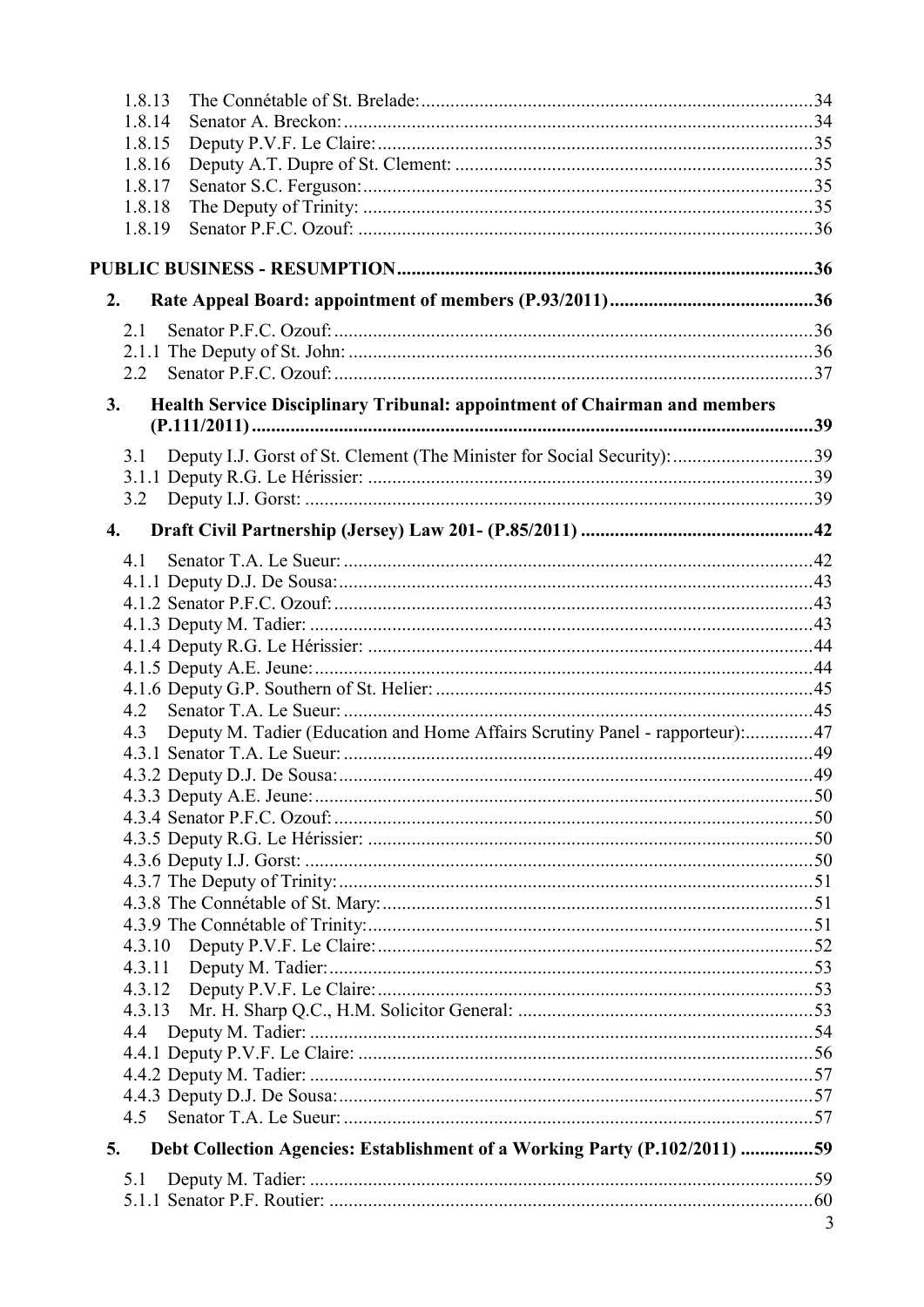| Draft Education (Nursery Fees) (Jersey) Regulations 201- (P.86/2011) 64<br>6.           |                |
|-----------------------------------------------------------------------------------------|----------------|
| Deputy J.G. Reed of St. Ouen (The Minister for Education, Sport and Culture): 64<br>6.1 |                |
|                                                                                         |                |
|                                                                                         |                |
|                                                                                         |                |
|                                                                                         |                |
|                                                                                         |                |
|                                                                                         |                |
|                                                                                         |                |
|                                                                                         |                |
| 6.1.10                                                                                  |                |
| 6.1.11                                                                                  |                |
|                                                                                         |                |
| 6.1.13                                                                                  |                |
| 6.2                                                                                     |                |
|                                                                                         |                |
| 6.3                                                                                     |                |
|                                                                                         |                |
|                                                                                         |                |
|                                                                                         |                |
|                                                                                         |                |
|                                                                                         |                |
|                                                                                         |                |
|                                                                                         |                |
| Uplifts in Land Values: Land Development Tax or Equivalent Mechanism(s)<br>7            |                |
|                                                                                         |                |
| 7.1                                                                                     |                |
|                                                                                         |                |
|                                                                                         |                |
| 7.2                                                                                     |                |
|                                                                                         |                |
| 8                                                                                       |                |
| 8.1                                                                                     |                |
|                                                                                         |                |
|                                                                                         |                |
|                                                                                         |                |
|                                                                                         |                |
|                                                                                         | $\overline{4}$ |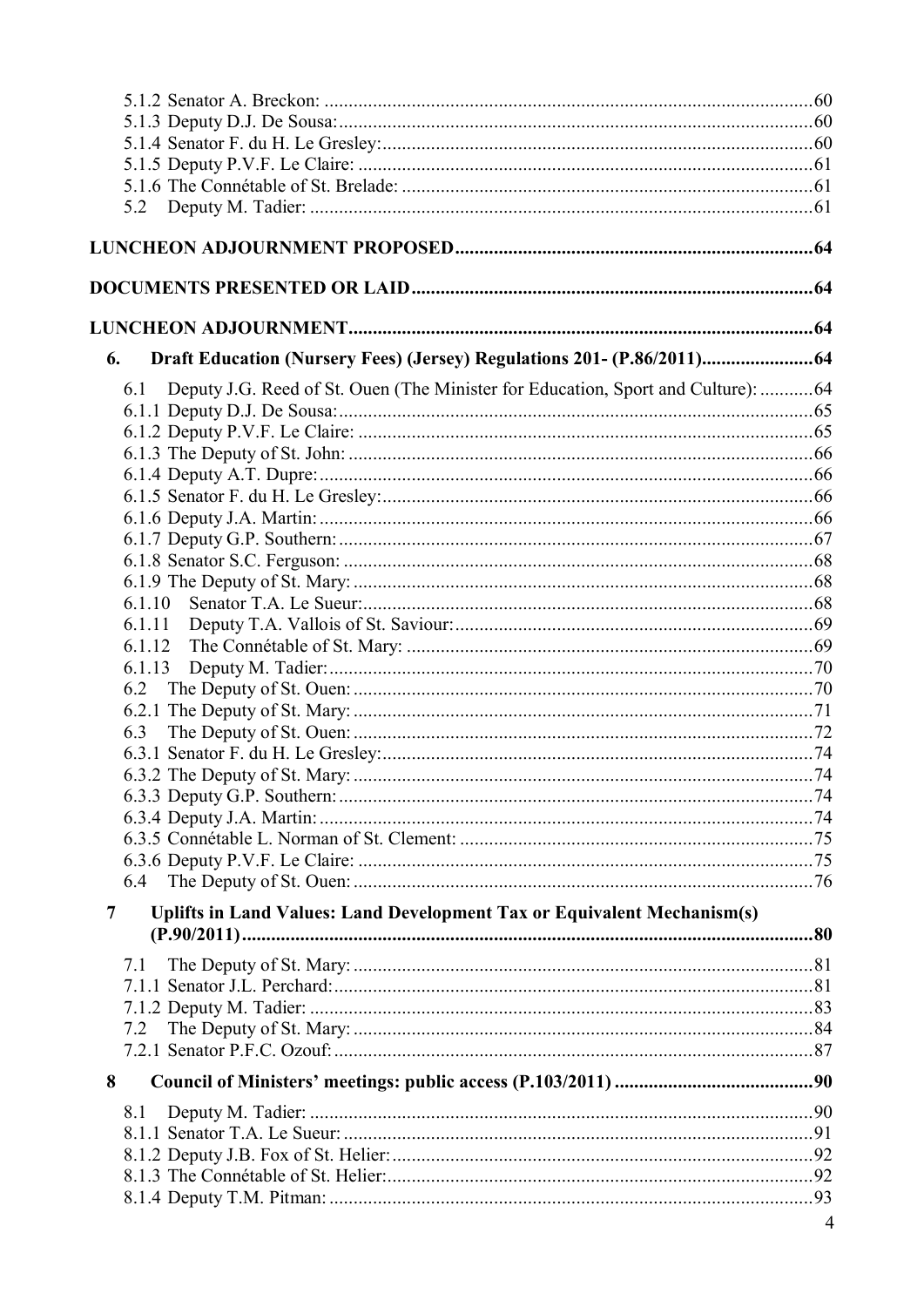| 8.1.10         |  |
|----------------|--|
| 8.1.11         |  |
| 8.1.12         |  |
| 8.1.13         |  |
| 8.1.14         |  |
| 8.1.15         |  |
| 8.1.16         |  |
| 8 1 1 7        |  |
| 8.1.18         |  |
| 8.1.19         |  |
|                |  |
| 9 <sub>r</sub> |  |
| 9.1            |  |
|                |  |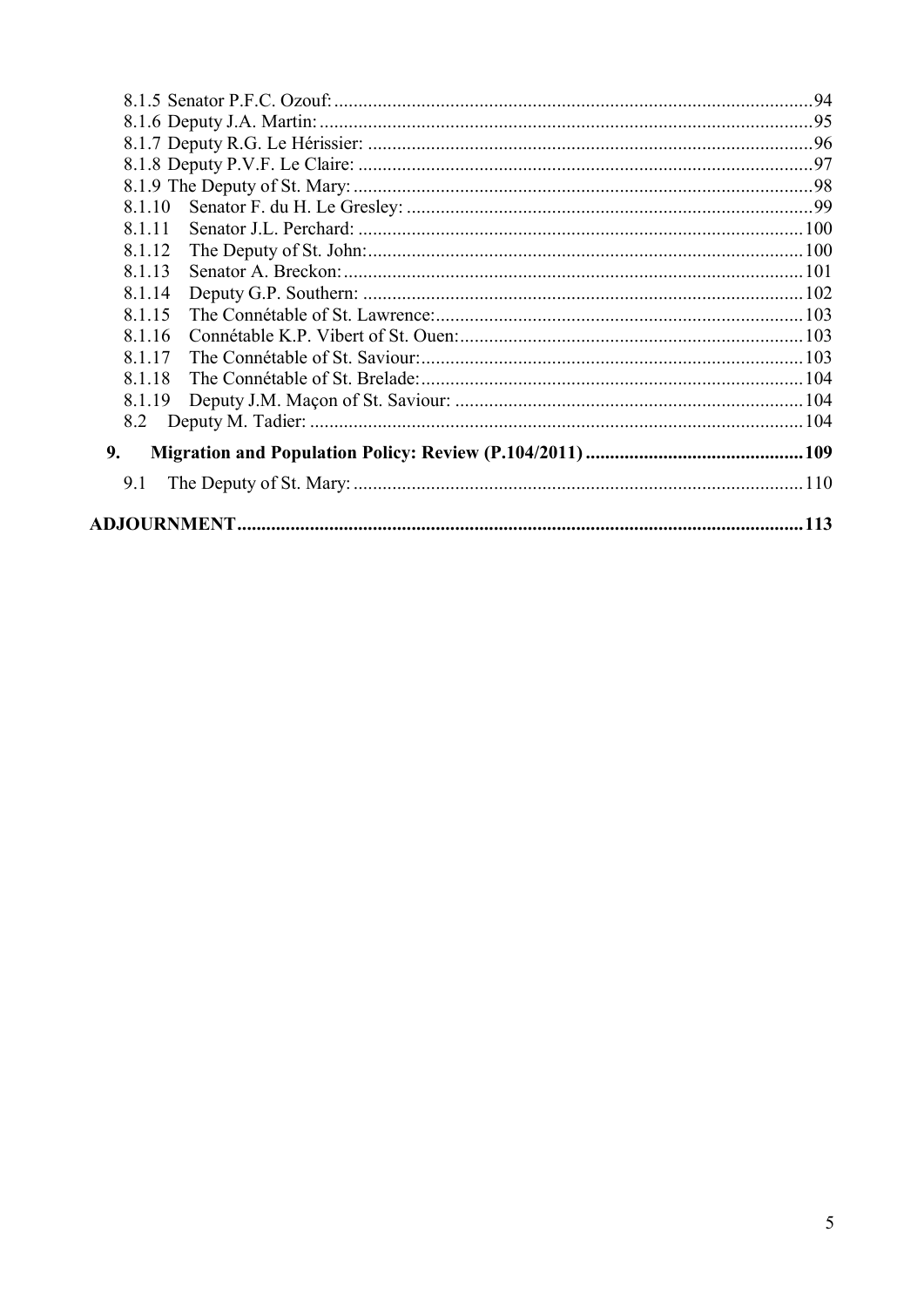## [9:00]

## **The Roll was called and the Deputy Greffier led the Assembly in Prayer.**

## **Deputy J.A. Hilton of St. Helier:**

I notice that we have got 19 items of business left to complete this week and also 19 items of business laid down for next week. I was wondering whether the Chair of the P.P.C. (Privileges and Procedures Committee) had given any consideration at all to how we are going to get through this amount of business. We have important legislative matters to deal with and so I was wondering whether the Chair had given any consideration to that, how best to proceed to try and get through the important matters that we have to get through.

## **The Deputy Bailiff:**

Apart from Members exercising the greatest self-restraint. Yes, Chairman?

## **Connétable J. Gallichan of St. Mary:**

I have given a great deal of thought, worry and time to wondering how we will get through the business and I have to be honest, on past performance I honestly do not think we will get through all the business in the time allotted. I would like to set a marker in the sand. I did ask Members to let me know if there was any business they were willing to defer. I, for my part, will be moving back the Privileges and Procedures P.77 from the next sitting, hand-held devices, to show some, I hope, leadership and hope other people will do the same. I am always very keen that we follow the Standing Orders on lodging of business and taking of business wherever we can but this is an extraordinary situation and Members will have had circulated something from Senator Ozouf last night. Although I cannot speak for how Members will feel about it, it does seem to set the facts out. We have a lot of legislation that has been on the table for a long time that must go through and it seems to me that we need to give priority to that in the hope that, in the second half of each sitting, the rest of the business will be dealt with efficiently.

## **The Deputy Bailiff:**

Chairman, I understand the Chief Minister wants to propose his nomination for the Minister for Planning and Environment and that there are a number of candidates for that post so that is bound to take some time. I wonder if it would be helpful if, early this afternoon, the Privileges and Procedures Committee might propose a revised consolidated agenda for the next 2 weeks?

## **The Connétable of St. Mary:**

We will do that.

## **The Deputy Bailiff:**

Chief Minister, I understand you wish to make a nomination for Minister for Planning and Environment?

## **APPOINTMENT OF MINISTERS, COMMITTEES AND PANELS**

# **1. Election of the Minister for Planning and Environment**

## **1.1 Senator T.A. Le Sueur (The Chief Minister):**

Yes, having announced earlier in this sitting the resignation of Senator Cohen, I would now like to propose Deputy Robert Duhamel of St. Saviour as Minister for Planning and Environment. **[Seconded]** Are there any other nominations?

## **1.2 Deputy C.F. Labey of Grouville:**

I would like to nominate Deputy Noel from St. Lawrence.

## **The Deputy Bailiff:**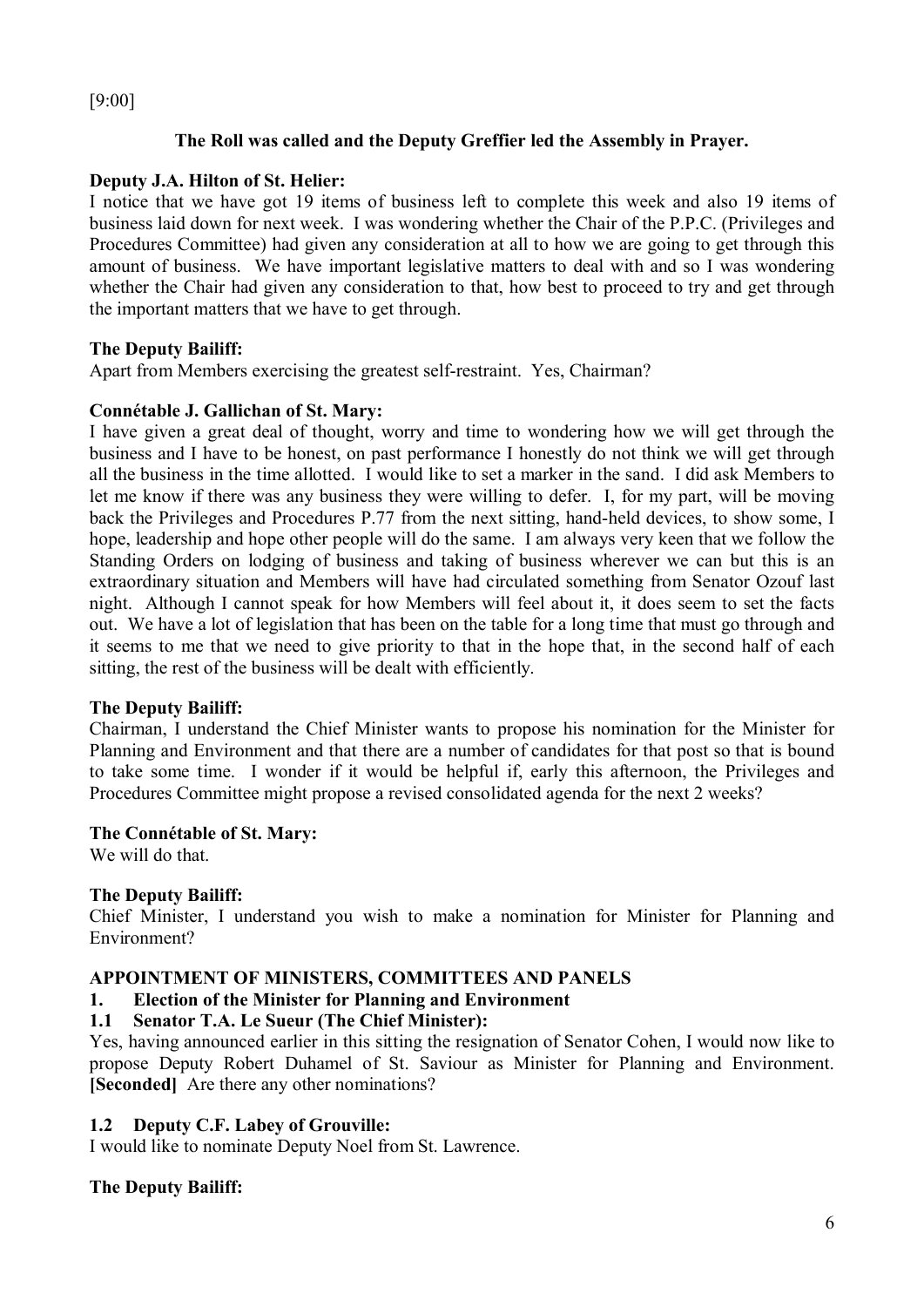Is that seconded? **[Seconded]** Yes, Connétable?

## **1.3 Connétable D.J. Murphy of Grouville:**

May I nominate the Deputy of St. Peter?

## **The Deputy Bailiff:**

Is that seconded? **[Seconded]** Are there any other nominations?

## **1.4 Deputy R.G. Le Hérissier of St. Saviour:**

May I nominate Senator Francis Le Gresley?

## **The Deputy Bailiff:**

Is that seconded? **[Seconded]** Very well. Are there any other nominations? All right, well as is the procedure set down in the Rules, the candidates are permitted to address the Assembly for up to 10 minutes and will then be questioned by Members for up to 20 minutes and while a candidate is speaking or being questioned, other candidates must withdraw from the Chamber to a place where they cannot hear the proceedings in accordance with Standing Order 117(6). The candidates will speak and be questioned in the order that they were nominated and, accordingly, I would ask Deputy Noel, the Deputy of St. Peter and Senator Le Gresley to withdraw as Deputy Duhamel was the Chief Minister's nomination and the first nomination. I give notice to all Members before they go, Senator Le Gresley, Deputy of St. Peter before you go and I am sure you will be able to advise Deputy Noel as well, that there will be a 9-minute warning bell sounded by the Greffier in preemptory fashion which will give you one minute's notice of the time when you are going to have to bring your remarks to a close.

## **1.5 Deputy R.C. Duhamel of St. Saviour:**

I am grateful to the Chief Minister for nominating me and would to thank him for his kind words. My interest in planning and environmental matters is well known by Members. Over these last 18 years as a Member of this House, I have amassed a sizeable amount of experience by sitting on numerous committees, all of which have particular relevance to the Planning Ministry function. I have sat on 3 Planning Environment Committees, 2 Housing Committees and Public Service Committees, as well as others. I have spent 3 years as the Chairman of the Environment Scrutiny Panel and our reports on the planning process and 2 reports on the design of homes were accepted by the Minister at the time and incorporated into his policymaking, in particular with design of homes in terms of space standards and further amenities. As Assistant Minister for the Environment for just over 2 years, I have dealt with a whole range of environmental responsibilities and I think I have done the job pretty well. I have also had the privilege to represent Jersey on environmental issues both with the British-Irish Council and with the Commonwealth Parliamentary Association and we have discussed, in Jersey's name, various things like climate change and energy and fishing agreements. Just recently, I chaired a Planning Improvement process which is on your desks at the moment, R.81, and the report was circulated yesterday and this report specifically was to review the new Minister's decision-making powers and perhaps to curtail them. Overall, I should say a few words about my commitment and underlying vision. I believe that a wise use of resources is the key to everything, sustainability in its true sense. I have a natural respect and support for the environment. I head the Ramsar Management Group. I support the French proposals at the moment for a marine nature park.

[9:15]

I support the coastal national park and I do give strong protection to our green zone. Much of the work that was undertaken by my department I had an input to for the Rural Economy Strategy which was to provide a sustainable countryside and access to that countryside. I also support high quality urban living, integrated planning, local masterplans, scrutiny reports, design of homes and,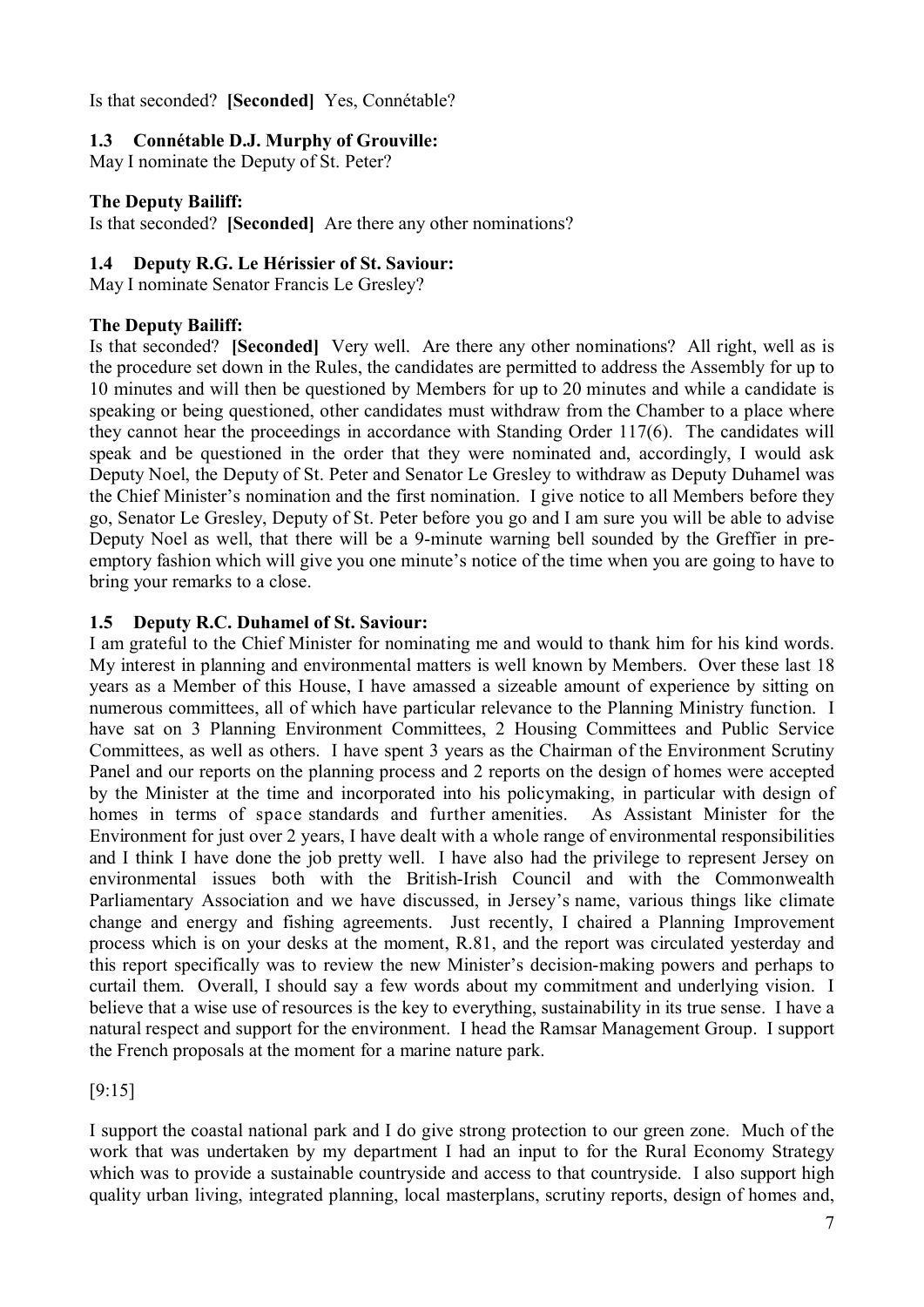in particular, innovative social housing. The Minister who is elected today will be in post for about 4 months and I think we all need to be realistic about what can be achieved. Over the next 4 months, these are some of the things that need to be finished before we can move on to do other things. In terms of environmental policy, there are 3 major ongoing projects that I am already closely involved with. A new energy policy is being developed that will help the Island fulfil its international commitments and we are aiming to publish this report for further consultation by September. I have also been working on our Air Quality Strategy and this should also be published before the election. With the Ramsar Group as Chair, we completed one management plan, another one is almost finished and that just leaves one final piece of jigsaw to be put in place. With the Island Plan, the main policies supporting the Plan were overwhelmingly approved by the States a few weeks ago. This was a tremendous vote of confidence in the Island Plan process and the hard work undertaken by the officers in its preparation. As Assistant Minister over the years, I helped to develop the policies behind the Plan and naturally would like to see them brought to fruition. On the Planning side, the biggest project is to ensure that the follow-up work from this Island Plan is undertaken effectively so that the new Plan is well bedded in by the end of the year. For example, the department has already started to draw up the Supplementary Planning Guidance notes and the Land Management Plans. Uniquely, I have been interested in Housing and over the last few years, I have visited several European cities and sponsored other Members' interests to see firsthand those housing programmes which are at the forefront of social and environmental sustainability. During those visits, I have talked to planners and architects to understand how it is possible to provide good quality and affordable housing. I visited Vienna, Stockholm, Copenhagen, Malmo and London, to name a few. We now have 2 years to deliver affordable homes or we will need to rezone more countryside and urban regeneration will have failed. In particular, we need to get agreement between the Planning, the Housing and the Treasury functions and Ministers to make sure that our commitments to provide affordable homes is quickly turned into reality. Many Members of the House have already put their names forward to help provide the political steer to assist this project. I want to make sure that more emphasis is placed on ensuring that planning applications give sufficient weight to the placing of the proposed development within the landscape context in which it sits. I think it is important that buildings are built to a good standard and good design principles applied but, as we live in a beautiful Island, it is also vitally important that the building does sit well within the landscape and complements its surroundings. This is an area that the department has not really done much with and it really needs to be turned around. One of the key functions of the Minister for Planning and Environment is to take the final decision on planning applications of particular significance and he is assisted by the Planning Applications Panel. This panel plays an important role in considering complicated applications and as the new Minister I would hope that the existing Members would wish to continue with their current role. I have participated in planning decisions, both as a member of the previous Planning Environment Committees and Planning Applications Panels. I also attended U.K. (United Kingdom) Local Authority training on planning decision-making, something that is to be reintroduced by the department as part of the planning improvement process. I have a good working relationship with the senior officers in the Planning and Environment Department and also work well with the civil servants in both Housing and Transport and Technical Services. I will therefore be able to work effectively when dealing with planning applications over the short period of time. If returned to the House following the forthcoming October elections, I will seek nomination to continue as Minister for Planning and Environment and will then set out my policies for the next 3 years in greater detail. To sum up, I will end as I began. My interest and experience in Planning and Environment is well known. I am prepared to devote all of my energies to the effective running of the Environment Department for the next 4 months. I hold my opinions honestly and openly and if elected, I will serve the public of the Island to the best of my ability. I ask for the support of this House.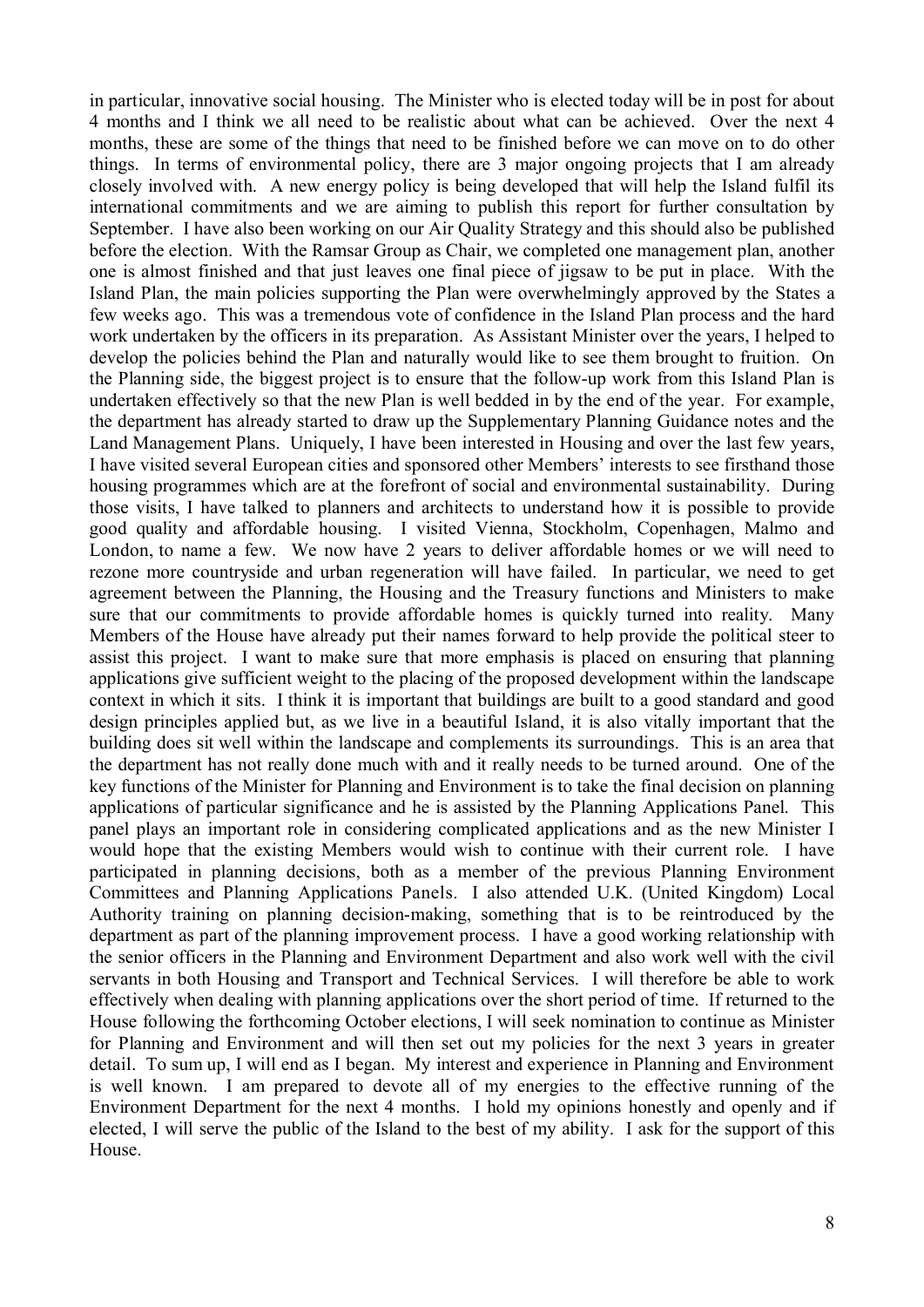## **The Deputy Bailiff:**

Thank you. The time is now open for questions.

#### **1.5.1 Deputy R.G. Le Hérissier:**

I wonder if the candidate could say what he sees as the most pressing matters that need reform within the Planning and Environment Department?

#### **Deputy R.C. Duhamel:**

I think we have already made some inroads into doing what I consider is vital. For years and years, we had planning. It was the Island Development Committee and specifically the functions of the department and committee were to really look at building and some building control, although in a previous form it was the Island Natural Beauties Commission. What I think is absolutely vital is that, having changed the name to the Environment Department, we seek to place Environment in built-up area context. So for my mind, that means ensuring that when buildings are built in the landscape they do blend in well and they are not seen as eyesores. Deputy Le Hérissier knows that we have set out the changes to the improvement process and we have got a measure of support from the previous Minister because the report is published in an R form so I think those 2 things will probably occupy a great deal of time.

#### **1.5.2 Deputy S. Power of St. Brelade:**

If the candidate was elected Minister, how would he propose to unlock the logiam at either 12 Homebuy houses at Clos Vaze and does he think Homebuy and Deferred Payment has a future in affordable housing?

#### **Deputy R.C. Duhamel:**

To answer the second one first, I think Homebuy and Deferred Payment Schemes only represent one way of dealing with affordable homes and this is why the previous Minister, Senator Cohen, introduced within the new Island Plan another plank, if you like, to our policies to assist in affordable homes. What we are seeking to do is to unlock States-owned sites which in general have not, if we are all truthful, provided the best opportunities for the people who are living there and certainly have not given people the opportunities to purchase those homes at truly affordable prices. Homebuy, I think, as I say, just goes so far. Any Deferred Payment Scheme really still locks us into paying for other people's houses. I think I am committed to people paying for those houses themselves but the key to doing it is to ensure that they are really and truly affordable.

#### **Deputy S. Power:**

I asked him to comment on Clos Vaze, the logjam.

## **Deputy R.C. Duhamel:**

Clos Vaze, the logjam, will be something that I will need to look at and, as mentioned earlier, there are some 10 or 12 Members who are seeking to assist in the formation of the policies for providing affordable homes and I am assuming that that will be one of the issues that will be closely looked at in our first meetings.

#### **1.5.3 Deputy J.A. Hilton:**

Can the candidate explain what measures he will take to resist pressure from some Members who propose we build on greenfield sites?

## **Deputy R.C. Duhamel:**

I think I am quite happy, as I voted for the Island Plan, to support the interest and the will of the House in this matter. By a very large majority, this House agreed to set out new proposals whereby we would seek to achieve affordable homes within the next 2 years which in itself would mean that we would not have to have a wholesale release not only of the few sites that were mentioned but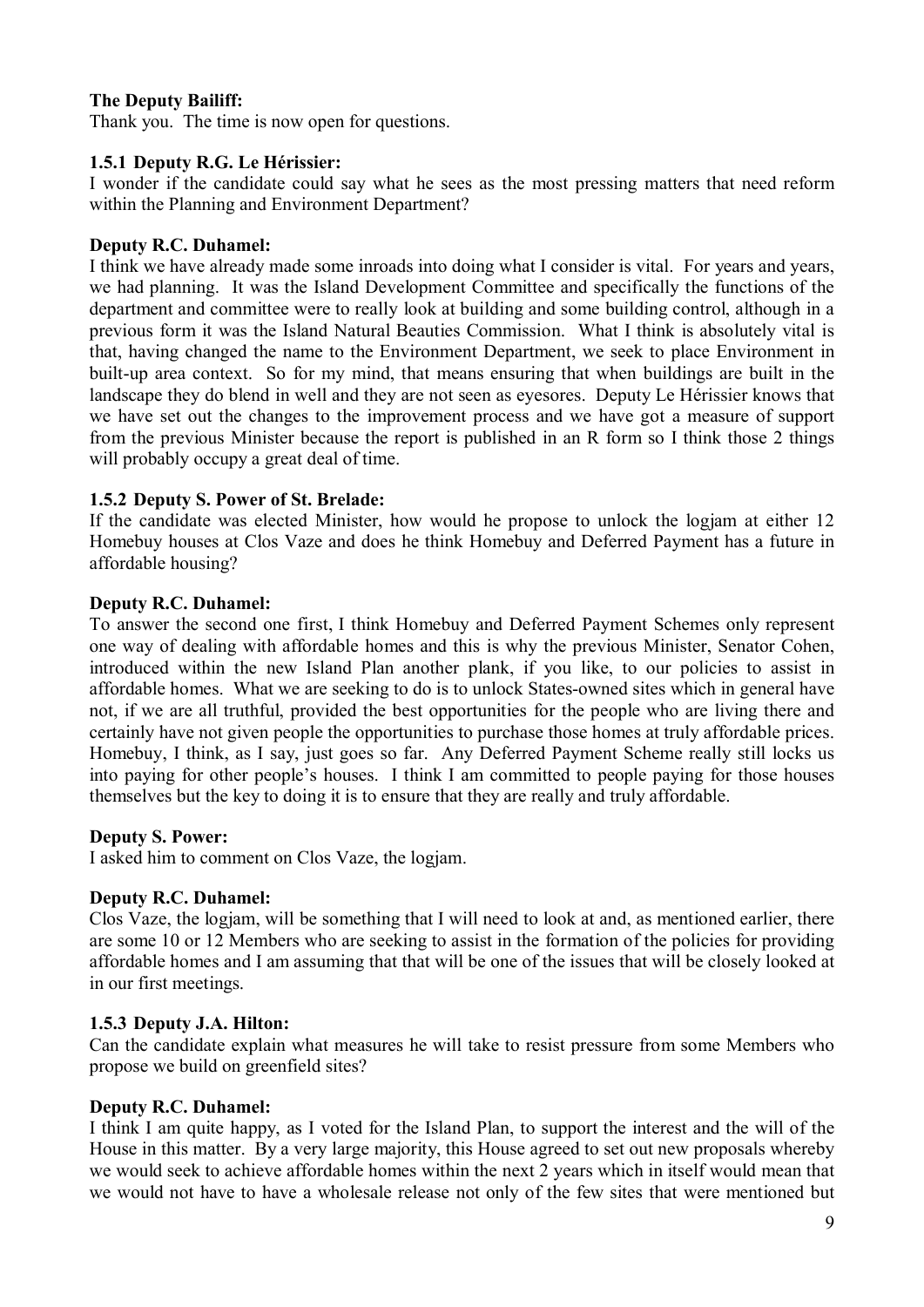indeed a whole set of other sites. Let us make no mistake; the sites that were being spoken about within the Island Plan are not in themselves sufficient to provide the affordable homes that we have all been talking about so extra fields and extra rezoning would be necessary. We have given ourselves 2 years. We are going to hit the ground running. This is why it is absolutely vital in my mind that we have a new Minister for Planning and Environment who is prepared to continue the work that this House has specifically endorsed.

## **The Deputy Bailiff:**

Deputy, can I advise you that there are some 14 Members who have indicated they wish to ask you questions so you may wish to take that into account in the way you answer.

#### **1.5.4 Deputy A.E. Pryke of Trinity (The Minister for Health and Social Services):**

With the ageing population, will the candidate give his support to the over 55s lifelong homes which follow the Joseph Rowntree model?

#### **Deputy R.C. Duhamel:**

Absolutely, and I would probably go further than that to seek to improve on that model.

#### **1.5.5 Deputy P.J. Rondel of St. John:**

Will the candidate be moving away from iconic architects and if so what will he put in its place?

#### **Deputy R.C. Duhamel:**

Iconic architects? The mind boggles. Do you mean architects with stature? I think the previous Minister was absolutely right in what he did to raise the bar for increased design standards but that said I think the general opinion is that there has probably been an over-reliance on a very small number of particular architects. I think we should seek to use all our talents locally before we go off Island.

#### **1.5.6 Senator T.J. Le Main:**

What would have been the 3 main policy matters or decisions made by the previous Minister that you would or could change and your reasons for doing so?

#### **Deputy R.C. Duhamel:**

In 30 seconds, that is a tough one. I am not sure I could single out any particular 3 but I think what I perhaps would have done would have been to have sought to engage an even wider consultation because I think the consultation that worked was not really done at the correct level. I think although it did engage interested parties, what it did not do was seek to lay down the opportunities for people to be engaged in their own micro plans or local level planning, as indeed the U.K. Designers and Builders is suggesting, and I think this is what people want. I would need to give that some thought. I think that is probably the biggest one and, because it is a big one, that probably counts for 2 and a half.

#### **1.5.7 Senator S.C. Ferguson:**

What does the candidate understand by sustainability?

## **Deputy R.C. Duhamel:**

Sustainability I think is wise use of resources and if we look at the natural world, everything that is produced by one thing is used as an input to another even down to dung from elephants. We have elephant beetles that build their homes in them and I would not be suggesting that we do the same thing but that is the point. Wise use of resources is really the key to sustainability.

#### **1.5.8 Senator A. Breckon:**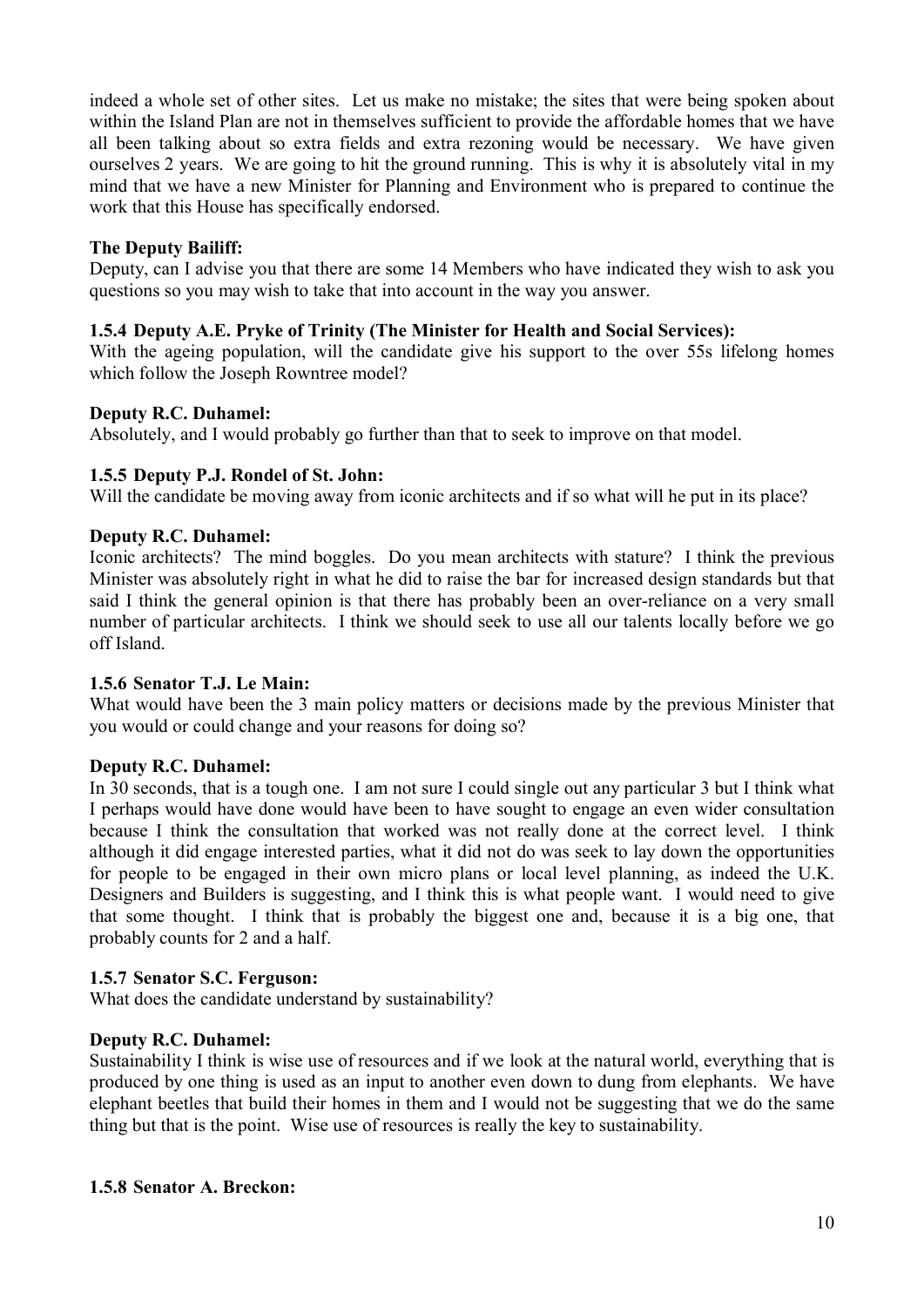Does the candidate believe that it is beneficial for Ministers to have served on Scrutiny and if yes, why?

## **Deputy R.C. Duhamel:**

Yes, I do, I think Scrutiny provides a very important function as a training mechanism for new Members and indeed for old Members. I think one of the things that the old committee system did was to allow more people to be involved in the decision-making than the fewer persons that we have got under ministerial government. That said, I think there is a training function and Scrutiny is absolutely vital. I do not know whether we should make it compulsory though because many Members do not really go along with compulsory anything.

## **1.5.9 Senator J.L. Perchard:**

The Planning Law makes much reference to the functions of, the responsibilities of, and reference to the Minister. In this respect, how does the candidate interpret or define "the Minister"?

## **Deputy R.C. Duhamel:**

The Minister at the moment is the political representative of this House in the Island as supported by his officers and the other States Members.

[9:30]

## **1.5.10 Deputy P.V.F. Le Claire of St. Helier:**

Does the candidate believe that the 11 greenfield sites that were assigned development rights in P.75 before approval for increased density should be subject to the H1 and H3 Revision Policies?

## **Deputy R.C. Duhamel:**

Yes, absolutely, but not before we have attempted to solve the problem in the way we have all agreed.

## **1.5.11 Deputy K.C. Lewis of St. Saviour:**

Would the candidate give us his views on infilling where somebody's back garden is built on or, as I witnessed last night, 2 domestic garages destroyed and replaced with a house?

## **Deputy R.C. Duhamel:**

Infilling used to be known as a back land development. It is not something that is supported by the Planning Department or indeed planners anywhere. It probably goes against the concept of proper integrated planning and you tend to end up trying to squeeze in as many units as possible to make a hefty developer's profit, which is not advisable.

## **1.5.12 Deputy A.E. Jeune of St. Brelade:**

Does the candidate consider the outgoing Minister's progress on reducing red tape, for example the recently published relaxation on additions like conservatories and small extensions, an appropriate way forward and does he have any thoughts on whether these can be extended further and if so, what are they?

## **Deputy R.C. Duhamel:**

I think the General Development Orders relaxation was a good idea but it does carry within the policy a little bit of a sting in the tail which means that it has to be applied in a critical fashion. I will give one example. Although it is suggested that extensions will not require planning permission generally in most of the zones, we would not want to allow that particular relaxation to open the back door literally to encourage houses to turn into single houses, to double houses or triple houses. So I think, although it is beneficial because it means there is a lesser workload and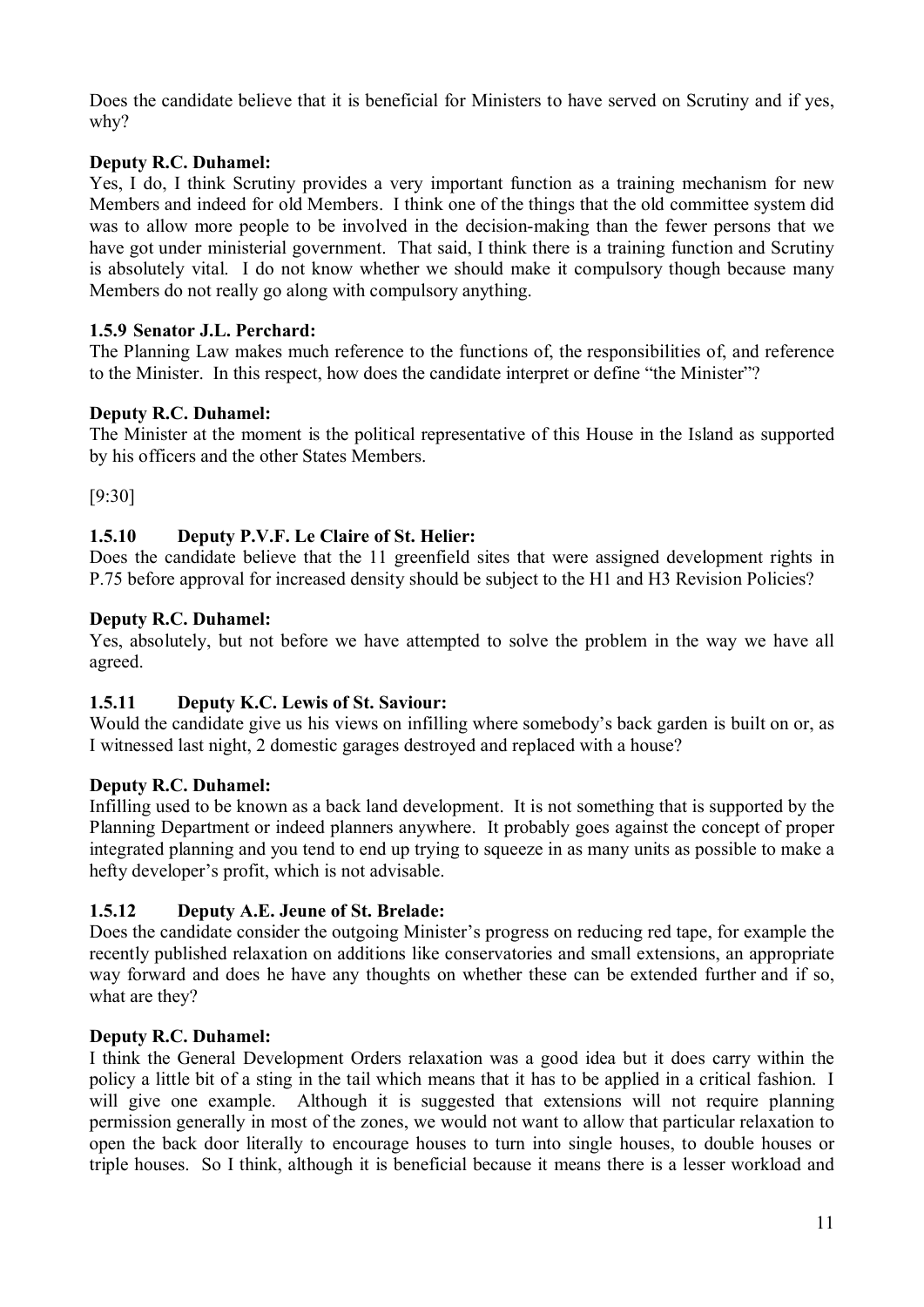the public are not paying for things that they do not generally need to, it will have benefits but we have to keep an eye on it.

## **1.5.13 Connétable D.W. Mezbourian of St. Lawrence:**

What are the candidate's views on the architecture of the approved Portelet development?

#### **Deputy R.C. Duhamel:**

Which one? There are several. I will give you my views. Overall, I think that the Portelet in my day was better than the Portelet of today, sadly. I think time is the great healer and that is why I think it is a fundamental plank of my particular take on things to seek to encourage a landscaping improvement which will at least begin to soften the somewhat strident kind of architectural forms which might look better in other places but certainly do not necessarily look best in this particular bay. The other thing that has tended to happen with Portelet is the use of the beach has tended to be squeezed out by the building of residential accommodation in the area and no tourism. It is something that we need to look at.

#### **1.5.14 Deputy D.J.A. Wimberley of St. Mary:**

The Energy Strategy, the Air Quality Strategy, the only report on the environment including peat coal and climate change and their impacts on States policies, where are they and what would the candidate do about it?

#### **Deputy R.C. Duhamel:**

In all 3 instances they are in the pipeline. They are about to be presented. They have all had their own individual problems from lack of staffing to lack of investment to late stage changes ,because in some instances we are dealing with the next 30 years and it is absolutely vital if you are going to be planning for that period of time that there is a short-term delivery of things which will have some effect on the long-term proposals. So the questioner can be comforted that that is one of the things that will be delivered within the next 4 months under my ministerial leadership.

## **1.5.15 Connétable M.K. Jackson of St. Brelade (The Minister for Transport and Technical Services):**

Could the candidate tell Members what his architectural vision is?

#### **Deputy R.C. Duhamel:**

My architectural vision. I do not particularly support any particular architect. I think I prefer more of an eclectic mix. I think for me it is not so much important as to have a building whose sculptural qualities are the only thing that we look at. For me, Planning and Environment is about the 2 other realms, which is how those buildings fit together within the landscape, as I have mentioned earlier, and secondly, it is the internal space and how well it is organised to suit the needs of the people who are living in it. I think for a long time we have tended to concentrate on the outside facades to the detriment of those other 2 areas.

## **1.5.16 Connétable P.F.M. Hanning of St. Saviour:**

Could the candidate explain how he would split the decision-making process between the Minister and the Planning Panel?

#### **Deputy R.C. Duhamel:**

I think that has all been outlined in R.81. The intention is that the Minister will mainly deal with ministerial appeals through the hearing process and he will spend most of his time in securing the planning guidance notes and the local masterplans to ensure that planning is brought to the public in a wider form.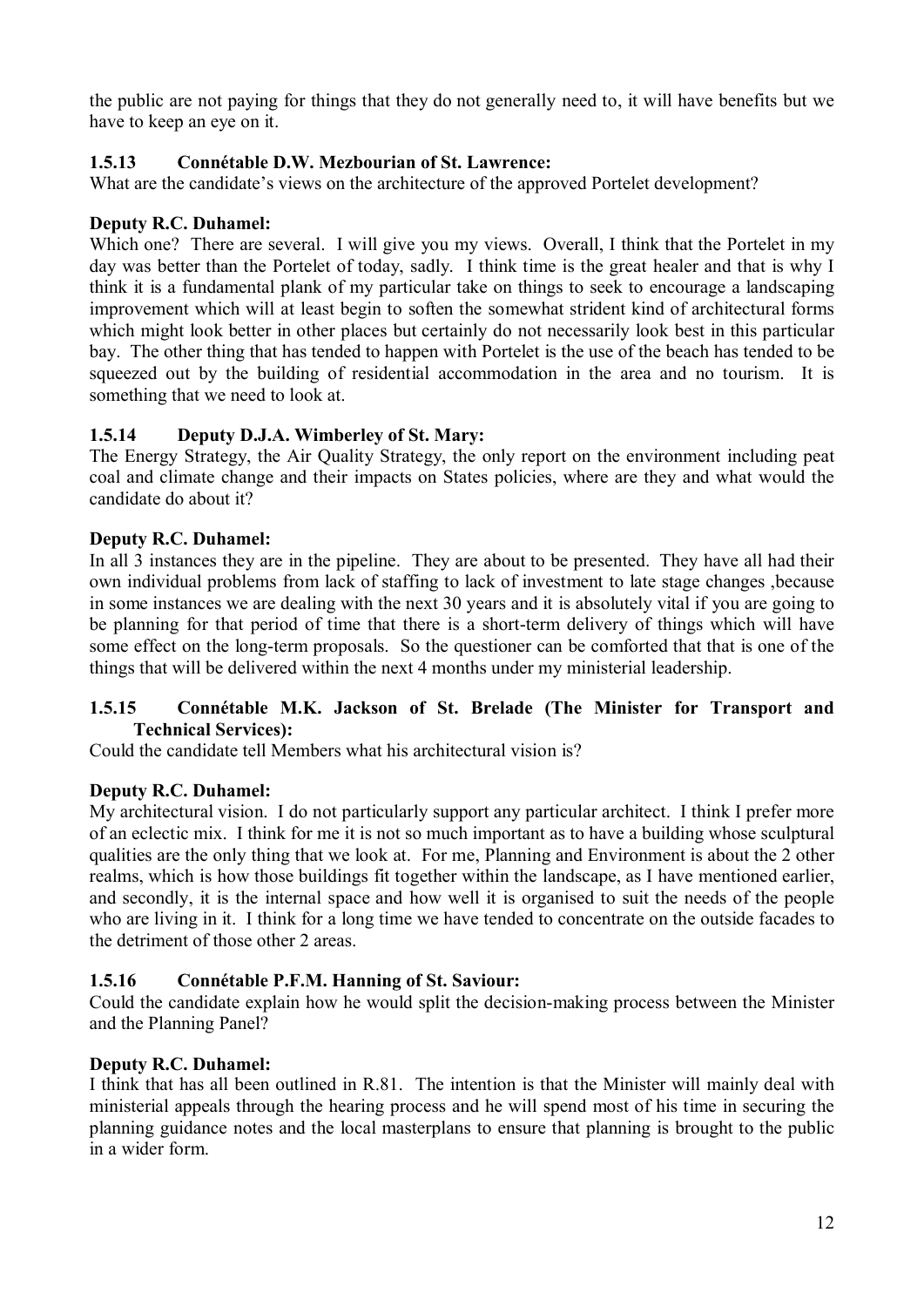# **1.5.17 Deputy R.G. Le Hérissier:**

Other than those contained in the Planning and Development Control document, what lessons does the candidate think we should learn from Reg's Skips?

## **Deputy R.C. Duhamel:**

I do not think there are any other lessons other than the ones that the many bodies that have undertaken the review work have come forward with. In essence, I think this House, if it does support a policy to deliver in a particular area, really has to pull out all the stops in order to deliver it. I think perhaps with Reg's Skips, there was a failure with the left hand and the right hand perhaps and people with hands in the middle not necessarily all pulling together. For me, that is something that can easily be rectified if you put the right people together under the right leadership.

## **1.5.18 Senator P.F.C. Ozouf (The Minister for Treasury and Resources):**

As Assistant Minister, the Deputy had a specific responsibility for the environment. Could he say what his top 3 personal achievements were in environment and how will he continue to support that there is a segregation of duties between Environment and Planning?

## **Deputy R.C. Duhamel:**

Again, things come in 3s. The speaker must be a civil servant. On the environment, I think because environment is not fixed, there are a whole load of things that take a very long time to put together, so for me, some of the highlights would be the work that is being undertaken at the moment to put tidal power and energy resources into place. The second thing is the work that has been undertaken by the Ramsar Group to pull people together, in particular, to find ways to improve the marine environment in terms of perhaps creating an even bigger string to our bow in terms of diversification for the economy through sustainable fishing. As the third one, although we had some difficulties with staffing arrangements in terms of air quality, by individual members leaving the department to have children, which is to be expected, I think we are back on line now and the Air Quality Strategy will deliver in a new form the things that we have all been wanting to improve our air which is a right to breathe for every person.

## **Senator P.F.C. Ozouf:**

Were they his personal ones, his personal achievements?

## **Deputy R.C. Duhamel:**

Personal? I do not go round claiming the limelight for the things that I do. It is not my style. I am not particularly keen on plastering my name over the *J.E.P. (Jersey Evening Post)* front page, that is assuming that they would want to put it there, and I would much prefer working in the background getting people to work together to deliver the aims which, in most cases, can only be delivered by working together. **[Approbation]**

## **1.5.19 Deputy J.A. Hilton:**

Does the candidate support the provision of one parking space per unit in new developments within the ring road?

## **Deputy R.C. Duhamel:**

I think elsewhere in the world it has gone down from 0.7 to 0.5, but I think in Jersey perhaps it is right to realise that we are a little bit special. Perhaps one might be the minimum to be going for. I think more importantly is to not take away a person's option to use the right form of transport for the right type of journey that he is going to make and I think it is wrong to try and use the planning mechanism to limit the number of cars and force people on to buses or whatever. I think a better way is to encourage them to use the right form of transport for the right distance they are going to travel so you walk walkable distances, cycle cyclable distances, take the bus for the bus distances.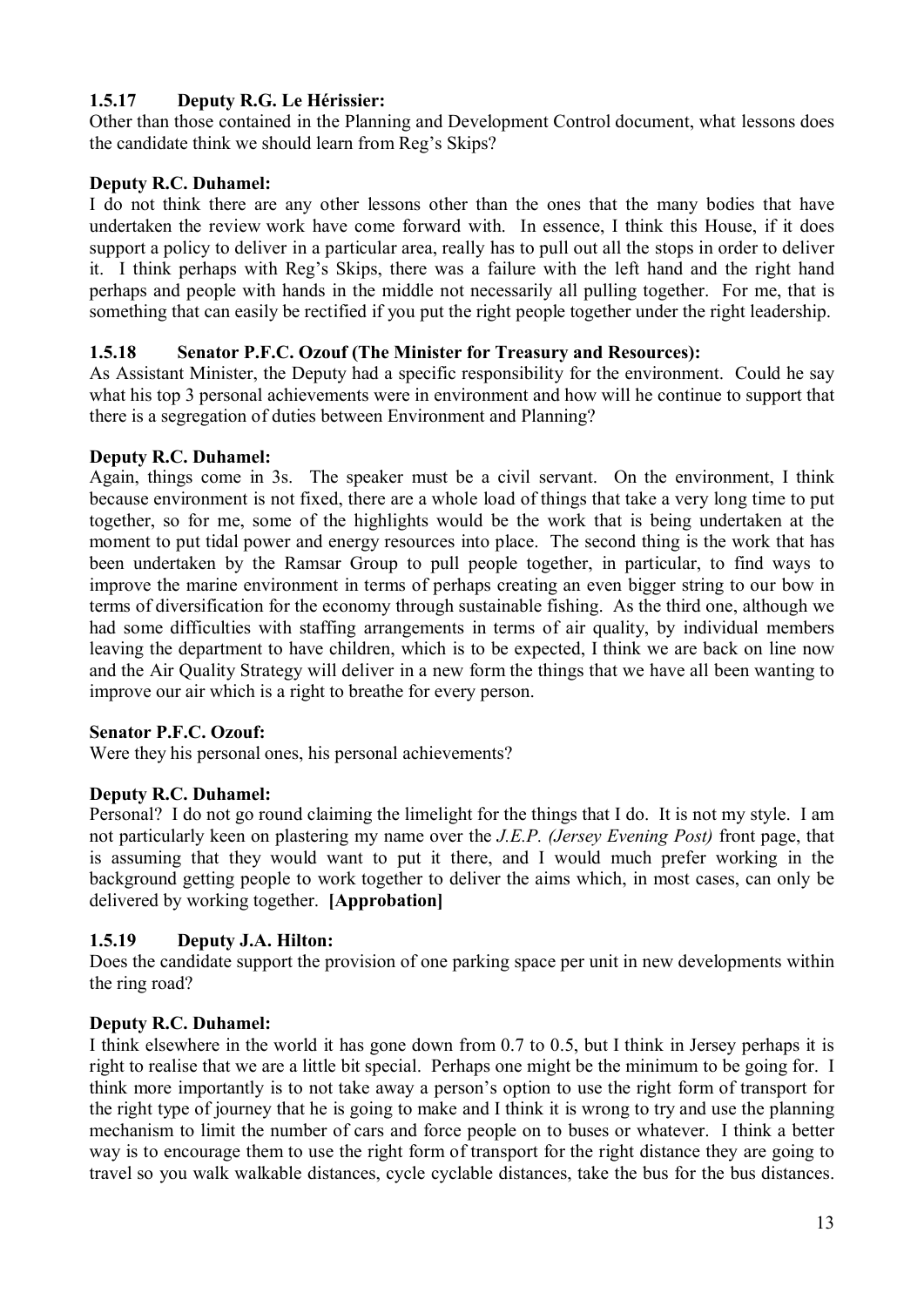We have not got a train so you cannot do that and if you need to use a vehicle, a car-type vehicle, then make sure that it is one of these cleaner versions and you do not overuse it.

## **1.5.20 Deputy P.V.F. Le Claire:**

What percentage of the department's budget was cut in the C.S.R. (Comprehensive Spending Review) proposals and how damaging was that, in your view?

## **Deputy R.C. Duhamel:**

That is a bit of a difficult one because, as a team player, as the Minister for Planning and Environment has to be, all departments were asked to offer up Comprehensive Spending Review savings. Our department is offering 13 per cent. It is at the forefront of the savings that have been put forward and if they were met at that level by all the other departments then indeed you would not need to go in some directions for the particular taxation measures that we have taken. We might have gone a little bit too far but only time will tell and certainly we have got a budget coming up. Everything is fixed for next year and as we get to the following year, I think these things will begin to be reappraised.

#### **1.5.21 Senator A. Breckon:**

Does the candidate believe he is a team player and what positively can he add to the deliberations of the Council of Ministers?

#### **The Deputy Bailiff:**

Well, the question was put but the time is now up, I am afraid. All right, the next candidate is Deputy Noel and perhaps I could ask Deputy Duhamel to withdraw and Deputy Noel to come in. All right, Deputy Noel, while you are getting your breath back, I can just confirm, because I think you were out of the Chamber on the last occasion, that you have 10 minutes and a bell will sound after 9 minutes, if you are still going, to warn you that there is one minute yet to come. There are 20 minutes thereafter for questions and your time now starts.

#### **1.6 Deputy E.J. Noel of St. Lawrence:**

In putting my name forward as Minister for Planning and Environment, I would first like to take the opportunity to thank Senator Cohen for all his work over the past 6 years.

[9:45]

In Planning, perhaps more than any other role, we cannot please all of the people all of the time. To many in this Assembly, the job is seen as a poisoned chalice. Senator Cohen has taken us through a period of great change and development. We have seen the integration of the Agriculture and Fisheries Department into the Planning and Environment Department; the introduction of the Eco-Active programme; the development of higher standards in architecture; the introduction of a Percentage for Art programme that has started to build a new chapter in our Island's heritage and I believe that this can be expanded to provide community-based benefits other than art. We have seen the construction of the Planning Applications Panel and the development of the Jersey Architecture Commission. Senator Cohen has recently delivered a change in the regulations that simplify planning permissions for minor works, making them cheaper for homeowners while maintaining quality. Above all, 2 weeks ago we collectively delivered a new Island Plan together with the North of Town Masterplan to see us through the next 10 years. The chalice, therefore, has been turned into a cup and that cup is more than half full. If elected, I intend to continue with these developments and take them on to a new level. During my time in the States, I have applied the same principles of hard work, integrity and rigorous delivery as I have throughout my professional life. I have spent over 20 years in the finance industry, both as a partner in a firm of chartered accountants and as a director and shareholder in a number of trust companies. This is important because the implementation of that key document, the Island Plan, needs someone who will listen,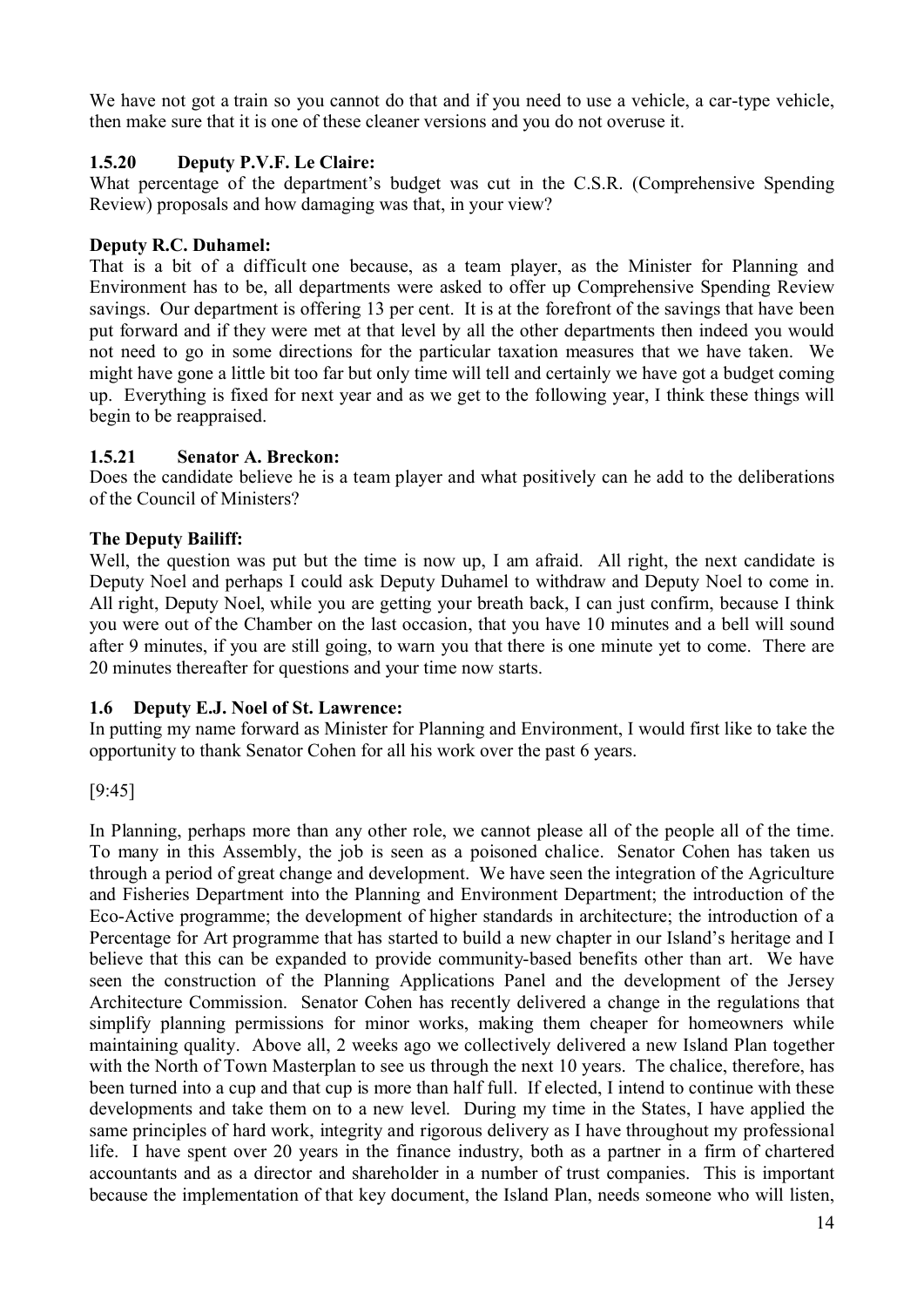who will act with integrity and someone who will deliver, someone who will bring the different elements and strands of this Assembly together and weave them into a workable solution for all Islanders. As for my green credentials, my proposition was one of the very first to be approved by the Eco-Active Standards and my family had started reducing, reusing and recycling long before 1999 when we made a Millennium pledge as part of the Channel Television celebrations for the Millennium. I want to go further. I think it is important for all of us to see Jersey's environment holistically. The department has a task of overseeing our Island environment, the air that we breathe, the water we drink, the sea that we bathe in and the places where we live and work. Together, these make up our environment. They are what makes Jersey special. They are our U.S.P. (unique selling proposition) in an ever-increasingly competitive world. However, I believe now that we have to concentrate on delivering affordable homes but to do so in an imaginative way, embracing new technologies which help reduce the cost and increase the environmental qualities of the homes that we build. Indeed, I have had some experience in building an eco home and in doing so I have proved to myself that it need not be more expensive, it just needs to be better. It is only natural that young Island families want to take those first steps on to the property ladder and that we, as their elected representatives, should assist them in doing so. This Assembly's view is that affordable homes must be delivered on brownfield sites to protect our countryside and prevent rezoning of greenfield sites wherever possible. That is a commitment I first made in 2008 in my manifesto and I will honour it. We need to look at using States-owned land to deliver affordable, environmentally friendly homes. This has to be included in our consideration of the H1 and H3 Supplementary Planning Guidelines, ensuring that the accommodation is of a high standard, providing lifelong homes with adequate amenity space for all ages to enjoy. Of course, this is not my task alone. The delivery of affordable homes is in partnership with the Minister for Housing and the Minister for Treasury and Resources and, most importantly, the Constables. They have their part to play as well. It is therefore my intention to continue with the group of Members who have expressed a wish to participate in delivering these S.P.G.s (Supplementary Planning Guidelines) and indeed I would welcome any other Members who have an interest in this in joining these political discussions. We will also need to involve the professionals outside of this Assembly in delivering these ambitions and I would welcome the involvement of the Association of Jersey Architects and the Jersey Construction Council, both of whom will be vital in a successful delivery of our built environment. Like most Members, I stood for election to make a difference and this is my opportunity to do just that. The Minister for Planning and Environment has a huge responsibility for overseeing environmental development of our land and of course it is not an easy job and no job that is really worthwhile ever is. Advice needs to be sought, people's feelings need to be considered but in the end action needs to be taken. I now have the opportunity to firsthand combine my business knowledge with the executive experience I have gained over the past 2 and a bit years as Assistant Minister for Health and Social Services and in Treasury and Resources but, of course, the Minister for Planning and Environment cannot act in isolation. To ensure an open and transparent planning process, planning decisions must be taken, in my view, by a Planning Applications Panel continued, hopefully, to be chaired by the Constable of Trinity. I would like to see this panel's area of remit increased to look at all appropriate planning applications. This will leave the Minister to be involved, along with others, in the appeals process and if elected, I propose to bring forward a Green Paper to make the appeals process simpler and more accessible by the end of this year. I will support the officers in their current drive to improve the I.T. (information technology) systems in the Planning Department, to allow applications to be made on line and plans to be viewed at the click of a mouse. Make no mistake, as an Assembly, we have a direct responsibility to take forward the decisions made during the Island Plan debate and turn them into reality. I am here today because I believe I understand what this Assembly wants and I believe I have proved I have practical management and personal experience to make it happen. I could hit the ground running to deliver before December in 3 key areas and they are the delivery of the H1 and H3 S.P.G.s, a Green Paper on the reviewed appeals process and the delivery of the enhanced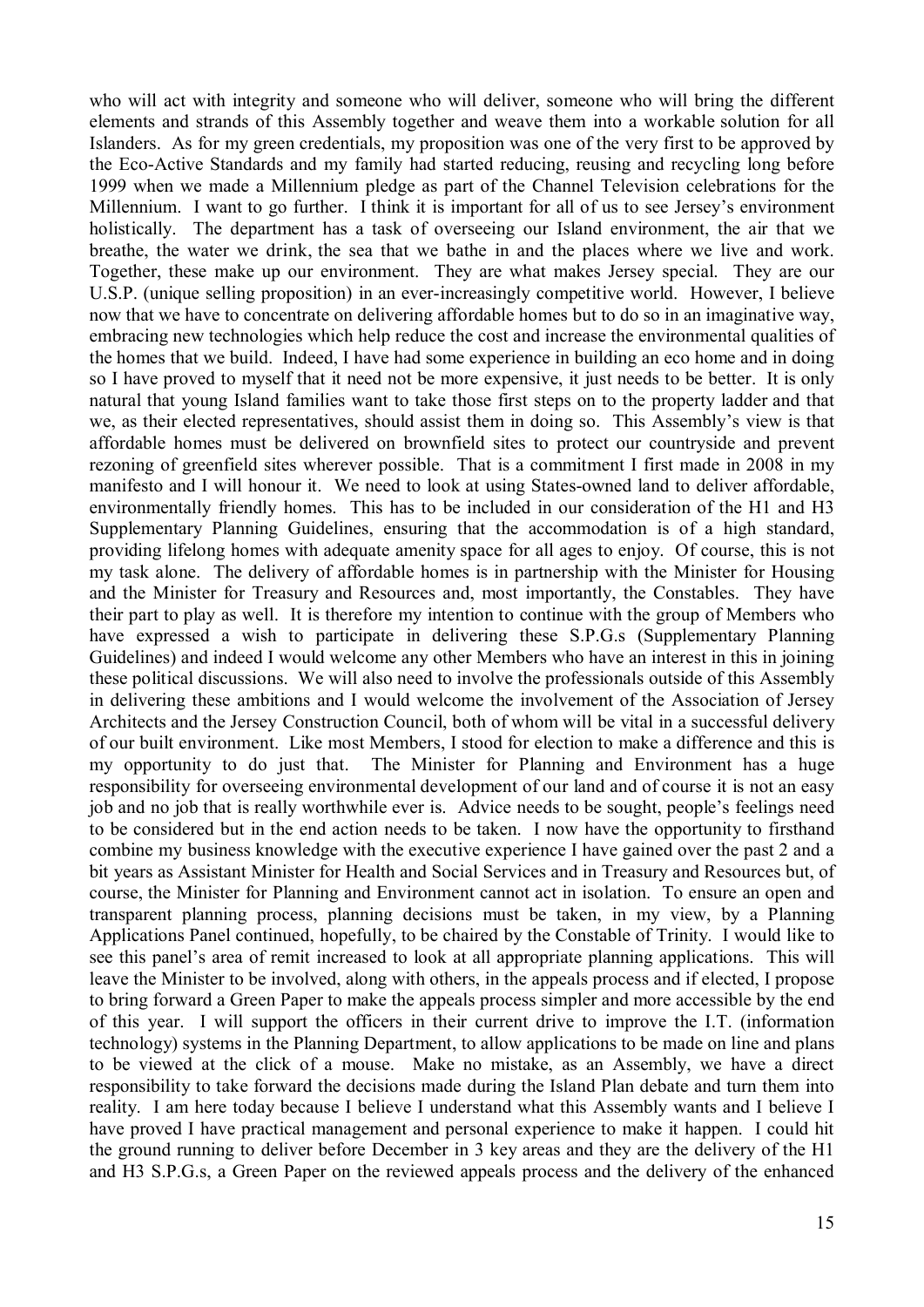I.T. systems. The policy is set. What we need now is for someone who will listen, who will act and who will deliver and I am asking Members to give me the opportunity to do just that.

#### **The Deputy Bailiff:**

Thank you. The question time will now start and I call on Senator Le Main.

#### **1.6.1 Senator T.J. Le Main:**

What were the 3 main policy matters or planning decisions made by the previous Minister that he would or could change if he could and his reasons for so doing?

#### **Deputy E.J. Noel:**

That is a good question, 3 ones that I would change. It was in the remit of the previous Minister for Planning and Environment but it would have been nice to have done something different, report it, but again that was not in his gift. I would have liked to see things progress a bit more swiftly in redeveloping our town and, thirdly, I wish we would have had more affordable homes sooner.

#### **1.6.2 Deputy M. Tadier of St. Brelade:**

Would the candidate be willing to build on more greenfields if it meant the Island could attract more 1(1)(k)s as a result? **[Aside] [Laughter]**

#### **Deputy E.J. Noel:**

Oh, that is an easy one. Definitely not. I have been consistent throughout in my manifesto in 2008. If we have to build on greenfields, it is after we have developed every brownfield site and redeveloped the existing urban areas that we have. Greenfields, in my view, are the last resort and to be used purely for a form of social housing, be it Homebuy version whatever it will be, be it social rented houses or be it just normal first-time buyer homes but certainly not for 1(1)(k)s, no matter how much I like them.

#### **1.6.3 Deputy S. Power:**

How would the candidate deal with the logjam that is the 12 unallocated Homebuy houses at Clos Vaze and how would he propose to advance the Homebuy Shared Equity Deferment Scheme and give his views on those schemes?

#### **Deputy E.J. Noel:**

I will deal with the second point first if I may. The Homebuy scheme I think we need to get a group of us together to come up with something that is more palatable so that is how I would deal with that one. In regard to the logiam of those houses on the outskirts of St. Helier, to be honest with you, I do not know the details so I really cannot answer that but obviously I would be happy to get those details if I was elected and to sort out those issues.

#### **1.6.4 Deputy R.G. Le Hérissier:**

What thoughts does the candidate have on the structure of the Environment Department at Howard Davis Farm, in particular the split responsibility for Agriculture and Fisheries?

#### **Deputy E.J. Noel:**

I am not particularly happy and I know there are plans already in place but I think the 2 sides of the department, the Planning and the Environment Department, should be under one location. They should be working together with lots of synergies and cross-fertilisation of ideas and it would be a good thing. In regard to the difference between Agriculture and Fisheries, there is always scope to hopefully not rearrange the deckchairs but trying to eke out a more efficient way of working.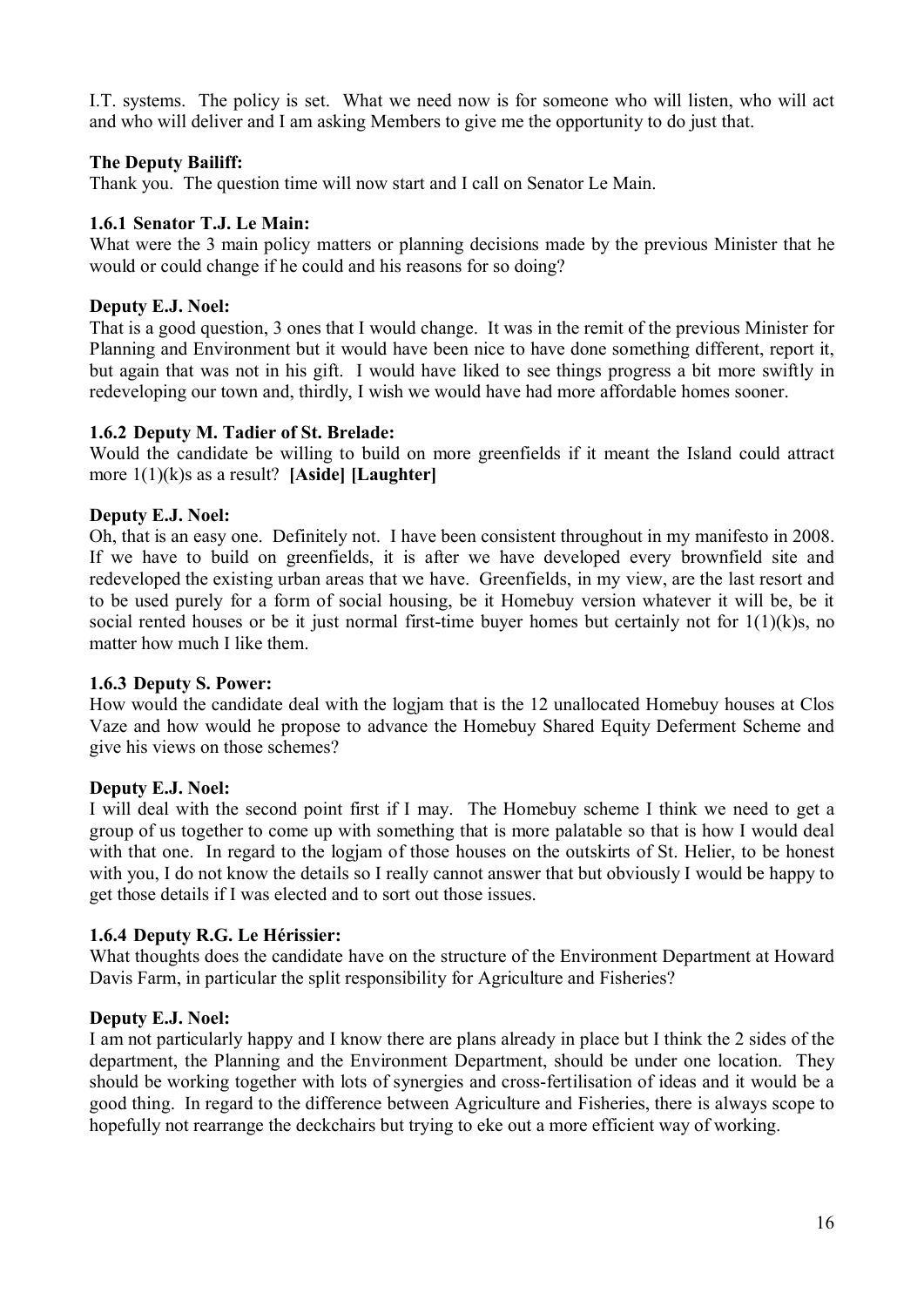#### **1.6.5 Deputy J.A. Hilton:**

My question on greenfield development has been asked so I will ask another question. What personal qualities does the candidate believe he has that he will deliver the H1 and H3 policies within the 4 months he will be in office?

#### **Deputy E.J. Noel:**

I think I have covered that in my speech in many respects. I am prepared to listen. I will take on people's other ideas and together collectively I think we can come up with a solution in the timeframe. I only make promises that I believe I can keep. That is one thing that I have had throughout my life so if I say that I can produce this by the end of the year, then I truly believe I can do that.

#### **1.6.6 Senator A. Breckon:**

Does the candidate believe that it is beneficial for a Minister to have some direct experience serving on Scrutiny and if not why not?

#### **Deputy E.J. Noel:**

To be honest with you, Senator, I do not know the answer to that because I have not served on Scrutiny so I do not know if it would be beneficial or not but I have spent a lot of time of my life as a non-executive director of various organisations and that is a similar role in many respects. So, yes, I do think it is important that whoever is Minister has experience in questioning and probing and getting at the facts and the details.

#### **1.6.7 Senator J.L. Perchard:**

The Planning Law makes much reference to the functions of, the responsibilities of, and how matters are referred to the Minister. I note that during his speech the candidate said that the Minister for Planning and Environment cannot act in isolation. Therefore I am interested to know how does the candidate interpret or define "the Minister"?

#### **Deputy E.J. Noel:**

I define the Minister as the principal person heading up the group that sets the policy. We are here as politicians to set policy and I will leave it to the managers to manage. They have got to be held to account but I leave it to them to manage. I hope that answers the Senator's question.

#### **1.6.8 Senator S.C. Ferguson:**

How will the Deputy cope with the perceived conflict arising from his membership of S.o.J.D.C. (States of Jersey Development Company)? For example, suppose, theoretically of course, it appears that S.o.J.D.C. is pushing for its planning applications to get priority. How will the candidate deal with this?

#### **Deputy E.J. Noel:**

Firstly, if I was elected I would no longer be a States Director of S.o.J.D.C. Secondly, I believe that the majority of planning applications should go via the Planning Applications Panel and hopefully by the end of the year we will have a Green Paper that would make the Minister's role more that of chairing an appeals process. We do something similar in Health and Social Services in some areas where, for example, on the overseas patient policy, I sit as Assistant Minister with finance officers and particular clinicians and we look at cases where people are looking to seek access to our services. If those individuals do not like the decisions that we make they then have the ability to go to the Minister as a form of appeal.

#### **1.6.9 Deputy P.V.F. Le Claire:**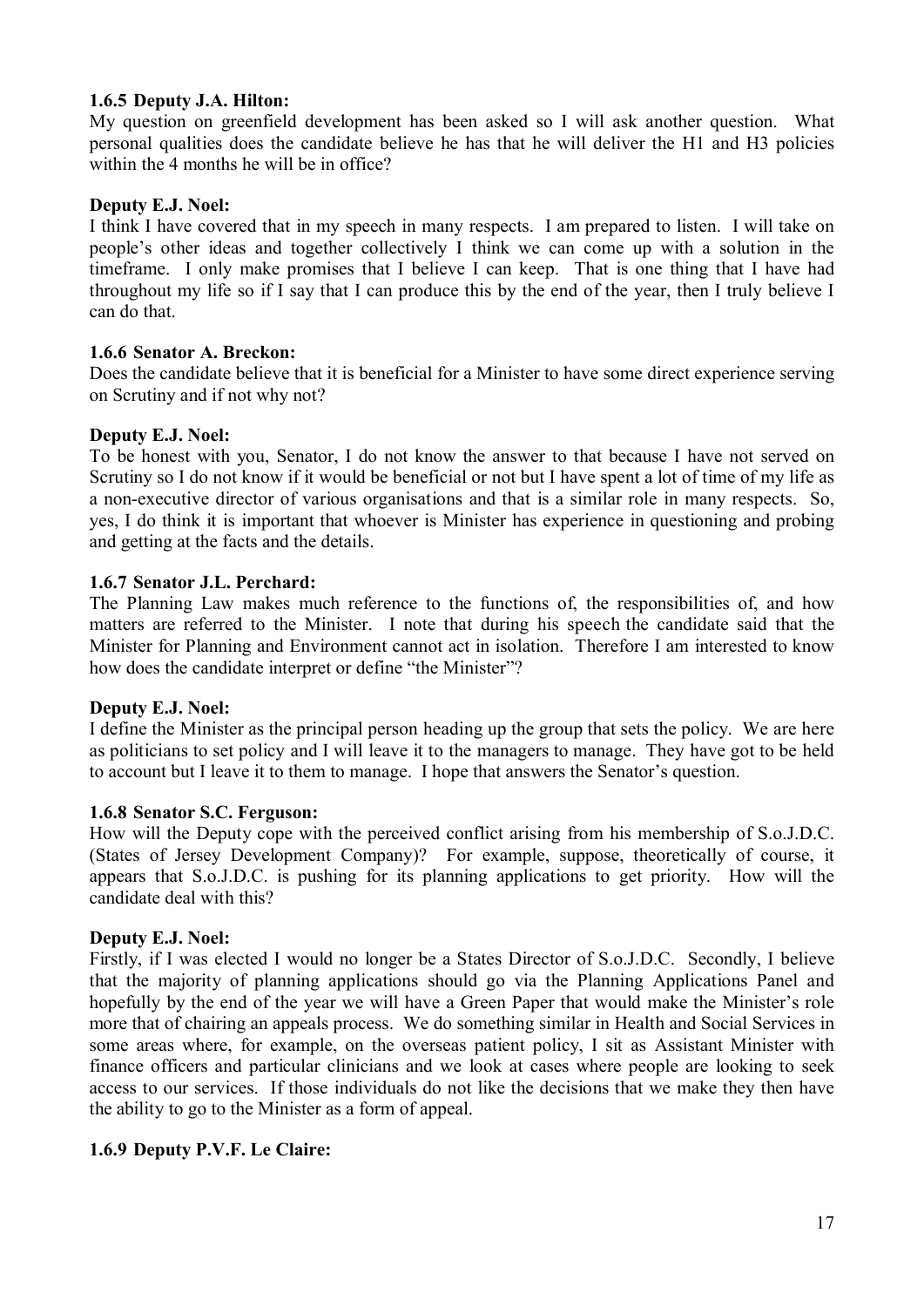My H1 and H3 policy questions have been answered so I would like to ask does the candidate believe that the role of a Minister, particularly Planning and Environment, should be held by somebody on an Island-wide mandate?

[10:00]

# **Deputy E.J. Noel:**

In an ideal world, I do, but in an ideal world, you would have at least 20 Senators because in an ideal world, Ministers would be Senators and the heads of Scrutiny would be Senators. We are not in an ideal world. For some reason, we have reduced the number of Senators from 12 to 8 so I cannot see how it would work. What is more important is that people have got the right skills to be Ministers and not their title.

## **1.6.10 The Deputy of St. John:**

As accountants are renowned for not being good businessmen **[Aside] [Laughter]** what experience can the candidate bring to running a department so diverse as Planning and Environment?

## **Deputy E.J. Noel:**

Firstly, the Minister does not run the department. The Minister sets the policy; the managers run the department. Some accountants are better businessmen than others are.

## **1.6.11 The Connétable of St. Lawrence:**

It is interesting that the candidate just mentioned policy because he touched on that a lot in his speech. I would like to know his view on architecture and the architecture of the Portelet development.

## **Deputy E.J. Noel:**

I am quite open-minded to architecture. I believe traditional buildings are suitable in the right setting. I believe modern buildings are also suitable in the right setting. If my Connétable was going to push me on an answer on Portelet, I believe it is a stunning building. It is not necessarily in the right place in my opinion **[Laughter]** but it is a stunning building.

## **1.6.12 Connétable A.S. Crowcroft of St. Helier:**

What would the candidate do as Minister to take forward in some practical way the North of Town Masterplan which took so many years to develop?

## **Deputy E.J. Noel:**

Where we can move forwards is on the States-owned sites and I would work closely with my colleague the Minister for Treasury and Resources and my colleague the Minister for Housing because I think the States have to lead by example and we have to develop our own sites first and encourage private developers to do their bit as well in the longer term but I think the States should lead.

# **1.6.13 Deputy K.C. Lewis:**

What is the candidate's opinion on infilling where people's gardens or sometimes their garages are sold off for development?

## **Deputy E.J. Noel:**

I just built a house on an infill area so I cannot really say anything against that. In the appropriate setting, it is the right thing to do but you have to look at these things on a site-by-site basis.

## **1.6.14 Deputy A.E. Jeune:**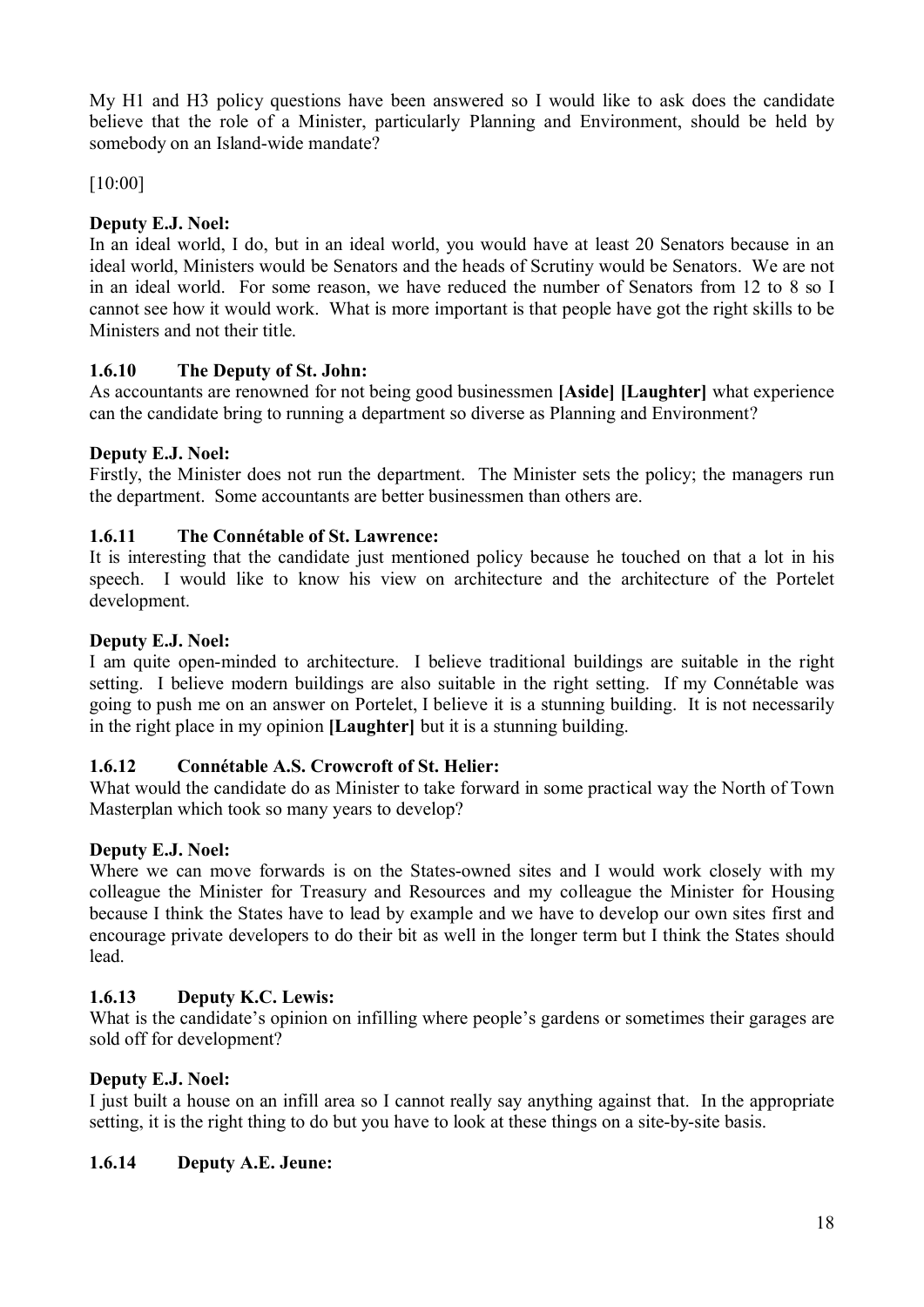Does the candidate consider the outgoing Minister's progress on reducing red tape an appropriate way forward? For example, you can put up a shed, a conservatory, a small extension. Does he have any thoughts on whether these can be extended further and if so, what are they?

## **Deputy E.J. Noel:**

The latter part of the question I would like to answer first. We have just in the last 2 weeks had a relaxation of the planning application process for minor works. I would like to see that bed in. I would like to see how that works and then make a decision on whether or not it needs to be enhanced or changed in any way.

## **1.6.15 The Connétable of St. Brelade:**

Will the candidate elaborate further on the answer he gave to the Connétable of St. Lawrence regarding his vision with regard to architecture in Jersey?

## **Deputy E.J. Noel:**

I am vision neutral in that. I believe that what we need to have and what we have got are excellent architects in the Island now. I do not believe that the Minister for Planning and Environment should really express a bias one way or the other. We need to build appropriate buildings in the appropriate setting.

## **1.6.16 Deputy D.J. De Sousa of St. Helier:**

What does the candidate consider to be suitable density in town?

## **Deputy E.J. Noel:**

I do not know the exact figures of the town site, but at the end of the day we need homes that people are going to want to live in and stay in for an extended period of time. So, for example, if we are looking at one-bedroom homes for the elderly, I do not think there should be one-bedroom homes. I think they should be one and a half bedroom homes to allow for the latter part in life if they maybe need a carer to come and stay with them during the night. So it is a difficult question to answer in terms of the numbers because I do not know the numbers but I believe that people should live in homes that they can stay in lifelong.

## **1.6.17 The Deputy of Trinity:**

With an ageing population, would the candidate give his support to the over 55s lifelong homes which follow the Joseph Rowntree model?

## **Deputy E.J. Noel:**

Yes, I would but I would try and extend it because it should not necessarily be cut off at 55. I think lifelong homes are lifelong homes and I do not think there should be any necessarily minimum age limit because some people may need adaptable suitable accommodation at a much earlier time than that.

# **1.6.18 Deputy J.A. Martin of St. Helier:**

It was mentioned earlier about the problems with Homebuy and there is apparently a logjam in a few houses outside St. Helier. Could the candidate assure this House that he would not proceed along the old lines of the Homebuy Scheme which potentially lost the taxpayer millions of pounds?

## **Deputy E.J. Noel:**

I have already given a commitment that I think that the next Homebuy Scheme needs the input of Members of this House to work together to come up with something that picks up from the lessons that we have learned from Homebuy 1 to ensure that going forward we have a mechanism to get families into partly home ownership.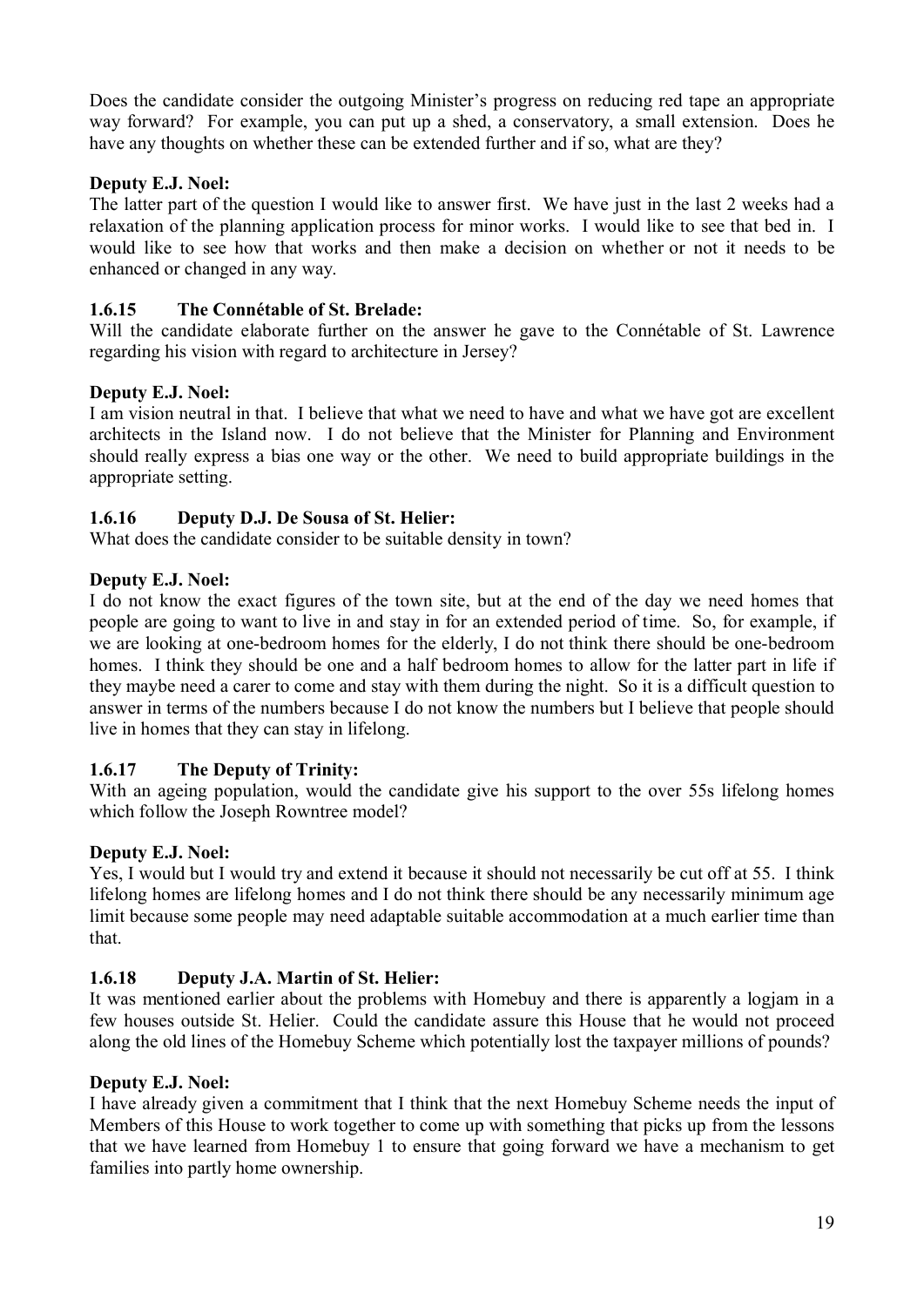## **Deputy J.A. Martin:**

Under the last Homebuy Scheme, it was not brought back to this House. Would he commit to bring the Homebuy Scheme back to this House?

## **Deputy E.J. Noel:**

I believe there already is a commitment to bring back the Supplementary Planning Guidelines in that area and, yes, I think it does have to come back to this House.

## **1.6.19 Connétable J.L.S. Gallichan of Trinity:**

Does the candidate agree with me that there are too many small one-bedroom flats being built in St. Helier?

## **Deputy E.J. Noel:**

I do not know the exact numbers of how many are being built but I do not think we should be building just one bedrooms. We should be building, as I have mentioned before, at least one and a half bedrooms to provide people with that bit more space so they can live a more fulfilling life, to be honest with you, because we spend a lot of our time in our homes and they need to be appropriately designed.

## **1.6.20 The Connétable of St. Saviour:**

Could the candidate explain how he would resolve the conflict that we have got in the Island Plan with the aspiration of raising architectural standards but increasing exemptions and therefore reducing control on small extensions?

## **Deputy E.J. Noel:**

I have not studied the new small extensions in detail but I believe there are criteria in there to protect listed buildings and buildings that are of architectural merit. I think it is quite appropriate that people can change their windows or can convert a garage without seeking planning permission. I think it is a sensible way forward. Maybe at some point after the relaxation is bedded in we could see maybe if it needs revising in any way, perhaps involving the Parish Constables in a district or perhaps not.

## **1.6.21 Senator J.L. Perchard:**

The candidate said in an earlier answer that, and I quote: "The majority of planning applications should go by the Planning Applications Panel." Can he clarify what he meant by this specifically? Does he intend to intervene to determine certain applications and if so, why?

## **Deputy E.J. Noel:**

In an ideal scenario, I would see the Minister to act as heading up a group of people as an appeals process, because at the moment we have a system where it is almost a quantum leap between the planning application going in and asking for reconsideration and then your only real course is the Royal Court and there needs to be something in between that that is accessible. So I would prefer to see the Minister involved in that role and not getting involved in specific applications.

## **Senator J.L. Perchard:**

I will vote for the candidate if he answers my question. Does he intend to intervene to determine certain applications?

## **Deputy E.J. Noel:**

I thought I made it clear. My intention would be not to intervene wherever possible but we have to move between from now until the Green Paper turns into a White Paper to get the planning application and planning appeal process set up. So there may be circumstances between now and then where the Minister, for whatever reason, has to get involved but it would not be out of choice.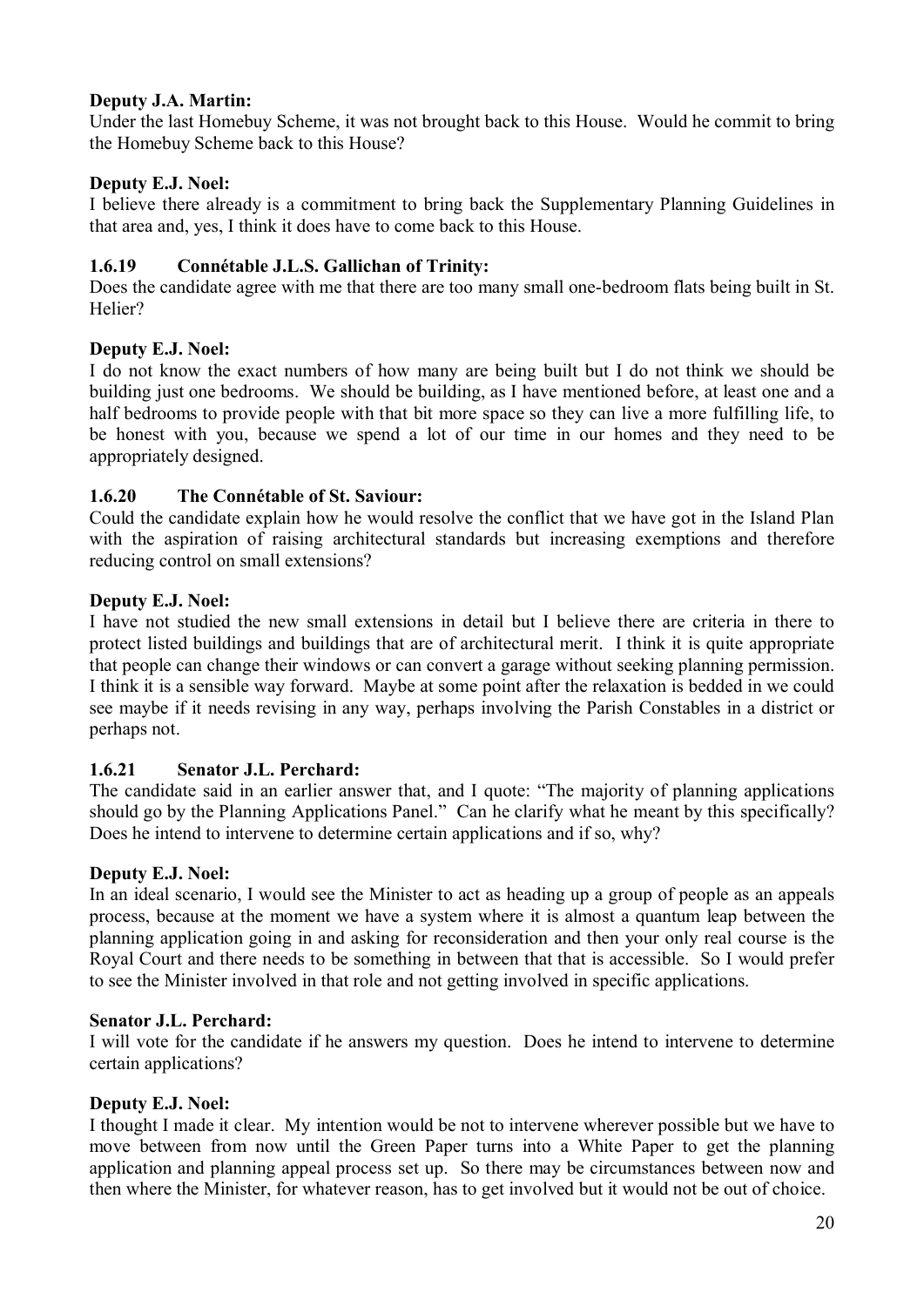# **1.6.22 The Deputy of St. John:**

Will the candidate be moving away from the iconic architecture that we have seen under the former Minister for Planning and Environment and if so what will he put in its place?

## **Deputy E.J. Noel:**

I believe that iconic architecture or whatever you want to call it, I believe architecture needs to be good design and it is fundamentally I think that is what has been achieved over the last 6 years. I believe that our local architects are producing good designs. I think it was 3 weeks ago that we had Architecture Week. I do not know how many Members took the opportunity of going down to Liberty Wharf and seeing the displays that our architects had produced. They were outstanding. We have some good architects in Jersey. We should celebrate that and continue to encourage them to produce buildings that not only we like but future generations will like.

## **1.6.23 Deputy R.G. Le Hérissier:**

Does the candidate approve of the suggested plans for the Esplanade Quarter and the Waterfront and what planning impact does he think it will have on the remaining part of town?

#### **Deputy E.J. Noel:**

I broadly support the Esplanade Quarter. I believe that it should be done in phases and not in one big development and so I would like to see us move on the Esplanade Quarter with the first phase.

#### **Deputy R.G. Le Hérissier:**

The impact on the remainder of town?

#### **Deputy E.J. Noel:**

The impact on the remainder of town is going to be difficult to establish but I believe that our finance sector will drift towards the Esplanade. This will allow us to redevelop properties that they vacate maybe for other uses or maybe for secondary office space. I think each building as it becomes available will lend itself one way or the other.

#### **1.6.24 Deputy J.A. Hilton:**

Does the candidate support the provision of one parking space per unit in new developments within the ring road?

#### **Deputy E.J. Noel:**

Even if people live in town, they are likely to have a car and I would prefer to see them park that off the street.

#### **The Deputy Bailiff:**

Deputy, we will never know, at least not today. **[Laughter]** I will now ask Deputy Noel to leave the Chamber and the Deputy of St. Peter to be called.

#### **Deputy P.V.F. Le Claire:**

In the intervening period, could I ask you a question, Sir?

#### **The Deputy Bailiff:**

This is not Question Time, but yes.

#### **Deputy P.V.F. Le Claire:**

I wonder if you might give some thought about the proposed phased development of the Waterfront? **[Laughter]** We recently had a decision by the Assembly that we would not proceed with the phased approach from a proposition that was tabled by the Deputy of St. John and through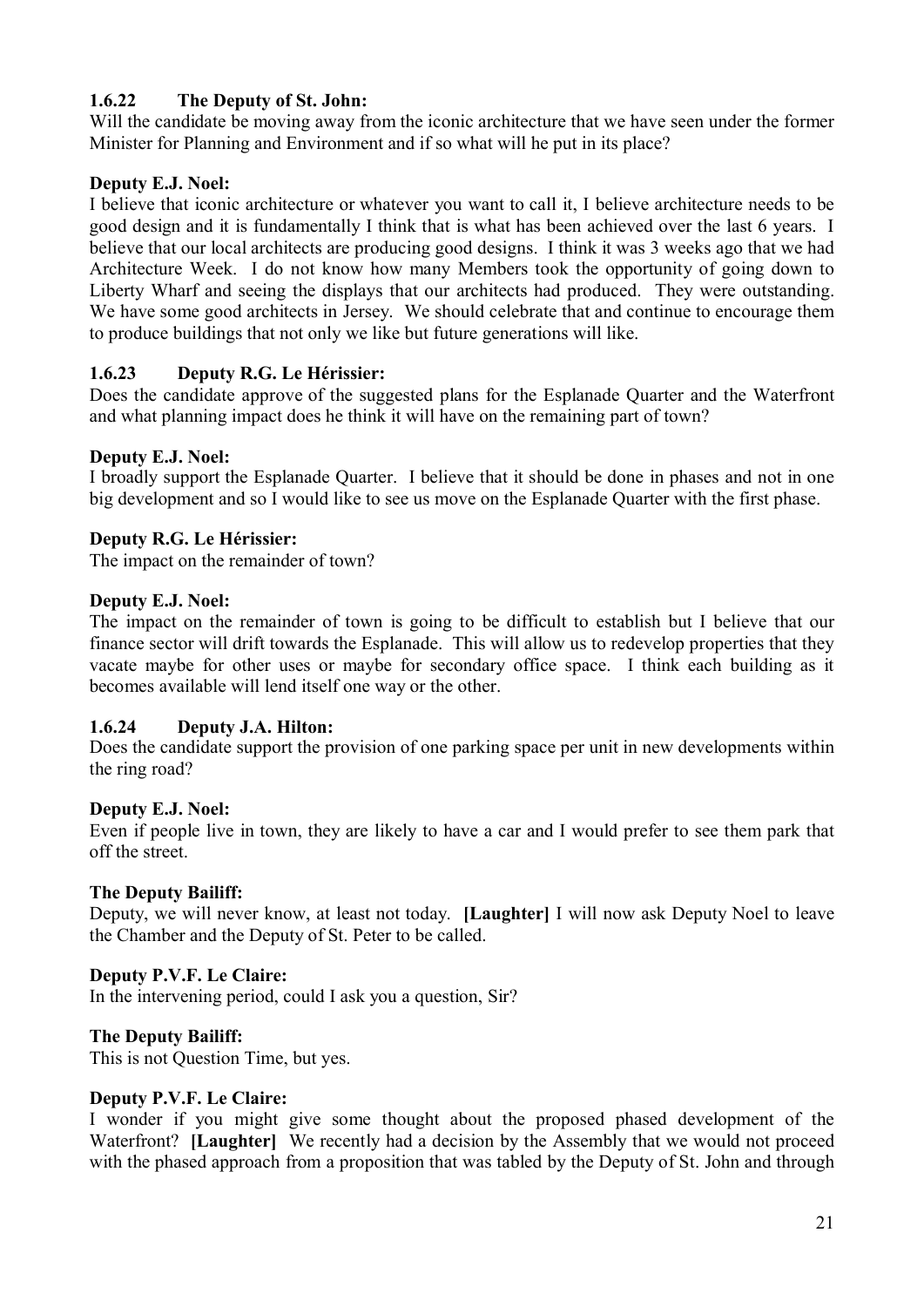States of Jersey Development Company, we have seen a preference to advance Phase 1 and I am wondering what procedure needs to be in place before that can approved?

#### **The Deputy Bailiff:**

Deputy, that has come completely out of left field. I do not think it is appropriate that I make any comment this morning and, if I may say so, that is a political statement put into a question which I do not feel able to answer. I am sure it is a matter that can be dealt with at a later stage.

[10:15]

#### **Deputy P.V.F. Le Claire:**

It is a matter of procedure, Sir. I am asking your opinion as to whether it should be done or not. I am asking what procedure needs to be in place before anybody can … given that we have had a proposition approved, I am asking what the process is.

#### **The Deputy Bailiff:**

With a little notice and bringing me up to date with all the various points involved then I would no doubt deal with it in Chambers if you ask me to do so and I am not prepared to do it just now. The Deputy of St. Peter has returned to the Assembly to make his address. You have 10 minutes, Deputy. After 9 minutes, the Greffier will ring the bell which signals that you must stop in the minute thereafter, so would you please start.

## **1.7 Deputy C.H. Egré of St. Peter:**

I address this Assembly to submit my case for being entrusted with the responsibility in the role of Minister for Planning and Environment. I am nearing the end of my third term as a States Member. During my first 3 years I served as a member of both the Home Affairs and Harbours and Airport Committees. I hope that Members who were in the Assembly at that time would agree that I played an active and positive role, both in committee and as a representative in the public arena. During the last States sessions I was Vice Chairman of the Corporate Services Scrutiny Panel and served on sub-panels dealing with the siting of telephone masts, proposed sale of the Jersey College for Girls' site, migration and also chaired the panel reviewing the proposed setting up of the Jersey Enterprise Board. I think I chaired that on 3 occasions. In addition, I also served as Vice Chair of P.P.C. More importantly, since 2007, I have served on the Planning Applications Panel. I now serve, as you know, as the Assistant Minister for Planning. I have always seen my role as a fulltime States Member and I remain free of any other external commitments, other than to those charities and organisations that seek only to provide support and care for residents in our Island. I have stated publicly that to take on this role at the present time is a very important task. It is not something I am entering into without a great deal of thought and confirmed support from my family members, members of the public and, indeed, colleagues from within the Chamber. I therefore offer my commitment to the task as Minister and if chosen by my colleagues for this post I will give it my full attention. Some sections of the media, and indeed some colleagues, have described the Planning and Environment service portfolio as a poisoned chalice. I do not believe this. I believe that this does a disservice to those who so diligently work within the department to ensure that both our built and natural environments are safeguarded for future generations. We have just completed 2 weeks of close debate with regard to the Island Plan. The outgoing Minister leaves us with that legacy. Furthermore, he leaves us with the legacy of his Eco-Active stance, the fact he has raised the bar with regard to development of architecture and also the sustainability of our housing stocks. I have, as mentioned earlier, served on the Planning Applications Panel and that has given me huge experience with regard to how Planning and Environment work. I have to say that should I take on this role as Minister, I will be fully supportive of the Planning Applications Panel's role. I also feel that that role should be extended because it is my view that the Minister should hold a few yards back from the actual process of agreeing with a particular plan. Adding to that, it brings me to the point of appeals. By doing that, the Minister is in a position where he can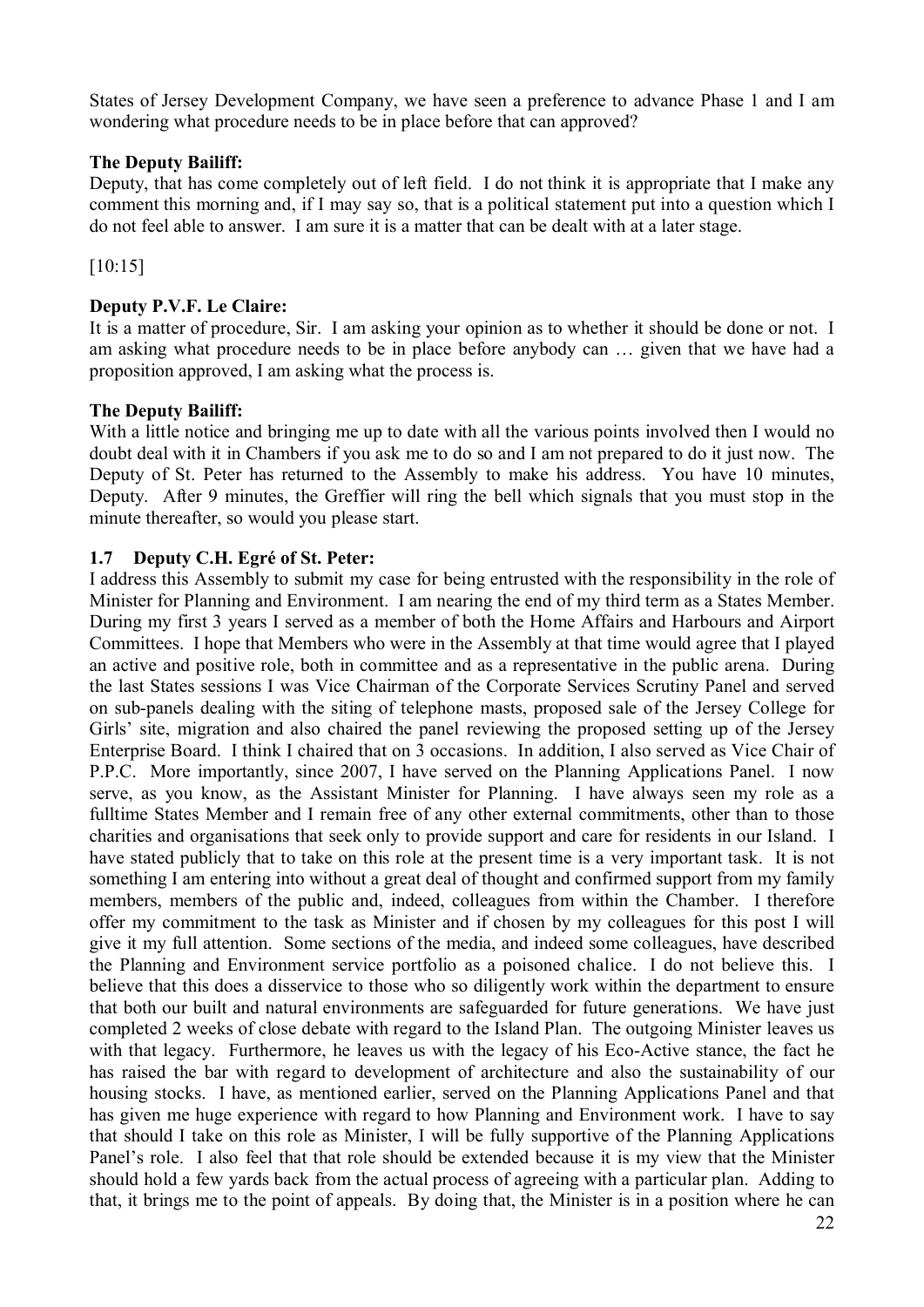be first call on appeal, which is a very cheap way of dealing with an issue. Having taken on the role as Assistant Minister, I did get involved with a direct appeal which came to me and I reviewed it and on that particular occasion went against the views of the panel and that was based on information which was discussed within the department with the Chief Executive and it was agreed that possibly inappropriate advice had been given to the panel at that particular time. I have made a point over the last few months of making close contact with all the staff in the Planning Department. Coming from a military background as a Squadron Leader, I have been posted to look after staff, to lead staff, and I hope I have shown that skill over the last few months. Apart from the view of being an action man as a military man, hopefully in that 3 months, I have been a man of action. One of the things that I found which saddened me is that part of the town regeneration, mainly the Charing Cross area, had been on the backburner for 15 years. I can tell you now that particular development is on the front burner and is boiling up well. In fact, I had a meeting last Friday at the Planning Department with the Channel Island Co-operative and department officers with the intention possibly of bringing a plan forward by the end of August. This is an area which has been sitting, disregarded, as something of an eyesore in the town for a long time. Furthermore, in the last sitting, as you will be aware, the Deputy of St. Martin brought forward a question regarding the High Hedges Law. In answering those particular questions, I made it absolutely clear that I had instigated a review in the cost effectiveness of people having to pay a huge fee, the general public having to pay a huge fee to engage in serving them well with a particular law which should have been supporting them. I have also been involved with overseeing the current development of a computer system which I look forward to seeing developed within the Planning Department because at the moment we are sitting behind a technological curve. From a public perspective, I do feel the public should be able to access planning information and pass comment on planning applications using modern systems. In a former life, to use an over-worn phrase, I was a C.E.O. (chief executive officer) of a web development company so I am in the good position to look and make sure that what we produce is suitable for purpose. I have also been taking a keen interest in what goes on at the Environment Department. I have been asked a few weeks ago to oversee the review in the Met Office. I think that may have something to do with my past as a professional pilot and professional air traffic controller. Again, as I mentioned earlier, the outgoing Minister has left us with the legacy of Eco-Active. I have been also involved in facilitating an engineer from the U.K. who has come up with what would appear to be an innovative way of saving energy with regard to lighting and has been involved in the lighting of the Millennium Dome. He has now met with officers of both departments, Environment and Planning, and also I believe T.T.S. (Transport and Technical Services). If, as is possible, the view is that it could give us a saving of up to 50 per cent on lighting energy bills, this has got to be reviewed in a positive light. In promoting the Eco-Active strategy, it is important that we educate our children and the Eco-Active element in training in schools is imperative in that it is educating our children in all the things that we are trying to succeed in doing now. Also the States may be aware, or not as the case may be, that there is a review of the energy waste being carried out, an infrared scan of the whole of the Island which is going to indicate where we are losing energy. This review hopefully will give us some ideas as to how we can put forward further energy saving processes. Hopefully, I will bring a cool head to this role, a non-partisan outlook to liaising with other departments and between departments within the ministry. It is time to start delivering the planning and environment commitments to our Island and both the demands that it deserves. We must not fight about who is to blame for the past. I believe that I am the candidate who can achieve this without forgetting or failing to learn from the lessons of the past. The decision as to who takes on this very important role is now in the hands of this Assembly.

#### **The Deputy Bailiff:**

Very well, we come to questions which start now.

#### **1.7.1 Deputy S. Power:**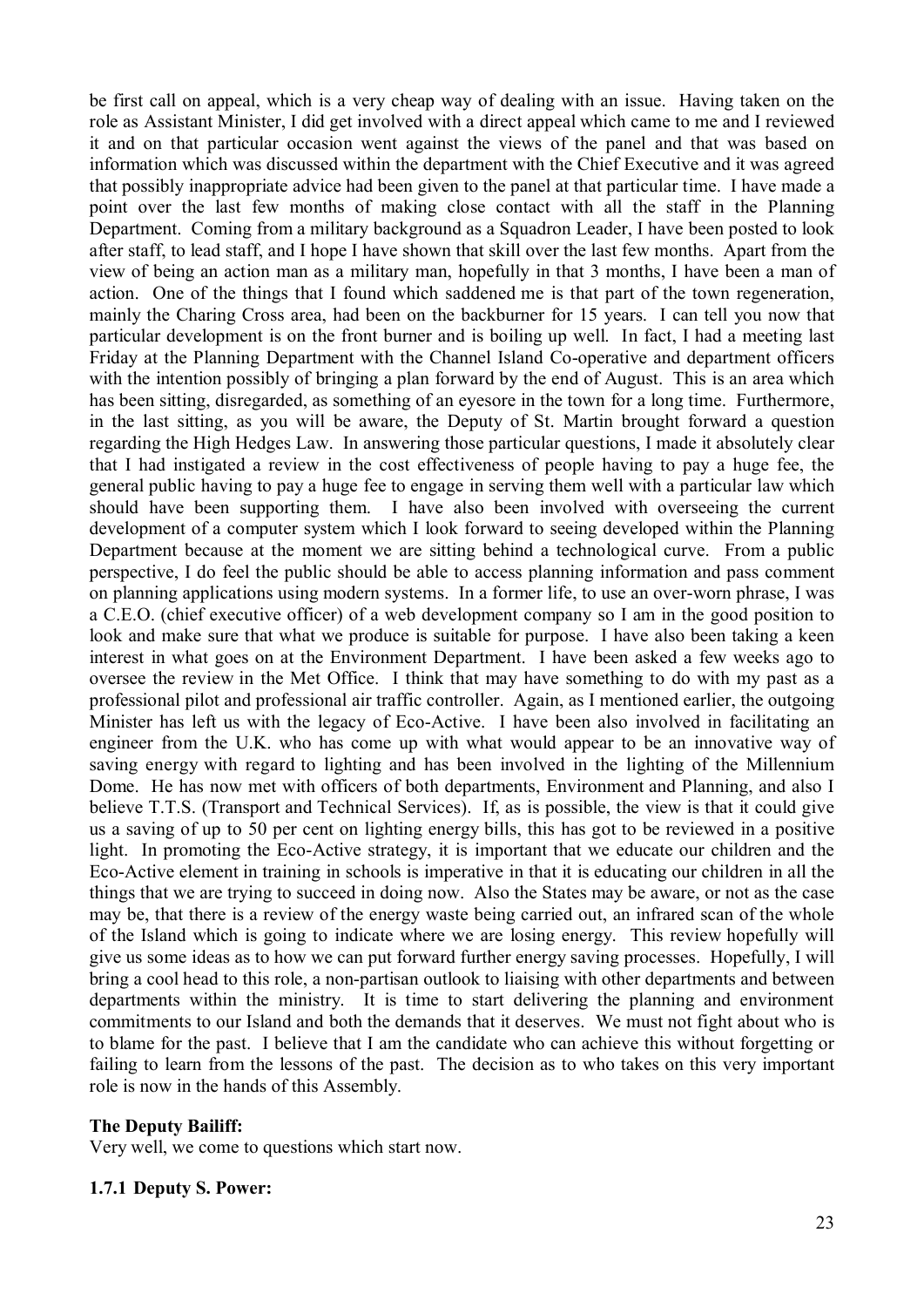How would the candidate deal with what is perceived to be the logjam on the 12 unallocated houses in the Homebuy Scheme at Clos Vaze and could he express his views in terms of the future of Homebuy Deferred Payment and Shared Equity Schemes?

## **The Deputy of St. Peter:**

I have some concerns about the way Planning interacts with Housing. One of the concerns that I have is that what we should see in the tin is what is written on the tin. I do feel that the strategy that sits around Housing within Jersey should sit firmly within the Housing Department. I feel that the Planning Department should be a facilitator in the way we produce houses.

#### **1.7.2 Deputy K.C. Lewis:**

The candidate mentioned he was promoting the redevelopment around the Charing Cross Cooperative. Does this include all of the cottages and shop fronts in Dumaresq Street up to and including the Foot building?

#### **The Deputy of St. Peter:**

Part of the negotiations that went on with the Co-op and are still ongoing is that it is essential that the historical buildings in Dumaresq Street, Pitt Street and Hue Street are maintained and it is the Co-op's intention that all those buildings should be refurbished and that the Foot shop, which is loved by a lot of Jersey people, should be re-established and that the His Master's Voice sign should be redone on the wall. So in answer to the question, yes, they are part of the negotiations being tied down to the refurbishment of those buildings.

#### **1.7.3 Deputy J.A. Hilton:**

Can the candidate explain what measures he will take to resist pressure from some States Members who propose we build on greenfield sites?

#### **The Deputy of St. Peter:**

The pressures were resisted very clearly during the debate of the Island Plan. As the questioner will know, the intention now is to develop States-owned sites and not greenfield sites. But going back to the point that I made earlier, it is, as far as I am concerned, for the States Assembly to decide what our requirements are for housing and should we not be able to facilitate the amount of housing required as directed by this Assembly, then obviously one would have to look in the long term at developing other sites, not necessarily greenfield.

#### **1.7.4 Senator T.J. Le Main:**

Can the candidate explain the 3 main policy matters or decisions that were made by the previous Minister that he would or could change and his reasons for so doing?

## **The Deputy of St. Peter:**

I have said 3, so I go with number one. The possible insistence on having specific architects to develop specific sites. We have very good architects in Jersey and I think they are well capable of dealing with good architecture. The other policy would be the consultation with the Constables in what goes on in their parishes. There was talk of a possible veto that a Constable could have for what goes on in certain areas of development. I know I would not accept a veto but what I would say and move from where St. John has gone, it would be important and I certainly would take heed of what the Constables have to say with regard to developments within their own parishes.

[10:30]

#### **1.7.5 The Connétable of St. Lawrence:**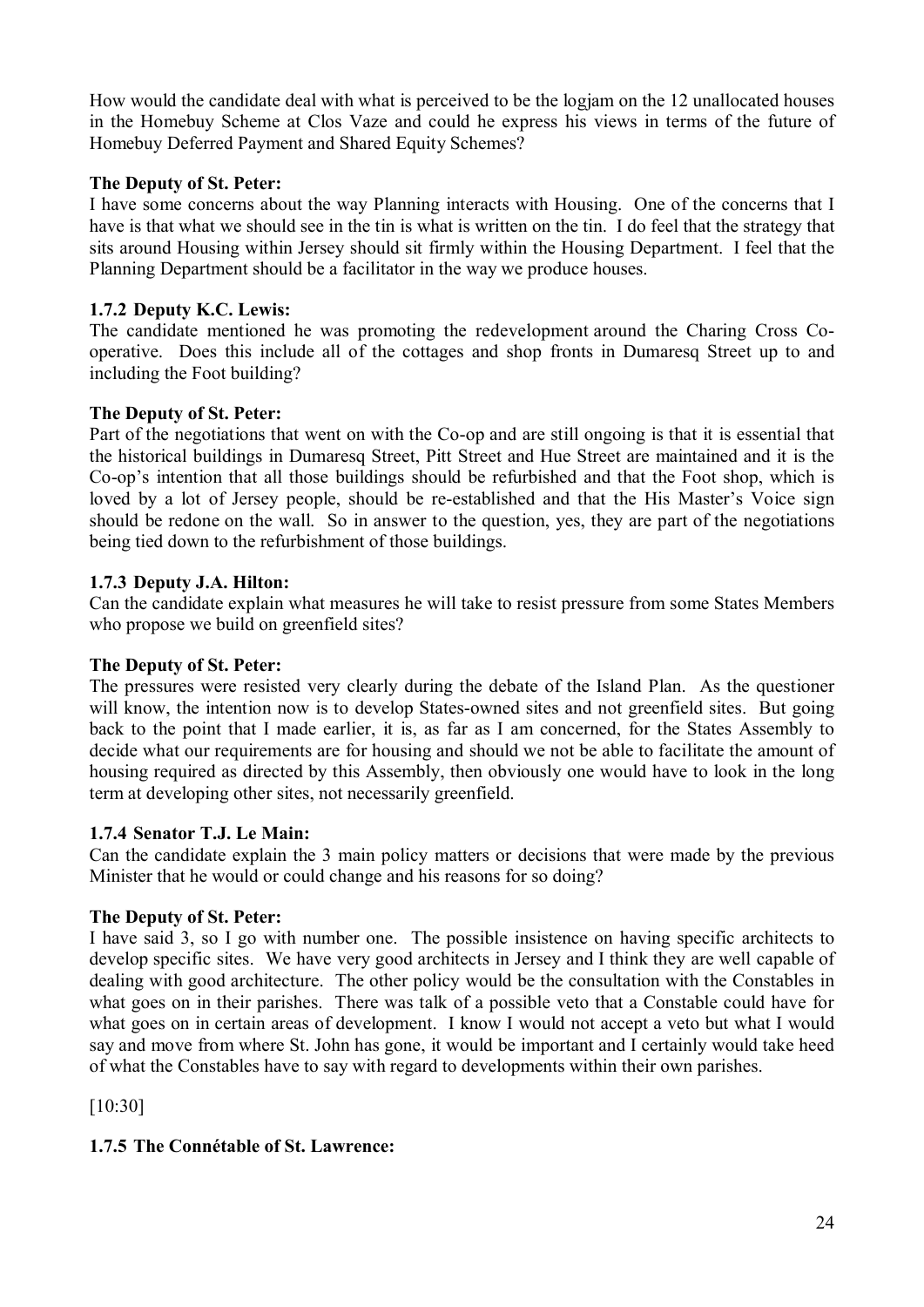The candidate mentioned that Senator Cohen has raised the bar on architecture. My question is: did he do so at Portelet and, in the candidate's view, what development has the greatest merit under the former Minister if Portelet does not?

#### **The Deputy of St. Peter:**

I like the last comment: "if Portelet does not." I have my own view of Portelet, which would not coincide with the view of the outgoing Minister. The argument that has been made by him has been very well rehearsed and we all know it: "It is better than what was going to be there before." I do not regard that, necessarily, as a good argument. Also, the other argument was used that it was developed by an architect of great fame. Again, I have made the point as to where I regard that. The question of what would I see as an example of good development: well, I can tell you lots of examples of what I do not see as good development and I think you could list them for me. The development on the Waterfront, which I regard as positive at the moment, is the one that is being carried out on Castle Quay. I have had a look around that. That is a very good development and I would see that as a very big positive. The building that sits beside it, I will make little or no comment on. I also like the El Tico development. I have made a joke about the view of the back end of it, but that is one of my jokes. It is nicely designed, serves us well and, I have to say, I go there very often.

## **1.7.6 Deputy R.G. Le Hérissier:**

Can the candidate give us his views on what he sees as any reform or change that is needed in the Department of the Environment and refer particularly to the management of agriculture and fisheries?

#### **The Deputy of St. Peter:**

At the moment, within the department, there is still an active research element and, I have to say, I did go up there yesterday to have a look at what was being done. One of the things that they are looking at that, being a former farmer's son, I found of most interest was their work on eelworm; the fact that they are creating plants now that make out they are potatoes but they are not. If they plant these out in a nearby field the eelworm will go to the root system but will have nothing to feed on and it reduces the level of eelworm. So the agricultural is moving forward. When it comes to fisheries, I know that an awful lot of work has been done with the Fisheries Department to get statistics and I think, from the quote I had yesterday, over 30 years of statistics of how the fisheries are developing. Certainly with the increase in quality of our ore supplies around the shores, it would appear that our fish stocks are improving and certainly the lobster catch is getting a lot bigger, but there is no definitive scientific proof that that is caused by the better waters.

#### **Deputy R.G. Le Hérissier:**

Are there any proposals for reform of that particular side of the department?

#### **The Greffier of the States (in the Chair):**

There are a lot of Members waiting. I think we should move on.

#### **The Deputy of St. Peter:**

Just a quick answer to that one because the question was asked; having discussed it, I do not see any need for any major reform in what they are doing at the moment.

#### **The Greffier of the States (in the Chair):**

There are a lot of Members waiting, Deputy. Perhaps you could try to be slightly more concise.

## **1.7.7 Deputy D.J. De Sousa:**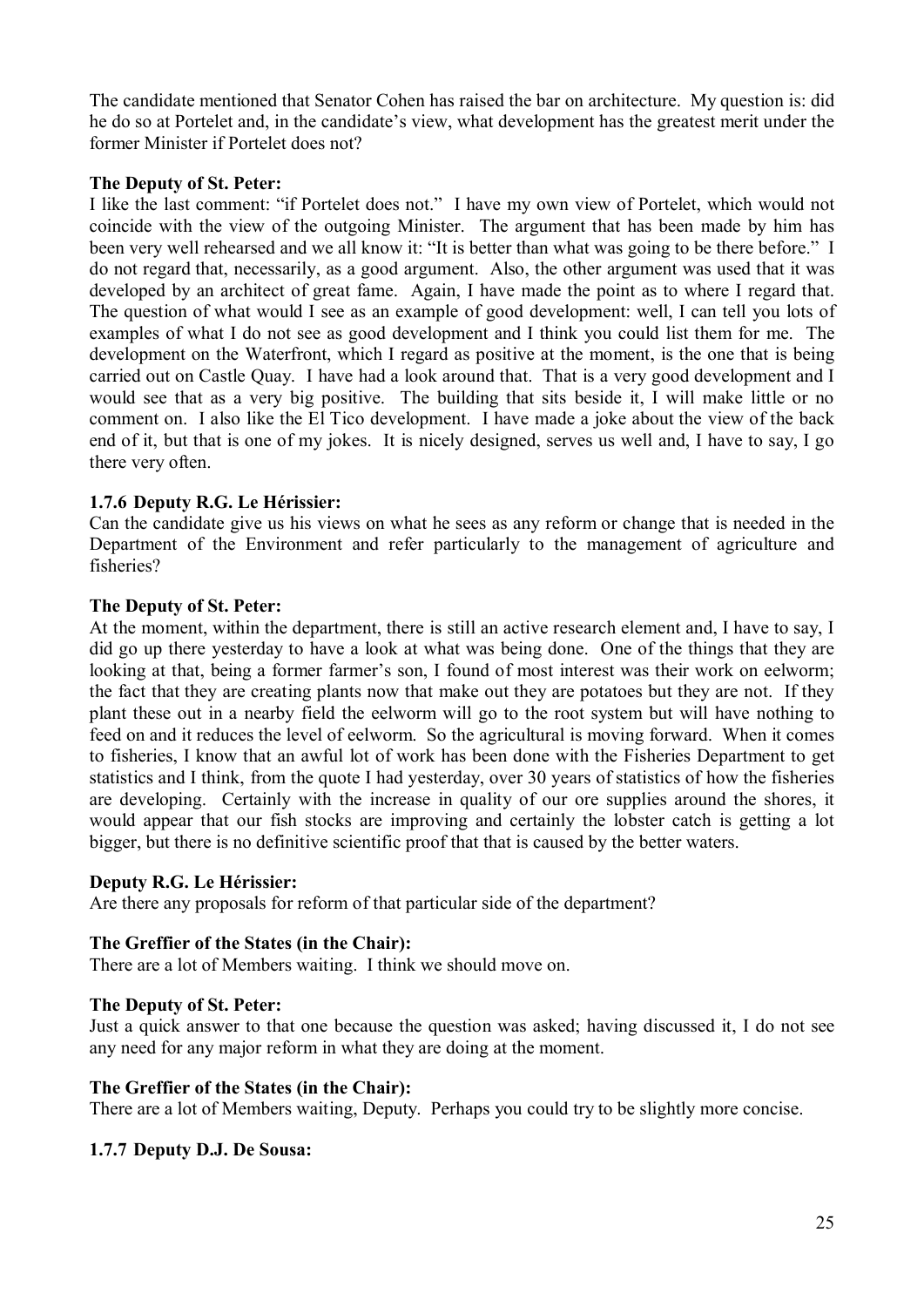I was very excited to hear the candidate stating that, at last, Charing Cross will move on and those wonderful properties renovated. I wonder if the candidate could state what he would consider is suitable density in town?

#### **The Deputy of St. Peter:**

I do not wish to keep ducking the issue, but I will because I still believe that the density is a housing issue. The quality of housing for our people should sit firmly in the hands of the Housing Department. As Minister, if I were to have that position, I would be there to facilitate that requirement. At least now we are looking at buildings and rooms that are of a size plus 10 per cent of minimum. I do not like people saying: "plus 10 per cent of minimum." It does not do any good at all. I want to know what Housing wants and I want to be a facilitator for those functions.

#### **1.7.8 The Deputy of St. John:**

If elected will the candidate undertake not to allow any work on the sunken road Esplanade Quarter until this House has debated the pros and cons of the sunken road?

#### **The Deputy of St. Peter:**

Yes.

#### **1.7.9 The Connétable of St. Brelade:**

Would the candidate outline to Members his architectural vision for Jersey?

#### **The Deputy of St. Peter:**

One of the legacies still is having an Architectural Commission. I have spoken to a few of the Members and I have some confidence in the work that they do. I have a vision, but that is for me. That is my subjectivity, as architecture is. I would leave it to the consensus of a group that knows more about architecture than I do.

## **1.7.10 Deputy P.V.F. Le Claire:**

What is the candidate's position on the increased density of the 11 greenfield sites that have been approved and P.75 being subject to H1 and H3 revisions?

## **The Deputy of St. Peter:**

As the questioner will be aware, we are putting together groups - and I think he has been invited on those groups - to look at the H1 and H3 sites and I would be listening very carefully to what comes out of those groups before I make any comment.

## **1.7.11 The Deputy of Trinity:**

With an ageing population, will the candidate give his support to the over-55 lifelong homes which follows the Joseph Rowntree model?

## **The Deputy of St. Peter:**

Yes.

## **1.7.12 Senator J.L. Perchard:**

Will the candidate confirm that, if elected, he will not intervene under any circumstances to bypass the Planning Applications Panel in order to determine certain applications himself?

#### **The Deputy of St. Peter:**

Yes, I think I made that clear earlier on. I would see, now, my role sitting behind the panel and I would be trying to get everything that I could in front of the Planning Applications Panel rather than being dealt with by an individual, which I think is a very dangerous exercise.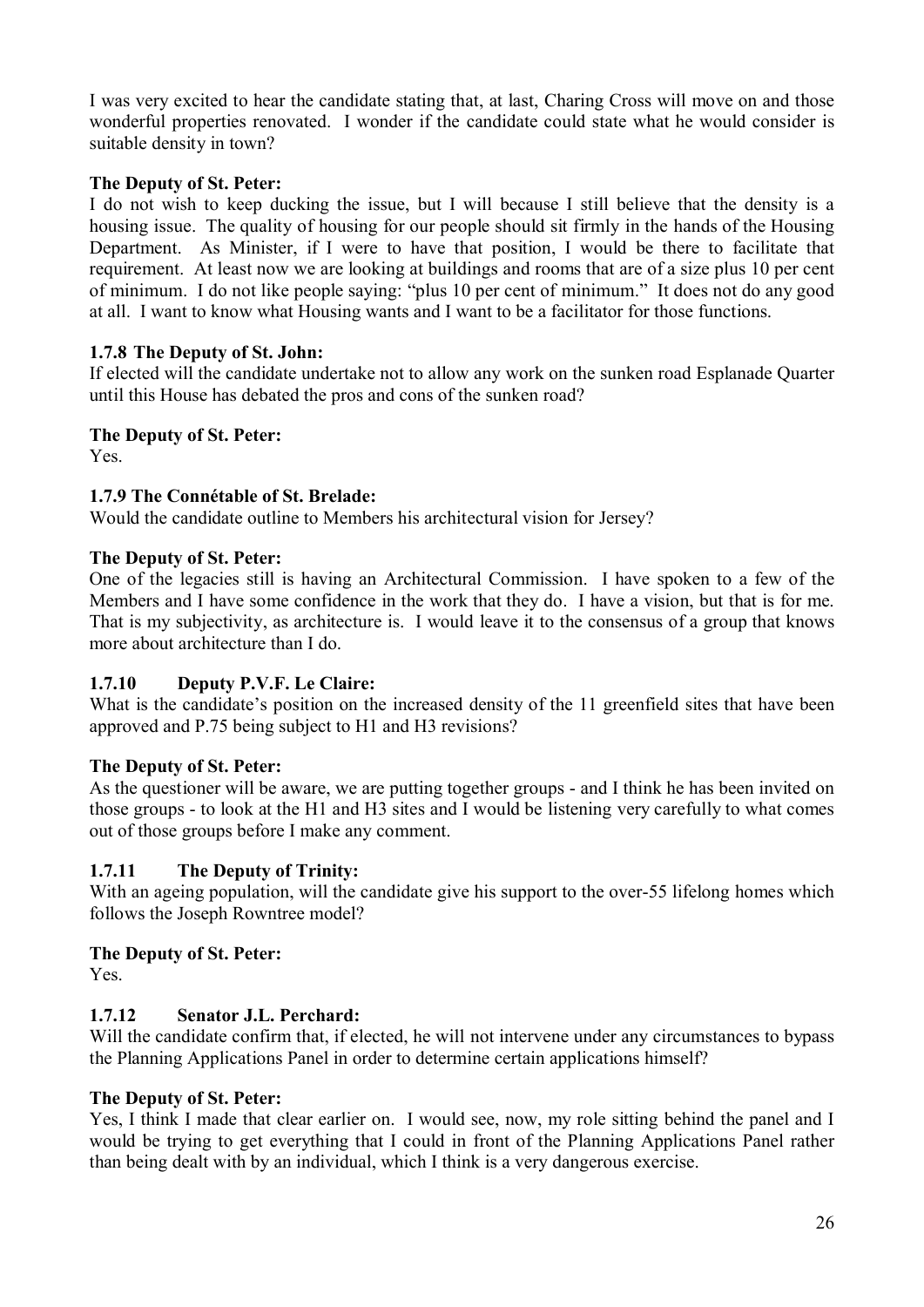## **1.7.13 Senator A. Breckon:**

The candidate mentioned in his speech the previous role he had in Scrutiny. Does he believe that it is essential for a Minister to have had Scrutiny experience?

## **The Deputy of St. Peter:**

In my background in the Royal Air Force we used to have to write documents which looked at either essential or desirable. It is not essential but it certainly is desirable.

## **1.7.14 The Connétable of Trinity:**

Does the candidate agree with me there are too many small one-bedroom flats being built in St. Helier?

## **The Deputy of St. Peter:**

I dare not say no.

## **1.7.15 Deputy A.E. Jeune:**

Does the candidate consider the outgoing Minister's progress on reducing red tape an appropriate way forward - for example, letting you put up sheds, conservatories, little extensions and the like and does he have any thoughts on whether these can be extended further and, if so, what are they?

## **The Deputy of St. Peter:**

I will take the advice of the officers as to whether or not we should be able to extend these exemptions further. What I would say and just remind people is that these exemptions do not exempt people from building control. There is a perception that it is a free run. It certainly is not. The one thing I would say that has concerned me is that it is a fact at the moment that an application for a small job is set at a 13-week turnaround, which is exactly the same 13-week turnaround we would offer for a big job, say, of building 5 or 6 houses. There must be some way and I will make sure that that way is developed - that we can deal with small applications far more quickly than the 13-week turnaround.

## **1.7.16 Senator P.F.C. Ozouf:**

Can I just challenge the candidate on saying that density is not a matter for the Minister for Planning and Environment? When I was Planning President he gave me a very hard time on a St. Peter's site. Does he regret anything that he said in relation to that and what is he going to do about H<sub>1</sub> delivery?

## **The Deputy of St. Peter:**

No, I do not regret the debate that we had regarding the St. Peter's site and, as I recall, I won it. One of the problems in that particular development was the mis-measuring of the field, as I recall. There were 3 mis-measurings of the field, which did make a huge error in the actual density figures that we were given. I just want to check on the other part of his question.

## **Senator P.F.C. Ozouf:**

How is he going to deliver H1 as a part of it?

## **The Deputy of St. Peter:**

As I said earlier, we have set together groups to review the H1 and H3 policies and I will until I hear the outcomes of those groups before I make any comment.

## **1.7.17 Senator S.C. Ferguson:**

Does the candidate not think that more spacious flats should also be defined as first-time buyers' houses and that the current definition as 2 or 3-beds, garage and garden is unrealistic?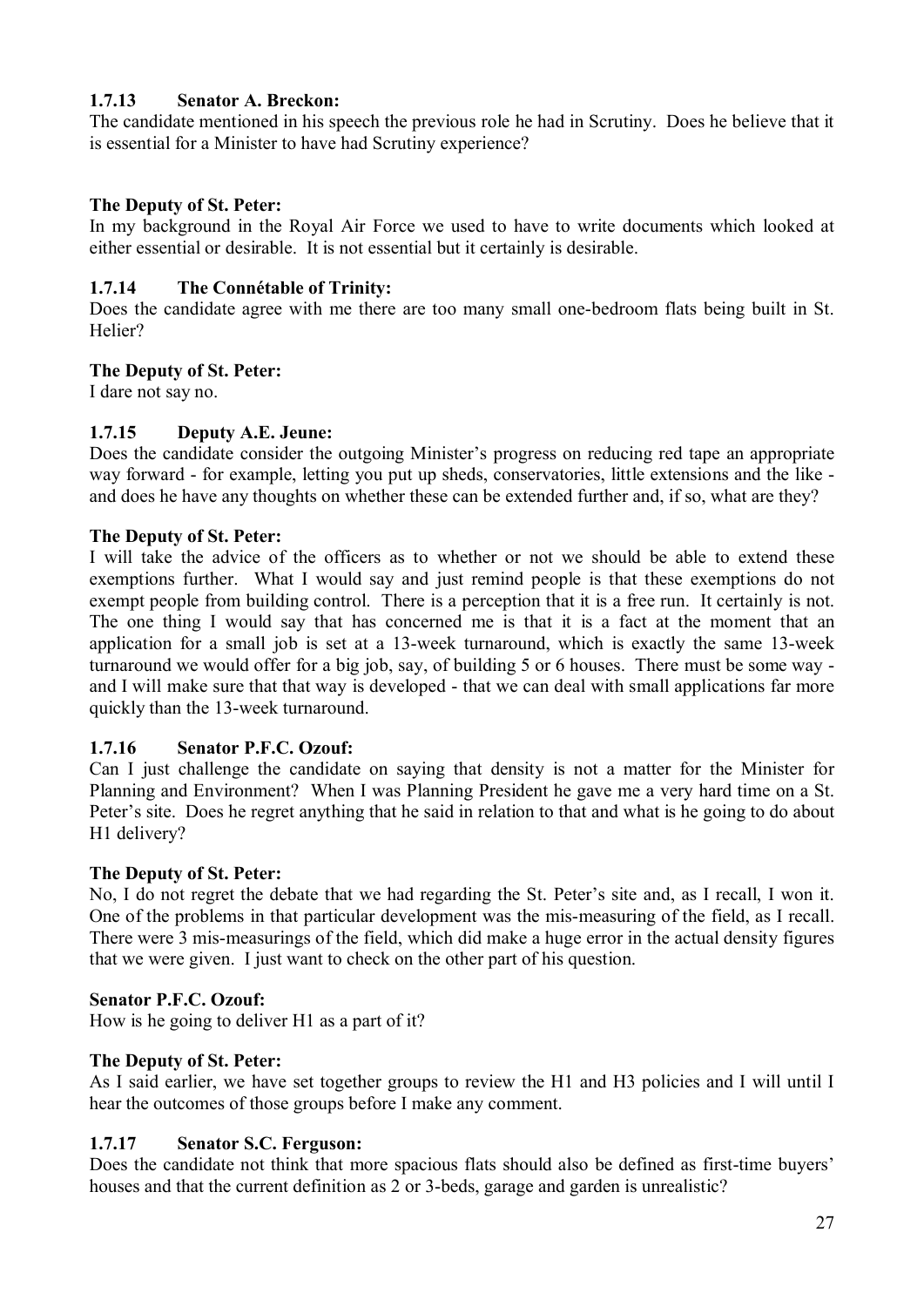## **The Deputy of St. Peter:**

I think a lot the unrealistic perceptions do exist. When I bought my first house I started low and built up and I think, as a result of a lot of, dare I say, media hype, there are lots of programmes on television inviting people to take on houses that have big gardens, have big rooms and this is something that you build up to. It is not something that one should expect that one is going to achieve straightaway.

# **1.7.18 Deputy R.G. Le Hérissier:**

What are the candidate's views on the proposed plan for the Esplanade Quarter/Waterfront and what impact does he think, if these were to proceed, they would have upon the rest of St. Helier?

## **The Deputy of St. Peter:**

I have great concerns about the development of the Waterfront, its past history and the way we are moving forward. The full development of the Waterfront on the plans that were initially outlined by the outgoing Minister looked quite exciting, but we are nowhere near getting them on the move and that is a great worry. I do not see the finance leaping out to start these processes and the longer we leave them the more expensive they get. I await a real overall picture, which may come out of S.o.J.D.C., about where we are taking the Waterfront.

## **1.7.19 Deputy K.C. Lewis:**

Would the candidate continue to protect buildings of local interest and, if so, how?

## **The Deputy of St. Peter:**

As the questioner may be aware, a review is being carried out on listed buildings. I have a B.L.I. (Building of Local Interest) myself, a 17th century cottage in St. Peter, and I believe that they should be protected. We do not want to lose that heritage.

## **1.7.20 Senator P.F.C. Ozouf:**

The candidate did not explain the answer to the question about ... he cannot, surely, duck the issue of density being a responsibility of Planning, not Housing?

## **The Deputy of St. Peter:**

I have been well-taught by the questioner in how to deviate from the question that is being asked. **[Laughter]** As I said, and I stick to what I said, the actual density is to do with how people live in their houses, what the quality of that house is, and I would want the Minister for Housing to bring forward the density levels he thinks are appropriate either in town or in the countryside. Again, Planning should be the facilitator.

## **1.7.21 Deputy P.V.F. Le Claire:**

J1 is a proposal by Le Masurier to develop a substantial office site within St. Helier. Currently it is awaiting planning approval. That possibly might negate the development of phase one on the Waterfront. What priority will the candidate, if appointed Minister, give to looking at this proposal?

## **The Deputy of St. Peter:**

I am not fully aware of that proposal in any great depth. What I would have to do now is research it and then come back to see whether I think it is appropriate to give it the high priority, which I will do.

## **Deputy P.V.F. Le Claire:**

It is £45 million of private investment, possibly the largest site that is coming forward. So I am surprised the Assistant Minister is not aware of it. It has been in the *J.E.P*. It is published. It is a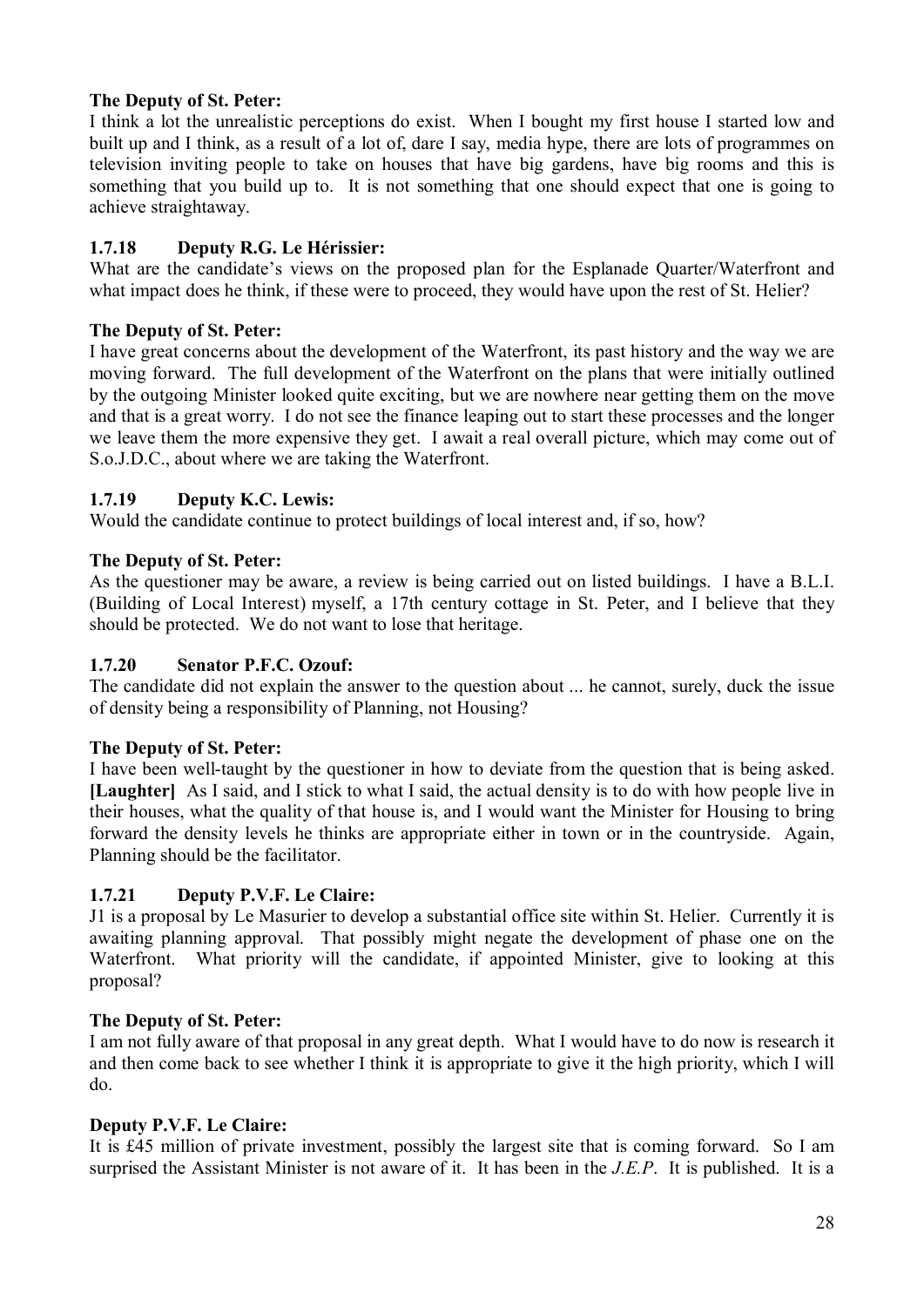contender for the building for the finance industry. Does he now know which one I am talking about?

## **The Deputy of St. Peter:**

Yes, I do.

## **Deputy P.V.F. Le Claire:**

Does he love the Odeon building?

## **The Deputy of St. Peter:**

I have to say I have no personal relationship with any building.

## **1.7.22 Deputy R.G. Le Hérissier:**

Can the candidate outline, particularly in light of the committee he just sat on, how the planning process can be strengthened but the pressure put upon individual members can be mitigated?

[10:45]

## **The Deputy of St. Peter:**

Deputy Le Hérissier knows full well that I sat on the same group as he did on that one. I would emphasise the point I made earlier. I do feel the role of the Minister should be set back from the role of the planning-making decision because, as I said earlier, in that particular case is allows the Minister to be a party to any appeal that may follow and I think that is important.

## **1.7.23 Deputy P.V.F. Le Claire:**

The Air Quality Strategy and Energy Policy are 2 and a half years adrift. What does the candidate propose to do about getting them into place?

## **The Deputy of St. Peter:**

I did not realise they are 2 and a half years out of drift on this one and I shall certainly look to figure out why and take it forward as quickly as I can.

## **1.7.24 Deputy J.A. Hilton:**

Does the candidate support the provision of one parking space per unit in new developments within the Ring Road?

## **The Greffier of the States (in the Chair):**

I am afraid we will never know, Deputy. I will ask the Deputy of St. Peter to withdraw and ask Senator Le Gresley to be invited to the Chamber.

## **Deputy J.A. Martin:**

Could I just a point of procedure, please? It is about the debate. The procedure: 3 of the candidates are Assistant Ministers already - so I would say they are in the ministry - and one is not in the ministry. What will happen with the actual people if the person who is not in the ministry is elected? Will we have to get rid of a body or just a name?

## **The Greffier of the States (in the Chair):**

Well, Deputy, the States of Jersey Law provides that there can never be more than 13 Members serving as Assistant Ministers. There are 13. So if there was someone who is not currently part of the 23 total, there would have to be a change in number of individuals involved. Very well, Senator Le Gresley has caught his breath. I invite you, Senator, to address the Assembly and the Greffier will ring a bell after 9 minutes and a final bell after 10.

## **1.8 Senator F. du H. Le Gresley:**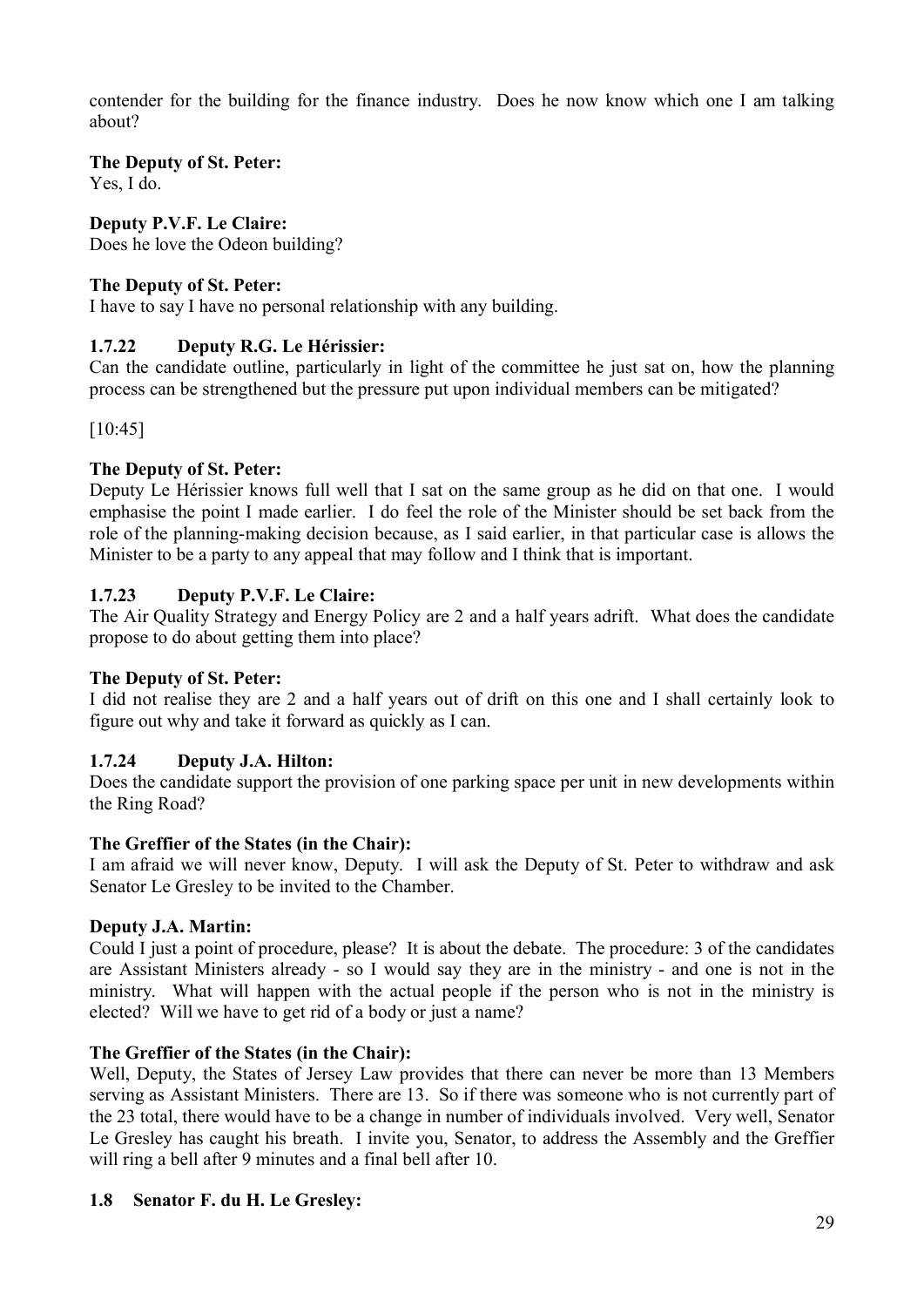With my background in community work and, prior to that, banking, I might not seem an obvious candidate for Minister for Planning and Environment. However, I believe that I have a particular skill set which would suit this role. I consider myself able to relate to people from all walks of life. I enjoy working and leading teams. I care passionately about protecting our natural environment. I am interested in modern architecture but, equally, the preservation of our historic buildings. I am thorough in my work and not frightened to make decisions or speak out on issues that I feel strongly about. I have no business interests and I am not, and never have been, a private developer or speculative landowner. I think that it is particularly important for the Minister for Planning and Environment to have an Island-wide mandate as planning decisions are invariably controversial. I believe that the staff at the Department of Environment needs a period of stability and a Minister who will help them bed down the new Island Plan and put into place the various Supplementary Planning Guidance Notes required. The Department of Environment is possibly the one States department that has the most impact on people's lives. It is staffed by highly-skilled professionals and led by a very capable Chief Officer, in my opinion. The new Minister must concentrate on policy matters and not become involved in day-to-day operational issues. Under my stewardship I would ensure that all staff feel valued and motivated to deliver the very best service to the public of Jersey. One of my roles as Minister would be to help senior management look for efficiencies while ensuring that services are maintained and, where possible, enhanced. Immediate priorities include improving customer I.T. accessibility, co-location of the Planning and Environment teams to new premises and implementing the recommendations in the *Development Control Process Improvement Programme* report and the *Reg's Skips* Committee of Inquiry reports. Having been a member of the working party looking at the role of the Minister and States Members in the determination of planning applications, I see the Minister's main duties in this area to be guiding pre-application discussions on major schemes, development masterplans for key regeneration areas and only becoming involved in planning decisions which are of an Island-wide significance or departure from the Island Plan. I think the Planning Applications Panel should be the main decision-making body for non-delegated decisions. In my opinion, decisions on controversial applications are best taken by a panel or committee. The work of the panel was praised by POS Enterprises Ltd, the operational arm of the Planning Officers Society, in their recent report on the development control process. I think the Minister should always sit with his Assistant Minister and the Chair of the Planning Applications Panel when determining applications at ministerial hearings so that the process is transparent and fair to all parties. The ministerial protocol recommended by POS Enterprises should be adopted by the new Minister. I understand there is currently a backlog of applications which need to be determined. This is understandable due to the changes at the department but, by the same token, unacceptable. I would expect the turnaround targets for dealing with minor applications to be 8 weeks rather than the current 13 weeks. Planning fees have been increased significantly over the last few years and applicants and their agents expect and deserve better value for money. I would prioritise the introduction of an independent appeal system to deal with refusals and the imposition of unreasonable conditions. Guernsey has recently established an appeals body to review the planning merits of decisions and we could do no better than mirror their scheme. I am not convinced that having an Assistant Minister with specific responsibility for the environment is necessary. The 2 business units within the department should work more cohesively once they are co-located to new offices. Sixty per cent of the department's budget is environment related, so it makes sense for the Minister to provide overall political direction. Members will wish to know my views on topical issues over which I would have political responsibility. Providing new affordable homes for young Jersey couples, for purchase or rental, is vitally important, but I have serious reservations that States-owned sites and proposed H1 sites will deliver these in sufficient numbers. I support the rezoning of the Samarès Nursery site for Category A housing and, if elected, I would include this site in the H1 sites to be brought back to the States for rezoning in preference to Field 1219. I believe that the planning inspectors were absolutely correct to recommend this site above all others. The building industry's concerns about Policy H3 in the new Island Plan need to be resolved if we are to achieve the target of delivering 1,000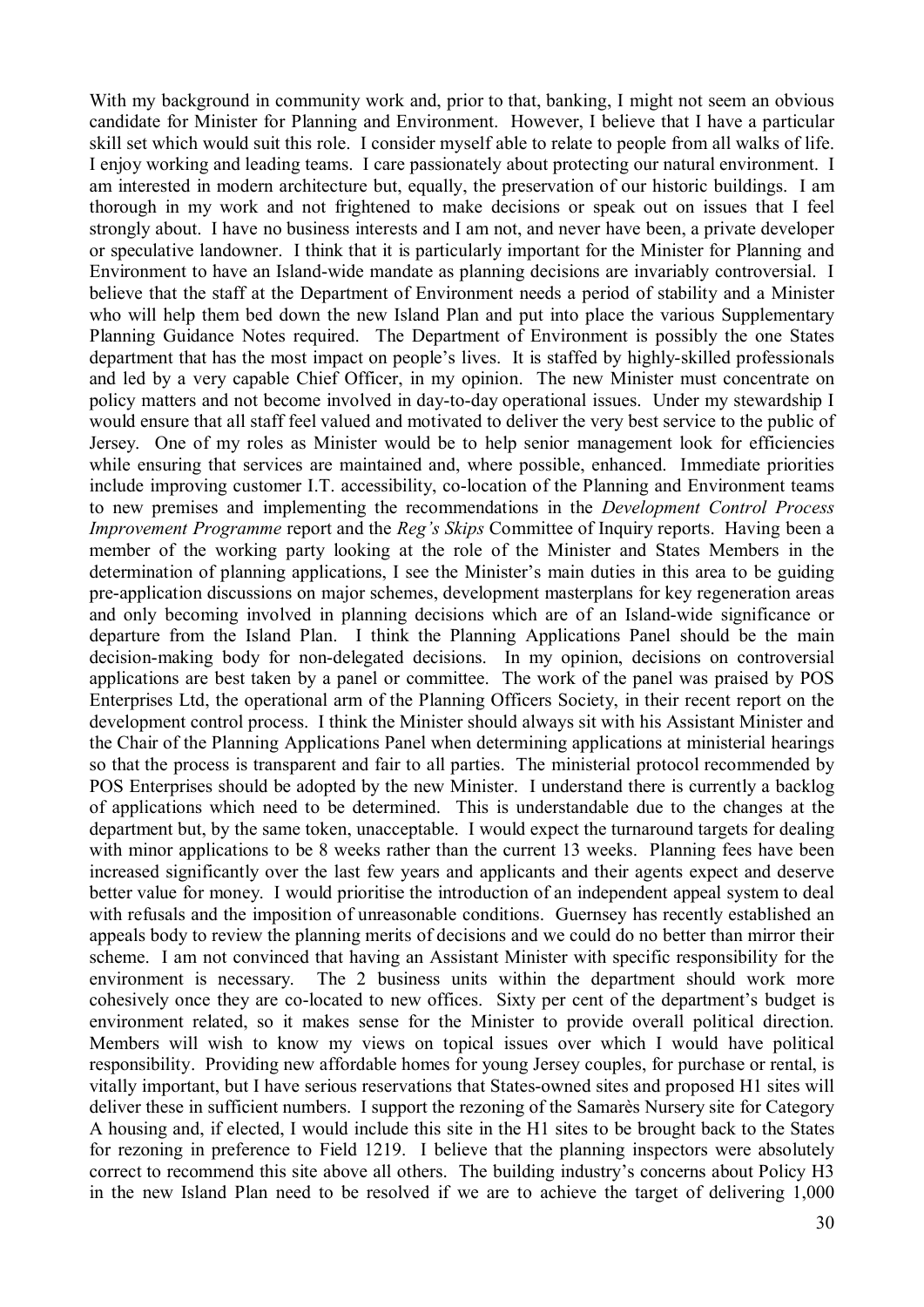affordable homes by 2020. I would consult with the 2 groups of politicians set up by Senator Cohen once the department and law officers have had sufficient time to review the concerns of Members expressed in the Island Plan debate. I would like to have a more in-depth understanding of the activities of the States of Jersey Development Company and, in particular, the role of the Regeneration Steering Group. I think it is vital that the Minister for Planning and Environment keeps his independence and sets the policy for development of States-owned sites via planning briefs. I will need convincing that the time is right to start building offices on the Esplanade car park when private developers seem ready and able to satisfy current demand. I am excited about the North of Town Masterplan and keen to see rejuvenation of this sadly neglected part of St. Helier. Producing masterplans for other key regeneration zones will help to ensure cohesion in planning decisions. I believe that the provision and enhancement of open space in the built-up area is vitally important if we are to increase the density of housing within the town area. The policies within the new Rural Economy Strategy need to be implemented in conjunction with the Economic Development Department. I am particularly keen to see Policy PE3 (Access to the countryside) pursued now that we have zoned areas of our Island within the Coastal National Park and agreed in principle to a new Country Park for St. Helier. I would also prioritise work on a landscape management strategy which was promised in the Island Plan 2002. I would be the first to admit that I have a lot to learn about the diverse responsibilities of the Minister for Planning and Environment. However, I believe that I can rise to the challenge. If elected, I would choose Deputy Le Hérissier as my Assistant Minister. I would like to finish by thanking my proposer and seconder for having faith in me and I now seek the support of my fellow Members.

## **The Greffier of the States (in the Chair):**

Very well, there are now 20 minutes for questioning.

## **1.8.1 Senator T.J. Le Main:**

What were the 3 main policy matters or decisions made by the previous Minister that you would or could change and the reasons why?

#### **Senator F. du H. Le Gresley:**

Firstly, I think the emphasis of the department in the last 5 and a half years has been to accommodate developers and architects of renowned importance, or whatever, and I believe that we need to give the department back to the people of Jersey and that we should not be seen to be perhaps accommodating large developers without detailed inquiries. I think that is something I really feel passionately about. I have a whole lot of respect for what Senator Cohen has done in his time and I think he has improved the quality of architecture, but I do question things like Percentage for Art. While this may be something valuable, I would rather see, on large developments, something given back to improve the quality of the environment for the neighbours who live in these areas, whether it is street improvements or soft landscaping or whatever. But, for me, Percentage for Art is something that I would seriously look at. The third one: I think that the department has been on a rollercoaster with the former Minister because he has involved himself in many planning decisions. I would not choose to do this. I would very much delegate planning decisions to the panel, as I said, in my speech, and I think that the department would benefit from a Minister who is committed to policy rather than trying to make lots of planning decisions.

## **1.8.2 Deputy S. Power:**

How would the candidate deal with what is the perceived log jam in the 12 unallocated Homebuy houses at Clos Vaze and would he enunciate his views on Homebuy schemes, deferred payment schemes and shared equity schemes for affordable housing?

[11:00]

**Senator F. du H. Le Gresley:**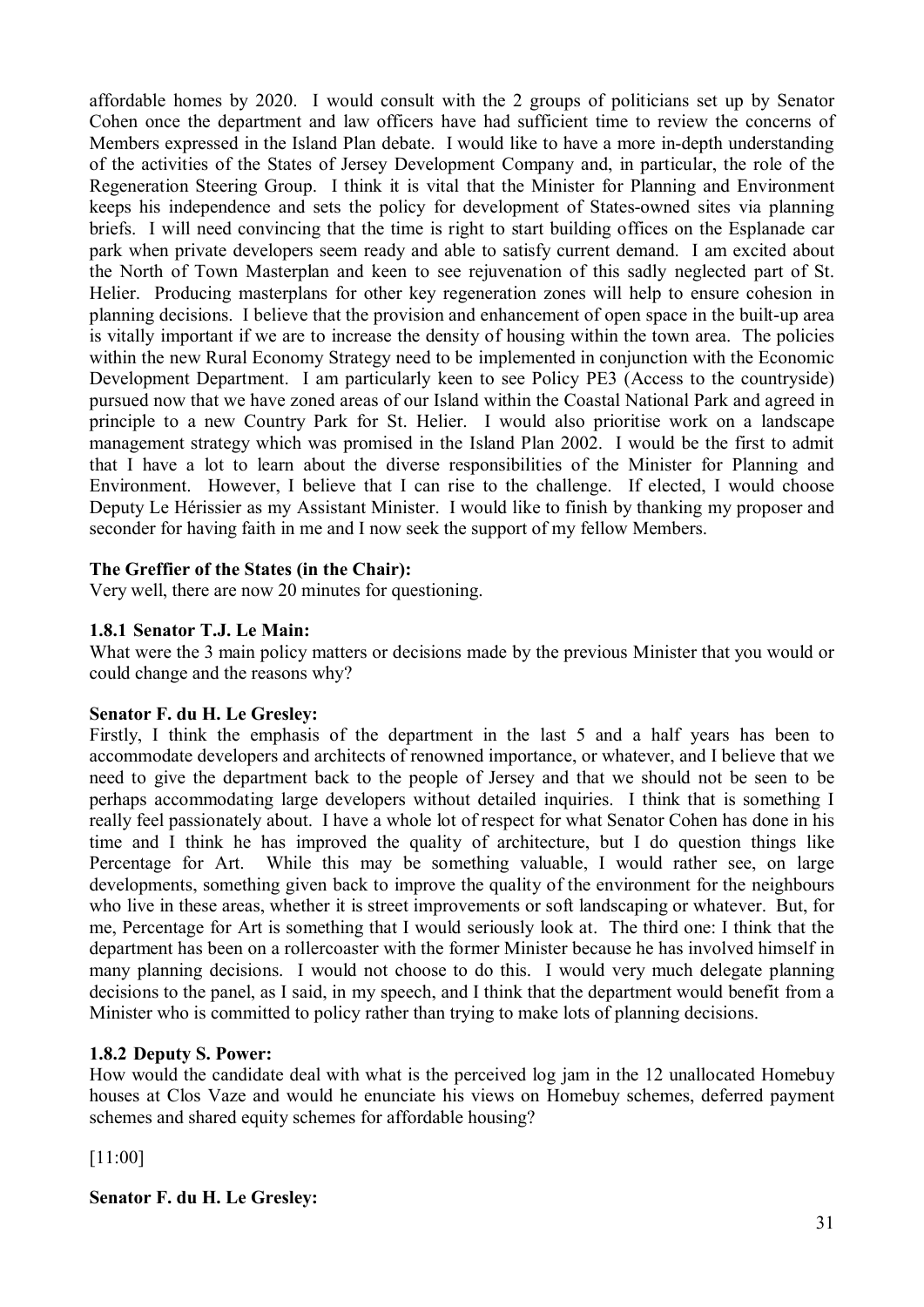Very similar to the current Minister, I think Homebuy 1 or Homebuy 2, whichever form it becomes, is the way now to enable young people in this Island to acquire property. I think first-time buyer that we used to think of with houses that are £440,000 is just a dream. It will not happen for many young people. So Homebuy is the way forward, or some form of shared equity. If there is a log jam then that is something I would certainly devote early time to looking at the current houses that are sitting waiting. I believe that there is a legal aspect to this which is being looked into and so one would obviously have to respect that the law officers would have to have an input here. I am sorry, I forgot the last part of the Deputy's question.

#### **Deputy S. Power:**

He has answered them.

#### **1.8.3 Deputy J.A. Hilton:**

Does the candidate support the provision of one parking space per unit in new developments within the Ring Road?

#### **Senator F. du H. Le Gresley:**

Quite simply, yes. I think that it may not be possible on some sites, but I am not one of these people who believes that we can do away with the cars and expect people to catch buses, cycle or walk. I do believe that people living within the Ring Road deserve the opportunity to have car ownership and obviously so they can visit our Country National Park or go about their business. I think it is ridiculous to expect people, because they live in the town area, not to have a parking space.

#### **1.8.4 Deputy R.G. Le Hérissier:**

What issues does the candidate see with the Department of the Environment? What changes would he wish to make, both in structure and objectives of that department?

## **Senator F. du H. Le Gresley:**

Well, I said to myself before I came upstairs: "I will be completely honest when I answer questions." I will be honest and say I do not know a lot about what the Department of the Environment does. In the short time that I have made my decision to stand as Minister, I have had a long meeting with the Chief Officer but, unfortunately, we have not got into the depths of what the Department of the Environment does. So I have to be completely honest and say that it is an area that I would need to look at but, for me, protecting the environment, Jersey's natural countryside, is the key task of the Minister for Planning and Environment on behalf of the Island. So it is an area that I would have to look at very carefully.

## **1.8.5 Deputy K.C. Lewis:**

Would the candidate continue to protect buildings of local interest? I am not referring to the Odeon, which is a wonderful example of 1950s architecture. I am referring to Victorian and Georgian buildings which are very strictly controlled with windows and treatments, et cetera, but huge carbuncles are allowed to be built next door?

#### **Senator F. du H. Le Gresley:**

The Deputy will know that the Minister has arranged for a system of listed buildings to replace our S.S.I. (Site of Special Interest) and, as I said in my opening speech, I feel passionately about preserving our history and our historic buildings. I think what is in the Island Plan, and possibly not enough attention has been drawn to it, is the importance of setting and having ... where you have a new house being built, perhaps replaced, that it has to fit in with the streetscape, with the other properties, particularly if they are properties of architectural merit. There is nothing worse than a new out-of-place carbuncle being built in a row of beautiful houses.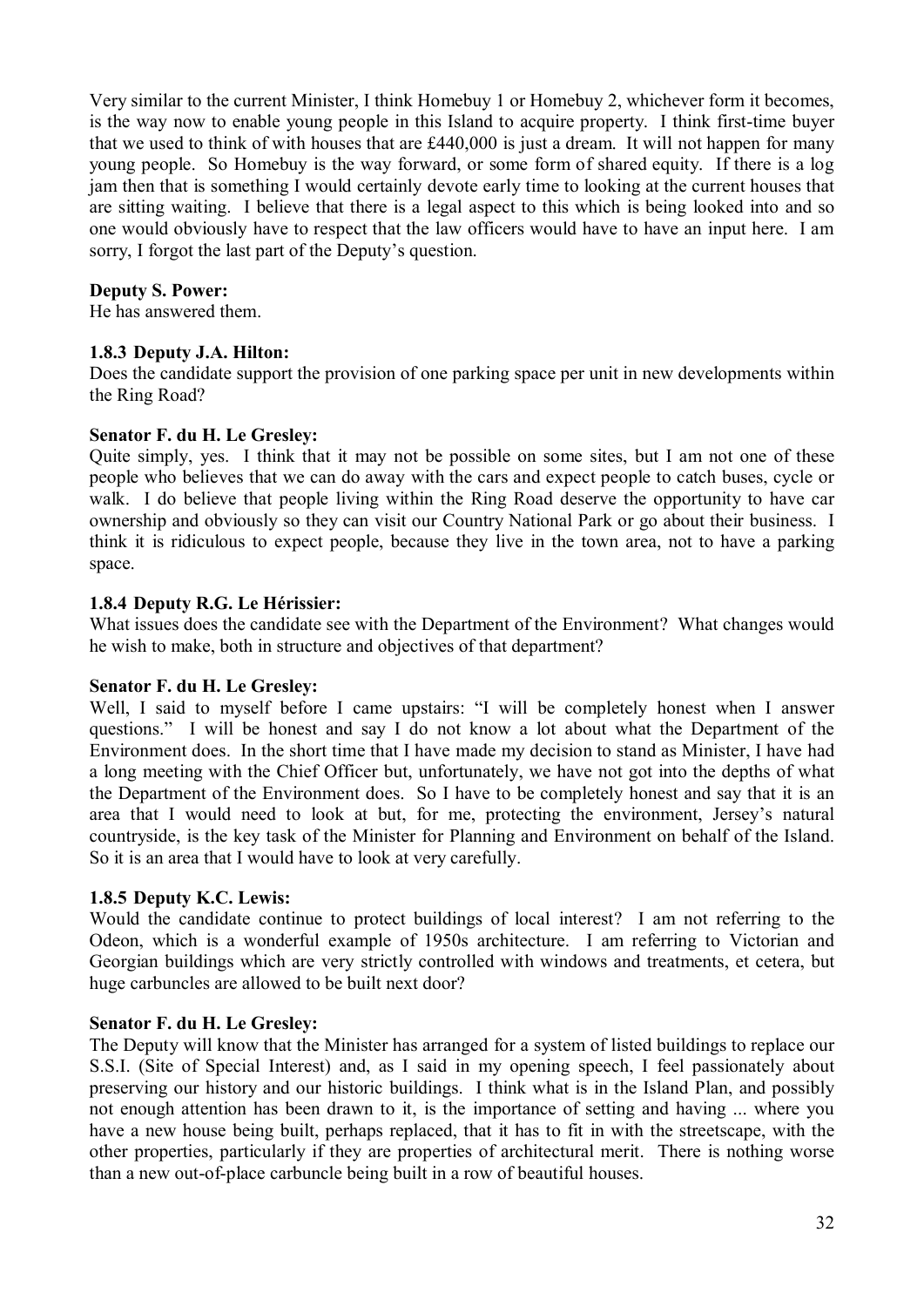#### **The Greffier of the States (in the Chair):**

We have 14 Members waiting, Senator, so I am sure you will try to be as concise as possible.

#### **1.8.6 The Deputy of St. John:**

Senator, on your entry into the House I invited you to join my Environment Scrutiny Panel. Do you think you were remiss in not taking the position now that you are standing for Minister for Planning and Environment, as my panel are the panel with responsibility for the oversight of Planning and Environment?

#### **Senator F. du H. Le Gresley:**

I am sure I was remiss, Deputy, but I do feel that I have filled my time in the House quite well. I have got a broad knowledge now of many issues. I sat on 2 Scrutiny Panels where there was a particular issue to be looked at. I brought a number of propositions. I have done a lot of research. I think I have used my time very wisely and I would welcome working with you if you were the Scrutiny Chairman and I was the Minister.

#### **1.8.7 Deputy M. Tadier:**

Would the candidate join me in inviting all Members who made such a fuss over the reduction in Senators to now show their support for the role by voting for someone with an Island-wide mandate for the position of Minister for Planning and Environment?

#### **Senator F. du H. Le Gresley:**

That would be a good idea.

#### **1.8.8 Deputy A.E. Jeune:**

Does the candidate consider the outgoing Minister's progress on reducing red tape an appropriate way forward - for example, with the small extensions, replacement windows, conservatories and that sort of thing - and does he have any thoughts on whether these can be extended further and, if so, what are they?

#### **Senator F. du H. Le Gresley:**

Yes, absolutely, we need to reduce the amount of time that minor applications spend in the department. As I alluded to before, 13 weeks' turnaround is just not acceptable. The General Development Orders that the Minister has recently introduced is a step in the right direction. although a lot of those are still subject to building control permits and quite rightly so. As far as reducing red tape, in the very short time I have been on the Planning Applications Panel I have noticed that some applications tie up time for the panel because there is at least one person or neighbour objecting. I believe that we would bring in a system whereby the officers can determine applications where there are no more than 2 neighbourhood objections and this would speed up the process. It is certainly done in other countries.

#### **1.8.9 The Connétable of St. Lawrence:**

I think the candidate touched on this briefly, but he mentioned in his speech that he is interested in modern architecture but also in protecting historic buildings. I would like to know his opinion on the architecture at Portelet. Is the modern design appropriate for the site or would he have preferred something more traditional?

#### **Senator F. du H. Le Gresley:**

My dislike of Portelet is known. I have expressed that view in this Chamber. It is not so much the style. It is the bulk of the buildings sitting on such a landscape of beauty and the fact that we were told that landscaping will conceal it. I am sorry, but I do not believe people paying in excess of £1.25 million for a flat want their view obscured by trees or bushes. I believe that modern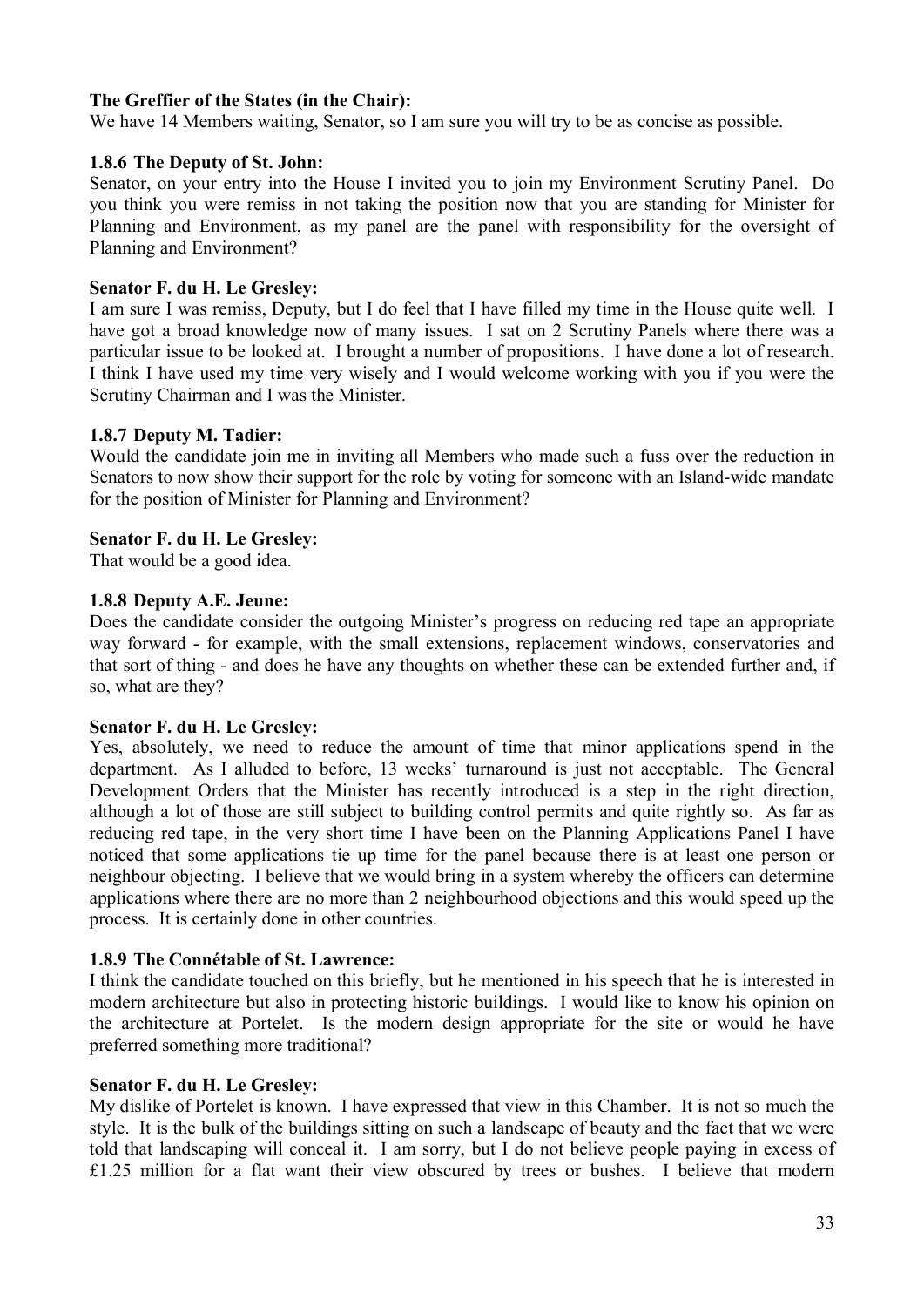architecture (and I do like modern architecture) in the right place and in the right environment is suitable for Jersey, but certainly not on our coastline.

## **1.8.10 Connétable K.P. Vibert of St. Ouen:**

If elected, how would the candidate deal with ongoing problems such as Plémont?

## **Senator F. du H. Le Gresley:**

Obviously a new Minister has to be allowed to settle in and find his feet. Ongoing problems such as Plémont is a difficult one to resolve because of potential legal issues around the current application. My own view is that Plémont Headland should be - and I did bring this proposition part of the Coastal National Park. Whether the existing buildings should be demolished and new accommodation built very much depends on the inspectors' report or the hearing that is going to be conducted by the inspectors. I do not wish, at this stage, to give one view to the House because I think that would be inappropriate.

## **1.8.11 Deputy D.J. De Sousa:**

What does the candidate consider is suitable density in town?

## **Senator F. du H. Le Gresley:**

The Deputy asks a very good question. I am very concerned about the issues in Island Plan about concentrating housing, up to 4,000 houses, within the town area. I appreciate and I am a lover of green open fields, but I do feel that we may be going too far. I am concerned that the report talks about minimum density rather than maximum density and that is something I will need to look at.

## **1.8.12 Deputy J.A. Martin:**

I would just like to thank the candidate for what I would say is the first honest and open appraisal of our housing situation in Jersey and ask him why he stated that he does not think that Statesowned sites will provide the numbers needed quick enough? Secondly, when would he bring back fields that he spoke of in his speech that are much needed?

## **Senator F. du H. Le Gresley:**

I just do not believe that the States of Jersey Development Company or States of Jersey Property Holdings will be able to produce the type and quantity of residential units. We heard the current Minister referring to Girls College and that this would provide a lot of housing, but we were then told that these were going to be large apartments because of the restrictions on the building, which would never, of course, be made available for affordable housing. I just do not believe that States sites will produce sufficient housing and I firmly believe that the Samarès Nursery site can deliver 150 units. We are told that there is willing seller. The planning inspectors were absolutely certain that this was the best site and we should bring it forward and I would bring it forward very quickly.

## **1.8.13 The Connétable of St. Brelade:**

Would the candidate outline his architectural vision for the Island to Members?

# **Senator F. du H. Le Gresley:**

Well, this is where I would differ from my predecessor. I do not have an architectural vision. I am not an architect. I have no qualifications in design. I would lean to listening to the professionals in the department. The Jersey Architects Commission which was set up by the Minister would give me guidance, but I would certainly not impose any of my own views against the advice of professionals.

## **1.8.14 Senator A. Breckon:**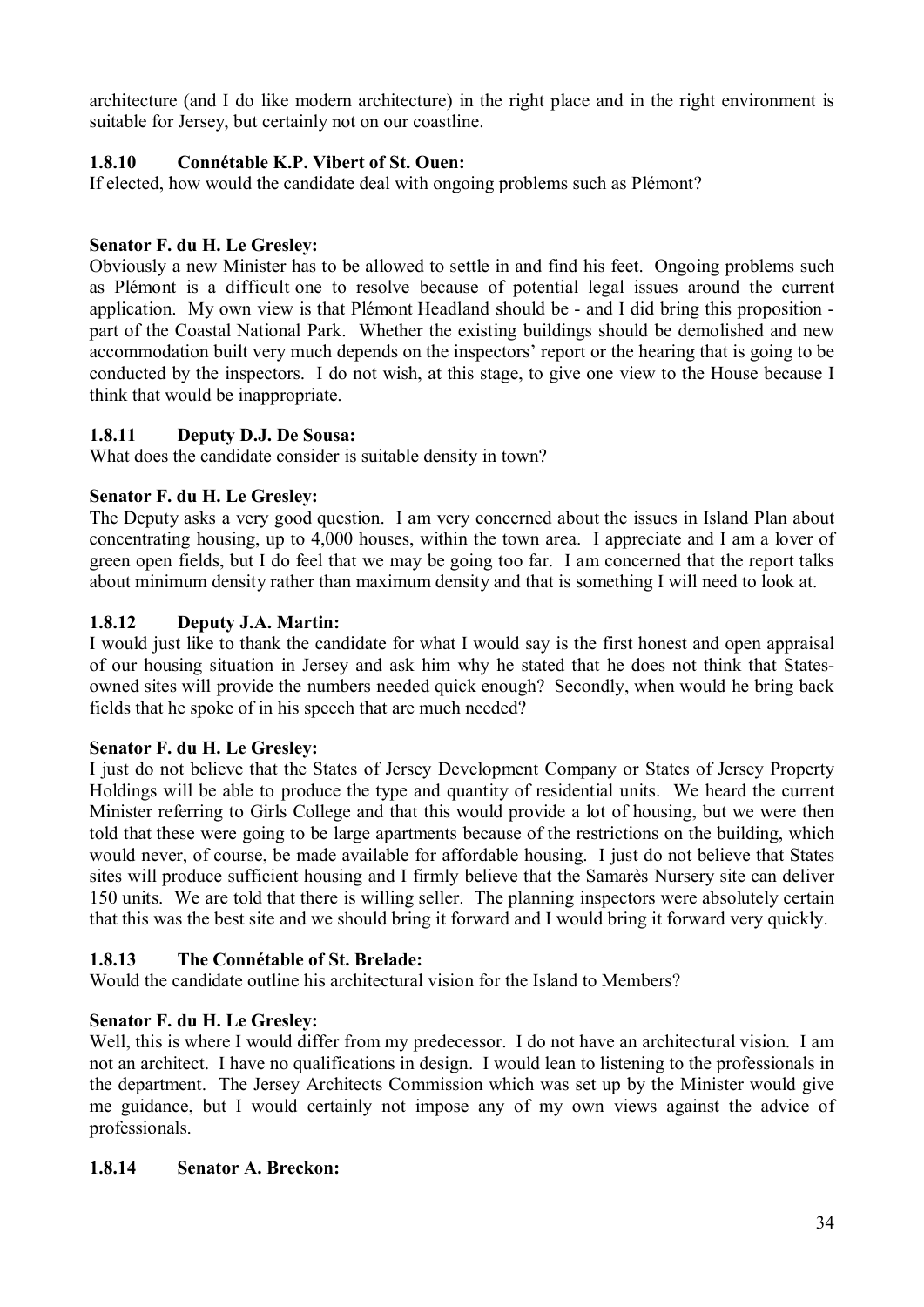Could the candidate say if he believes he is a team player and, if so, what can he add positively to the deliberations of the Council of Ministers?

# **Senator F. du H. Le Gresley:**

I have always been a team player. I pride myself on being able to work with people. I am not controversial unless the issues are controversial. I believe in working with people. I think I would be an asset to the Council of Ministers because I am not the sort of person who can be bullied or cajoled into doing things I do not believe in. I am an honest person. I stand here before you as an honest person and I will do my best for Jersey. That is what I am here for.

# **1.8.15 Deputy P.V.F. Le Claire:**

In 2008 we proposed 11 greenfields for development for housing. Field 578 has currently put in revised plans for 47 first-time buyers homes. It has currently got 2 horses in it. Do you think, as a candidate, that that field should be treated the same as other fields under the new plan and be subject to the H1 and H3 policy considerations?

## **Senator F. du H. Le Gresley:**

I believe that the States have already agreed that this site should be used to provide housing and we have, on the other side of the road, what has been an excellent development by the parish. I also know that the parish have had this field gifted to them and, therefore, I would trust the custodians of that legacy to make sure that the homes built there are affordable for young people or rental. I do not think I would object to this proceeding, although I am a little bit concerned that the density has increased.

## **1.8.16 Deputy A.T. Dupre of St. Clement:**

I am following on from Deputy Martin really. I was very sorry to hear that the Senator is very keen to develop even more social housing in our parish. Do you not think that we have already done enough?

## **Senator F. du H. Le Gresley:**

The Deputy knows I live in St. Clement and this is one of the reasons why I believe that the Minister for Planning and Environment has to have an Island-wide mandate. I represent and have been elected by the whole of the Island to be their spokesman/representative in this Chamber. If I was a representative of St. Clement, as is the Deputy, I would probably have a different view, but I am looking at what is best for Jersey and what is best for Jersey is for that site to give homes to our young people.

[11:15]

# **1.8.17 Senator S.C. Ferguson:**

Does the Senator feel that we should go on and on and on building ad infinitum and not perhaps be looking to limit inward migration as they are planning in Guernsey?

## **Senator F. du H. Le Gresley:**

In answer to the Senator's question, I think we are all awaiting the results of the census because we do not know how many people have made Jersey their permanent home. I do have concerns that we need to build another 4,700, I think it is, houses for residents of Jersey in the next 10 years. It is of concern to me, but unfortunately the Senator is straying into the questions of immigration controls and really, relevant to this debate, I do not think I want to go there.

## **1.8.18 The Deputy of Trinity:**

With an ageing population, will the candidate give his support to the over-55 lifelong homes which follow the Joseph Rowntree model?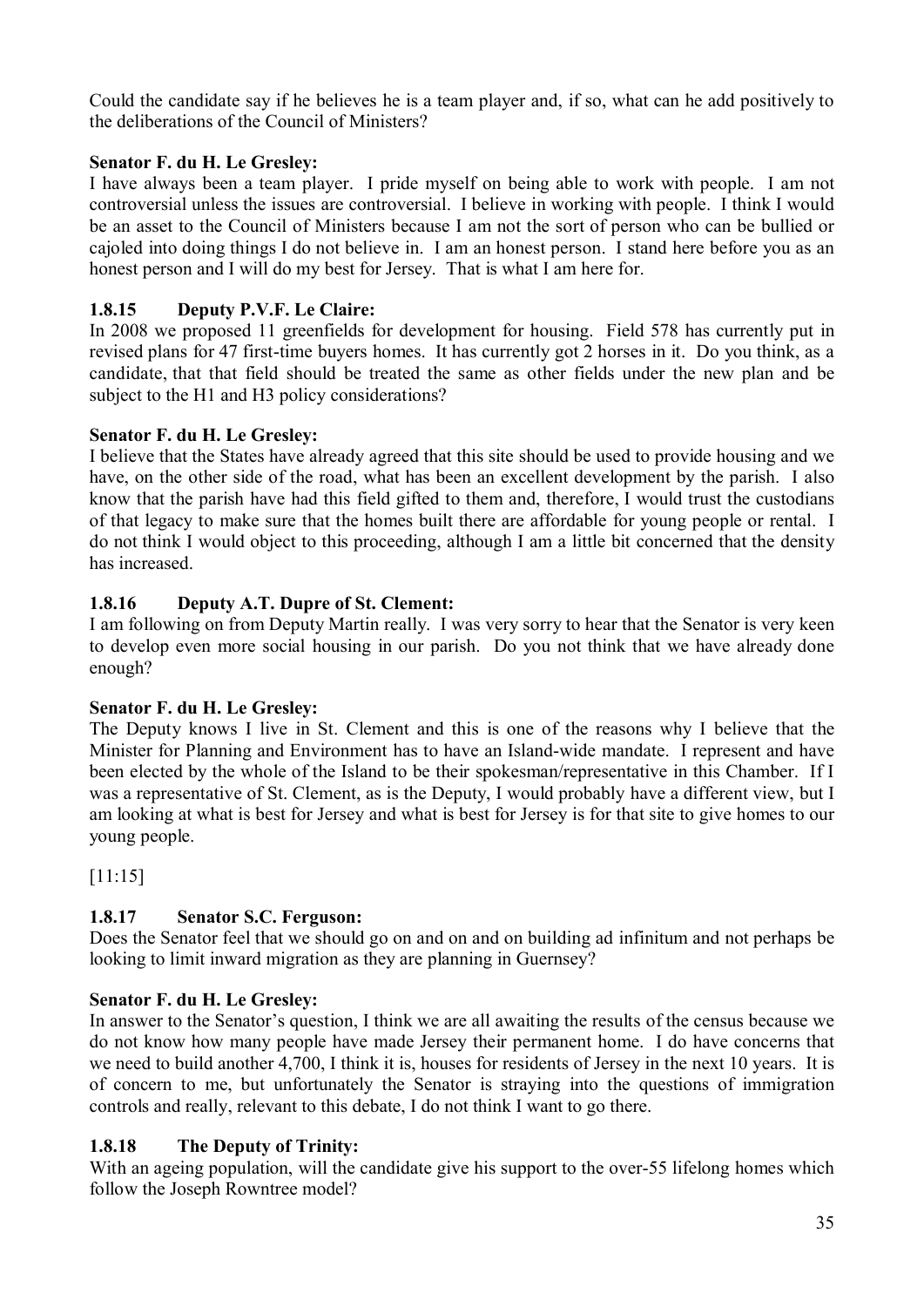## **Senator F. du H. Le Gresley:**

Absolutely, although I do share a concern that 55 is the appropriate age. Certainly 5 years ago I felt very young and I probably still feel young today 5 years on. I do think 55 is probably the wrong age, but lifelong homes so that people, as they advance in years and need other facilities, is absolutely the right way to build property.

## **1.8.19 Senator P.F.C. Ozouf:**

I was very concerned to hear the candidate's views regarding a lack of a dedicated champion for the environment. Will he consider not appointing an Assistant Minister with particular responsibility for the environment, not just potentially, if he does not mind me saying, an Assistant Minister for fences?

## **Senator F. du H. Le Gresley:**

I like fences. **[Laughter]** I think Deputy Le Hérissier with his known environmental passions will be excellent.

## **The Greffier of the States (in the Chair):**

I ask the Greffier to invite the 3 candidates back to the Chamber for the vote. I remind Members that Standing Orders require a secret ballot, so ballot papers will be distributed. Standing Orders also provide that if no single candidate obtains more than a majority of the votes cast on the first ballot the candidate with the least votes will withdraw and a further ballot or ballots will be taken until one candidate emerges with an absolutely majority of the votes cast. I will ask the Deputy Viscount and the Usher to begin distributing the ballot papers. I will ask Members to write one name on the ballot paper from the 4 candidates proposed. Now, have all Members received a ballot paper and written one name on it? Very well, I will ask for the votes to be collected. Now, have all Members placed their ballot papers in the ballot box? Very well, I will ask the Deputy Viscount and the Solicitor General to act as scrutineers, please. It has been suggested that, to use the time of the Assembly productively while the first ballot is being counted, we may move to P.93 possibly, Rate Appeal Board: appointment of members. If Members are content to take that proposition, I will ask the Greffier to read the proposition.

# **PUBLIC BUSINESS - RESUMPTION**

# **2. Rate Appeal Board: appointment of members (P.93/2011)**

# **The Deputy Greffier of the States:**

The States are asked to decide whether they are they are of opinion, in pursuance of Article 44 of the Rates (Jersey) Law 2005, to appoint the following as members of the Rate Appeal Board for the period ending 31st May 2014: Jeremy James Robin Johnson, Brian Ahier.

## **2.1 Senator P.F.C. Ozouf:**

The Rate Appeal Board is an important appellate body which, fortunately, does not meet that frequently but are required, from time to time, to hear and determine appeals against rateable values in accordance with the Rates (Jersey) Law. I am extremely grateful, after consulting the Appointments Commission, that they have, unusually, supported reappointments of individuals that have served for a great deal of time on the Rates Appeal Board but, because of its infrequent meeting, the Commission was content that the appointments could be made for furthering their normal maximum period of time that they allow. So I am very, very grateful for the service of Mr. Brian Ahier and Mr. Jeremy Johnson and propose their reappointment to the Board.

## **The Greffier of the States (in the Chair):**

Is the proposition seconded? **[Seconded]** Does any Member wish to speak on the proposition?

# **2.1.1 The Deputy of St. John:**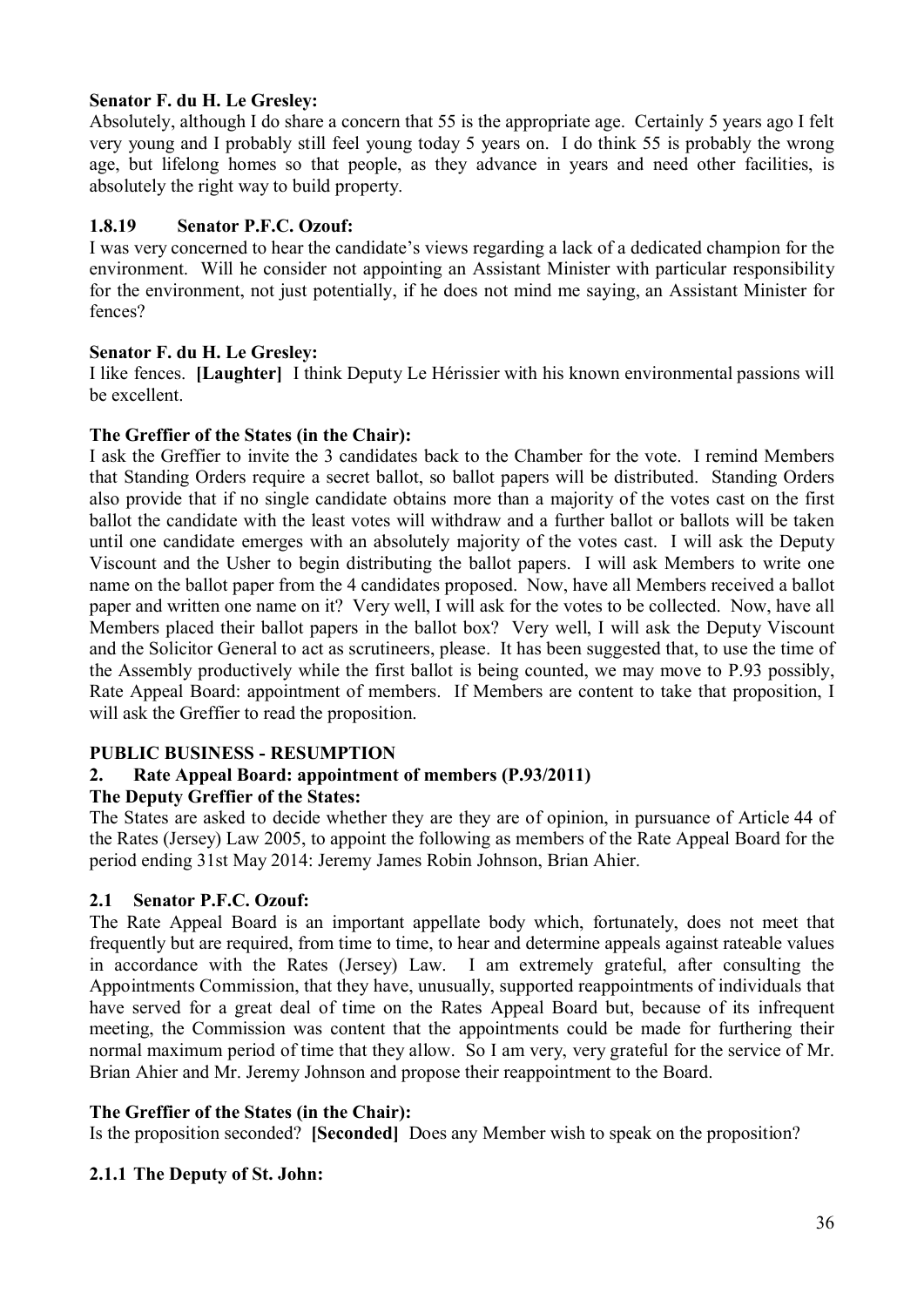As a former rates assessor and Chairman of Rates Assessors for St. John, these gentlemen do sterling work in making sure that the parish rates assessors have done their jobs correctly and I am fully supportive of these 2 candidates.

# **The Greffier of the States (in the Chair):**

Does any other Member wish to speak? Do you wish to reply, Minister?

## **2.2 Senator P.F.C. Ozouf:**

I agree with the Deputy of St. John that it is important to have the body of well-regarded individuals because I think that, if I may say, even sharpens the minds of the assessors knowing that there is the appellate body. But they do meet infrequently. These are 2 gentlemen of high distinction and I thank all the members of the Rates Appeal Board for their continued service and propose the nomination.

# **The Greffier of the States (in the Chair):**

All those in favour of adopting the proposition kindly show. The appel is called for. The vote is for or against the proposition in relation to the Rates Appeal Board. If Members are in their seats the Greffier will open the voting.

| <b>POUR: 45</b>             | <b>CONTRE: 0</b> | <b>ABSTAIN: 0</b> |
|-----------------------------|------------------|-------------------|
| Senator T.A. Le Sueur       |                  |                   |
| Senator P.F. Routier        |                  |                   |
| Senator P.F.C. Ozouf        |                  |                   |
| Senator T.J. Le Main        |                  |                   |
| Senator B.E. Shenton        |                  |                   |
| Senator J.L. Perchard       |                  |                   |
| Senator A. Breckon          |                  |                   |
| Senator S.C. Ferguson       |                  |                   |
| Senator B.I. Le Marquand    |                  |                   |
| Senator F. du H. Le Gresley |                  |                   |
| Connétable of St. Ouen      |                  |                   |
| Connétable of St. Helier    |                  |                   |
| Connétable of Trinity       |                  |                   |
| Connétable of Grouville     |                  |                   |
| Connétable of St. Brelade   |                  |                   |
| Connétable of St. Martin    |                  |                   |
| Connétable of St. Saviour   |                  |                   |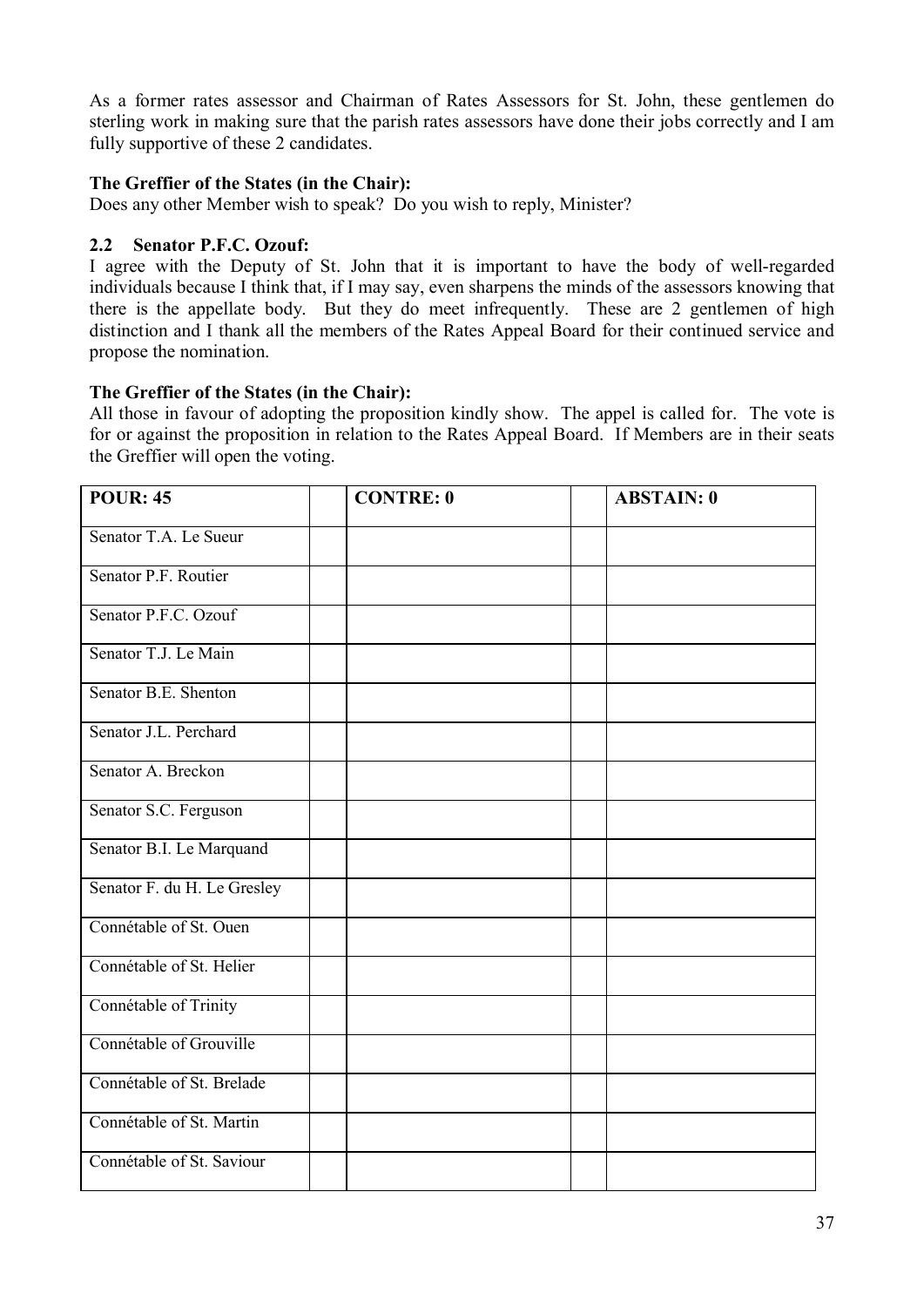| Connétable of St. Clement    |  |  |  |
|------------------------------|--|--|--|
| Connétable of St. Peter      |  |  |  |
| Connétable of St. Mary       |  |  |  |
| Deputy R.C. Duhamel (S)      |  |  |  |
| Deputy of St. Martin         |  |  |  |
| Deputy R.G. Le Hérissier (S) |  |  |  |
| Deputy J.B. Fox (H)          |  |  |  |
| Deputy J.A. Martin (H)       |  |  |  |
| Deputy of St. Ouen           |  |  |  |
| Deputy of Grouville          |  |  |  |
| Deputy of St. Peter          |  |  |  |
| Deputy J.A. Hilton (H)       |  |  |  |
| Deputy P.V.F. Le Claire (H)  |  |  |  |
| Deputy J.A.N. Le Fondré (L)  |  |  |  |
| Deputy of Trinity            |  |  |  |
| Deputy S.S.P.A. Power (B)    |  |  |  |
| Deputy S. Pitman (H)         |  |  |  |
| Deputy K.C. Lewis (S)        |  |  |  |
| Deputy I.J. Gorst (C)        |  |  |  |
| Deputy of St. John           |  |  |  |
| Deputy M. Tadier (B)         |  |  |  |
| Deputy A.E. Jeune (B)        |  |  |  |
| Deputy of St. Mary           |  |  |  |
| Deputy A.T. Dupré (C)        |  |  |  |
| Deputy E.J. Noel (L)         |  |  |  |
| Deputy T.A. Vallois (S)      |  |  |  |
| Deputy A.K.F. Green (H)      |  |  |  |
| Deputy D.J. De Sousa (H)     |  |  |  |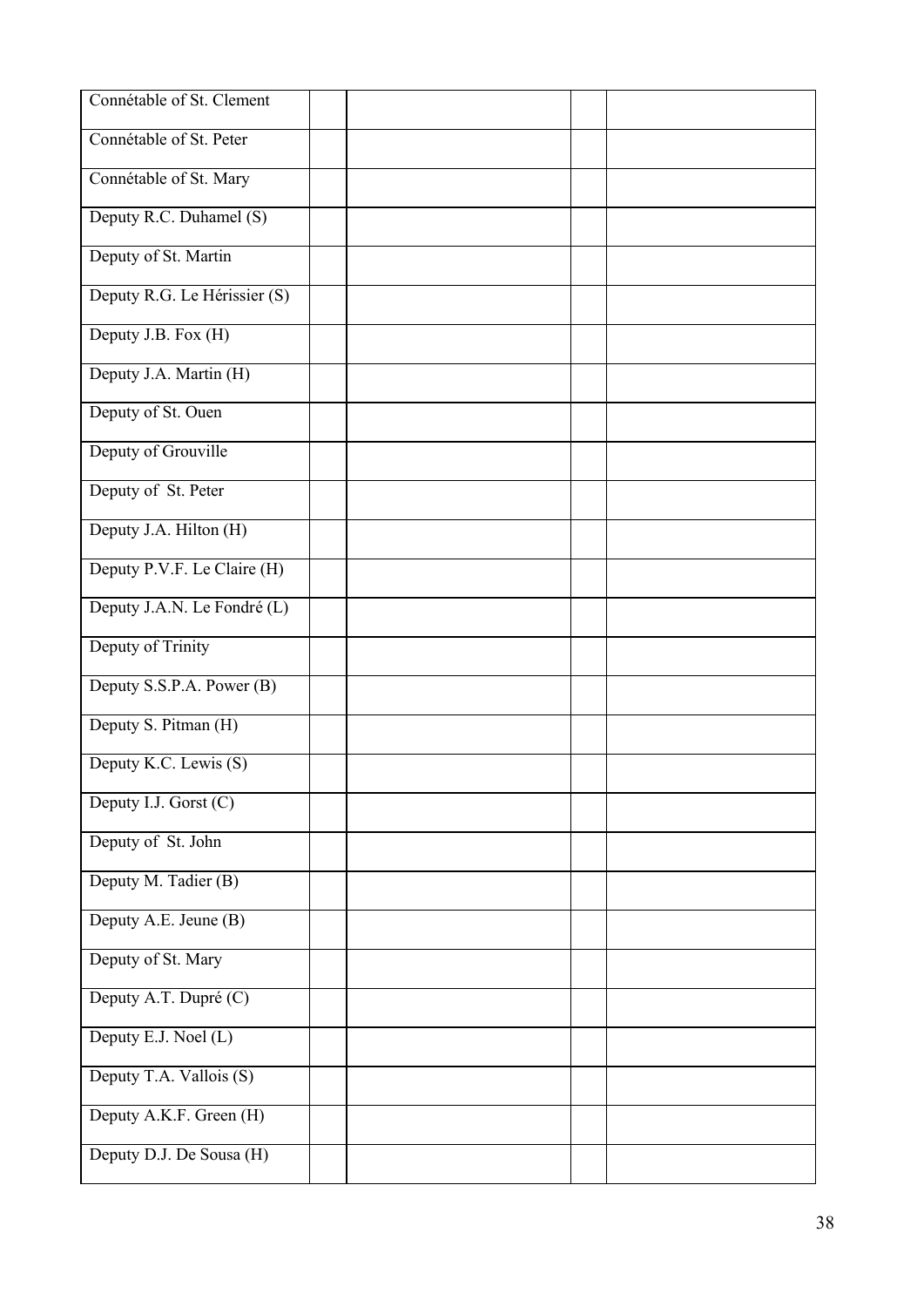# **3. Health Service Disciplinary Tribunal: appointment of Chairman and members (P.111/2011)**

# **The Greffier of the States (in the Chair):**

Now, there is a further proposition further down the Order Paper, P.111, also relating to appointments; this one relating to the Health Service Disciplinary Tribunal. Minister, would you be happy to take that at this juncture? Very well, this is P.111. I will ask the Greffier to read the proposition.

# **The Deputy Greffier of the States:**

The States are asked to decide whether they are of opinion to appoint, in accordance with the provisions of Schedule 2 to the Health Insurance (Jersey) Law 1967, the following persons as Chairman, Deputy Chairman and lay members of the Health Services Disciplinary Tribunal for a period of 3 years from 1st August 2011: Advocate David Eldon Le Cornu, Chairman; Mr. Conrad Coutanche, Deputy Chairman; Mr. Colin Henry Letto, Lay Member; Mr. Philip J.A. Le Claire, Lay Member; Mr. Nigel Collier-Webb, Lay Member.

# **Deputy P.V.F. Le Claire:**

I had better declare an interest and not take part, Sir.

# **The Greffier of the States (in the Chair):**

Very well, you have a family connection.

# **3.1 Deputy I.J. Gorst of St. Clement (The Minister for Social Security):**

It gives me pleasure to propose the reappointment of the 5 members, as the Greffier has just read out, to the Health Services Disciplinary Tribunal for a further 3-year term of office. The same exemption by the Appointments Commission was granted for this body, as the Minister for Treasury and Resources reported for the previous appointments. I thank them for their willingness to have sat in the past and their willingness to go on sitting.

# **The Greffier of the States (in the Chair):**

Is the proposition seconded? **[Seconded]** Does any Member wish to speak?

# **3.1.1 Deputy R.G. Le Hérissier:**

How often do they meet and what is the nature of the complaints, if indeed there are any?

# **The Greffier of the States (in the Chair):**

If no other Member wishes to speak I call on the Minister to reply.

# **3.2 Deputy I.J. Gorst:**

Yes, a very good question indeed. In fact the tribunal has only sat twice during the last 40 years and it is a number of years since they last sat. The case that they last heard was regarding a doctor and the way that that particular G.P. (general practitioner) was handling H.I.E. (Health Insurance Exemption) cases. As the Deputy knows, we no longer have H.I.E.; so that gives an indication of how long ago it was.

# **The Greffier of the States (in the Chair):**

All those in favour of adopting the proposition kindly show? Against? The proposition is adopted. Chairman of P.P.C., I have the announcement to make. Perhaps Members would like to hear the result. The votes cast were as follows:

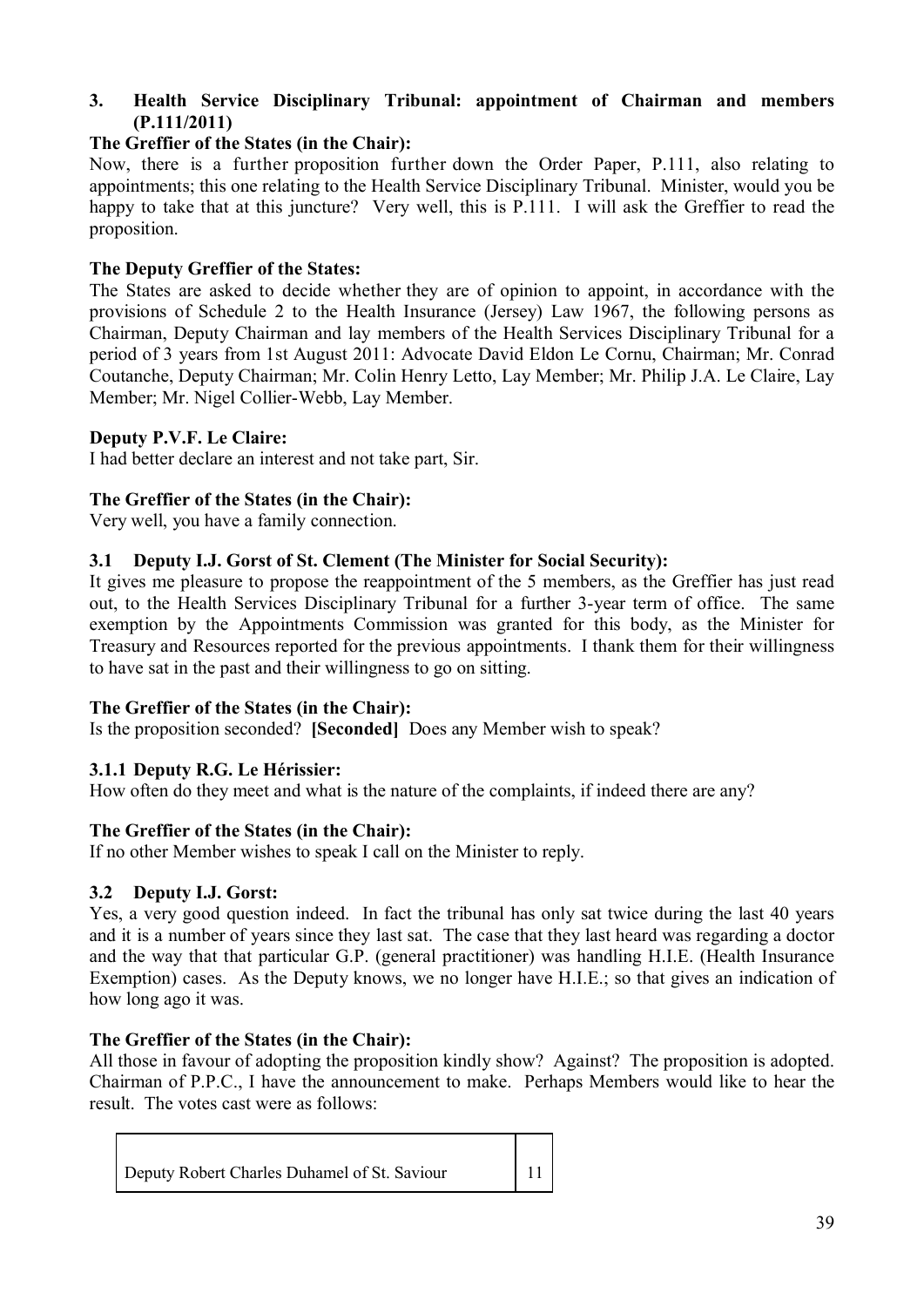| Deputy Edward James Noel of St. Lawrence |  |
|------------------------------------------|--|
| The Deputy of St. Peter                  |  |
| Senator Francis Du Heaume Le Gresley     |  |

Accordingly, no candidate has obtained an overall majority and a further ballot is required and the Deputy of St. Peter is withdrawn from the process. Therefore, a further ballot is required. I will ask the Deputy Viscount and the Usher to distribute further ballot papers. Members should place one name from Deputies Duhamel or Noel or Senator Le Gresley. Members should be writing on the ballot paper one of the 3 names between Duhamel, Noel and Le Gresley. If that is done, I will ask for the ballot papers to be collected. Have all Members now placed their ballot papers in the ballot boxes? I will ask, once again, the Solicitor General and the Deputy Viscount to act as scrutineers.

# **Deputy J.A.N. Le Fondré of St. Lawrence:**

Just for the record, because there is no other mechanism for doing it, I am in a highly infectious and contagious stage, as a number of people around me know. Once the voting is done, I probably will not be here this afternoon. I obviously cannot do "not present" or whatever, but that is just for the record.

## **The Greffier of the States (in the Chair):**

Very well, Deputy. Now, Chairman of P.P.C., did you wish to address the Assembly at all on order of business?

## **The Connétable of St. Mary:**

Obviously, I have not yet had a chance to discuss things with my committee. I was charged to do this for after lunch. But it does seem to me, Sir, that it might be sensible to move one of the items, which I think has pretty much universal support and is of importance, namely the Draft Civil Partnerships (Jersey) Law. I wonder if that might be in order, Sir. Could I propose that?

# **The Greffier of the States (in the Chair):**

Yes, that is possible. Sorry, I was just checking the dates. That clearly has been lodged long enough. Minister, are you happy to take the first item?

### **Senator T.A. Le Sueur:**

I do not mind, Sir, if it is in the interests of the House.

### **The Greffier of the States (in the Chair):**

Are Members content to proceed in that fashion?

[11:30]

# **Deputy M. Tadier:**

Just so Members can be mindful, this is something the Scrutiny Panel has worked quite extensively on in producing comments and an amendment. While we are obviously supportive of it and we do not anticipate the amendment to be controversial and I think it would be helpful, we did anticipate having more time to prepare. So I will not be supporting this and I would ask Members to be mindful of that fact.

# **The Greffier of the States (in the Chair):**

We cannot spend hours debating the order of business. We will waste valuable time. But the Chairman of P.P.C. proposed that P.85 (Draft Civil Partnership (Jersey) Law 201-) is taken now.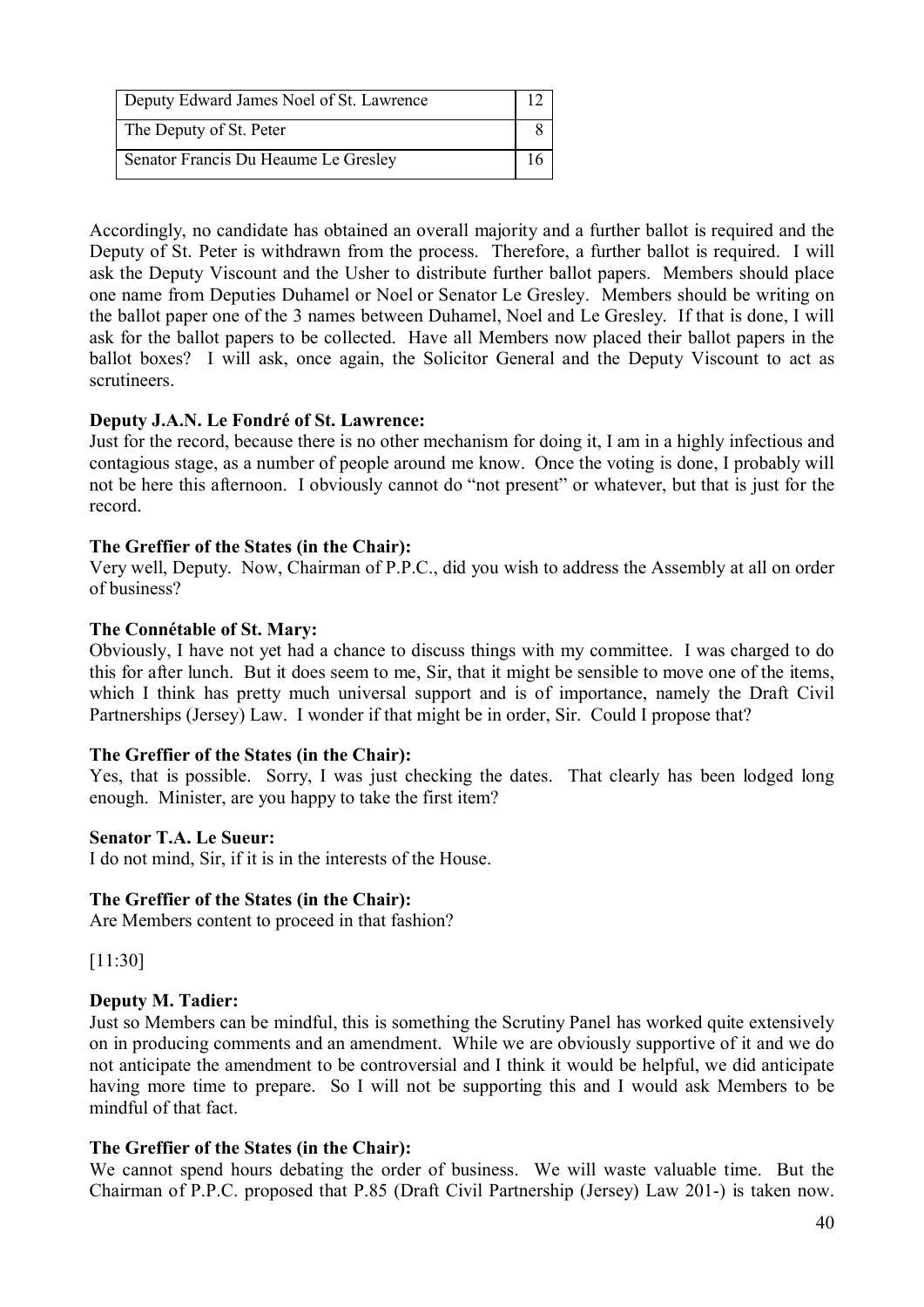Deputy Tadier has expressed some concern. Those in favour of taking P.85 as the next item kindly show.

## **The Deputy of St. John:**

Can we have the appel on this? I have concerns given that a Scrutiny member has asked for more time.

## **The Greffier of the States (in the Chair):**

Well, it was listed for today - that is all I would say - and has been for some time. All those in favour of adopting will vote pour if they wish it to be taken now and the Greffier will open the voting.

| <b>POUR: 29</b>              | <b>CONTRE: 15</b>           | <b>ABSTAIN: 0</b> |
|------------------------------|-----------------------------|-------------------|
| Senator T.A. Le Sueur        | Senator P.F.C. Ozouf        |                   |
| Senator P.F. Routier         | Senator T.J. Le Main        |                   |
| Senator S.C. Ferguson        | Senator B.E. Shenton        |                   |
| Senator B.I. Le Marquand     | Senator J.L. Perchard       |                   |
| Connétable of St. Ouen       | Senator A. Breckon          |                   |
| Connétable of St. Helier     | Senator F. du H. Le Gresley |                   |
| Connétable of Trinity        | Connétable of St. Brelade   |                   |
| Connétable of Grouville      | Deputy R.C. Duhamel (S)     |                   |
| Connétable of St. Martin     | Deputy P.V.F. Le Claire (H) |                   |
| Connétable of St. Saviour    | Deputy J.A.N. Le Fondré (L) |                   |
| Connétable of St. Clement    | Deputy of St. John          |                   |
| Connétable of St. Peter      | Deputy M. Tadier (B)        |                   |
| Connétable of St. Lawrence   | Deputy A.E. Jeune (B)       |                   |
| Connétable of St. Mary       | Deputy of St. Mary          |                   |
| Deputy of St. Martin         | Deputy A.T. Dupré (C)       |                   |
| Deputy R.G. Le Hérissier (S) |                             |                   |
| Deputy J.B. Fox (H)          |                             |                   |
| Deputy J.A. Martin (H)       |                             |                   |
| Deputy G.P. Southern (H)     |                             |                   |
| Deputy of St. Ouen           |                             |                   |
| Deputy J.A. Hilton (H)       |                             |                   |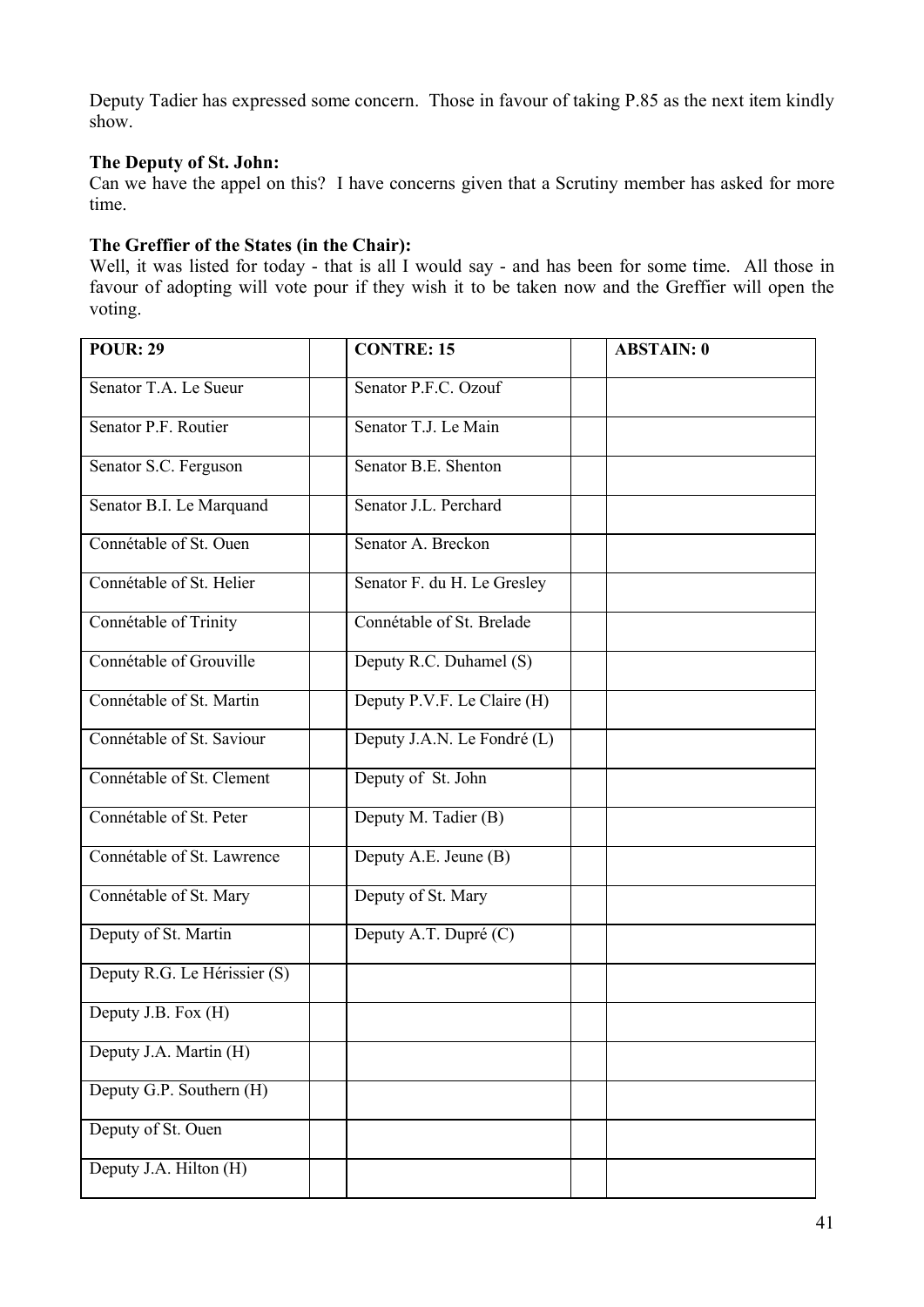| Deputy of Trinity         |  |  |
|---------------------------|--|--|
| Deputy S.S.P.A. Power (B) |  |  |
| Deputy S. Pitman (H)      |  |  |
| Deputy K.C. Lewis (S)     |  |  |
| Deputy E.J. Noel (L)      |  |  |
| Deputy T.A. Vallois (S)   |  |  |
| Deputy A.K.F. Green (H)   |  |  |
| Deputy D.J. De Sousa (H)  |  |  |

# **4. Draft Civil Partnership (Jersey) Law 201- (P.85/2011)**

# **The Greffier of the States (in the Chair):**

I think we must press on to save valuable time. I will ask the Greffier to read the citation.

# **The Deputy Greffier of the States:**

Draft Civil Partnership (Jersey) Law, a Law to make provision for and in connection with civil partnership. The States, subject to the sanction of Her Most Excellent Majesty in Council, have adopted the following Law.

## **4.1 Senator T.A. Le Sueur:**

As Members will be aware, this Law has been discussed in principle by the Assembly a couple of years ago and got general approval to go forward to the law drafting stage. I pointed out at the time that it was quite an involved matter, involving changes to numerous laws, and I am pleased to say that the officers and staff at the Law Draftsman's department have done a sterling job in producing this Law in, I think, surprisingly short time. Not only in a short time but in an order which I think is very straightforward to understand and encompasses a wide variety of matters. I know there is one amendment to it, which we will be discussing when we come to the Articles, but I would not want that particular issue to dominate or cloud the very important work which this Law seeks to deliver. Whatever one's personal feelings about civil partnerships, it is clear that what this is doing is putting into effect what we agreed some time ago as being the right way to go forward; a way which is still capable of modification in the future, as Article 71 will show in terms of power to make further provisions, but for the moment all I would say is that this Law puts into effect what the States agreed recently when it agreed to have a Law on civil partnerships. On that basis, I propose the principles of the Law.

# **The Greffier of the States (in the Chair):**

Are the principles seconded? **[Seconded]** Does any Member wish to speak on the principles of the Law? Perhaps before I call Deputy De Sousa I do have the results of the ballot and I can accordingly inform Members of that.

| Deputy Robert Charles Duhamel of St. Saviour | 18 |
|----------------------------------------------|----|
| Deputy Edward James Noel of St. Lawrence     | 13 |
| Senator Francis Du Heaume Le Gresley         |    |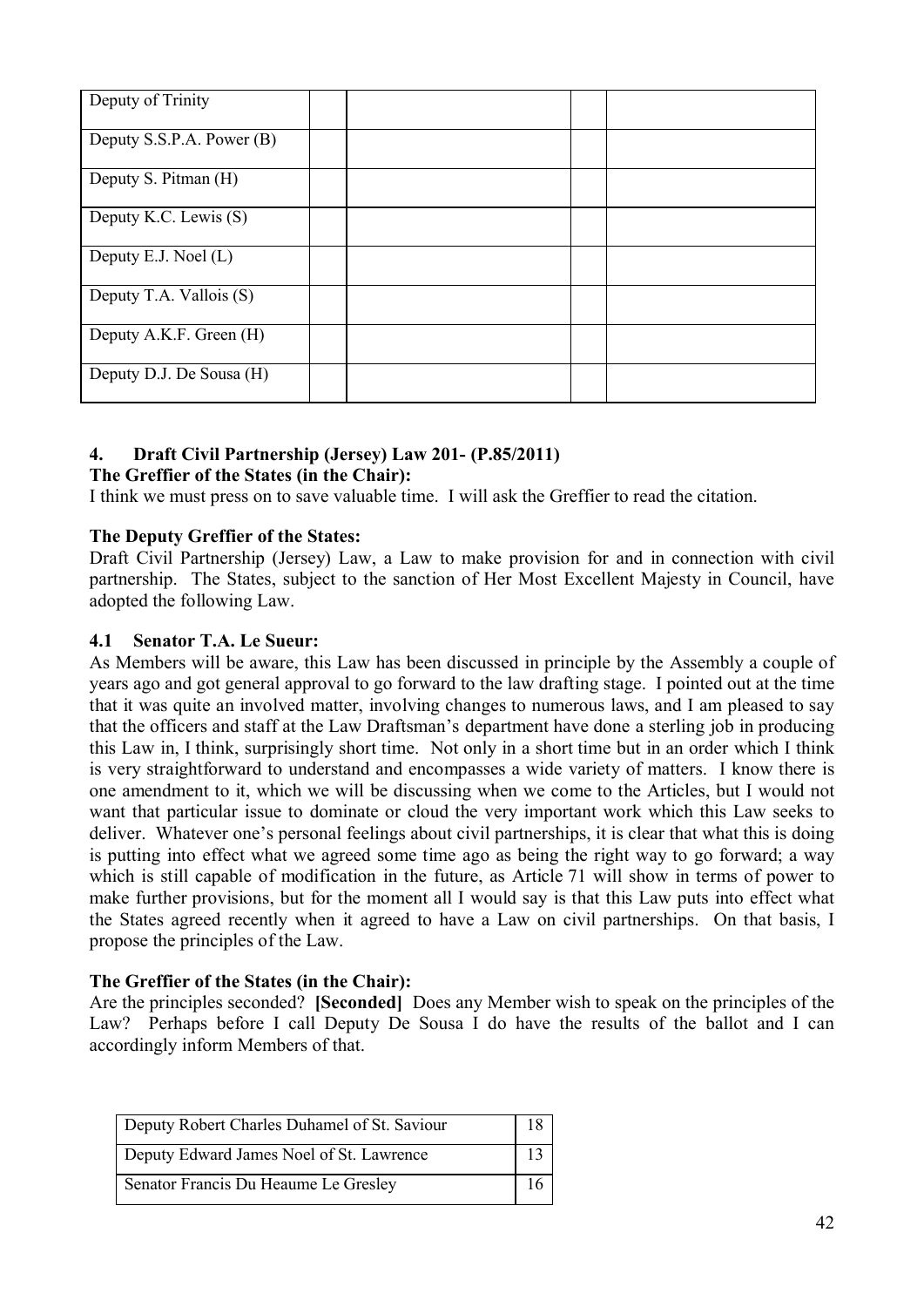Accordingly, no candidate has yet obtained an overall majority of votes cast and Deputy Noel is withdrawn from the contest. There is, therefore, one final ballot between Deputy Duhamel and Senator Le Gresley and I will ask the Deputy Viscount and the Deputy Greffier in the interim to distribute the ballot papers. I remind Members there are 2 remaining candidates, Deputy Duhamel and Senator Le Gresley. If all Members have a ballot paper I will ask for the ballot papers to be collected. We have a further ballot paper to collect. Now, have all Members placed their ballot papers in the ballot boxes? Very well, I will, for one final time, invite the Deputy Viscount and the Solicitor General to count the votes. Very well, so the principles of the Law are proposed and I saw Deputy De Sousa.

## **4.1.1 Deputy D.J. De Sousa:**

I am really pleased that this proposition is before us. It has been a long time coming. I have many friends that have been looking forward to this coming forward and I hope that Members will continue to support it in the way that we have in the past.

## **4.1.2 Senator P.F.C. Ozouf:**

As Members will know, this is an important issue for me and for many people like me and it is an important day to send out a message of respect and equality. It sends a message out that Jersey is a tolerant and accepting society. **[Approbation]** I thoroughly support it and I hope all Members will as well.

## **4.1.3 Deputy M. Tadier:**

I will speak now and I will be speaking in a personal capacity, not on behalf of the Scrutiny Panel or anyone else. I completely agree that this Law is long overdue. I spoke the last time when we adopted the principles, I think back in 2009, to say that this Law does not go far enough. I still maintain that. I do not want to repeat comments later on, but it has been apparent that an element of smoke and mirrors has been necessary here because, while it is nice to say we are all behind this Law, that we are an inclusive society and that we all agree with that, it does not represent the full picture because we are not a completely inclusive society. There are still very archaic attitudes towards same-sex couples, towards homosexuality, in the Island; so much so that part of the issue in bringing this last time was that the very fine line had to be struck between making sure that, while wanting to convey as many equal rights on same-sex couples as on non-same-sex couples, one was also mindful of the sensibilities that exist in society and within the Chamber. Something interesting that was noteworthy to me during the last debate was that, for example, there were at least 3 different attitudes to the Law. You had my attitude, which was what is being proposed is not marriage. Therefore, I was uncomfortable with that because I think if we are to have full equality it should not matter whether the 2 individuals that are entering into this union are same-sex or non-same-sex. There was another individual who will remain nameless but who could not support the principles or the proposition, who said: "I cannot support this because it is marriage." So in his view the 2 were exactly the same. There was yet another individual, who I think was representative of more than one opinion in the Chamber: "This is not marriage but I certainly can support it if it were marriage." So the issue is more complicated than simply passing this unanimously. There are sections of society who think, quite frankly, that homosexuality is evil. They state that. I have heard people say that in the non-liberal Christian context. The more conservative elements in the Island think that it is an unnatural act and that to endorse any kind of legal institution for couples who are engaged in this kind of behaviour is not something they want any part of. That is why, when I raised the suggestions initially that churches should have the ability, if they wanted to, to endorse such unions, it should be up to the individual institutions to decide what they thought was acceptable in their own institutions. Unfortunately, we have no adopted that route. It is something that I think is unfortunately, but I will hold my fire because that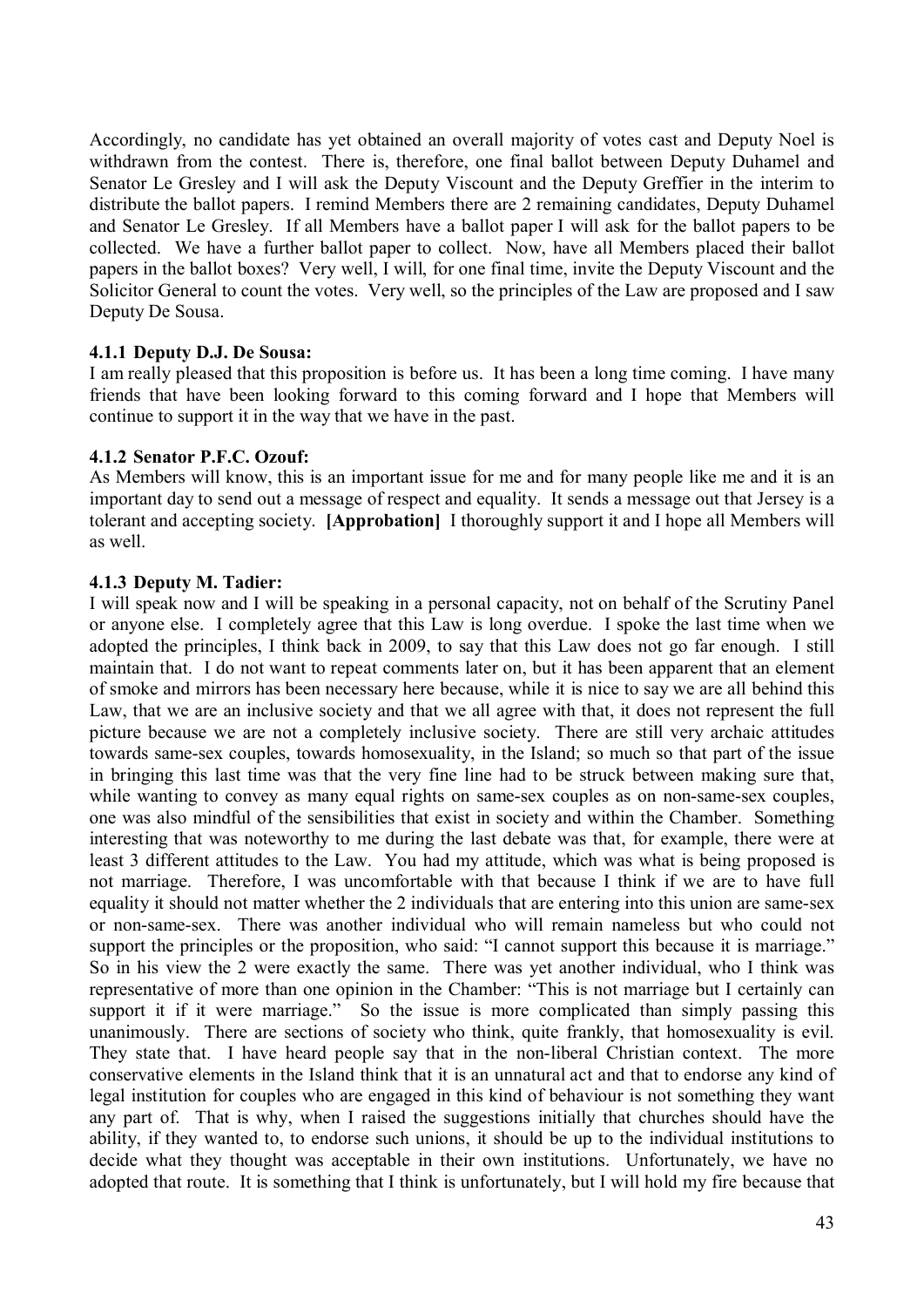is something that the panel itself does have comments to make. Nonetheless, I think any sensible politician has to accept that we live in a society with different attitudes and with different sensibilities and, whether we like it or not, one does not get to the end point immediately. Attitudes do change over a period of time. I am sure that in 20 or 30 years' time attitudes towards this kind of issue will be very different from what they are today and we will find ourselves in a different end position to what we have today. But the reason I speak on these issues is because, firstly, I can do so from a neutral point of view and one has to also be mindful of the great patience which has been demonstrated by a significant section of society who may have, for many years, entered into these types of union in other jurisdictions but who have had to wait very patiently for their relationships to be recognised in Jersey. Their relationships which they take very seriously, which their families and friends take very seriously and which I know that they will be very pleased to be able to have acknowledged formally in the Jersey context. So, of course, individually, personally, I do commend this Law, which has taken a great deal of work and which is a very complicated piece of Law with all the implications and changes that have needed to be made. So I do comment the principles of the propositions to the Assembly as well.

# **The Greffier of the States (in the Chair):**

Just before I call on Deputy Le Hérissier to speak, I can announce the result of the final ballot:

| Deputy Robert Charles Duhamel of St. Saviour | 26 |  |
|----------------------------------------------|----|--|
| Senator Francis Du Heaume Le Gresley         | 21 |  |

I can declare that Deputy Duhamel has been appointed Minister for Planning and Environment. **[Approbation]**

# **Deputy R.C. Duhamel:**

Could I just thank all my supporters? Thank you very much for the vote and showing your confidence. Together we will finish the job that we started.

# **Senator F. du H. Le Gresley:**

On behalf of the defeated candidates, could I congratulate Deputy Duhamel and wish him every success in his new role. **[Approbation]**

# **The Greffier of the States (in the Chair):**

Thank you, Senator. Very well, the debate resumes on the principles of this legislation.

# **4.1.4 Deputy R.G. Le Hérissier:**

Just to raise the issue of the role of the Scrutiny Panel because Deputy Tadier, who has done an enormous amount of work, which will be reflected in his reportership for the amendment, has put his own view forward. The panel is supportive. The panel was advised in its meetings that the community wanted a pragmatic way forward and when we tested out how far the community wished to push this, whether they wished to divert from what had happened in the neighbouring jurisdiction, the view we got certainly was that they were happy with things as they were and, oddly enough, the panel probably would have pushed a bit more, but that was the view put forward and we are very, very supportive of this. Some further debates will come out in the amendment.

# **4.1.5 Deputy A.E. Jeune:**

In contrast to Deputy Tadier, those persons I know who will benefit from this Law all believe that at this time partnerships is the way forward. Marriage is a step too far at this time.

[11:45]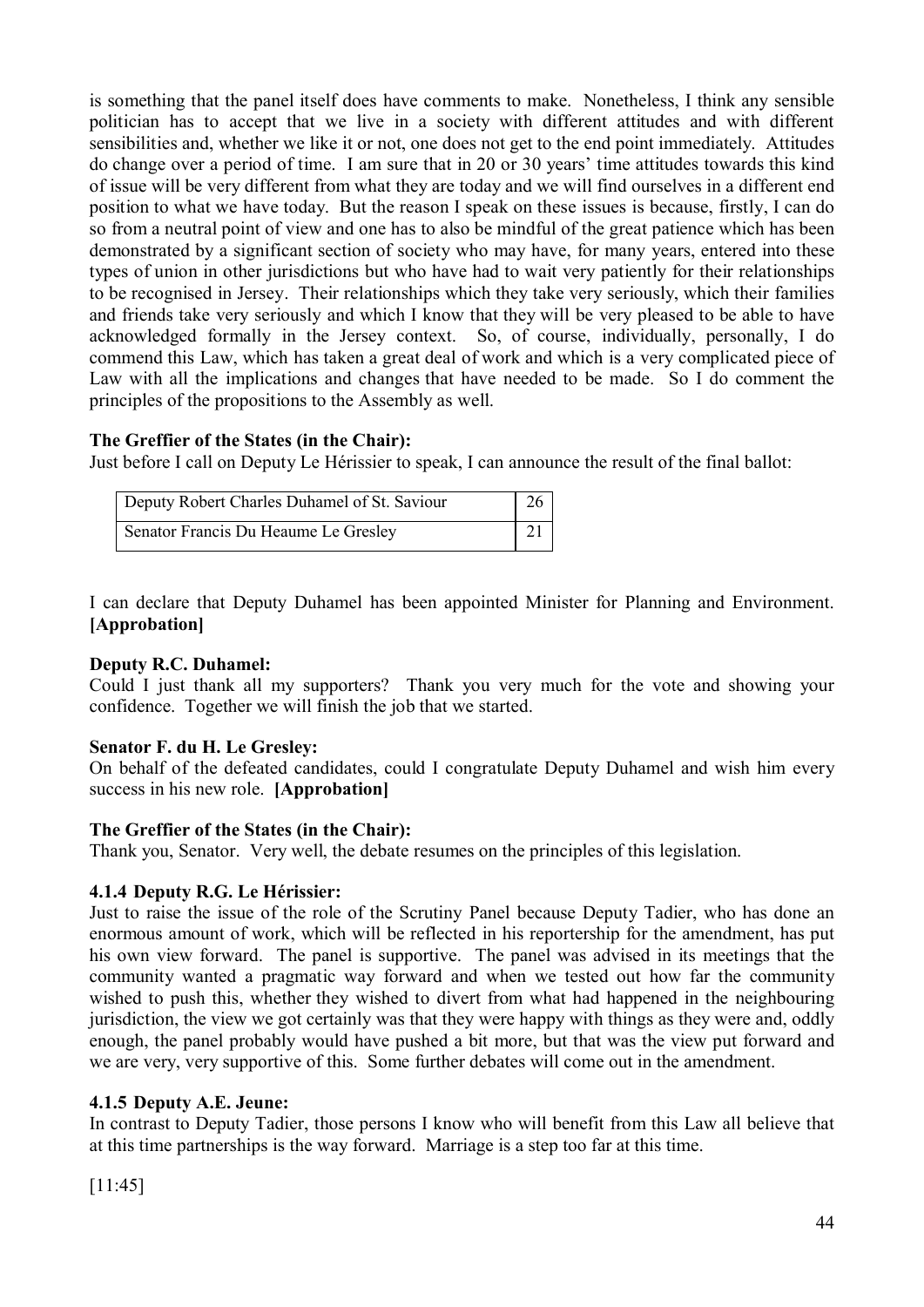# **4.1.6 Deputy G.P. Southern of St. Helier:**

While obviously I do not believe there are many in this Chamber who will not support the principle behind this particular Law and I will certainly be voting for it, I must point out that without the second piece of legislation all this move towards equality is as nothing because, without a discrimination Law **[Approbation]** to put some teeth into making meaningful the equalities that we intend to create eventually, finally into the 21st century and out of the 19th, and in promoting equality under the Law, we need that discrimination Law to make sure that that is enforced. There is absolutely nothing in this particular Law, I do not think, that says: "You are not staying in my hotel," or whatever piece of discrimination anybody should wish to throw at anybody. So we need a discrimination Law, a reminder - and it will be coming back to us, a discrimination Law - to make sure that this sort of thing works.

# **The Greffier of the States (in the Chair):**

Just before I call the next speaker, could I draw Members' attention, particularly those on this side of the Chamber, to the presence in the gallery of a distinguished visitor? We are pleased to welcome Mr. Hubert Wurth, the Ambassador of the Grand Duchy of Luxembourg to the Court of St. James. **[Approbation]** Members have shown their customary welcome. If no other Member wishes to speak on the principles, I will call on the Chief Minister to reply.

# **4.2 Senator T.A. Le Sueur:**

I thank Members who have spoken, who have all, I think, been supportive of the general approach. Although some may say it did not go far enough, others may say it has got it about right. I think that is reflective of the fact that, even in the Green Paper consultation stage, there was no unanimity of approach to how far we should go. But this is, as Deputy Le Hérissier says, a pragmatic approach and I just suggest to Deputy Tadier that it is often said that politics is the art of the possible. I think this is certainly, he would agree, some steps in the right direction, even if it does not go as far as he would like. So I thank all those who have spoken. I note Deputy Southern's comments about a discrimination and that will be a debate another day. For the present time we are dealing with a debate on the Civil Partnerships (Jersey) Law and I maintain the principles.

# **The Greffier of the States (in the Chair):**

All those in favour of adopting the principles kindly show. Any against? The principles are adopted. This is a matter that has already been referred to the Education and Home Affairs Scrutiny Panel. I am not aware the Corporate Services Scrutiny Panel wishes to consider it. Very well, Chief Minister, how do you wish to proceed?

### **Senator T.A. Le Sueur:**

I will test the mood of the Assembly, but I was proposing Parts 1 and 2 together as Schedules 1, 2 and 3. Part 1 is just the interpretation. Part 2 deals with the process of entering civil partnerships how it is formed, how it is registered, the documentation, the responsibilities of the Superintendent Registrar, approved premises, people suffering from illness or disability - and there are duties of the Minister in relation to civil partnerships and reporting to the States on the number in any one year. So I propose Parts 1 and 2 and Schedules 1, 2 and 3.

# **The Greffier of the States (in the Chair):**

Articles 1 to 26 and the associated Schedules 1 to 3 are proposed. Are they seconded? **[Seconded]** Does anyone wish to speak on any of those Articles? Those in favour of adopting those Articles kindly show. Any against? The Articles are adopted.

### **Senator T.A. Le Sueur:**

I will push my luck and do Parts 3 and 4. Part 3 deals with dissolution, annulment and other proceedings. Part 4 talks about recognition of those dissolutions and annulments and basically that gives the power to the Royal Court under Article 27 to have proceedings for dissolution and nullity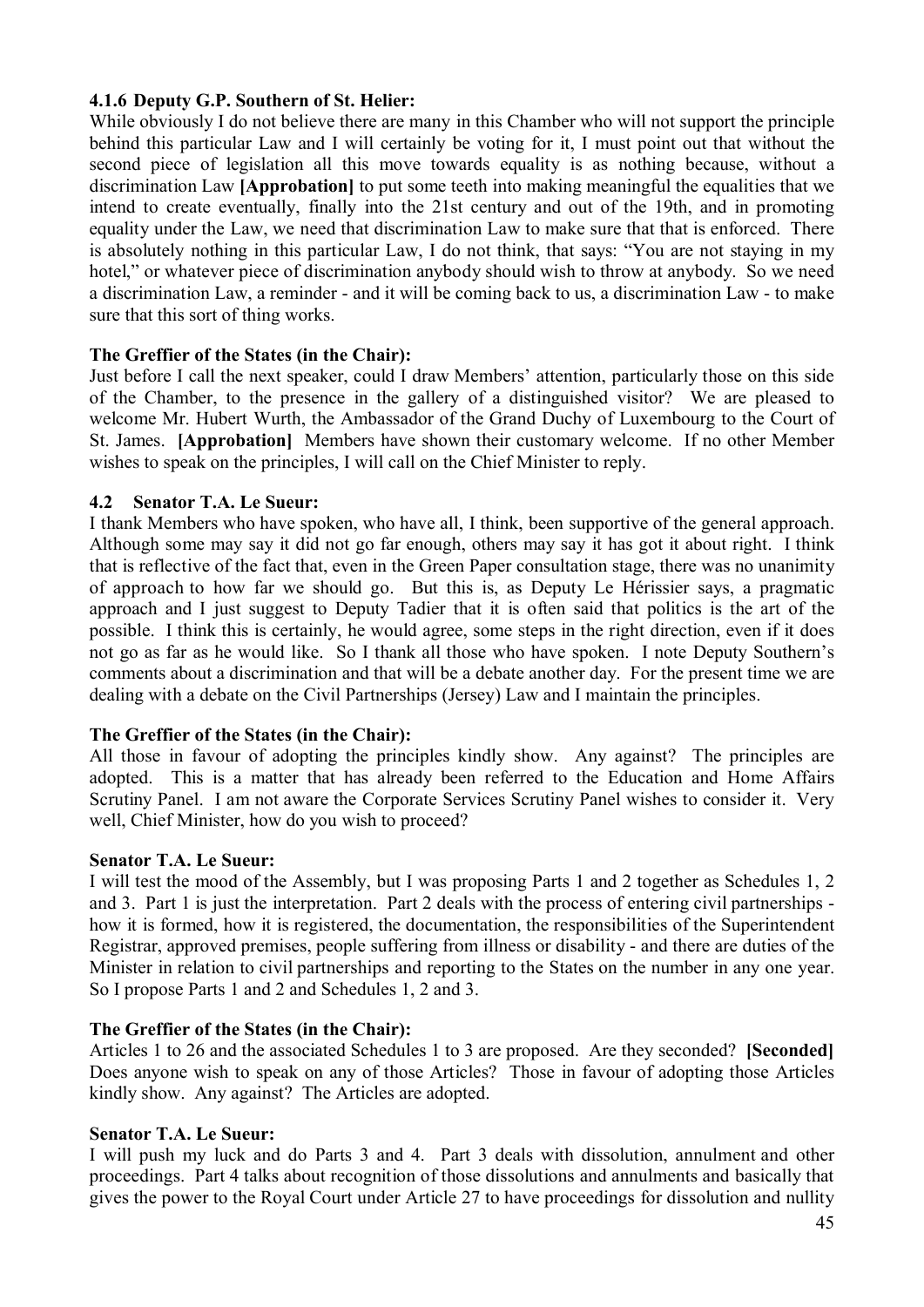on grounds of unreasonable behaviour, unsound mind, abandonment and so on. Separation orders are also possible in the same way as they would be for marriages. It also deals with the duties of the Attorney General and provisions for children, rights of succession and so on. Sir, I propose parts 3 and 4.

# **The Greffier of the States (in the Chair):**

Articles 27 to 67 are proposed. Are they seconded? **[Seconded]** Does anyone wish to speak on any of those Articles? All those in favour of adopting those Articles. The appel is called for on those Articles. Members are in their designated seats. The vote is for or against Articles 27 to 67 of the Bill and I will ask the Greffier to open the voting.

| <b>POUR: 31</b>              | <b>CONTRE: 0</b> | <b>ABSTAIN: 0</b> |  |
|------------------------------|------------------|-------------------|--|
| Senator T.A. Le Sueur        |                  |                   |  |
| Senator P.F. Routier         |                  |                   |  |
| Senator B.E. Shenton         |                  |                   |  |
| Senator J.L. Perchard        |                  |                   |  |
| Senator A. Breckon           |                  |                   |  |
| Senator F. du H. Le Gresley  |                  |                   |  |
| Connétable of Trinity        |                  |                   |  |
| Connétable of Grouville      |                  |                   |  |
| Connétable of St. Martin     |                  |                   |  |
| Connétable of St. Clement    |                  |                   |  |
| Connétable of St. Lawrence   |                  |                   |  |
| Connétable of St. Mary       |                  |                   |  |
| Deputy R.C. Duhamel (S)      |                  |                   |  |
| Deputy of St. Martin         |                  |                   |  |
| Deputy R.G. Le Hérissier (S) |                  |                   |  |
| Deputy J.B. Fox (H)          |                  |                   |  |
| Deputy J.A. Martin (H)       |                  |                   |  |
| Deputy of St. Ouen           |                  |                   |  |
| Deputy of Grouville          |                  |                   |  |
| Deputy P.V.F. Le Claire (H)  |                  |                   |  |
| Deputy of Trinity            |                  |                   |  |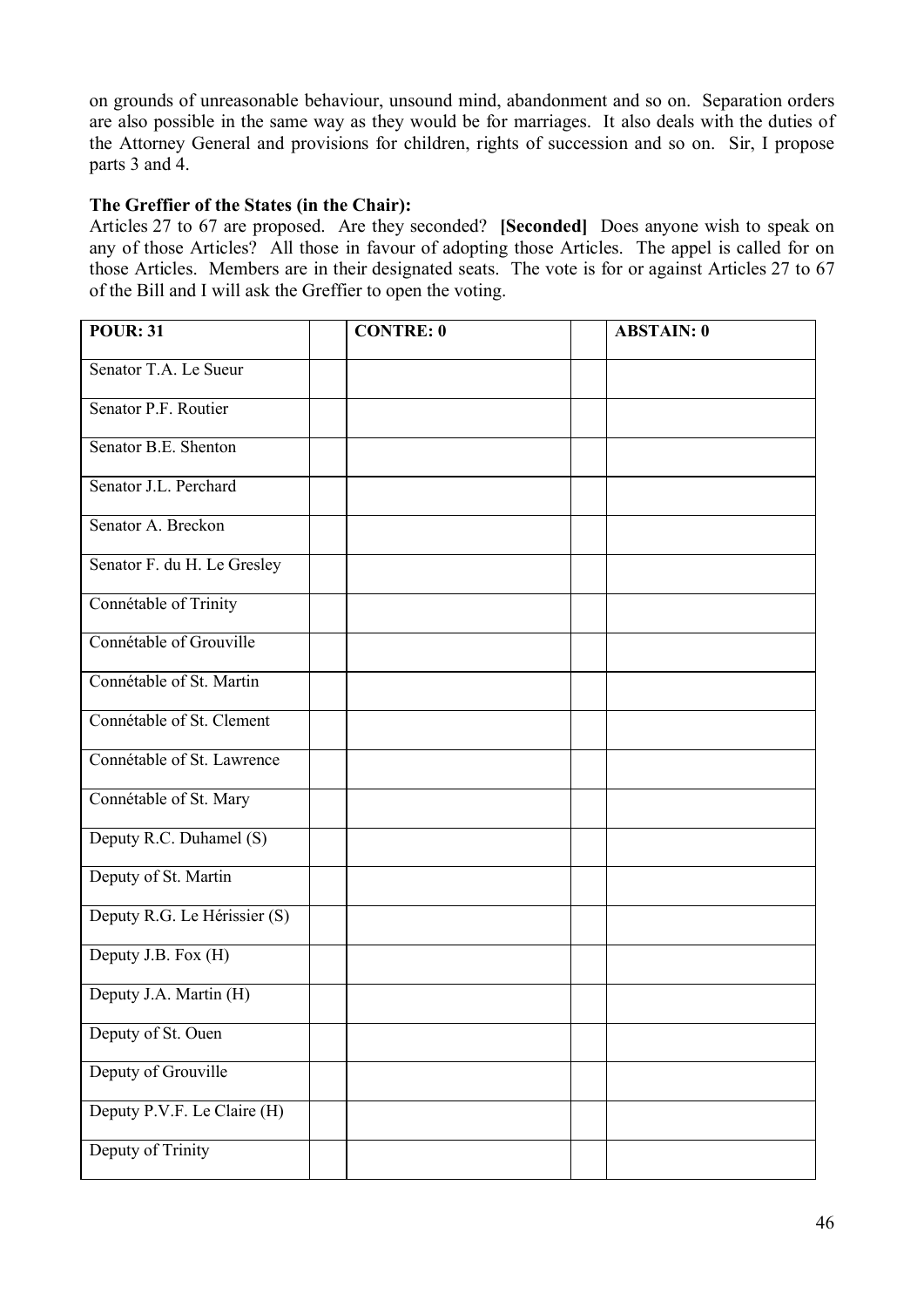| Deputy S.S.P.A. Power (B) |  |  |  |
|---------------------------|--|--|--|
| Deputy S. Pitman (H)      |  |  |  |
| Deputy K.C. Lewis (S)     |  |  |  |
| Deputy I.J. Gorst $(C)$   |  |  |  |
| Deputy M. Tadier (B)      |  |  |  |
| Deputy A.E. Jeune (B)     |  |  |  |
| Deputy A.T. Dupré (C)     |  |  |  |
| Deputy T.A. Vallois (S)   |  |  |  |
| Deputy A.K.F. Green (H)   |  |  |  |
| Deputy D.J. De Sousa (H)  |  |  |  |

# **The Greffier of the States (in the Chair):**

Chief Minister, within Part 5 there is an amendment to Article 71 which I think we must take separately. Do you wish to propose 68 to 70 initially?

### **Senator T.A. Le Sueur:**

I am happy to do that, Sir. They are really procedural matters dealing with the rules of court and service of applications. I propose Articles 68 to 70.

### **The Greffier of the States (in the Chair):**

So Articles 68 to 70 are proposed. Are they seconded? **[Seconded]** Does anyone wish to speak on any of those 3 Articles? If not, all those in favour of adopting those Articles kindly show. Any against? The Articles are adopted. We now come to Article 71 which is subject to an amendment. I will ask you to propose the Article, Chief Minister.

### **Senator T.A. Le Sueur:**

This is a general Article giving power to the States by regulation to make further provision for general purposes, contrary to any provision, or to give effect to the Law as it stands. I propose Article 71.

### **The Greffier of the States (in the Chair):**

Is Article 71 seconded? **[Seconded]** There is an amendment in the name of the Education and Home Affairs Scrutiny Panel to substitute this Article, which is a fairly lengthy amendment. Would Members be happy to take it as read? Very well, I understand you have a rapporteur, Chairman?

### **Deputy R.G. Le Hérissier:**

Thank you, Sir. Deputy Tadier will be the rapporteur.

# **4.3 Deputy M. Tadier (Education and Home Affairs Scrutiny Panel - rapporteur):**

I have been slightly thrown by the change in order because my paperwork was downstairs, but I have, I think, got sufficient notes in front of me to basically explain the principle of this. I think it is important to give the context to our suggestion and, if it is okay, what I will do is just simply read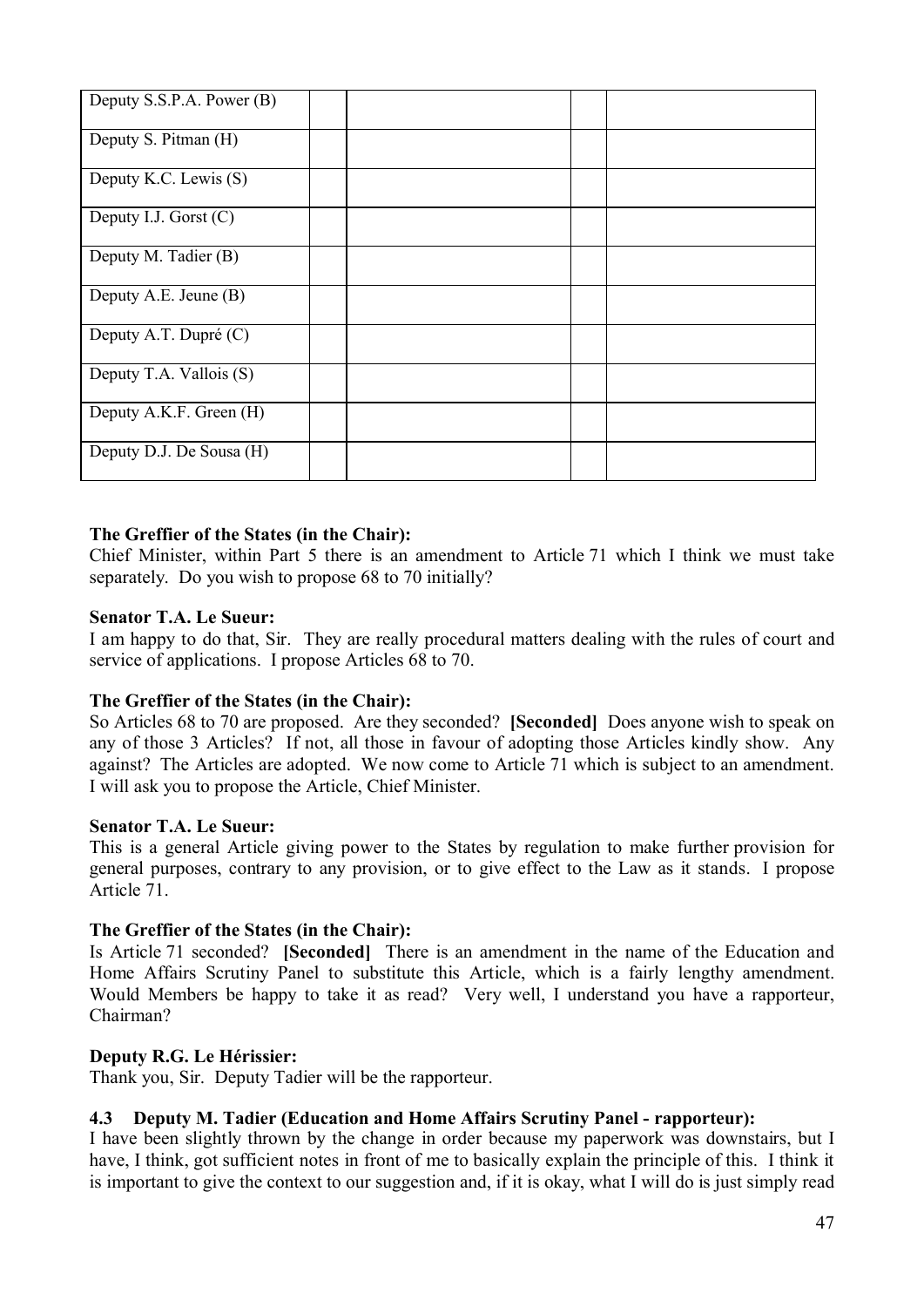out the few paragraphs which relate specifically to this regulation that gives the background, which is on page 3 of the comments issued by the Education and Home Affairs Scrutiny Panel. Incidentally, just before I do carry on, it is interesting to note that in some ways this did not necessarily naturally fall to our panel. It seems that it is something that we could quite rightly look at. It does have implications for Home Affairs. It is something which immediately would have fallen to the Corporate Services Scrutiny Panel. I came out, first of all, with very strong and personal comments to do with one aspect of the Civil Partnership (Jersey) Law which was to do with ceremonies being able to take place in religious buildings or places of worship, as they were called in the Law. Interestingly, I was not then told that I was conflicted because I had given a very strong personal comment, which were my own opinion, and then no Minister or any Member of this House or any member of the media said: "Hang on a minute, you cannot chair up a Scrutiny sub-panel because you have already given very strong comments on that." So I do think we need to be mindful of ... and I do not think, incidentally, that that was a real conflict either. I think that we were still able to produce a very measured and not uncontroversial but certainly evidence-based report. So we do need to bear that in mind, I think, for other Scrutiny Panels who want to look at something which perhaps is more controversial such as the airports or such as looking at the BDO report, which we are currently doing on Scrutiny as well. It seems to me that when the material is something that may not be desirable for us to look at from a Scrutiny perspective, when it comes to Ministers there does seem to be a mixed message going on there. So I just say that to preface my comments. But to get back to the directly pertinent issue of civil partnerships and them being performed or not being able to be performed in religious buildings, currently there is an Article in the draft Law that prohibits civil partnerships being solemnized in places of worship. The panel came to the opinion that the inclusion of this clause is unnecessary and divisive in that it prohibits those religious institutions who would wish to perform such ceremonies on their premises from doing so. While the panel acknowledges that this part of the legislation mirrors current practice in the U.K., the panel came to the conclusion that this prohibition should be left out, leaving the choice with each denomination rather than with the States. The removal of this provision would not oblige any denomination or religious group to perform such a ceremony if it did not wish to. However, it would permit any church or recognised religious group to opt in. I would emphasise that because there seems to have been some misunderstanding. As a panel, we were very grateful for the contributions that either religious groups or individuals made on the subject, but there was a misunderstanding that somehow what we were proposing would force all churches to have to perform civil service ceremonies in their places of worship. This was never going to be the intention. It was simply to allow those denominations such as the Quaker and some perhaps more liberal Methodist or Reformist churches, if they so wanted to. The Quakers told us that they did want to acknowledge and to solemnize such civil partnership ceremonies. The panel had fully intended to lodge an amendment in this area but, having taken advice from a Law Draftsman, recognised that such an amendment, if successful, might be likely to delay the introduction of the Law, something which the panel stated from the outset we would be reluctant to do. While it is still the opinion of the panel that this part of the Law should be amended, it is more important that the Law, which is long overdue, be brought in as soon as possible. The panel was also mindful of the fact that during the time of its review the U.K. were in the final stages of an extensive consultation in relation to the very same area of moving towards an opt-in for religious groups to be able to perform civil partnerships. It was therefore decided, after discussions with the Law Draftsman and the Minister, that a sensible and pragmatic compromise would be to lodge an amendment enabling any desired future changes in this area to be made by regulation. I know I discussed informally with Senator Ozouf, in his capacity as the Deputy Chief Minister, about this. We always kept the Chief Minister's Department fully informed about what our intentions were doing. I think Senator Ozouf acknowledged that this was a good route to go and this is, I think, in his words, Scrutiny working at its best. I hope that is the case. The panel also noted that there was an inherent tension with the spirit of the Law which sought to provide equality for some same-sex couples while at the same time wanting to maintain a distinction between the 2. The panel understands that this was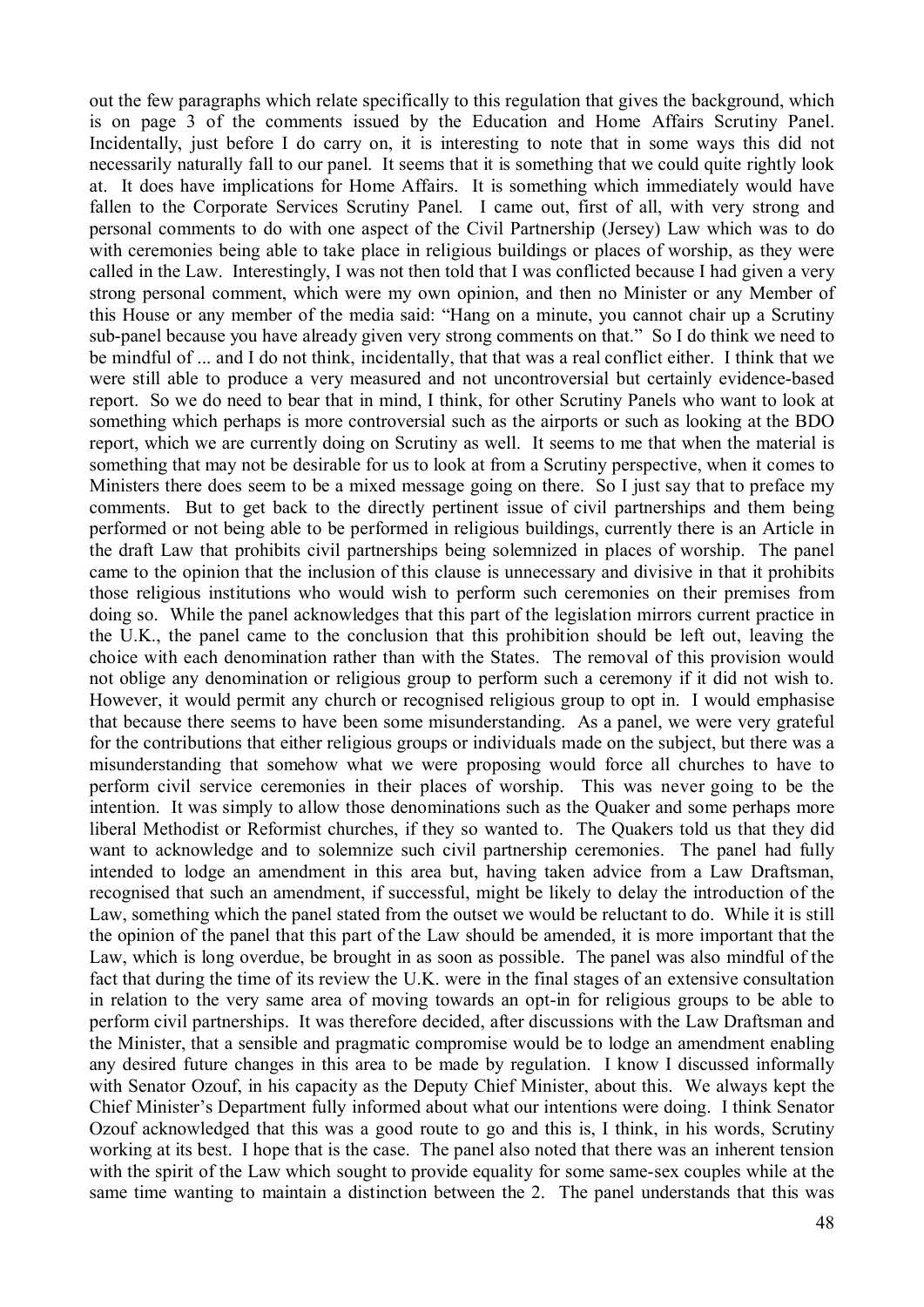seen to be a pragmatic approach to accommodate the social and religious sensitivities of some members of society. However, the panel feels that this distinction is ultimately illogical and that access to a single civil institution for both same-sex and non-same-sex couples may be required in the long-term. I think that is the context for it. So to put it in layman's terms, what we have sought to do was to bring an amendment to the Law. Not only would that have had big implications for law-drafting purposes, if it is something that the panel would have brought, it would have, of course, led to, I think, a controversial debate. That would not necessarily have been a bad thing because I think the Law would have gone through in one form or another and it would not have been delayed because of the debate but, as we have said, it would have been delayed potentially because of the implications for law-drafting time at what is a very busy time of the year. I will leave the comments there. So what we are doing is enabling future changes while monitoring what is happening in the U.K. with the U.K. consultation so that if the Assembly does decide - and it will be a decision for the Assembly ultimately to decide - that opt-in option is a viable one, this amendment simply means that the change will be able to be made by regulations, which is a lot simpler than changing the Law itself. I think lastly, just to contextualise the consultation process which has been going on in the U.K., that was predicated on the fact that they do have an Equalities Act and it is the Equalities Act and it is the Equalities Act which dictates that there must be an optin clause. Logically, it does not make sense or in fact it may well be illegal for the current status quo to be continuing. That is why the consultation is going ahead. It has already been noted that we do not have the equivalent of an Equalities Act in the form of a Discrimination Act in Jersey or Discrimination Law and this is something which the panel is also mindful of and which, I think can be said, it is concerned about. But that is perhaps a debate for another day. I do make the amendment and I will listen to comments and any points of clarification I can make at the end.

# **The Greffier of the States (in the Chair):**

Is the amendment seconded? **[Seconded]** Excuse me, Senator. Are you opposing the amendment or accepting the amendment?

[12:00]

### **4.3.1 Senator T.A. Le Sueur:**

No, Sir. My comments make clear we are quite prepared to accept this amendment, which I think is a reasonable and pragmatic way forward. I appreciate and thank the Home Affairs and Education Scrutiny Panel for taking what I think is a sensible approach to what is, as Deputy Tadier has said, an issue which is controversial. But I would hope that today we could all be united and not have an acrimonious debate, but move forward positively. I think this amendment and our acceptance of that is a signal of that.

# **The Greffier of the States (in the Chair):**

Very well, that was a helpful speech, Chief Minister, and I am sure Members will take that into account.

### **Deputy P.V.F. Le Claire:**

I would like to support this. I would just like to ask a question of the Solicitor General, please.

# **The Greffier of the States (in the Chair):**

Very well, we will ask the Solicitor General to be available.

### **4.3.2 Deputy D.J. De Sousa:**

I concur that more work does need to be carried out on this subject. I have contacted the Deputy to discuss both this time and when initially the legislation came before the House and I have discussed with him that members of society that have worked very hard behind the scenes to see this legislation come to fruition have had some concerns. They have voiced to me that they are not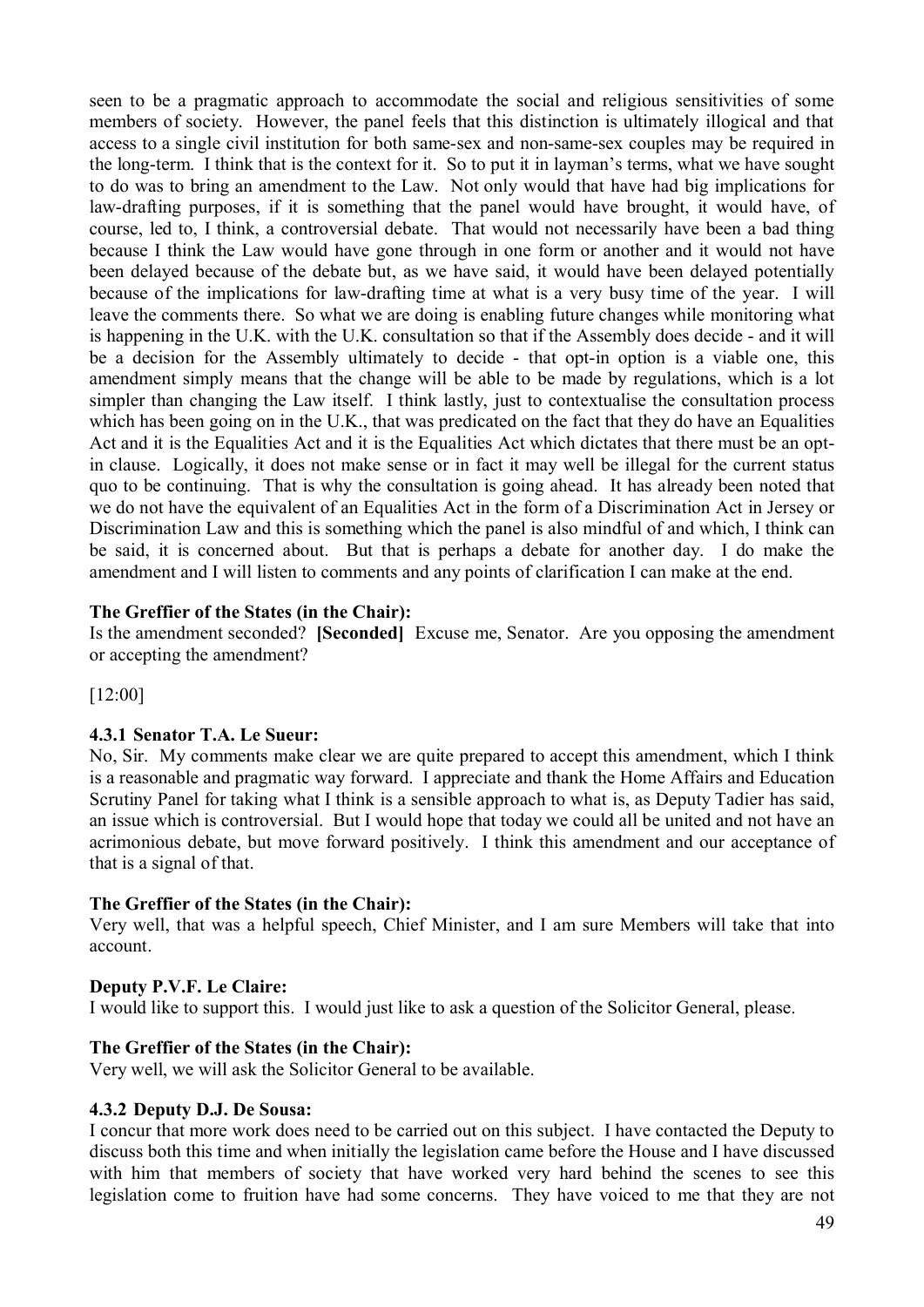looking for marriage as we know it but that they want a civil partnership that is taken seriously and that will give them equal right as a married couple would have, but that they should also be able to have the option, as any other couple of mixed sex would have, of having a church blessing or a religious ceremony to carry out a blessing. So, as I say, I do have issues that we should not delay this but that there should be equal opportunity for people, whether they be of same sex or of mixed sex, to be able to have the ceremony and the blessing that they require. I would urge Members to go with the Chief Minister's comments and that more research should be done in this area.

## **4.3.3 Deputy A.E. Jeune:**

The rapporteur of this amendment said that the Quakers accept same-sex marriages within their meeting rooms. However, would the Deputy in his summing up confirm that this is not an international acceptance; it is decided on country by country?

### **4.3.4 Senator P.F.C. Ozouf:**

I have always believed that the most important thing is to get the legislation in, in order to put in place the civil partnership arrangement, which is not the same as marriage but it is an absolute equivalent to marriage. If I may say, I enjoyed giving evidence to the Scrutiny Panel where we debated these issues well and I absolutely think that the Scrutiny Panel has come forward with a pragmatic solution. Normally, I do think that it is preferable to put important things in primary legislation but recognising the fact that there is a very detailed consultation on this issue in the U.K. with the Coalition effectively signalling 2 things. First of all, they are signalling the fact that they are consulting on allowing civil partnerships - not same-sex marriage, which is not the same thing to be recognised and celebrated in a place of worship. That is the first thing they are doing. Secondly, they are also, as are a number of other countries and this is not the debate before the Assembly today, moving towards the ability for same-sex couples to marry. Now, I have always supported an equivalence of marriage but not the same as marriage. I am perfectly comfortable with this. Marriage is an issue for a man and a woman, whereas civil partnerships are an issue for same-sex couples. They are identical but they are not the same and that is the first step in the evolution of respect and giving equality to same-sex couples. I am very pleased that there has been no amendment before this Assembly to downplay, which was the principal concern, that civil partnerships would be available to multi-sex couples: to 2 sisters or friends. That would have been a downgrading of it. I am very happy with these amendments and I support them. It will be a matter for this Assembly in future, after appropriate consultations, listening to the sensitivities of the faith groups, et cetera, as to whether or not to accept any regulation changes, but I thank the Scrutiny Panel for their sensitive work in this area.

# **4.3.5 Deputy R.G. Le Hérissier:**

It is very hard to follow on from that because it was very clearly put, but the point needs to be made. We did listen to a range of opinion and there are 3 quite striking examples in the appendices to the Scrutiny report and the point needs to be made there is absolutely no pressure being placed upon religious bodies or faiths and the whole intention was that we did not go forward with a law which had a negative prescription to it but which allowed the possibility of future change. That, we felt, was much more positive and that indeed, slightly to our surprise, as I said earlier, was how we were advised by people who have a strong interest; obviously the local community, the Community Relations Trust. That was the view they took. Deputy Tadier, who probably has got a more radical view than the rest of the panel, was prepared to work with us that that was the way forward. I do applaud that and I applaud all the very hard work that he and the panel put into it.

# **4.3.6 Deputy I.J. Gorst:**

We all come from various traditions and we must deal with those traditions in the way that we consider policy and in the way that we vote in this Assembly and try, to some extent, to see beyond them and deal with the issues which are before us. I spoke, when we were talking about the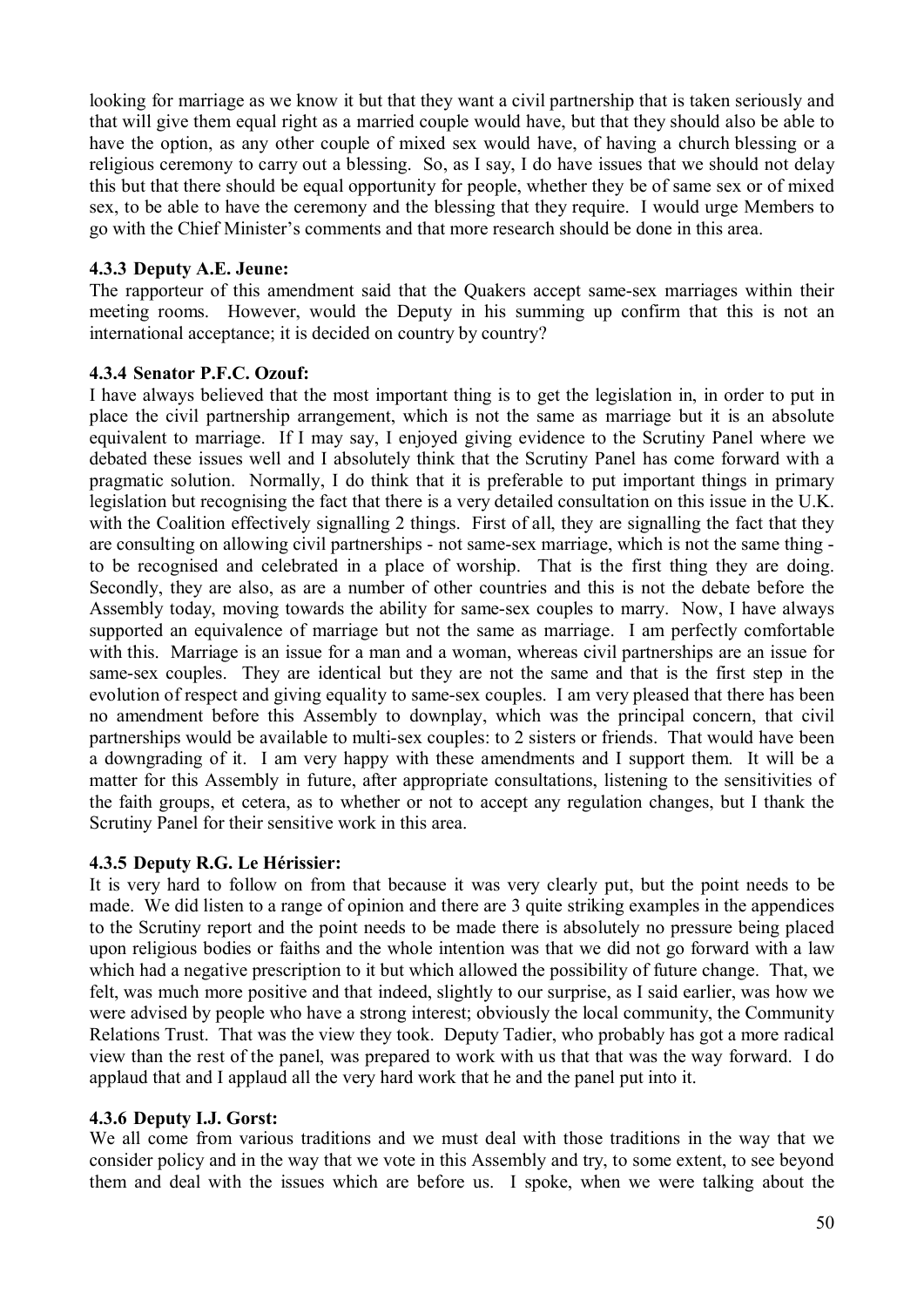principles of this debate some months ago, about the fact that I have been convinced that this correcting and these appropriate right were granted to same-sex couples. Therefore, that is why I have agreed with the principles and with the Articles so far. It is right; the mover of this amendment earlier in the debate talked about some of the difficulties which members of our community, particularly the religious elements of our community, might have with being asked to solemnize these partnerships within their particular building or within their particular community. The panel have taken what can only be described as a pragmatic approach to say: "We are not saying that that is what should happen at this point. What we are saying is we wish to amend the regulations so that it can happen in future. While understanding why they have taken that approach, I do have a difficulty with it because I am one of those who do not believe that that should happen in the future and, therefore, I cannot support this amendment because this amendment, at its crux, will allow and is based on the fact that they will be allowed in the future to be solemnized by religious communities and by those religious parts of our community. I recognise that this is difficult. I could go along and say: "Well, we will do some more consultation. We will ask people what they think." But I am convinced now that that is not the way that I wish to see these partnerships evolve. I believe very much that they are giving civil rights to these individuals and that is absolutely right. I can see that that is necessary, but I do not believe that we should, as a legislature, be putting ourselves in a position where we are determining what the doctrine should be of the Church of England, for example, within our community, albeit we are not making that step. We are not being asked to make that step now, but I believe ultimately that is the step that is underpinning the request for this amendment. I think something that Deputy Southern said, which I can fully support, is we should be prioritising is discrimination laws per se. I believe that we should accept the Civil Partnership (Jersey) Law as it stands – I personally will not be supporting the amendment – and then working together to ensure that we do eliminate discrimination within our community and across our community in all the forms that unfortunately we know take place now. So I cannot, on balance, support this amendment.

# **4.3.7 The Deputy of Trinity:**

I will be brief. I very much follow the sentiments of Deputy Gorst and, while I fully support the main proposition, I do have problems with the amendment. I think this is, at this present moment in time, just one step too far and I think we need to wait for the consultation from the U.K. As I understand it, even if this did go through, it is the main bodies of the churches ... it is that ruling from the main synod which does rule that and I understand that there has been some leniency, like when divorced couples can get married or even blessed in some churches. But I think, at this present moment in time, I fully support the main principle but not this amendment.

# **4.3.8 The Connétable of St. Mary:**

I was just really trying to formulate my question because I am not really quite sure ... I have been just trying to see where this gels with the current regulations under our Marriage and Civil Status (Jersey) Law of who is authorised to conduct a marriage and to solemnize a marriage service in a church at the moment and to see whether is it in fact the same people who will be authorised ... if we do this and if we follow through in the future, if it is the same people who would currently be authorised to solemnize a marriage who would be authorised to solemnize the civil partnership or whether there would be a separate category of people. I am sorry; I hope the proposer can clear that up for me. I do not think I have voiced it very well but it is just something that has come to me as I have been looking through the Marriage and Civil Status (Jersey) Law.

# **4.3.9 The Connétable of Trinity:**

It is just for clarification really. All the ancient churches at the present time it is the actual rector who has the authority to do the wedding or someone similar. In Article 1 here on the amendment it is: "(b) by persons authorized to solemnize civil partnerships ..." Now, as one knows, there are a number of people authorised to do that. Before I would be voting to support this, does the rector or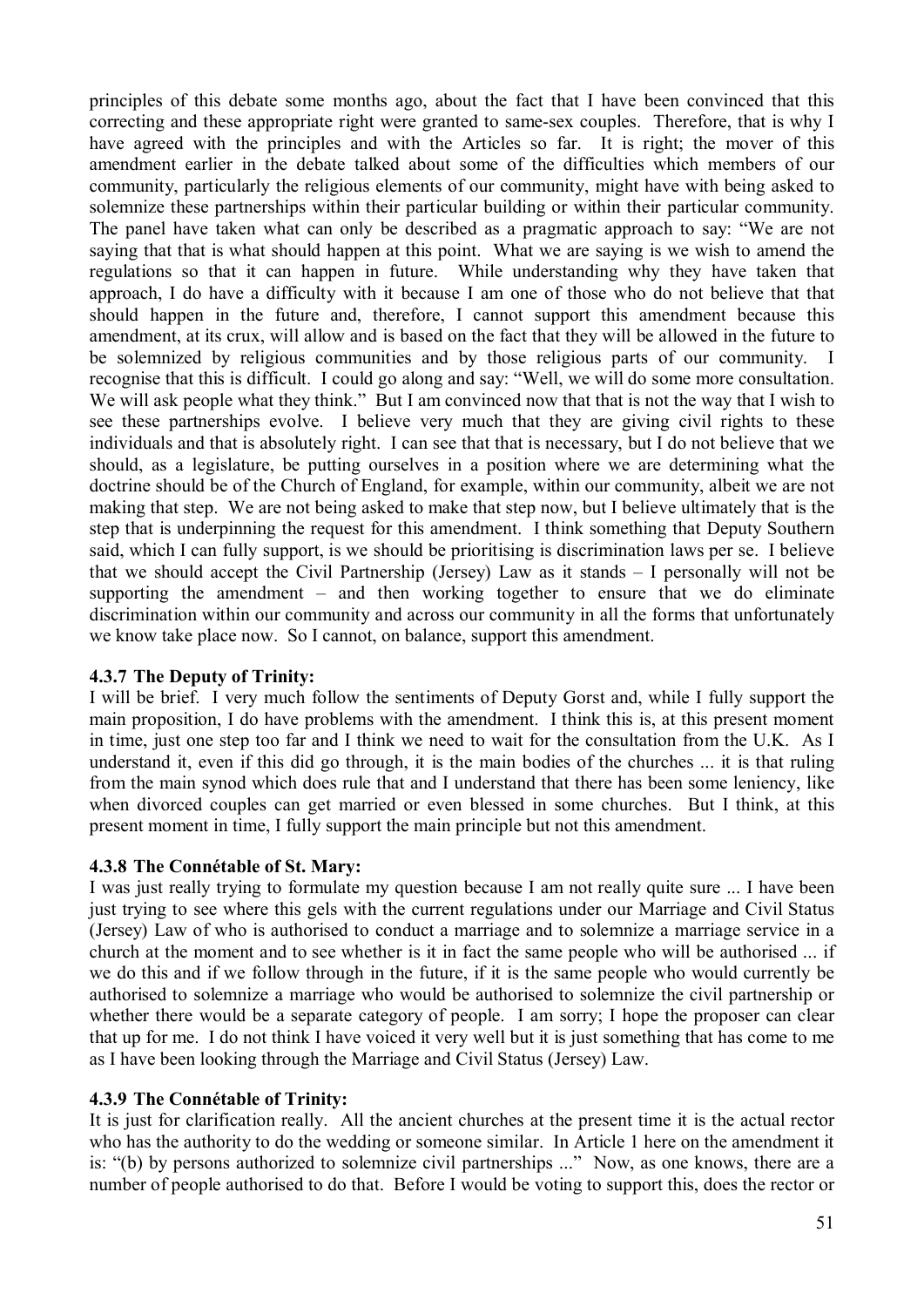the officer have the right to be asked first? What I would not want to see is that the rector would be overridden, that if someone decided to get marriage, say in church, and the rector said: "Well, no," but then they would use one of the registrars who do the civil partnership who would say: "Yes, that can be done." Is there still a power of veto if so requested? I can understand where we are going but I just feel at the moment you will get married at Mont Orgueil or other place like that in the Island; they are authorised by a certain person at the Registrar's Office. Looking at the payment, the payment is made at to the Superintendent Registrar further down. In normal cases all payments are made to the church, not to the registrar, of marriages that take place in the Church of England or the Methodist Church. It is just to clarify whether civil partnerships in the Church of England will be done by one of those on the list of the Superintendent Registrar at the present.

# **Deputy P.V.F. Le Claire:**

I did ask if the Solicitor General was available because I had a question for him. He has not attended yet, so I just wondered if he is coming or not.

### **The Deputy Bailiff:**

I think the Solicitor General has been asked to attend. I am sure he will be with us as soon as he can be.

### **Deputy M. Tadier:**

If no one wishes to speak shall I sum up and then I am happy to give way to the Solicitor General as and when he comes in.

## **The Deputy Bailiff:**

Well, perhaps Deputy Le Claire can put his question and ...

## **Deputy M. Tadier:**

Yes, Sir.

# **4.3.10 Deputy P.V.F. Le Claire:**

Well, it was key to my supporting this or not and listening to some of the speeches already today I am also a little bit concerned about supporting the amendment. I think all of us, as an Assembly, want to support the Law and want to get it into place as soon as possible. I would be very surprised if anybody was against it. But from my reading of what is before us today and from the report of the Scrutiny Panel under bullet point 5 it says, for example: "The specific prohibition on civil partnerships taking place in religious premises has been removed in the U.K. by the Equality Act 2010, section 202. When section 202 of the Equality Act 2010 is brought into effect, it will become possible in the U.K. for civil partnerships to be registered on religious premises where religious organisations permit this."

[12:15]

Now, I do not see, from the amendment, where there is any opportunity under this amendment for the religious group at this stage to be able to say: "Well, we do not want that partnership to be solemnized in our churches," for example. So there are all kinds of issue around civil partnerships and marriages and, while I am a supporter of civil partnerships, I am also a supporter of the Roman Catholic Church which talks about sacraments and marriages. Now, I have managed to come to the Assembly on occasions with the ability to support this but I think that this amendment may be going a step too far in instilling in the Law at this stage ... we are not instilling a comprehensive amendment that takes into account the ability for a church to opt out. So it basically will be brought by regulation. Let us say, for example, the Catholic Church, which has a large denomination of people in Jersey but little representation in this Assembly, says it is the only group that does not want to have solemnization in its premises, in its churches. What is to stop, in the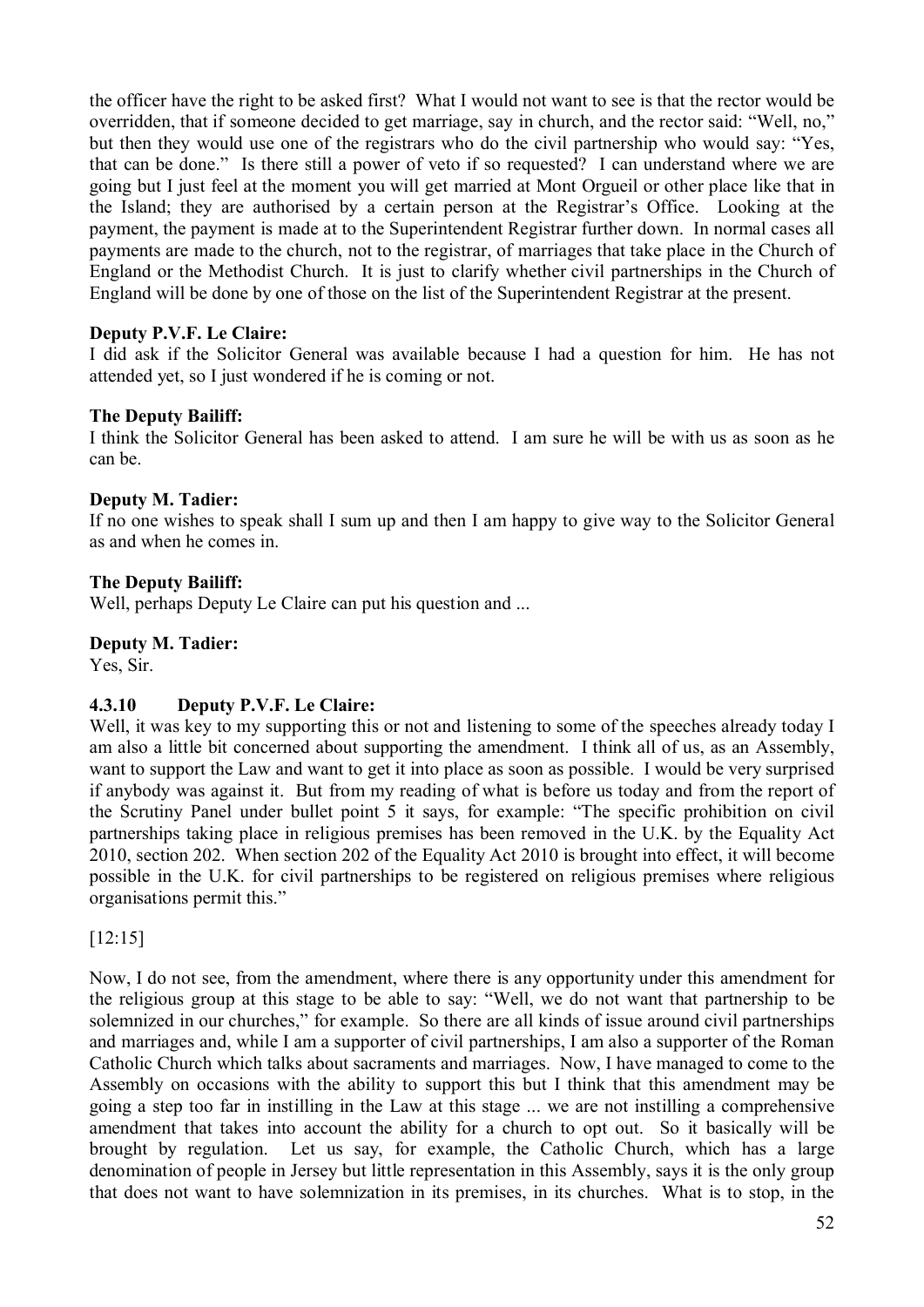future, the States insisting and requiring that those churches be made available for civil partnerships and also that those priests vacate the premises while people who are authorised to conduct civil partnerships on the Island take use and command of those structures - although the church is not the building, it is the community - without the ability of the Catholic community, for example, to express an opinion as a church, as a body, as a group of people, about whether or not it wants to do that? I think that that is uncertain for me in this amendment. If it came back that the Catholic Church was in approval and we all join religions ... some of us at a very tender age are inducted into them, but we are led to follow their principles. We are guided by their ministers, their priests, their bishops, et cetera. While I want ...

# **4.3.11 Deputy M. Tadier:**

I hate to interrupt but can I make a point of order. It seems that Members have not understood what is being proposed here and I would like this confirmed by the Chair. The debate is simply about whether any future change in this area is done by regulation or by an amendment to the Law. That is what we are debating. Am I correct in that assumption?

# **Deputy P.V.F. Le Claire:**

Now the Solicitor General is here, Sir, could I ask my question?

# **The Deputy Bailiff:**

A point of order has been raised so let me deal with that first of all. The Deputy is right that this is an enabling power which enables the States to make regulations at a later stage. That is the purpose of the amendment. Now, what was your question for the Solicitor General?

## **4.3.12 Deputy P.V.F. Le Claire:**

For the States to make regulations, the States can make regulations through the office of a Minister, I believe. No? It has to come back to the Assembly. So my point is that at the moment, which is my point in my speech, there is no guarantee that if there was a group of people that wanted to opt out of a requirement for their church to be included as part of the places for solemnization they could guarantee that if we approve this today. It might be wiser to come back and approve an amendment to the Law whereby it sets out the specific locations and the specific denominations of those. I am wondering, by approving this amendment, whether or not we are adopting a catch-all amendment which basically would lump everybody in based upon the general consensus rather than the particulars.

### **The Deputy Bailiff:**

Did you have a question for the Solicitor General, Deputy?

# **Deputy P.V.F. Le Claire:**

Well, I thought that was my best attempt at one. Sir. What I am basically asking is the purpose of the amendment is to make it possible, after consultation, to enable the States to follow the example of the United Kingdom but, in particular, I wanted to draw a comparison with what the United Kingdom does at the moment under the Equality Act because in their report to their amendment the Scrutiny Panel, under bullet point 5, highlight the fact that this is done, and I will repeat it: "... for civil partnerships to be registered on religious premises where religious organisations permit this." I am just wondering whether or not, by approving this, we are taking away the power of religious organisations to choose or whether or not this allows them to also make that final decision for the regulations as amended.

### **The Deputy Bailiff:**

Solicitor General, are you able to help the Assembly?

# **4.3.13 Mr. H. Sharp Q.C., H.M. Solicitor General:**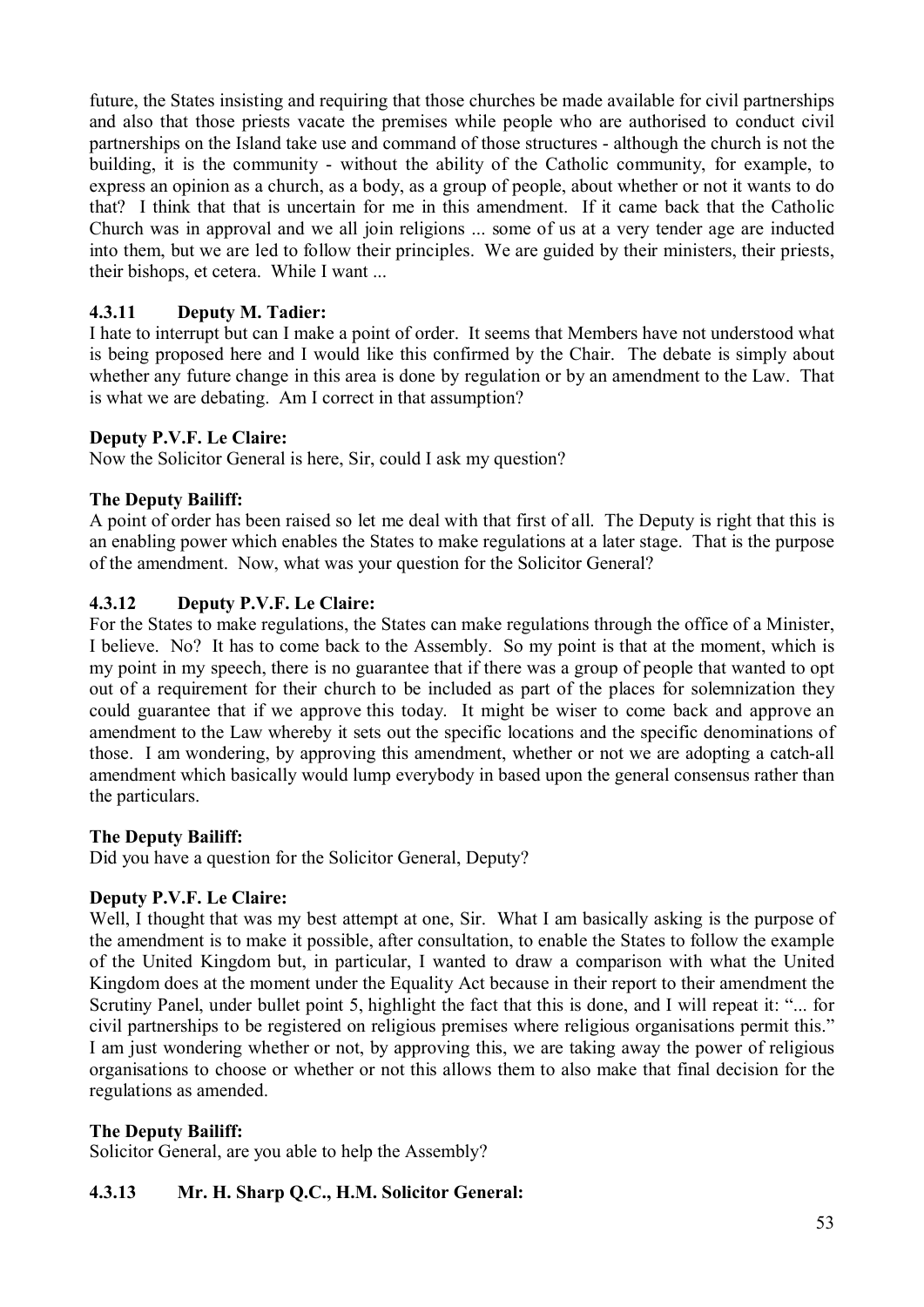My reading of the proposed amendment is that it will provide or enable places of worship, if they so choose, to register for the purposes of the Civil Partnership (Jersey) Law. So it is a matter for the particular church or other religious place of worship to decide whether or not to so register and to provide the relevant services described in the Law.

## **The Deputy Bailiff:**

Does any other Member wish to speak? I call upon Deputy Tadier to reply.

## **4.4 Deputy M. Tadier:**

If this was the uncontroversial amendment then I would hate to have seen the controversial amendment because, as I have said in the point of order, we are not debating today whether or not we will allow certain churches to have the choice to say what goes on in their churches. What we have already decided in this Law by Article 13(5), which specifically prohibits any religious building being used for civil partnerships, is that we have told the churches what they can and cannot do. We have told the churches that under no circumstances, even if you want to, can you conduct a civil partnership on your premises even though you can do that for marriage. To put this in context, part of the issue is that since marriage has stopped being a state institution it is always, you could argue chicken and egg, which came first: marriage as a religious institution or as a social and legal one, but the trouble is those 2 coexist. So we have States currently has one organised and sanctioned institution for people who want to enter into a union and that is only for males and females and it is called marriage. But the States has, quite rightly, recognised its legal and social responsibility to bring forward something equivalent for those who are in a same-sex union which we are calling civil partnerships. That is the ultimate distinction. Now, churches have different views on whether they want to even acknowledge or endorse that union. Some churches have decided that it is something which they are either neutral on, which they have something to say against or which they support. What the Education and Home Affairs Scrutiny Panel was trying to do was to say that those denominations or those institutions that wish to acknowledge, bless and solemnize those unions should be allowed to do so but this Law does not allow it. That is what we were minded to bring an amendment for. We have not brought that amendment but it is because of a technical reason. It was a pure technicality because we did not want to upset the introduction of the Law. We would have brought the amendment and I am a bit disappointed we did not because it would have been a very good debate, but this is not what we are debating today. What we are saying is that a future House may at some point - it could be in a year, it could be in 5 years or 10 years or maybe never - make a decision to say: "We want to allow the Quakers or other denominations to have the ability to solemnize these things in their premises and conduct them with a spiritual endorsement as well as an actual investment from the States to be able to perform these ceremonies, as we have given that ability to certain denominations to perform the state part of marriage as well as the spiritual part of marriage. That debate has not happened yet. What we are simply saying is if that debate ever occurs and in the eventuality that it goes through, it is easier to put the amendment through as a regulation because it saves time and money. That is what we are all banging on about at the moment. We want to try and find ways to save law-drafting time and to save money and to save unnecessarily drawn out expense. This is simply what the Education and Home Affairs Scrutiny Panel is proposing. So if Members prefer the amendment to be put in law for whatever reason, with the full knowledge that it is going to be much more complicated to put this hypothetical future debate that we have not even had yet and that some of us may not even be around for, if we want to make that more difficult, then certainly vote against this amendment. But if we think that it should be easier for this House to make amendments in the future then vote for this. I hope I have cleared up that issue. There has been a red herring that this amendment, or the amendment which we would have brought, would automatically equate civil partnerships to marriage. That simply would not have been the case. What we would have been asking to do is, for those churches who wanted to, for those churches to endorse civil partnerships not marriages. They already endorse marriages and can do so legally. So I think that was a red herring. What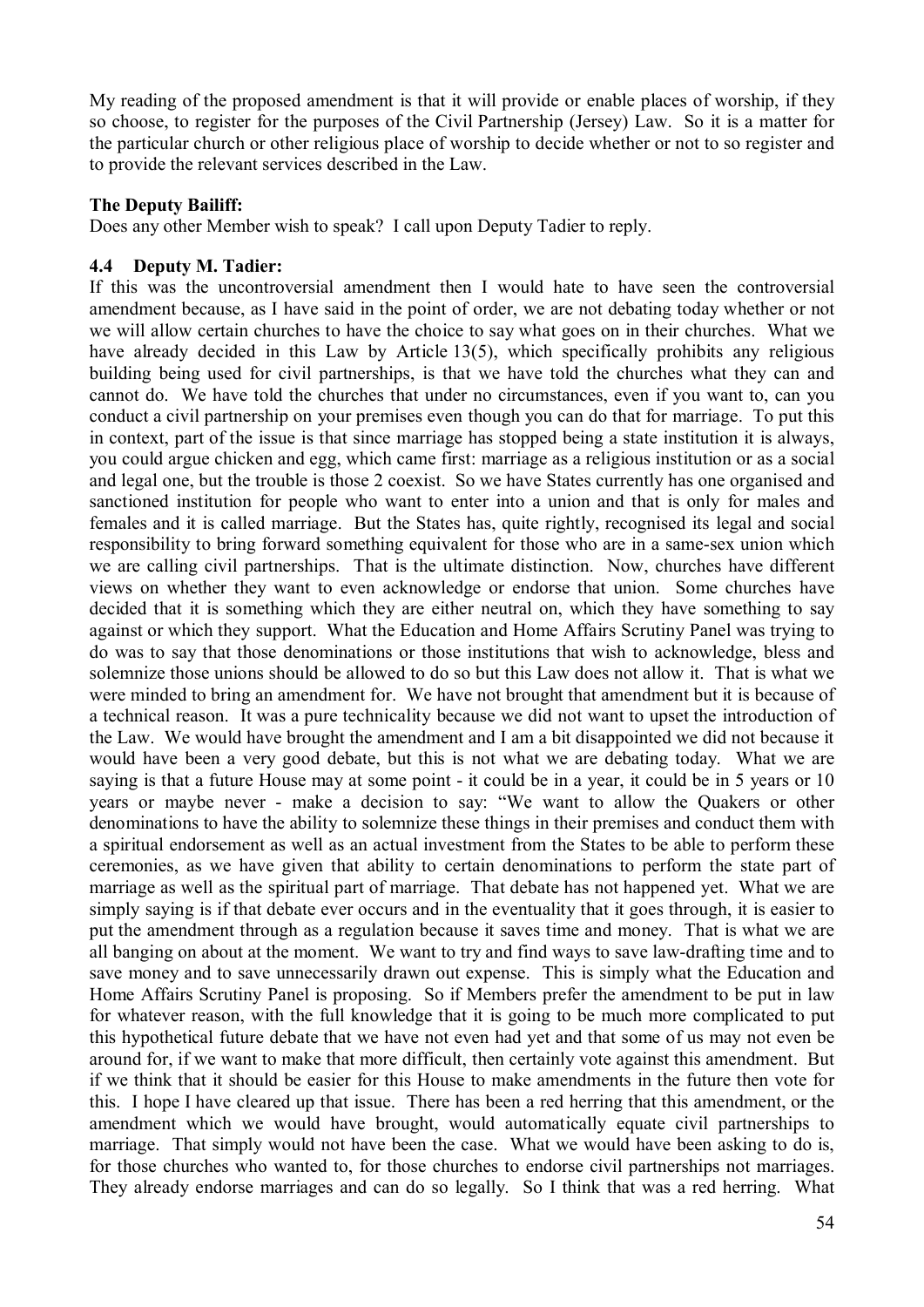keeps the separation between civil partnerships and marriage is the legal definition of it, rather than any mystical application by certain denominations. I think there have been lots of points raised and it would probably be not the best use of this Chambers time to respond to all of them. So if anybody feels that they have a point which they really urgently want responded to I can do it now or I can do it later on. There is no reason at all that anybody should be voting against this. I can understand in the next debate if Deputy Gorst, perhaps - let us not tempt fate - or perhaps Deputy Pryke want to vote against the amendment which is being brought then certainly do that at that point and I completely understand. I say the same to Deputy Le Claire. This is really a technical procedural amendment which is being brought forward which has been contextualised, of course, by the work that the panel has done, but this is not the time to make the point against what can and cannot take place in religious institutions. It is simply a way of acknowledging that in the future decisions may be made and that is ultimately for that future Assembly to make that decision.

# **The Deputy Bailiff:**

Very well, do you call for the appel? The appel is called for. The vote is on the amendment brought by the Education and Home Affairs Scrutiny Panel. I invite Members to return to their seats and I ask the Greffier to open the voting.

| <b>POUR: 30</b>             | <b>CONTRE: 6</b>       | <b>ABSTAIN: 0</b> |
|-----------------------------|------------------------|-------------------|
| Senator T.A. Le Sueur       | Deputy of St. Ouen     |                   |
| Senator P.F. Routier        | Deputy J.A. Hilton (H) |                   |
| Senator B.E. Shenton        | Deputy of Trinity      |                   |
| Senator J.L. Perchard       | Deputy I.J. Gorst (C)  |                   |
| Senator A. Breckon          | Deputy A.E. Jeune (B)  |                   |
| Senator F. du H. Le Gresley | Deputy A.T. Dupré (C)  |                   |
| Connétable of St. Ouen      |                        |                   |
| Connétable of St. Helier    |                        |                   |
| Connétable of Trinity       |                        |                   |
| Connétable of St. Brelade   |                        |                   |
| Connétable of St. Martin    |                        |                   |
| Connétable of St. Saviour   |                        |                   |
| Connétable of St. Clement   |                        |                   |
| Connétable of St. Lawrence  |                        |                   |
| Connétable of St. Mary      |                        |                   |
| Deputy R.C. Duhamel (S)     |                        |                   |
| Deputy of St. Martin        |                        |                   |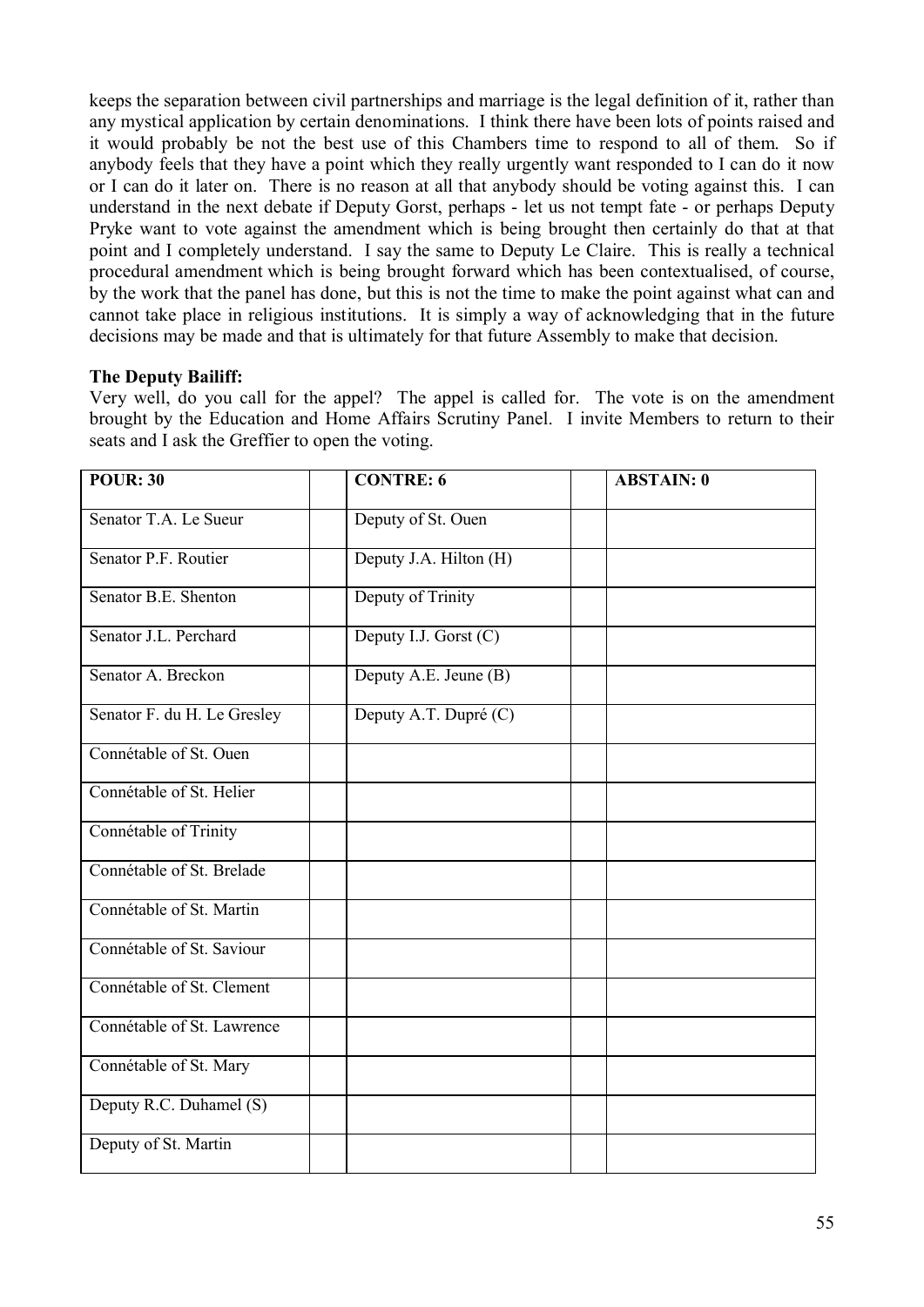| Deputy R.G. Le Hérissier (S) |  |  |  |
|------------------------------|--|--|--|
| Deputy J.B. Fox (H)          |  |  |  |
| Deputy J.A. Martin (H)       |  |  |  |
| Deputy of Grouville          |  |  |  |
| Deputy P.V.F. Le Claire (H)  |  |  |  |
| Deputy S.S.P.A. Power (B)    |  |  |  |
| Deputy S. Pitman (H)         |  |  |  |
| Deputy K.C. Lewis (S)        |  |  |  |
| Deputy M. Tadier (B)         |  |  |  |
| Deputy of St. Mary           |  |  |  |
| Deputy T.A. Vallois (S)      |  |  |  |
| Deputy A.K.F. Green (H)      |  |  |  |
| Deputy D.J. De Sousa (H)     |  |  |  |

## **The Deputy Bailiff:**

Article 71 has been amended by substitution. That has been adopted by the States. Do you move Article 72?

### **Senator T.A. Le Sueur:**

I move Article 72 and 73 which are very procedural, Sir. I propose them and I will take any questions.

### **The Deputy Bailiff:**

Seconded? **[Seconded]** Articles 72 and 73 are open for debate. Does any Member wish to speak? All Members in favour of adopting these Articles kindly show. Those Members against? The Articles are adopted. Do you move the Bill in Third Reading, Chief Minister?

### **Senator T.A. Le Sueur:**

I do, Sir, and I would just like to reiterate my thanks to the Law Draftsman. As Members who have seen the schedule will note, the number of Laws that have had to be reviewed to enable this Law to come forward is remarkable and it is a tribute to the Law Draftsman that this has been done so successfully. I move the Bill in Third Reading.

### **The Deputy Bailiff:**

Seconded? **[Seconded]** Does any Member wish to speak on the Bill in Third Reading?

### **4.4.1 Deputy P.V.F. Le Claire:**

I would like to just say that it is a recognised good piece of work. I would like the Chief Minister now to attend to the United Nations Rights of the Child as another piece of work that needs attending to and the cross-referencing of all of those Laws. While not dismissing or belittling this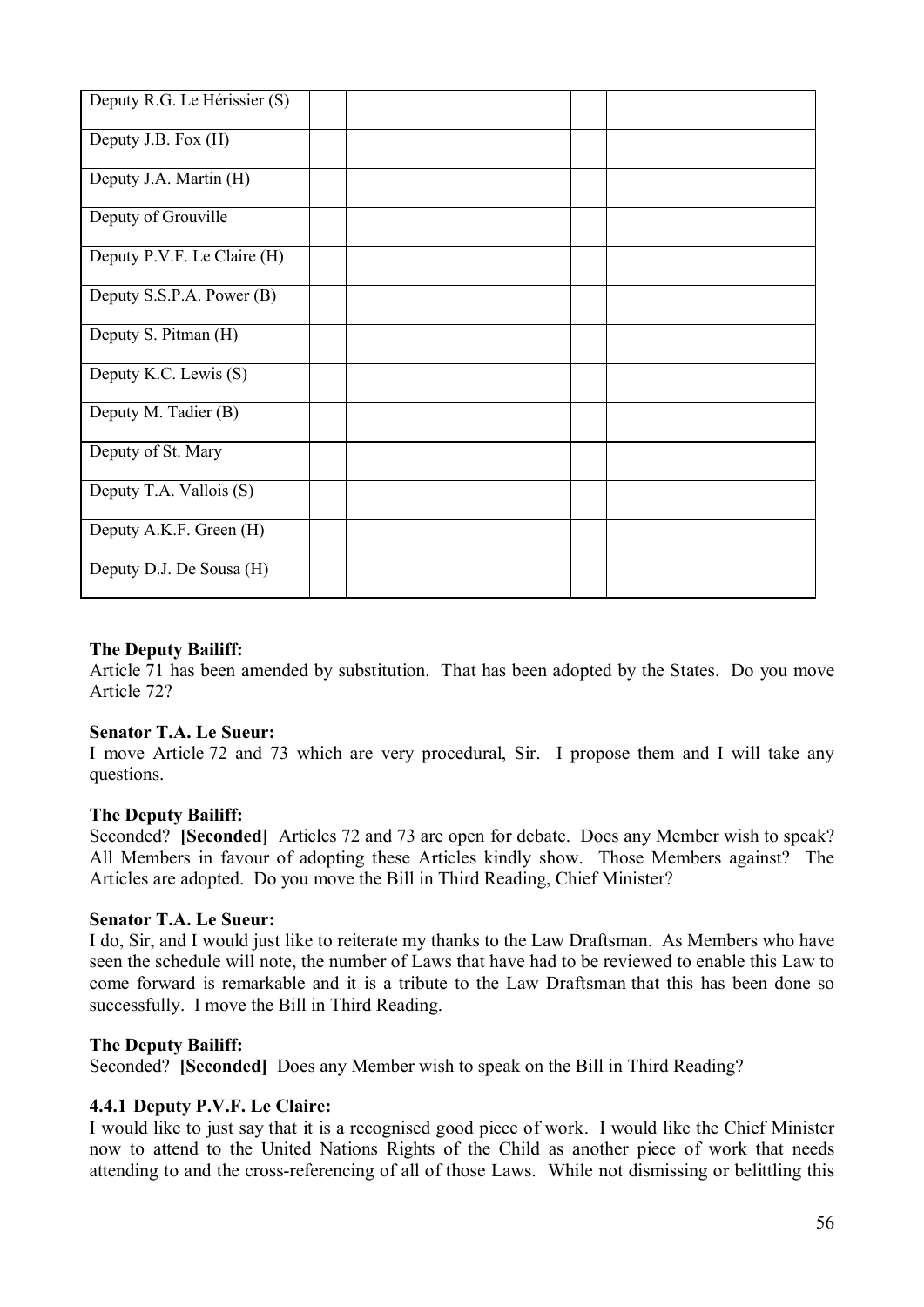Law, I think that we choose our Laws based upon pressures that are given to the Chief Minister and I am putting pressure on him for this one.

# **4.4.2 Deputy M. Tadier:**

I know that it is probably an appropriate moment at this time. I know that certainly the Chief Minister will have lots of thanks to give for the work that his officers have carried out but I would like to acknowledge the good work, sterling work indeed, that our Scrutiny Officers have been applying to this. **[Approbation]** It was something which was pulled in for Scrutiny at relatively short notice. We did, I think, a quick and thorough Scrutiny on it, even though the full implication is we could have spent months looking at this. I thank all those who spoke, including the Dean. It is unfortunate that, in a debate on a subject that the church seems to have so much to say on, the official representative of the established church in Jersey cannot be with us today. I am sure his comments would have been most welcome.

# **4.4.3 Deputy D.J. De Sousa:**

I would also like to thanks all those members of the Island that have assisted in this legislation coming forward, too.

# **The Deputy Bailiff:**

Very well. Perhaps in the light of the last comment, Deputy, you were probably unaware that the Dean is in fact on a Church of England matter in, I think, Durham or York at the moment.

# **Deputy M. Tadier:**

Yes, Sir, and I agree that should be his primary function.

# **The Deputy Bailiff:**

Chief Minister, do you wish to reply?

[12:30]

# **4.5 Senator T.A. Le Sueur:**

I would like to thank those who have spoken and maintain the Bill in Third Reading.

# **The Deputy Bailiff:**

The appel is called for. I invite Members to return to their seats. The vote is on whether or not to adopt the Bill in Third Reading and I ask the Greffier to open the voting.

| <b>POUR: 33</b>             | <b>CONTRE: 0</b> | <b>ABSTAIN: 3</b>       |
|-----------------------------|------------------|-------------------------|
| Senator T.A. Le Sueur       |                  | Deputy I.J. Gorst $(C)$ |
| Senator P.F. Routier        |                  | Deputy A.E. Jeune (B)   |
| Senator B.E. Shenton        |                  | Deputy A.T. Dupré (C)   |
| Senator J.L. Perchard       |                  |                         |
| Senator A. Breckon          |                  |                         |
| Senator F. du H. Le Gresley |                  |                         |
| Connétable of St. Ouen      |                  |                         |
| Connétable of St. Helier    |                  |                         |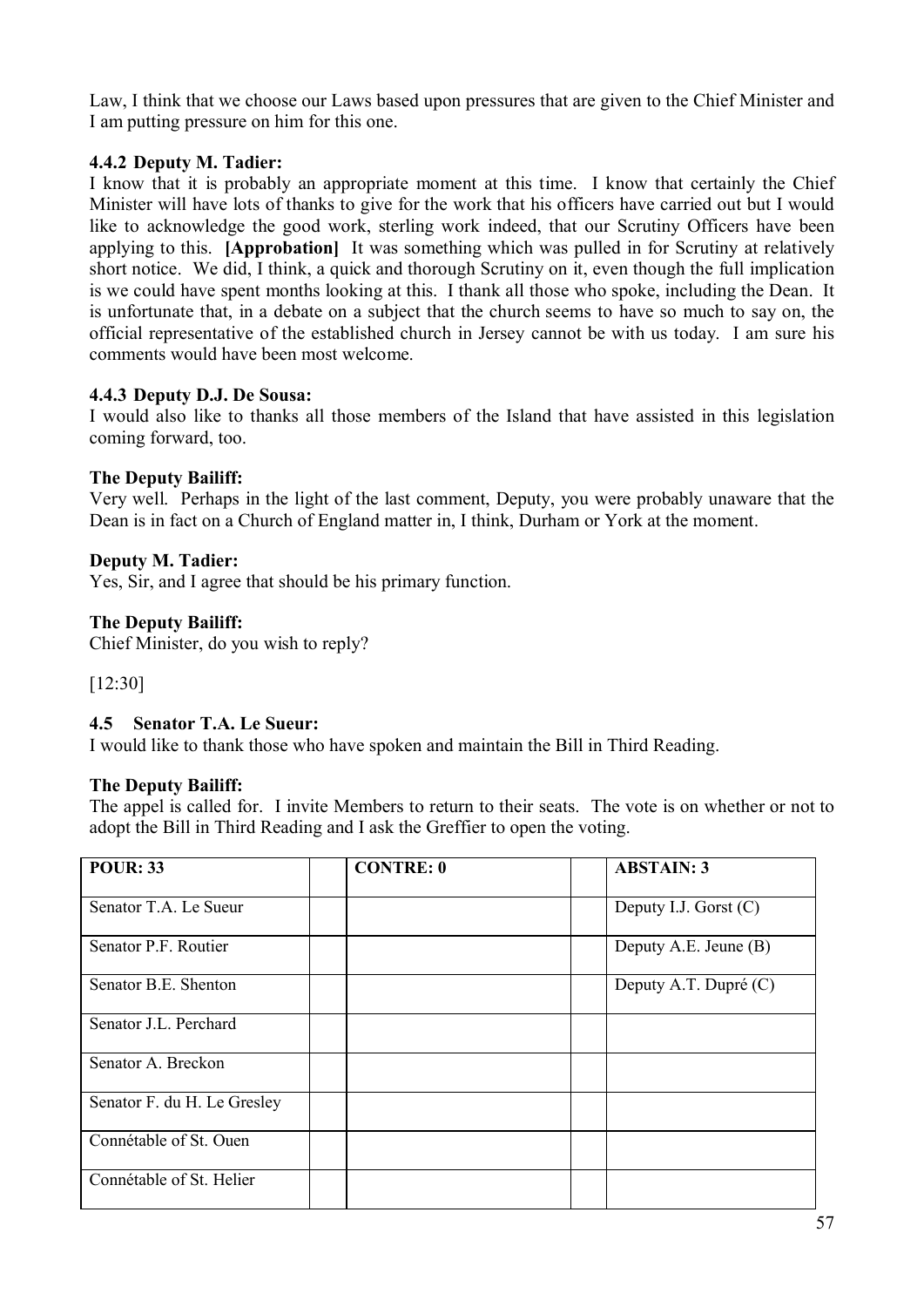| Connétable of Trinity        |  |  |
|------------------------------|--|--|
| Connétable of Grouville      |  |  |
| Connétable of St. Brelade    |  |  |
| Connétable of St. Saviour    |  |  |
| Connétable of St. Clement    |  |  |
| Connétable of St. Lawrence   |  |  |
| Connétable of St. Mary       |  |  |
| Deputy R.C. Duhamel (S)      |  |  |
| Deputy of St. Martin         |  |  |
| Deputy R.G. Le Hérissier (S) |  |  |
| Deputy J.B. Fox (H)          |  |  |
| Deputy J.A. Martin (H)       |  |  |
| Deputy G.P. Southern (H)     |  |  |
| Deputy of Grouville          |  |  |
| Deputy J.A. Hilton (H)       |  |  |
| Deputy P.V.F. Le Claire (H)  |  |  |
| Deputy S.S.P.A. Power (B)    |  |  |
| Deputy S. Pitman (H)         |  |  |
| Deputy K.C. Lewis (S)        |  |  |
| Deputy M. Tadier (B)         |  |  |
| Deputy of St. Mary           |  |  |
| Deputy E.J. Noel (L)         |  |  |
| Deputy T.A. Vallois (S)      |  |  |
| Deputy A.K.F. Green (H)      |  |  |
| Deputy D.J. De Sousa (H)     |  |  |

# **The Deputy Bailiff:**

Very well. We now return to the Order Paper and P.82, Draft Companies (Amendment No. 6) (Jersey) Regulations ...

# **Senator P.F. Routier:**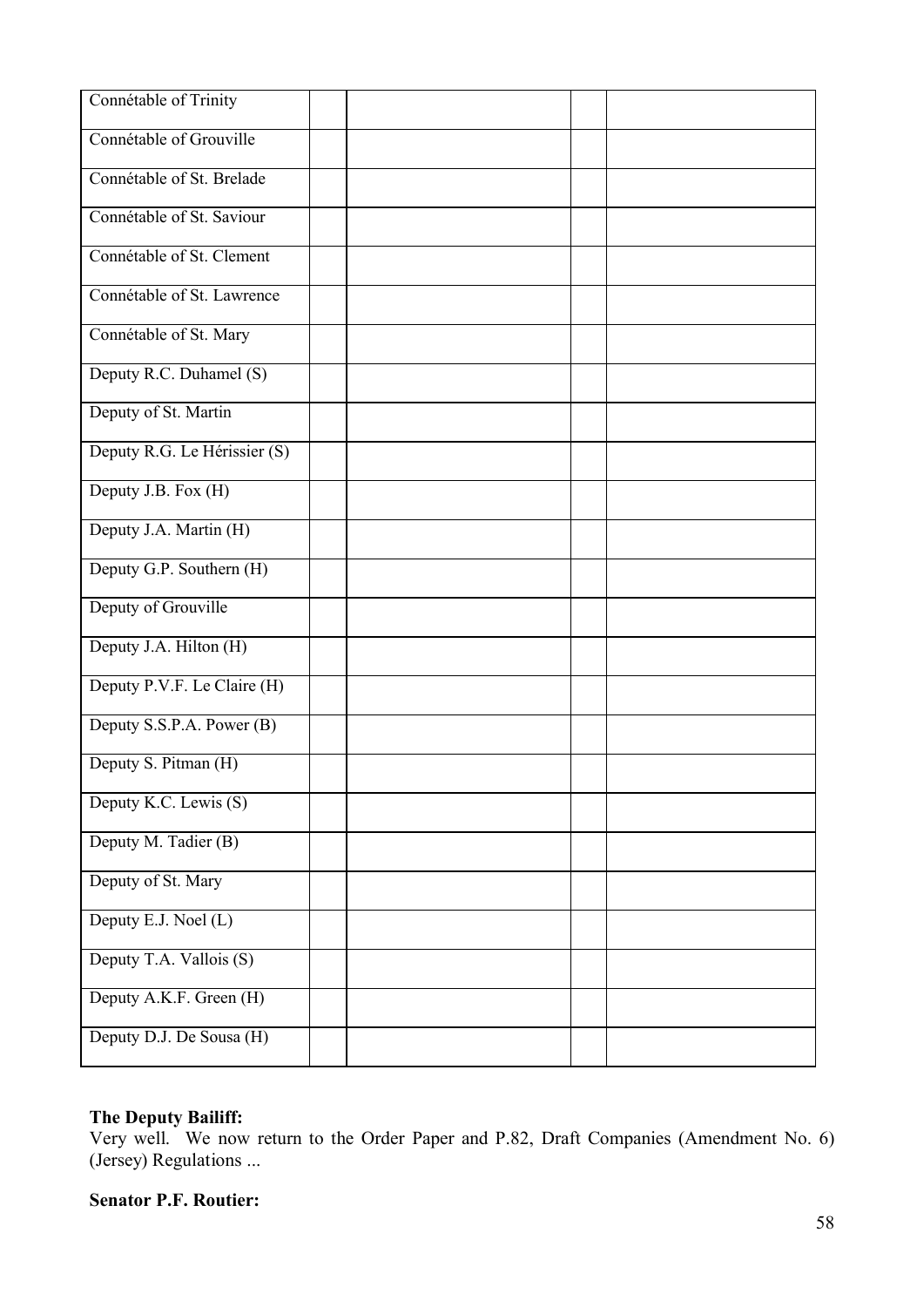When the Minister was here last week he did ask for that to be put further down the Order Paper so that he was able to propose that.

# **The Deputy Bailiff:**

Are Members agreed that should go down the Order Paper? Very well. Then we come to P.90.

# **Deputy M. Tadier:**

Before we do that, I hate to interrupt again, but while I am on a roll I sent a note to the Chairman of P.P.C. P.102 seems fairly uncontroversial, even less than the last one, and I promise to give a short speech and then hopefully that will help cross one thing off the agenda before we go into what I think will be a more lengthy debate. But I will leave that up to Members if they agree for that to be taken.

# **5. Debt Collection Agencies: Establishment of a Working Party (P.102/2011) The Deputy Bailiff:**

If I may say so from the Chair, if we can find a proposition which will not take very long it would enable the Chairman of P.P.C. to come forward with a composite revised plan for this afternoon. Do Members agree to take P.102 at this stage? Members seem to agree to do that so we will move on to P.102 and ask the Greffier to read the proposition.

# **The Deputy Greffier of the States:**

The States are asked to decide whether they are of opinion to request the Minister for Economic Development (a) to establish a Working Party to examine the current operation of debt collection agencies in Jersey and to consider the creation of a code of practice for such agencies to ensure that they operate according to best practice; (b) to appoint at least 2 States Members as members of the Working Party and to take the necessary steps to appoint other members with relevant skills and experience, including representatives of the debt collection industry and representatives of groups representing the interests of consumers; (c) to present the report of the Working Party to the States once the Working Party has concluded its work.

# **5.1 Deputy M. Tadier:**

Again, to put this in context, some questions were asked in March 2011, so that is earlier this year, and the reason they were asked is because I had been approached by members of the public, and I am sure I will not have been the only one over recent years, making complaints about the way that they were being dealt with by certain ... well, it was by one particular mainly debt collection agency in the Island. One of the answers that the Minister for Economic Development gave was that there had been 11 complaints or inquiries in the last 3 years which related to one single debt collection agency, and the anecdotal evidence was certainly there that practice was being engaged in which certainly was not best practice; it borderlined sometimes on harassment of individuals who had approved debts for whatever reason. I think it is necessary at this point to say that by no means does this proposition endorse or suggest that getting into debt is a good thing. I think we all agree, and those of us who were brought up with frugal parents were told: "Do not spend money you do not have." But what it also acknowledges is that we do live in a society which has become more complex, where people perhaps do get marketed lots of things which they cannot necessarily afford, or they can perhaps afford one day but then when it comes to paying it off circumstances can change. It is certainly not the job of the state to moralise, but it does have to acknowledge that where companies are in a position to lend money and when they cannot get their money back there should be a certain protocol which should be adhered to in an ideal world so that they can achieve a situation which is best for all parties involved. So it happened that I did make some approaches to the Citizens Advice Bureau and to one particular debt collection agency over here which is a branch of a law firm which does abide by a voluntary code of conduct which seems to work quite well. They abide by a U.K. code of conduct. The general thrust seems to be that the best way forward would be to set up a working party to explore the avenues to do with what might be the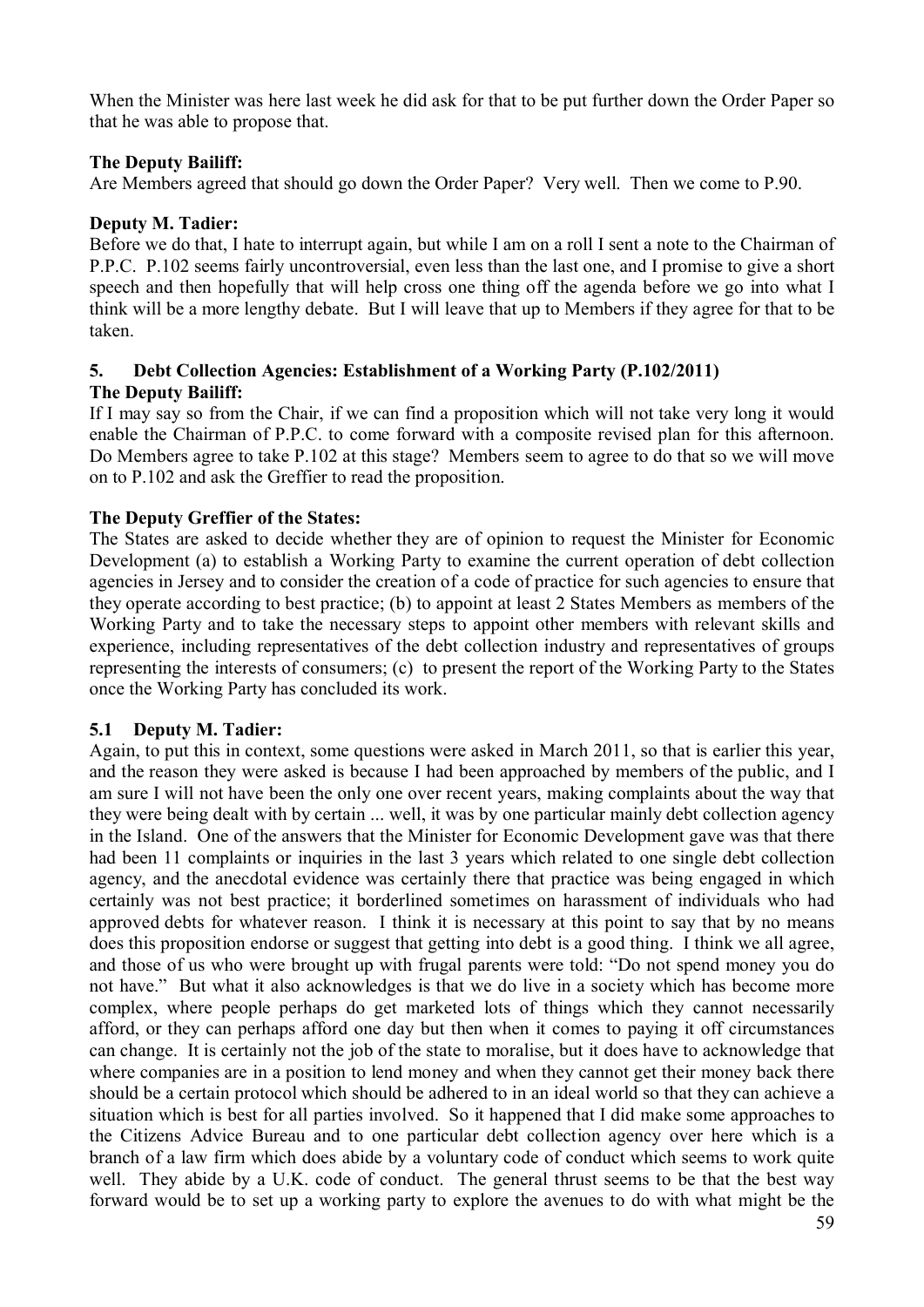best route to look into the creation of a code of conduct. Questions as to whether that code of conduct should be put in law, whether it should be a voluntary code of conduct would be a matter for discussion of the group itself. It is anticipated that the group would include representatives from the industry; so, for example, the Citizens Advice Bureau have already acknowledged that they would be very happy to put a representative forward. We would also anticipate inviting those collection agencies already operating in the Island to make submissions or to be present on the panel, and also for 2 States Members at least to be invited to join that working party. So I think it is a sensible way forward. It acknowledges that at the moment there is a serious issue to do with debt, to do with debt recovery; it also acknowledges the fact that Ministers are very busy in the next few months with legislation that is being brought forward and to ask the Minister himself to bring forward legislation of this nature is probably not the most practicable way forward, although it may be required in the long run. So I make the proposition.

# **The Deputy Bailiff:**

Seconded? [Seconded] Does any Member wish to speak?

### **5.1.1 Senator P.F. Routier:**

The Minister for Economic Development and our team have looked at this proposition and are supportive of it. I believe it is certainly a worthwhile project to undertake. We have spoken with the existing debt collection agencies and they are all fully supportive of joining a working party. With regard to States Members being involved, my Minister tells me that he has already spoken to Senator Le Gresley as a possible candidate and hopefully Deputy Tadier might also like to be part of that working group. But obviously that will be ... if there are any other Members who wish to become involved that will be over to ... if this is approved approaches can be made to the Minister to become involved. But there are 2 people who have expertise in this and interest that we would be very happy to progress this with. I support the proposition.

### **5.1.2 Senator A. Breckon:**

Just to tell the House that the Consumer Council did meet yesterday and this subject was discussed. The Minister for Economic Development was present and there is general agreement that we would work together on this on the working party as it were, including the debt collection agencies themselves. Some preliminary work has already been done. I am aware of the issues, and I think that it will not be rocket science to do this, and I hope the Assembly will support it. The idea is if we have a code then if it is necessary, legislation would follow based on proven need rather than doing it first. So this is a process that is a good way of finding out the facts, and there are a lot of facts there. It is just a matter of bringing it together, and I hope the House will support this.

# **5.1.3 Deputy D.J. De Sousa:**

I too would like to offer my congratulations to the proposer of this and I hope that all Members will get behind this and support it as well. I am sure many Members have heard horror stories and we are, as we know, in the worst economic downturn we have had in a number of decades and we need to have something to safeguard Islanders against predatory moneylenders. So I hope all Members will support this.

# **5.1.4 Senator F. du H. Le Gresley:**

I would also like to join the previous speaker in congratulating Deputy Tadier for progressing this. Sometimes matters arise in questions in the States and they never get any further, and I think he is to be commended for pursuing this idea and talking to the industry. I have one word of warning for him though. Senator Breckon and myself sat on a working party organised by the Jersey Financial Services Commission some years ago to draw up a code of conduct for consumer lending in Jersey, and I should warn him that it took us nearly 3 years to finally agree the wording of the code. So I would suggest to him that, if I am to be asked to sit on this working party, I certainly believe in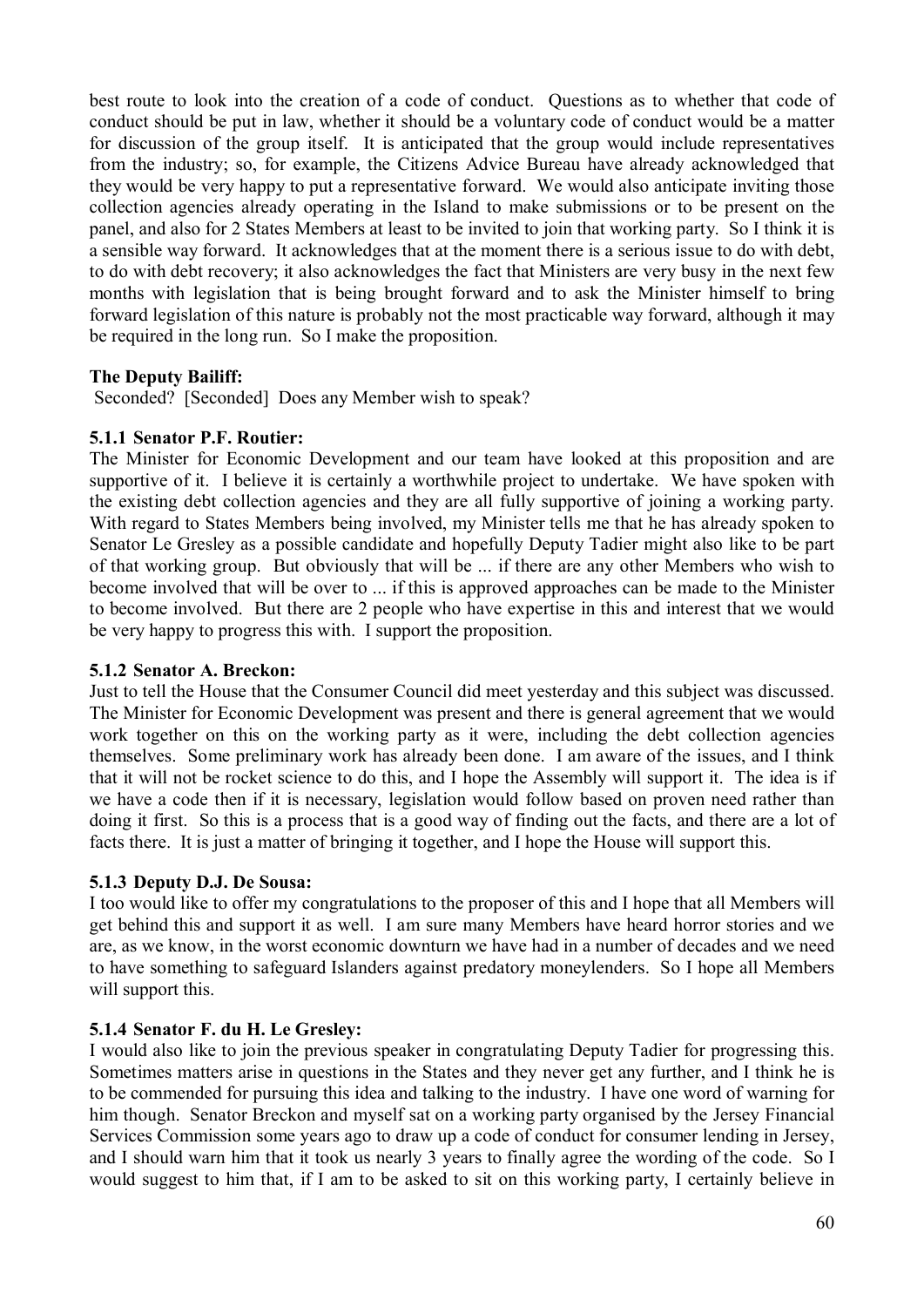speed and not spending a lot of time on this. But we do not have a very good track record on these matters. Nevertheless I hope all Members will support this.

# **5.1.5 Deputy P.V.F. Le Claire:**

I would just like to congratulate the Deputy, but also to ask him to be cognisant of the fact that some of the parishes - at least St. Helier - have a debt collector, and it might be wise to see what the practices are in place within the parishes themselves to make sure that there is some uniformity and conformity.

## **5.1.6 The Connétable of St. Brelade:**

I think it is important not to overlook the raison d'être for debt collection agencies and the fact that they are providing a service for the many small businesses who find themselves in particularly difficult positions because people are not paying their debts. I think there is merit in any review of any system in the Island and things can always be updated, but I would ask that there is reasonable representation from those who have to engage the services of debt collectors, as well as those debtors, in the interests of fairness all round.

## **The Deputy Bailiff:**

Does any other Member wish to speak? If not, then I call on Deputy Tadier to reply.

# **5.2 Deputy M. Tadier:**

I am not used to such congratulation but I think, as Senator Le Gresley said, that if there are congratulations to be made they will be made when the code of conduct is brought forward. The thanks really need to go to those with whom I have engaged outside of the States. In particular I hope I can mention Mr. Ferey. I have named him in my proposition; he is at the Citizens Advice. Also specifically Viberts Lawyers who operate a branch of a debt collection agency. They have both been very helpful in providing constructive ways forward, and I think it is a very good example of the way that we in the States Assembly should not presume - and I am sure we do not that we have always got the monopoly on ideas, and sometimes it is appropriate to go to industry professionals or those with social expertise. We have had that lesson told to us by certainly Jersey Finance who have said that they are quite happy in circumstances to help develop legislation where appropriate. I agree that can be very constructive and there is no reason that it should be limited to that. It is not uncommon for me on occasion to be critical of the established media in the Island for their lack of, on occasion, investigative journalism or simply by the very nature of their setup not always applying the whole story. But I do have to say that in this particular context that Channel Television did, I think, a very good report and a very sensitive report with somebody who did face the very real consequences of being treated they felt very badly by one particular debt collection agency; and I think that was an example of investigative journalism which did help move this forward. It certainly did bring the issue to the public, along with the States questions that had been raised, and I think it is only fair and even-handed to acknowledge a good example of journalism in the Island. Deputy Le Claire is quite right in saying that parishes should be willing to come forward with their advice on how they proceed with debt collection. I am not sure if the parishes themselves are debt collection agencies or if they employ somebody, but I think certainly any group which I hope to be serving on would be hoping to hear from the parishes themselves on how they deal with these things.

# **5.2.1 The Connétable of St. Brelade:**

Would the Deputy give way? I think, if I may from the point of view of my particular parish, I would certainly say that we do our utmost to assist people who have difficulties in overcoming them and as a very, very last resort go to a debt collection agency.

# **Deputy M. Tadier:**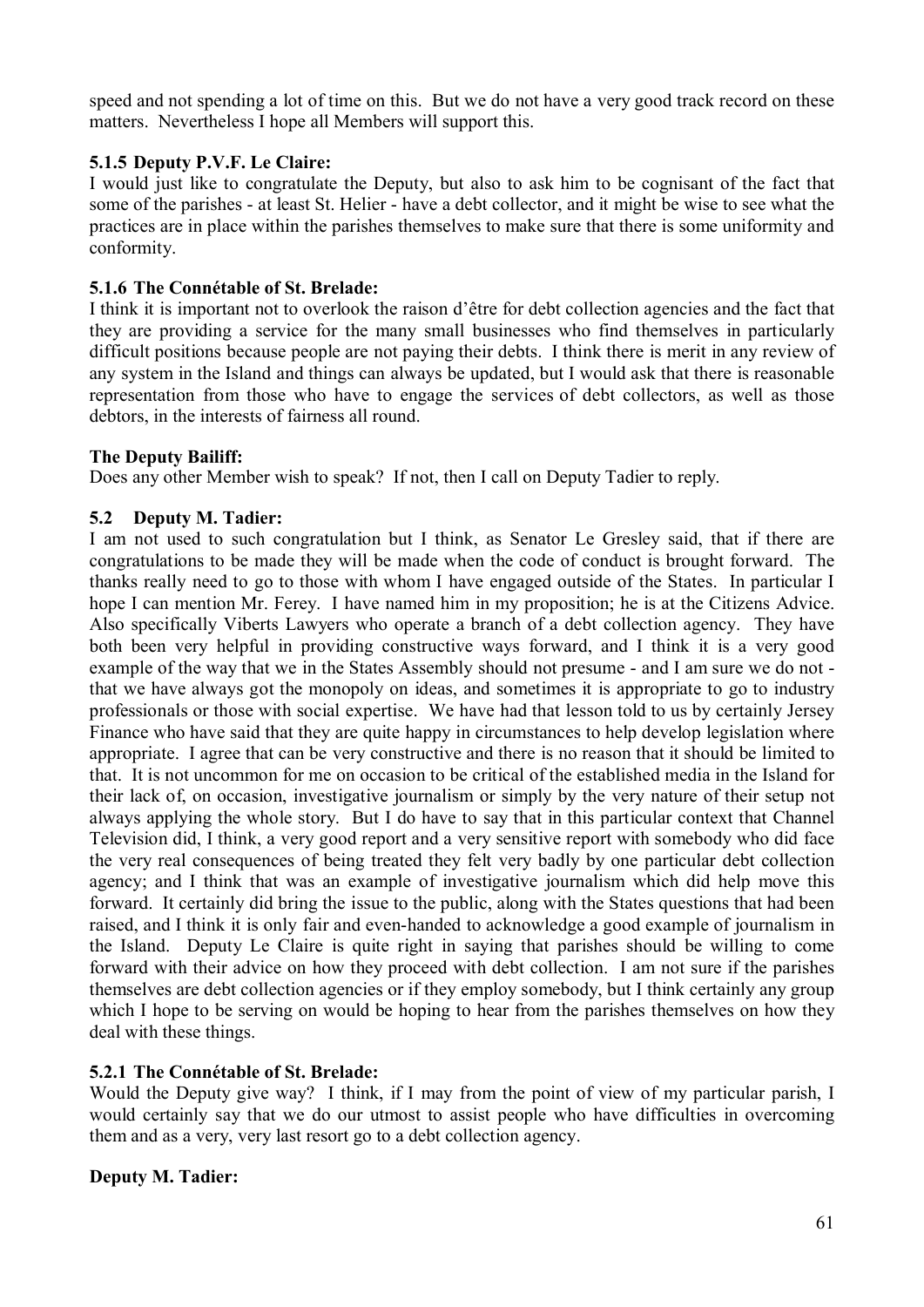Yes, thank you, and I acknowledge that and, as I said, we look forward to hearing from the parishes, perhaps via the Constables but any States Member who feels they have to make of value to the panel. I completely acknowledge the raison d'être for debt collection agencies and it was I think one of the submissions by Viberts acknowledged the fact that one can tend to see debt collection agencies in the same way as one does traffic wardens, in the sense that nobody particularly likes them because we only hear from them if we are unlucky enough when they want money from us.

[12:45]

But of course they do provide a valuable service to small businesses who cannot be caught up in the bureaucracy of having to recover often what are very small debts. But I say that is exactly the reason that it is important to have a code of conduct because by extension any company, whether it is a small or large company, who has employed a debt collection agency which is perhaps not the most scrupulous ... and I have had an indirect experience of that where people have made a complaint, so you have a very reputable company who then employ perhaps an unreputable debt collection agency and by association it makes that company look bad as well. So it is important I think in the round that we do have very good and clear codes of conduct and best practice. I do not think there are any other points to make. Perhaps just one is that there is not necessarily always a level playing field for those who do find themselves getting into debt. I know an example of some constituent in my area who, for example, was enabled to take out a loan for furniture which was organised by the furniture company. The loan was organised by the furniture company; the furniture company then folded but they were still responsible for that debt. So they did not have any furniture and they did not have the money either to pay the debt back, or they certainly did not have money to buy any other furniture, and they were not afforded the protection which maybe other legislation would have afforded them had we been in a similar position to the U.K. So the whole area is very complex and I think this is a positive way forward. The real work remains to be done, but hopefully this is a step in the right direction and I hope it will not take years but rather months.

# **The Deputy Bailiff:**

The appel is called for. I invite Members to return to their seats. The vote is on whether to adopt the proposition of Deputy Tadier, Projet 102, and I ask the Greffier to open the voting.

| <b>POUR: 37</b>             | <b>CONTRE: 0</b> | <b>ABSTAIN: 0</b> |
|-----------------------------|------------------|-------------------|
| Senator B.E. Shenton        |                  |                   |
| Senator A. Breckon          |                  |                   |
| Senator S.C. Ferguson       |                  |                   |
| Senator F. du H. Le Gresley |                  |                   |
| Connétable of St. Ouen      |                  |                   |
| Connétable of Trinity       |                  |                   |
| Connétable of Grouville     |                  |                   |
| Connétable of St. Brelade   |                  |                   |
| Connétable of St. Martin    |                  |                   |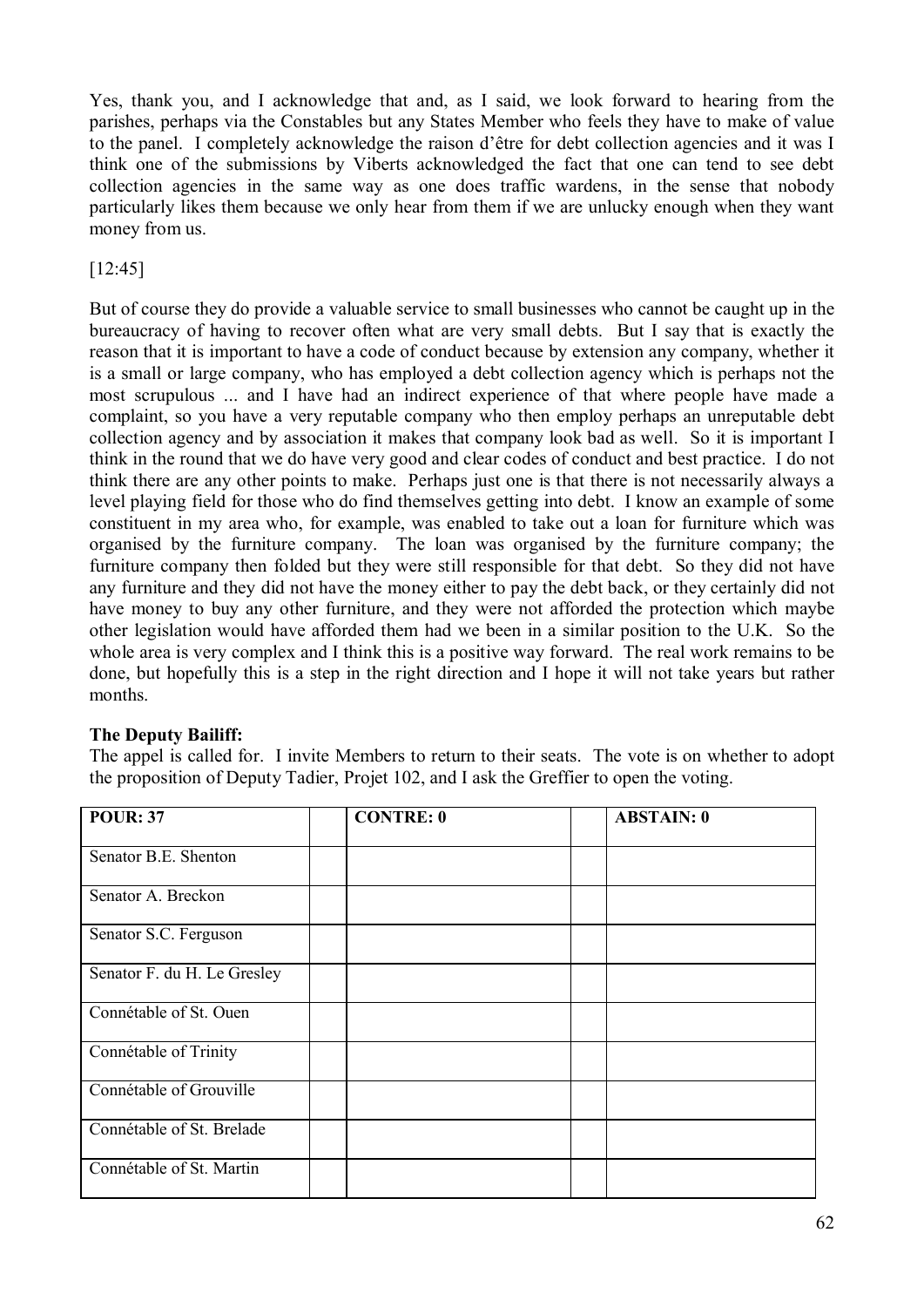| Connétable of St. Saviour    |  |  |
|------------------------------|--|--|
| Connétable of St. Clement    |  |  |
| Connétable of St. Lawrence   |  |  |
| Connétable of St. Mary       |  |  |
| Deputy R.C. Duhamel (S)      |  |  |
| Deputy of St. Martin         |  |  |
| Deputy R.G. Le Hérissier (S) |  |  |
| Deputy J.B. Fox (H)          |  |  |
| Deputy J.A. Martin (H)       |  |  |
| Deputy G.P. Southern (H)     |  |  |
| Deputy of St. Ouen           |  |  |
| Deputy of Grouville          |  |  |
| Deputy of St. Peter          |  |  |
| Deputy J.A. Hilton (H)       |  |  |
| Deputy P.V.F. Le Claire (H)  |  |  |
| Deputy S.S.P.A. Power (B)    |  |  |
| Deputy S. Pitman (H)         |  |  |
| Deputy K.C. Lewis (S)        |  |  |
| Deputy I.J. Gorst (C)        |  |  |
| Deputy M. Tadier (B)         |  |  |
| Deputy A.E. Jeune (B)        |  |  |
| Deputy of St. Mary           |  |  |
| Deputy T.M. Pitman (H)       |  |  |
| Deputy A.T. Dupré (C)        |  |  |
| Deputy E.J. Noel (L)         |  |  |
| Deputy T.A. Vallois (S)      |  |  |
| Deputy A.K.F. Green (H)      |  |  |
| Deputy D.J. De Sousa (H)     |  |  |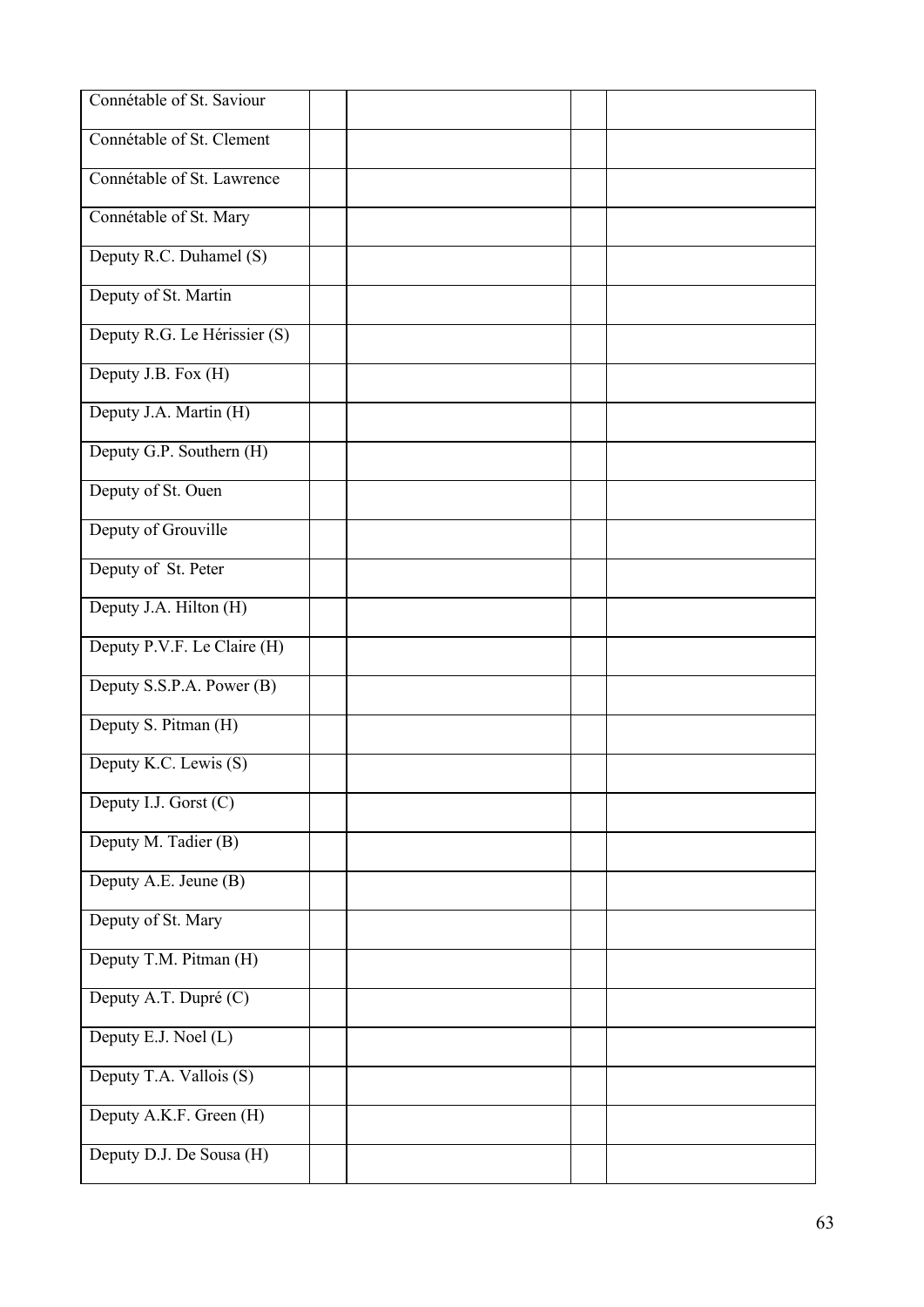## **LUNCHEON ADJOURNMENT PROPOSED Deputy P.V.F. Le Claire:**

I propose the adjournment.

#### **DOCUMENTS PRESENTED OR LAID The Deputy Bailiff:**

Before we adjourn, can I remind Members that the Assembly agreed to sit until 6.00 p.m. this evening in case Members have overlooked that? The adjournment is proposed. The States now stand adjourned until 2.15 p.m. this afternoon.

[12:48]

# **LUNCHEON ADJOURNMENT**

[14:15]

# **The Deputy Bailiff:**

We do appear to be numbers short and it is past 2.15 p.m., although I did notice a number of Members in the outside rooms and I would ask them to return to the Chamber as soon as possible so we can be quorate. Very well, thank you. Chairman, have you had a good discussion over lunch ready to come up to the next voting?

## **The Connétable of St. Mary:**

Yes and no, Sir. I do have a proposal, but I have been cut off at the knees, as my colleague across the road would say, and I realise that the item that we have decided should be the next order of business cannot be presented because the Minister for Economic Development is not here and he wanted it to be further down the Order Paper. We would like to take in broad terms the legislation regulations first; deal with them and then move further down the Order Paper, just move the other business down the Order Paper but keeping it in the same order. The first item of business should be P.86, the Draft Education (Nursery Fees) (Jersey) Regulations, followed by P.87, Draft Financial Services Commission (Amendment) if there is someone here to present that, and then moving back up the Order Paper and carrying on in the order in which business is listed, noting that I have had an offer to defer P.104 and also to defer P.112. So the Order Paper is looking a little more manageable. First item of business then to be P.86.

# **The Deputy Bailiff:**

P.104 and P.112 did you say? Is the Minister for Education, Sport and Culture ready to go? Are Members content to follow the suggestion of the Chairman of P.P.C.? Then we will turn to the Draft Education (Nursery Fees) (Jersey) Regulations P.86 and ask the Greffier to read the proposition.

# **6. Draft Education (Nursery Fees) (Jersey) Regulations 201- (P.86/2011)**

# **The Greffier of the States:**

Draft Education (Nursery Fees) (Jersey) Regulations. The States, in pursuance of Article 9 of the Education (Jersey) Law 1999, have made the following Regulations.

# **6.1 Deputy J.G. Reed of St. Ouen (The Minister for Education, Sport and Culture):**

During term time in the year before they start statutory primary education in a reception class, all preschool children aged 3 to 4 are eligible for free nursery education in Jersey. However, an inequity exists in the present system. Currently up to 30 hours of free preschool education is available in those state schools that have nursery units. For children who are unable to access these facilities, funding is available to provide for up to 20 hours free a week within the private sector. As a result there is a discrepancy between the amount of free hours available in both the public and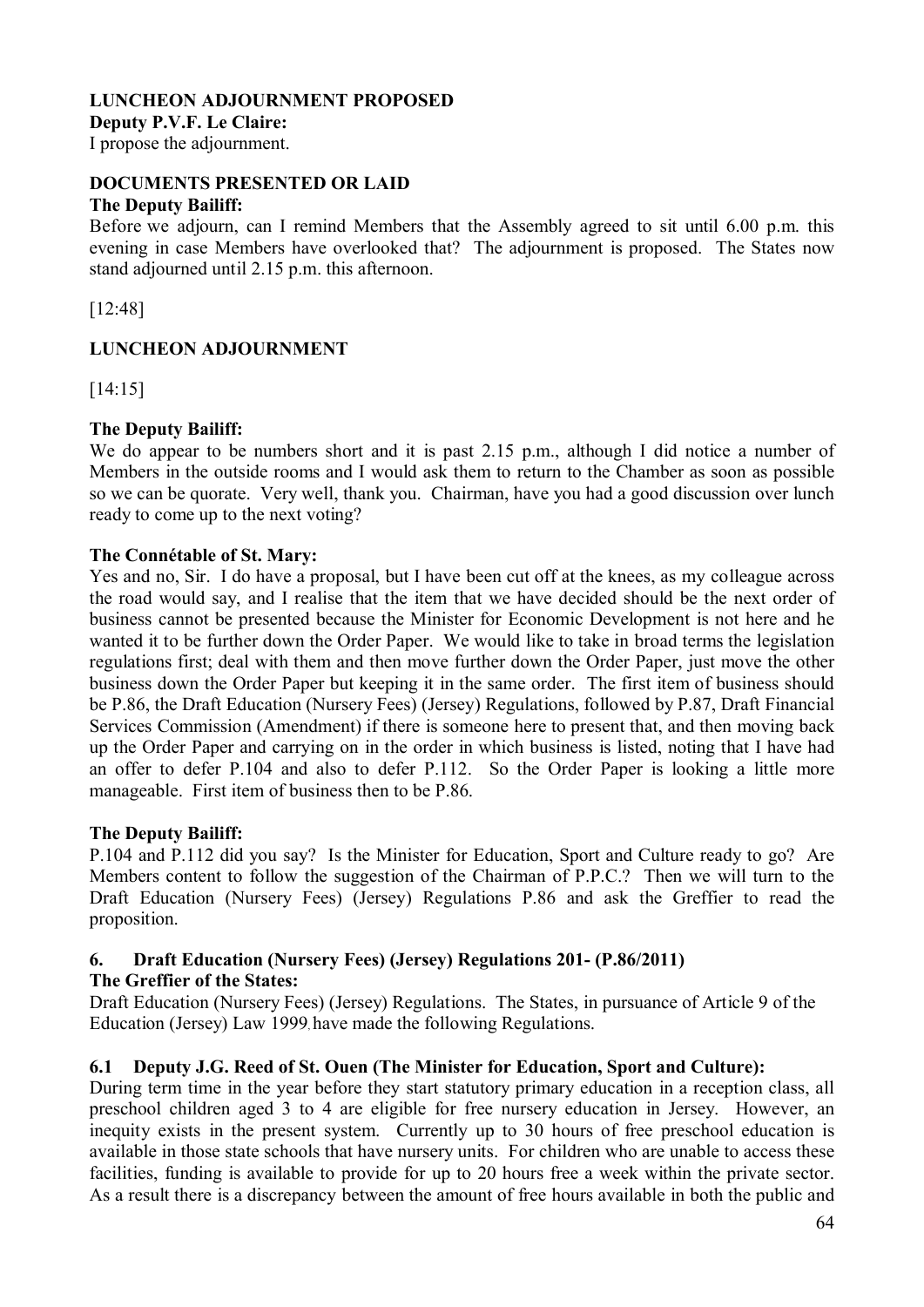private sectors. Many parents consider the present arrangements to be unfair and, following discussions with all stakeholders, I am planning to bring the number of hours offered in the state sector into line with the hours offered in the private sector through the introduction of charges from September 2011. The object of these regulations made under Article 9 of the Education (Jersey) Law 1999 is to enable the Minister for Education, Sport and Culture to require parents to pay fees for the attendance of children below compulsory school age in nursery schools or nursery classes established and maintained by the Minister. As this proposal represents a new charge, States approval is being sought in accordance with the report and proposition States Approval for New "User Pays" Charges, P.63, 2003, adopted by the States in June of that year, in which it was agreed that no new "user pays" charges should be introduced without specific States approval. Arrangements are already in place between the private sector nurseries and parents who require additional childcare hours and this has proved to be very successful. The proposed charging scheme for States nursery classes will allow parents to purchase extra sessions of one or 2 hours a day totalling 5 or 10 hours a week over and above the 20 hours' basic provision which will remain. Any family or child that has specific needs will still be able to apply for 30 hours a week free of charge in a States nursery. The regulations will mean that from September parents will have access to 20 hours a week free nursery education for their child, irrespective or whether they choose a state or private nursery, and will be able to purchase additional hours in each sector if they choose. The basis of the scheme is as follows. All children allocated a place at a States nursery class will receive a minimum of 20 hours free nursery education during term time; 10 extra hours will be made available free of charge to families with children at risk, who are vulnerable, have special educational or emotional needs, or have other particular needs. A referral panel, including health and educational professionals, has been established to ensure free hours are properly provided to those children most in need. Free sessions will be made available to working parents in receipt of Income Support. This will reduce the need for cross-charging between departments. As I have already stated, parents will have the option to purchase the extra hours and these will be available for either one or 2 hours per day. The hourly charge will be the same as the charges applicable in the private and voluntary sector under the Nursery Education Fund, and in the first academic year, September 2011 to July 2012, this will be £4.78 per hour. At present parents purchasing nursery care from registered nursery providers in both the private and voluntary sectors are able to apply for income tax relief for these hours. Accordingly, it is being proposed by the Minister for Treasury and Resources that the Income Tax (Jersey) Law 1961 be amended to allow parents who purchase extra hours from nursery classes in provided primary school to claim tax relief on those hours. This will ensure that there will be parity between the private and voluntary sectors. Also, the Minister for Treasury and Resources will be proposing that the additional hours should be exempt from G.S.T. (Goods and Services Tax) in line with childcare hours in the private and voluntary sector. This proposal seeks to bring the number of hours offered in States sector into line with the hours offered in the private sector. Parents have been kept well-informed of the proposed changes and are currently indicating where additional hours may be required. The allocations criteria remain the same and are based on a tried and trusted formula. A safety net will be in place to protect the vulnerable and those with special needs. Every effort has been made to ensure that this proposal is both fair and equitable, and I therefore ask the States to formally approve these regulations which will allow the necessary charges to be implemented.

### **The Deputy Bailiff:**

Are the principles seconded? **[Seconded]** Does any Member wish to speak?

#### **6.1.1 Deputy D.J. De Sousa:**

I would just like to ask the Minister to mention the safety net for those that are vulnerable or special needs. What about the group that may be financially disadvantaged to enable this?

#### **6.1.2 Deputy P.V.F. Le Claire:**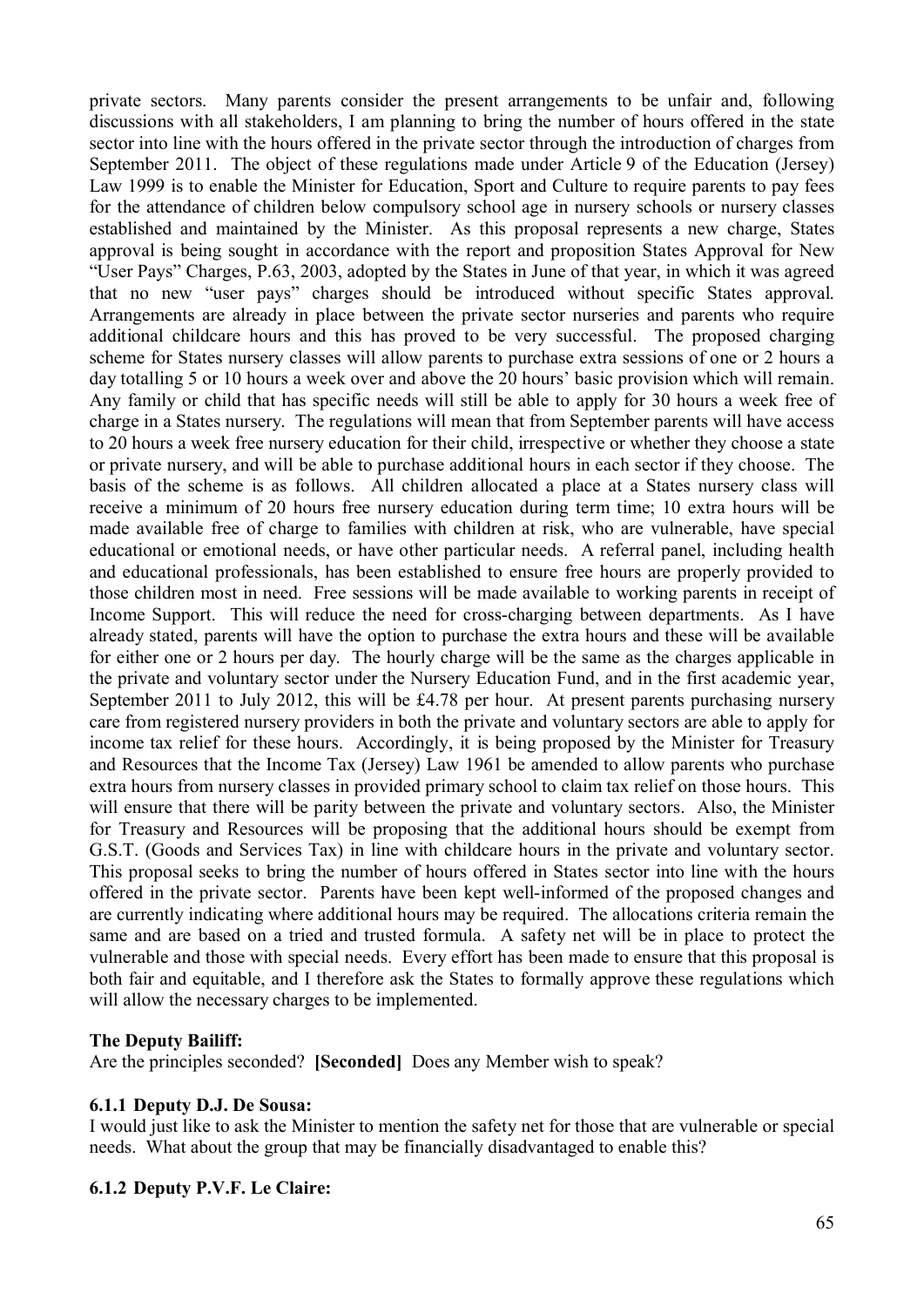I am not supporting this. I think it is a slap in the face for people when there is inequality that the only way the States seems to be able to address it - or the Minister at least - is by making it less fair to everybody. We increased G.S.T. across the board, and because some parents have raised the inequality issues the Minister and his department have chosen to make it fair for all by making it unfair for all. If it was fair for all in the past and we wanted equality - and it is not about equality, it is about saving money - then what we would have seen is an increase in the availability of hours in the private sector for those that receive free time. But instead of seeing that we also see a double slap in the face, in my view, by saying that they can pay for extra time in the States if they want it, set at the same rates as those were set at for private nursery education. This is going completely in the opposite direction of what I think people were complaining about and the inequality that people were calling to be addressed, and I think it is a weak decision. It has shown little imagination. It has shown the Minister and his department are able to bring more pain to a greater group of people, alleviate less problems, not taking on board the highest unprecedented levels of unemployment that exist; also downplaying in my view the benefits of early education in not committing the resources to that sector that they should be doing, and I think it is an utter failure in what they are bringing forward, and I would urge all Members to kick it out. I think this does nothing to address equality. All it does is it gives people exactly the same bad choices they have got at the moment. I think also that there is no safety net necessarily for those who are going to find this by way of hardship or difficulty in respect of finances. They will be looking at whether or not they decide to go to work or whether or not they decide to stay at home with their children in a greater degree. I think this does nothing to provide for those people that need assistance, and I think it is a cost-saving exercise. It is an accountant's proposition and it is deplorable.

# **6.1.3 The Deputy of St. John:**

Firstly, can I declare that none of my 12 grandchildren are as young as to be currently drawn into the early years education within the Island? How will the monitoring by the staff or whoever be of the additional time spent at school by certain children, and is the distance from school policy, does it apply with the early years education?

# **6.1.4 Deputy A.T. Dupre:**

I just would like to point out to the Deputy that one of the big things about the private nurseries is the fact that they are open all year round, whereas our States nurseries are only open during term time, which is why a lot of people opt for private nurseries.

# **6.1.5 Senator F. du H. Le Gresley:**

I would like it if the Minister could explain the sentence he used which is in the report. It says: "It is also proposed that free sessions will be made available to working parents on Income Support." Do I interpret that to mean if they are not working, i.e., unemployed, they would have to pay, because that is the interpretation one would get from that statement? Secondly, the report makes reference to the additional hours being exempt from G.S.T. Could the Minister inform me and the House whether his departments charge G.S.T. on any of their services, other than perhaps in sport?

# **6.1.6 Deputy J.A. Martin:**

I too, I think like Deputy Le Claire, think it is quite a sad day when we should be encouraging younger children, as they say, to participate in more education at an earlier age in a setting that they want to be in. I do have some real severe problems with this because the people who this affects mainly will not and have not shouted the loudest, not like those who already go to the grant-aided schools, and we have heard them shout very, very loudly and we have heard ... well, I can still hear the Minister running backwards down the corridor on some of those proposals. But I do have some questions, and the Minister says in his report: "Parents have been informed to the proposed changes and are currently indicating where additional hours may be required." Can I please ask how this has been portrayed to parents and the information got across?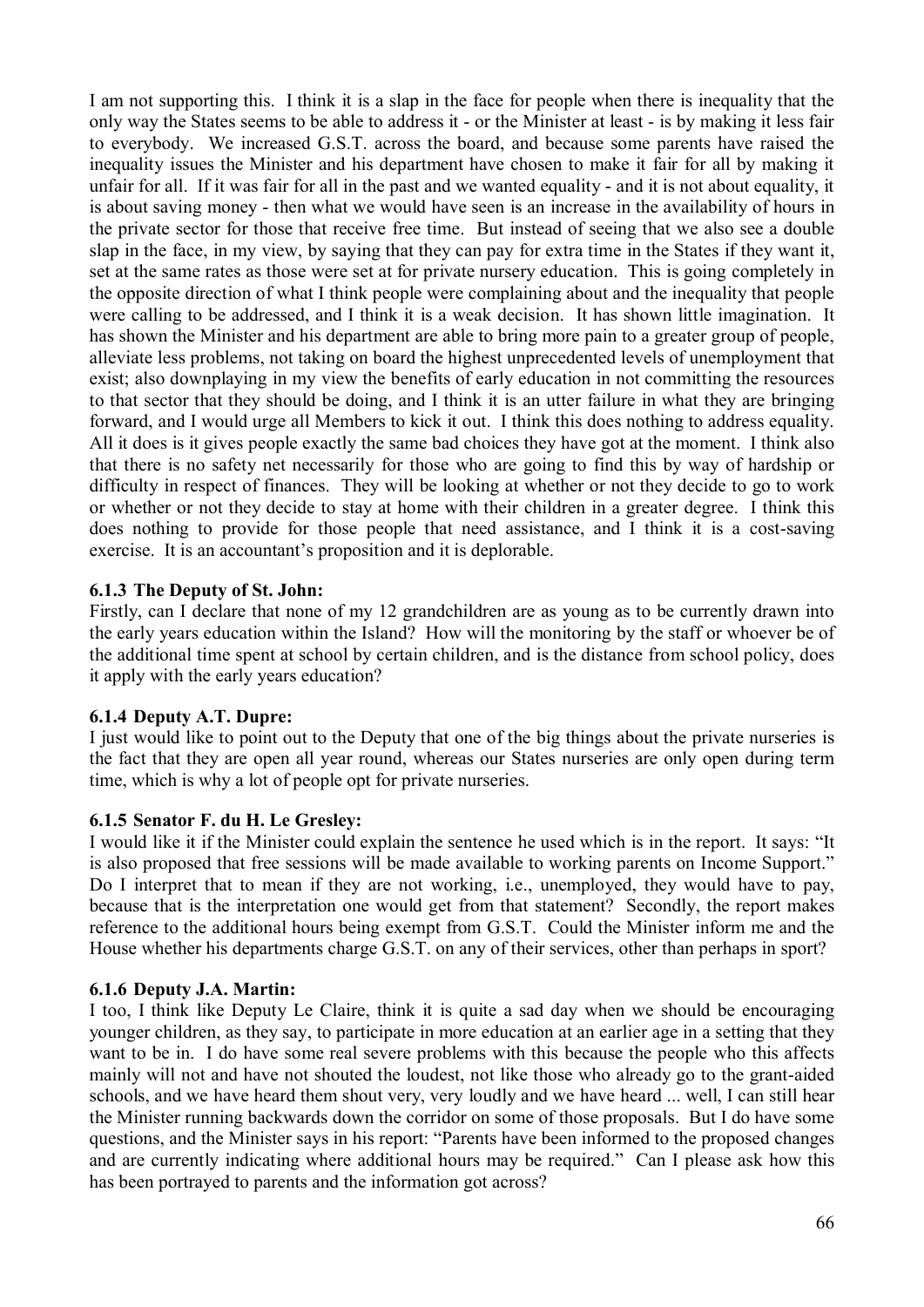# [14:30]

When they start in September there are only 20 hours. How many have taken up the options that Senator Le Gresley said? Will it be working parents who are on Income Support, or working parents who may not be on Income Support but I know that they say they work closely across departments with Social Security, but I know many, many people with younger children who work part-time, but not many firms like 20 hours a week. It is about 25 to 30; that is their idea of parttime. So to purchase more hours under this is around, if you have one child, £50 a week, if you have 2, £100. An extra 2 hours at £4.78, I am just rounding it up, is what you are expected to pay. I think it is quite short sighted. I think the people who are stretching to find from nursery to work doing that extra 5 hours at the moment are covered under the nursery, and a lot of people ... I will give employers their due, a lot more are looking at term-time only. So that is what has happened. But I really do think this is a false economy. We are told that all children from whatever background, the earlier that they can learn ... it is not learning, it is an environment where they learn, play, they socialise. I disagree totally with the Minister for Education, Sport and Culture that this has nothing to do with cuts. It is simply rounding down to what the private sector get, the private sector who, by the way, do pay a lot in nursery fees and a lot in private nannies and people to look after their children and a lot of tax. We should be rounding up. You may say: "Well, where will the money be found?" but this is about every child in Jersey starting off with the same decent education. **[Approbation]** So I just think this is totally short sighted, and in this figure of the savings I am asking the Minister, this year's budget it will save £138,000, next year's budget £414,000, but then at the end it says "Financial and Manpower" and it quotes the same figures. But under my first question, the interest of people paying, is this a net, or is this including all the people out there that will have to pay? What will be the income generated by the new user pays charges which are still, I also think, getting around that everything that comes to the States has to be a new user pays charge. It is disguised in this proposition; it is disguised. I am sorry, the Assistant Minister for Education, Sport and Culture says it is not disguised. To me it is a new user pays charge; it is not presented as that. It is if they want to. Who gets a charge? Is your employer going to say: "Oh, well, your kids are not allowed to be at nursery free for 30 hours a week, so we are going to knock your hours down"? Or if you have got 2, as I have already said, or one, £50 to £100 more in fees. This is a user pays fee. It is going the wrong way for the children of Jersey. On our excellent education model we have here, I cannot support it. I never liked it right from the beginning. But this is the smallest, unresearched report I have ever seen. I cannot find a comment from the Council of Ministers, maybe I am missing them, but I have asked a couple of people around me and there is nothing. It really is thoroughly a poor day, and I hope Scrutiny pull this in, because I am telling you now, nobody has really looked into who this is going affect. You put another 100 or 200 parents out of work. It will cost Social Security a lot of money, and the most people it will cost is our young children when they need to be in education and learning younger.

# **6.1.7 Deputy G.P. Southern:**

The single most effective thing that anyone can do to improve the life prospects and the life chances of any single person is to make sure that they get good quality nursery education in their early years. It is the single most effective act anybody can spend a pound on, and what does this Council of Ministers do? Refuses to increase the amount it spends on that. Having set the bar at 30 hours free in the public sector, the anticipation must have been sooner or later to make that equal for all and beware when any Minister talks about equality and fairness, because you know what is coming next: we are going to raise the standards downwards. That is a contorted piece of English, but the standard comes down. It is always a race to the bottom. So in the name of fairness we will reduce the effective life chances of many of our kids. That is effectively what this Minister is saying, and I find that absolutely shameful and not a question really of priorities, because the evidence abounds in the whole world of education. The single most effective thing you can do is put your resources into preschool education and make sure kids get it right. It sets them up for life.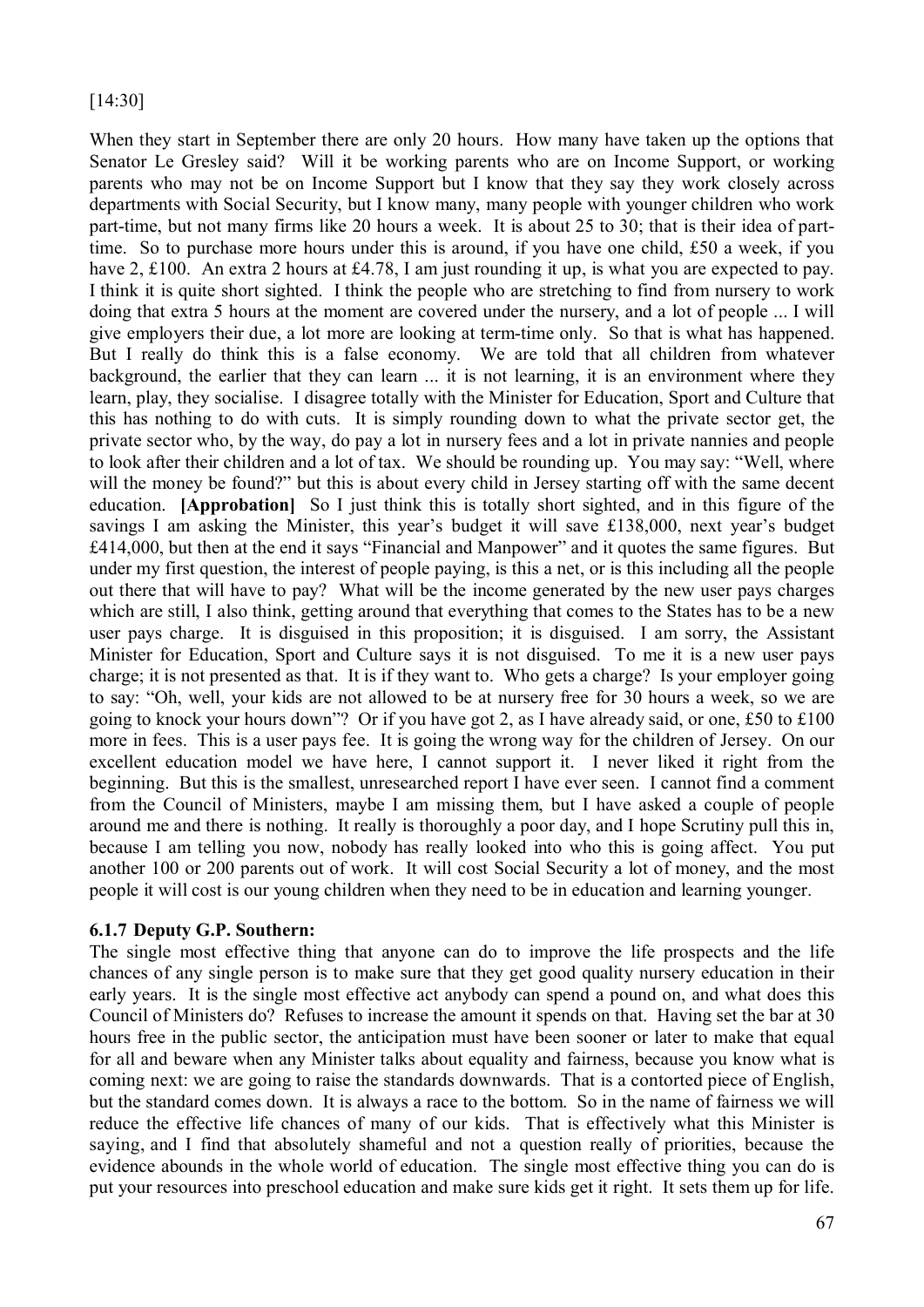This Minister decides otherwise. He would rather spend his money elsewhere. Now I can accept that we have difficult choices to make, but this quite simply is the wrong choice. Of all the priorities, all the lists he could have juggled with in order to find £400,000 or thereabouts on his budget, it is so big I cannot even remember how many millions it is  $\pm 101$  million, £400,000 or thereabouts on £101 million - and this Minister with his department has not got the nous to juggle around and find that. Well, it is shameful. I believe Members should be voting this out and I certainly will be.

## **6.1.8 Senator S.C. Ferguson:**

Oh dear. I do not know whether I will start crying now or later. It was one of the sort of bravura performances from Deputy Southern. Well, my understanding of the nursery care system is that the people taking advantage of the state school system are mainly those who can cope more easily with the school holidays, and perhaps the Minister can confirm my understanding. If you work fulltime then you have to use the private sector. Now, yes, I appreciate that we should be bringing the whole thing up, but times are hard and we cannot quite do that, so that you have to equalise it certainly, because why should families where the mothers have to work fulltime be at a disadvantage to those who can swan off in the school holidays. You know, if we are going to look at differentials I think that is far worse. We hear a lot about early years education. In fact, one of the things that should be done is to have prams in which the child faces the parent instead of a forest of knees when it goes down the town.

## **6.1.9 The Deputy of St. Mary:**

Just a brief comment really on first principles. The second paragraph of the report says that longer hours, i.e. longer hours in nursery education, bring only marginal additional benefit. I would just like the Minister to expand on that very brief sentence because it is the critical point, is it not? We should be discussing what is best for the child. If the Minister has £400,000 he can save it; he can spend it on 30 hours for some. I think those issues about who has access to States nurseries and the fact that they do not operate outside term time, as I understand, is an issue there as well. Or do you spend it on parent support so that hours that would be spent with the parent and not in the nursery would be profitable and a good time was had by all? So I would like the Minister to comment on these different options and how they have been considered in the light of what is best for the child.

### **6.1.10 Senator T.A. Le Sueur:**

I am pleased to follow the Deputy of St. Mary there because I think it takes us back to the difficulties we have here. One of the great things that the late Senator Mike Vibert did in his last years as Minister for Education, Sport and Culture was to raise the profile of nursery education and the principle of providing 20 hours a week free nursery education for all. That is a policy that was warmly endorsed by the House in 2008. But it was also balanced by the fact, as the Deputy has just reminded us, that over 20 hours is a marginal benefit educationally, but maybe of benefit socially to some parents. It is a question of how the Minister for Education, Sport and Culture best uses the resources in his budget in order to provide education to the highest standard for all concerned. If we are trying to solve a question of encouraging mothers back to work we should do it in other ways than simply using nursery fees as a tool to try to achieve that in some backdoor way. The reality is that children need to go into education gradually and at the age when they are at nursery school 20 hours a week is an appropriate length of time for them to be there. If they are there for 30 or 40 hours it is not necessarily for the benefit of their education, but it may well be for the benefit of the economy or the mother and father concerned. But if we are going to look at this from an educational point of view, as we certainly should be, then I have every confidence that what the Minister is proposing here is the right thing to do educationally. If we wanted to do anything else from a social or economic point of view we do it through that direction, but not through these regulations.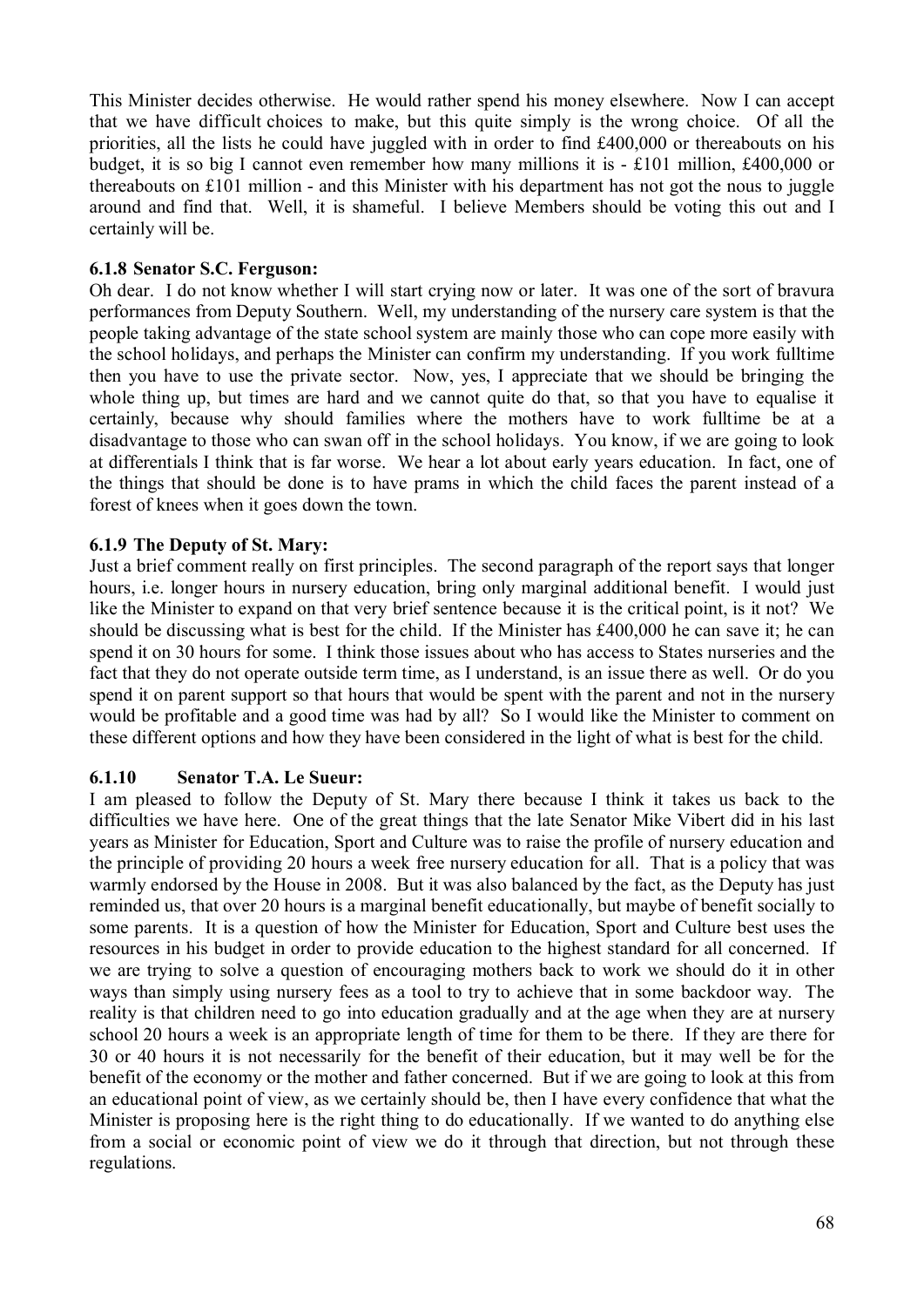# **6.1.11 Deputy T.A. Vallois of St. Saviour:**

I think Members will agree that the development of early years care through the Education, Sport and Culture Department has been a successful and promising move in the right direction over recent years. I would just like to address a couple of things that have been said. There is evidence to support that the optimum level for early years care, such as this nursery for 3 to 4 year-olds, is 20 hours per week, optimum care level. We have that as advice from officers in the early years area. The major part that I want to explain and where I see the inequality of the system as it currently stands - and this is from experience of having a young child that was in a nursery care setting; he is in primary care now - so the system at present shows that not everyone will have an opportunity to get a place in a state school, whether they earn 70,000, 100,000, 20,000, 10,000. It does not give them the opportunity to definitely have that place if they have under a certain amount of money. The issue that we have is that anyone could get a States nursery place; they put their names forward and they may get it, they may not. Those that will not get it may not have the money to send their child for the full 30 hours in a private setting, so they can only provide for the 20 hours. By agreeing to these regulations it would mean that all the nurseries as they would stand would be on the same level; whereas, if it carries on the way it is we will continue with this disparity between the 2 of people who are earning more being able to get a States nursery place for a full 30 hours a week; whereas they probably would be able to afford for a full 30 hours in a private setting, but they will still get that 20 hours free in the private setting. It is trying to find an equal balance in this. The Minister for Education, Sport and Culture has stated that there are things going to be put in place to try and help support all those people that cannot afford the extra 10 hours if they need them.

# [14:45]

I would just like to put it in that context for those that have said strongly against it because from somebody who has had personal experience of this I think this is possibly a step in the right direction on those grounds, the equality grounds, that I have just mentioned. Thank you.

# **6.1.12 The Connétable of St. Mary:**

A week is a long time in politics; obviously 3 years is even longer. I would like to draw Members attention to SR5/2008, the *Early Years Report*, which clearly identified … and I have to say, this was probably the most satisfying Scrutiny report that I was involved in. We worked with an incredibly good psychologist experienced in early years provision from the U.K. We had full cooperation of the then Minister, Senator Mike Vibert, and his department and we carried out an indepth review that identified the 20 hours as being the optimum. Some of our recommendations were taken on board and I would just like to read one very, very short thing: "There is broad support that the same entitlement to free early years education should be available to all children." The inequality was not addressed with the proposals that the Minister brought forward. I think he felt he had to do things in stages. But all the way through the introduction of early years, from the States providers, there had been the question of what was available in the public sector, what was available in the private sector, and where was there an inequality. At one stage inequality had driven some private providers into difficulties. In other stages some youngsters were not getting the care that they really could benefit from. Our report said that 20 hours per week was the optimum and we urged that 20 hours free be available across the board and that was not done at this time. What the Minister is doing now, I think, is rationalising what should have been done then, but which could not, for one reason or another, be done at that time. I think Members need to bear that in mind. That report was very, very detailed. It gave an awful lot of information to Members and it is a shame that we do not carry forward the scrutiny from one session to another because in those 3 years the nature of education has not changed that much. I hope the realisation of how valuable early years is … and for anybody who still has not grasped it, we are not talking with early years about looking after children while the parents are working; we are talking about valuable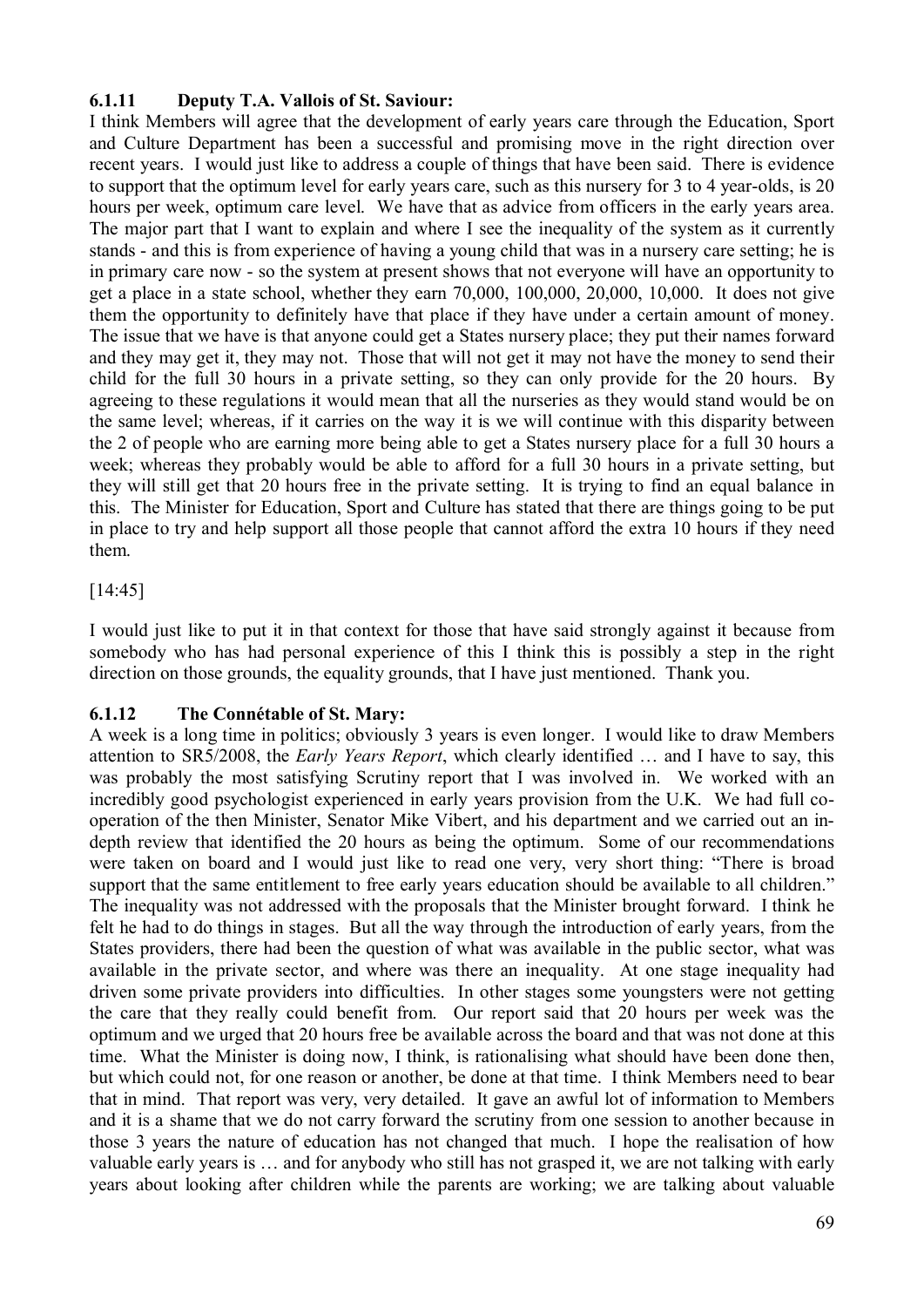early years education, something that sets the young child on the path for taking the maximum benefit of any future education they are given, whether it is the private sector or the public sector. We need to make sure we have a universal standard and an incredibly high-level service available to all. I think we need to empower the Minister to direct his resources of giving that same entitlement to everybody.

# **6.1.13 Deputy M. Tadier:**

I am glad to hear from the last speaker because I think it is important to remind the House that Scrutiny was done on this. It is certainly something that our panel, if we are honest, has not been able to scrutinise in depth, but obviously we were mindful of the fact that it had been done before. I do find it curious though because, of course, I think Deputy Vallois, one of the Assistant Ministers for Education, talked about equality and that it needs to be equalised and I am mindful of the fact that it has been said that 20 hours is the optimum. Unfortunately, this should have been included in the report, really; the advice should have been included there because, of course, in the context of cuts when civil servants are being told that there is a particular direction which needs to be pursued for financial expedience, one cannot help but be sceptical when presented with 2 options whether to downgrade something or to upgrade it. It seems obvious the financial imperative would be to downgrade that. It seems equally possible that we could have upgraded, so offered everybody 30 hours, or it could have been an option to bring it down to the middle, to offer 25 hours across the board. Something I am concerned about is the unintended consequences. Will it be more likely that those who are currently working a full week because they can benefit from 30 hours of childcare provision, who may be doing 30, 37, 40, 45 hours a week, will find because their entitlement to care is being reduced to 20 hours now with the rest having to be chargeable, if they are on very low wages are they going to say: "It is not worth me working those extra hours now if I am doing 30 hours a week and it costs me more to put my child into care than it does for me to stay at home and look after them", which may not be a bad thing; I think the debate needs to be had there. But I think the understanding from this Chamber is that working is good, staying at home and not working, in very crude terms, is bad. If that is what we are putting forward as the way forward then we are going to be forcing many people, in reality, in real circumstances, to be staying at home and working less and not producing at a time. I am just questioning whether that is going to be a good thing for those who are already on low earnings who are perhaps trying to keep themselves off state benefits because they do not want to be there and so are we going to find that we are going to push people into more dependence on the state as an unintended consequence to try and save money for what is deemed to be the optimum amount of hours provisioned for children. I am slightly sceptical. I do reserve my position on this. I am not fully convinced that this is the right direction but that said I am also mindful of the last speaker and the fact that this has been scrutinised. As somebody without children myself, I am quite happy to pay for other people's children to be looked after as long as that is being done correctly because I do think that we do have to treat anyone's children, in that sense, as our own if we are to be responsible legislators.

# **The Deputy Bailiff:**

Does any other Member wish to speak? Then I call on the Minister to reply.

### **6.2 The Deputy of St. Ouen:**

I will try and pick up as many of the points as possible. I suppose I first must remind States Members that it was only in 2008 that the decision was made, quite rightly, to provide 20 hours, a universal provision of 3 hours nursery for 38 weeks a year, and I will come back to 38 weeks in a minute, because before that there was an, I would call it, ad hoc policy that over a long period of time, which stretches over almost a decade or longer, there is a decision that every time a new primary school is built they added a nursery school to it. There was no real thought, there was no real co-operation or co-ordination with the private sector who were, at that time, providing all care for 3 to 4 year-olds prior to entering reception. The States made a decision about 20 hours. They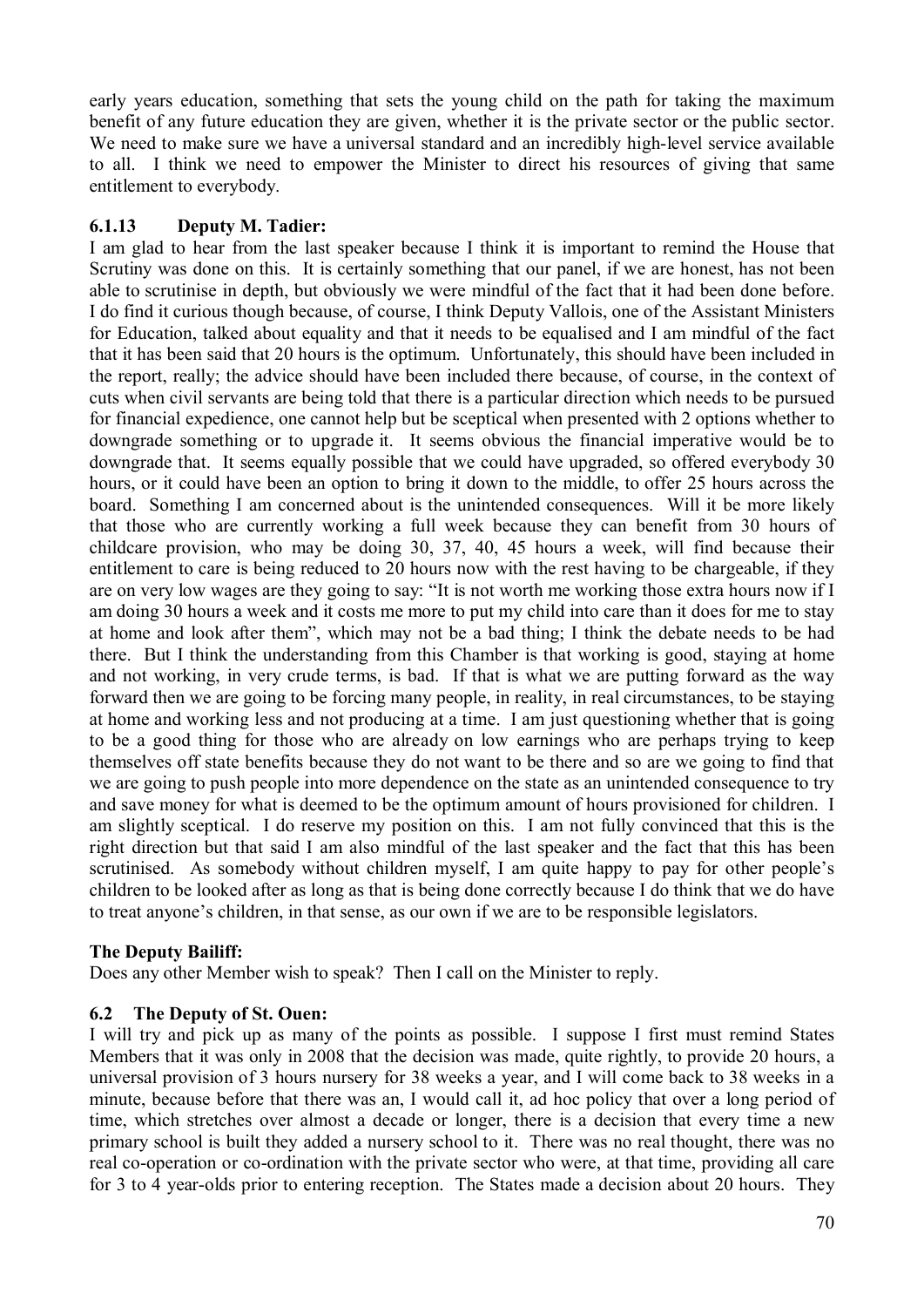were very clear. I would just thank the Constable of St. Mary for just reminding me again how useful the Scrutiny Review was on this particular matter because a lot of the recommendations in that report, because they could be relied upon due to the fact that they have used expert advisers and they had researched the proposal well, have now been introduced. This is one thing that has not. What we have currently is a lottery, an absolute lottery, where we have some parents can access 30 hours free nursery education for one year and some only 20. There is no income type of consideration; it is simply a lottery. Everyone involved in the provision of this care, whether it is the Jersey Childcare Trust, whether it is the Early Years Partnership, which is a group that we formed chaired by an independent person that links both public and private sector, fully agree that this proposal is the best for the children. We know that 20 hours is the optimum amount to be provided for the children. Yes, I take the point that we have working parents and a lot of working mothers on this Island contributing to our economy. Yes, I accept that they need to make arrangements for times when their children are not being provided for. But whether they are in nursery school or in normal primary school/secondary school, education is only provided for 38 weeks of the year. There are other issues to deal with to provide for the remainder of the year, which parents need and are required to do anyway. Deputy De Sousa has raised the issue and was very concerned about how we are going to make sure and how we can have confidence in the safety net. I think we can have great confidence because we already have a partial system in place now through Income Support, through Social Security, to support those parents who, for various reasons, are not able to access a States nursery but need to be provided for in the private sector. The system is already there. We do not need to reinvent the wheel. All we need to do is to deal with the inequity that exists. Just to summarise, first of all this is not a statutory provision; this is something that the States decided, quite rightly and appropriately, to provide for parents with young children in the year prior to entering primary school. The maximum educational benefit, and it has been proven and it is verified across many jurisdictions, is the 20-hour period. As I said before, vulnerable children will be taken care of. Parents on low incomes and facing financial disadvantage will be provided for. We will have an appeal system and process in place to ensure that if there are any individuals that feel that decisions are wrong that they can challenge them. That system is reflected across the education service now and I believe that, again, we can take confidence in the fact that in most cases that appeal system, if it is required, works. We have had little or no complaints about this proposal and it has been widely made known to all parents through the different agencies that we worked with and, indeed many of the parents themselves have already signed up to purchasing additional hours if they feel that that is appropriate for their child within our school setting. But why we are debating this today is that if I am required to charge I need to have not only the permission of this Assembly, but have the mechanisms in place to do so. That is all that the debate is about. It is enabling me to create a level playing field and levy a charge, which will be equivalent … and it is a sum that has been agreed with both the private and the public sector that is the appropriate hourly rate for the child, whether supported in the private or public sector. Finally, I would like to reassure Members when I hear the comments about the level of education on offer, again, through the Early Years Partnership that we have developed and through working closely with my department and the professionals within it, we are confident that we already have a very high standard of early learning that is on offer for all children between the ages of 3-4 on the Island. Yes, we are not complacent; yes, there can be improvements; yes, we are all working - again, both private and public sector - towards improvement. With that, I think I will just ask States Members to please support the regulations. At last, we can provide a fair and level playing field to all parents who choose to send their child to nursery school. Thank you.

### **6.2.1 The Deputy of St. Mary:**

I do not know if it is a point of order or clarification; it is about the form this proposal takes.

[15:00]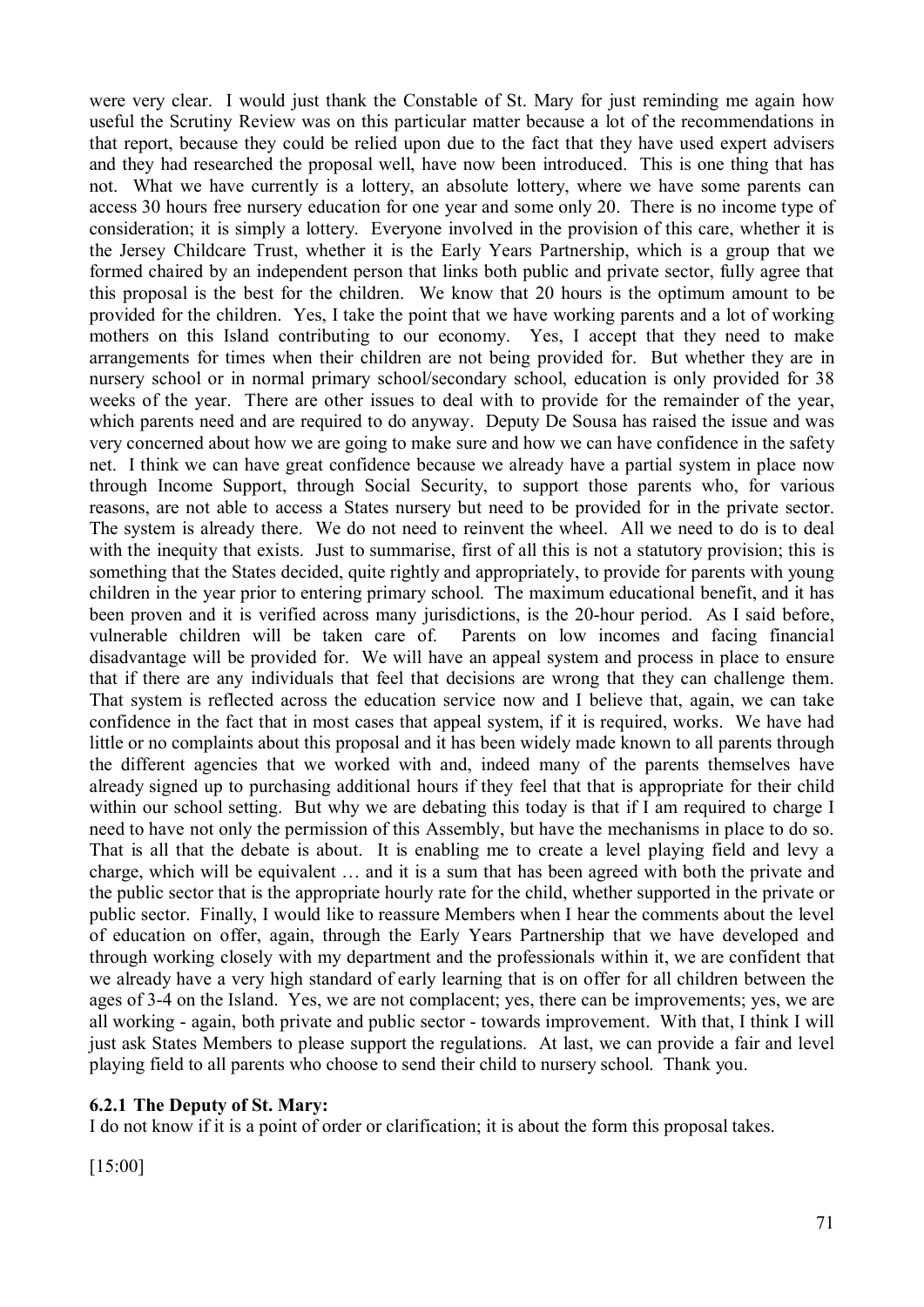We have got a report that says: "The Minister will do X, Y and Z. He will charge above 20 hours, he will charge so much" and so on, but the actual regulation gives him carte blanche to charge what he likes to whom he likes and I just wonder why it is couched in that way and whether he is bound by the terms of the report and if he changes any charges different from that report that he has to come back to the House.

# **The Deputy Bailiff:**

Deputy, if I may say so, that is a perfectly proper and good question, which ought to have been made in the course of your speech. At the time the Minister has sat down the debate has then stopped and it is really technically too late to ask that question now. You have asked it and I am going to ask the Minister to answer it. But I say to all Members that as a matter of procedure that is not the right way of dealing with it.

# **6.3 The Deputy of St. Ouen:**

With all regulations, and to answer the Deputy, one requires certain flexibility. However, and more importantly, the arrangements that we have in place, and this is the particular method that we are proposing to use relating to the charges of provision of free hours, is totally interlinked with the private sector. Indeed, if this Assembly decides at a later date, or evidence comes to light that additional hours need to be provided free, we need to have that flexibility. We need to have that flexibility maybe to reduce charges, if that is what comes in the future. On that basis, although the proposal is as per the report, and I have confidence that that is the proposal that we are planning to implement, but what I cannot guarantee is what will happen in 2 or 3 or 4 years' time.

# **The Deputy Bailiff:**

Very well. The appel has been called for; the vote is on the principles of the Education (Nursery Fees) (Jersey) Regulations. I invite Members to return to their seats and ask the Greffier to open the voting.

| <b>POUR: 35</b>             | <b>CONTRE: 8</b>            | <b>ABSTAIN: 0</b> |
|-----------------------------|-----------------------------|-------------------|
| Senator T.A. Le Sueur       | Senator A. Breckon          |                   |
| Senator P.F. Routier        | Deputy J.A. Martin (H)      |                   |
| Senator P.F.C. Ozouf        | Deputy G.P. Southern (H)    |                   |
| Senator J.L. Perchard       | Deputy P.V.F. Le Claire (H) |                   |
| Senator S.C. Ferguson       | Deputy K.C. Lewis (S)       |                   |
| Senator B.I. Le Marquand    | Deputy M. Tadier (B)        |                   |
| Senator F. du H. Le Gresley | Deputy of St. Mary          |                   |
| Connétable of St. Ouen      | Deputy J.M. Maçon (S)       |                   |
| Connétable of St. Helier    |                             |                   |
| Connétable of Trinity       |                             |                   |
| Connétable of Grouville     |                             |                   |
| Connétable of St. Brelade   |                             |                   |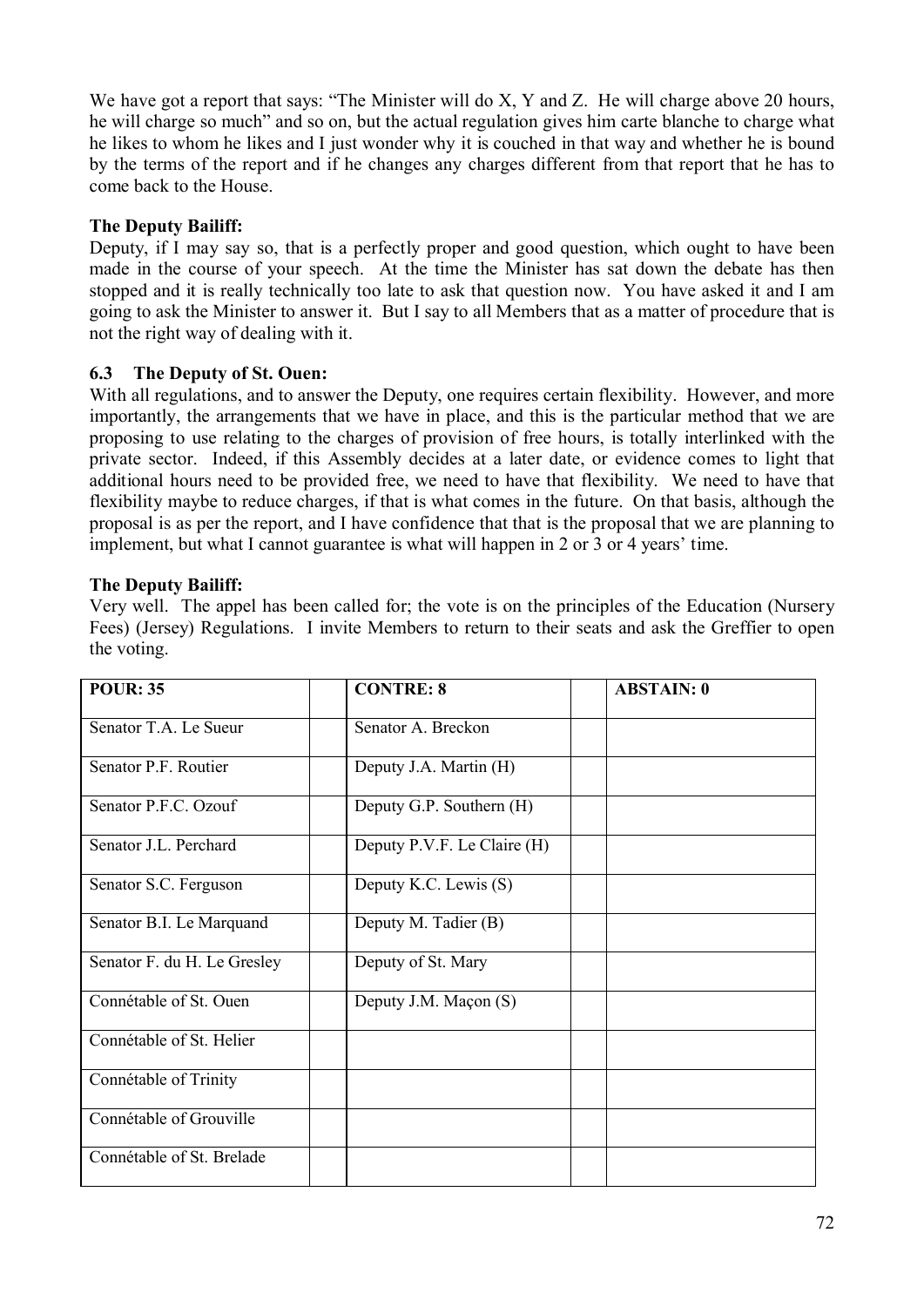| Connétable of St. Martin     |  |  |  |
|------------------------------|--|--|--|
| Connétable of St. Saviour    |  |  |  |
| Connétable of St. Clement    |  |  |  |
| Connétable of St. Lawrence   |  |  |  |
| Connétable of St. Mary       |  |  |  |
| Deputy R.C. Duhamel (S)      |  |  |  |
| Deputy of St. Martin         |  |  |  |
| Deputy R.G. Le Hérissier (S) |  |  |  |
| Deputy J.B. Fox (H)          |  |  |  |
| Deputy of St. Ouen           |  |  |  |
| Deputy of Grouville          |  |  |  |
| Deputy of St. Peter          |  |  |  |
| Deputy J.A. Hilton (H)       |  |  |  |
| Deputy of Trinity            |  |  |  |
| Deputy S.S.P.A. Power (B)    |  |  |  |
| Deputy S. Pitman (H)         |  |  |  |
| Deputy I.J. Gorst (C)        |  |  |  |
| Deputy of St. John           |  |  |  |
| Deputy A.E. Jeune (B)        |  |  |  |
| Deputy A.T. Dupré (C)        |  |  |  |
| Deputy T.A. Vallois (S)      |  |  |  |
| Deputy A.K.F. Green (H)      |  |  |  |
| Deputy D.J. De Sousa (H)     |  |  |  |

## **The Deputy Bailiff:**

Deputy Le Hérissier, does your panel wish to scrutinise these regulations?

## **Deputy R.G. Le Hérissier:**

No. Some doubts but, no, thank you.

# **The Deputy Bailiff:**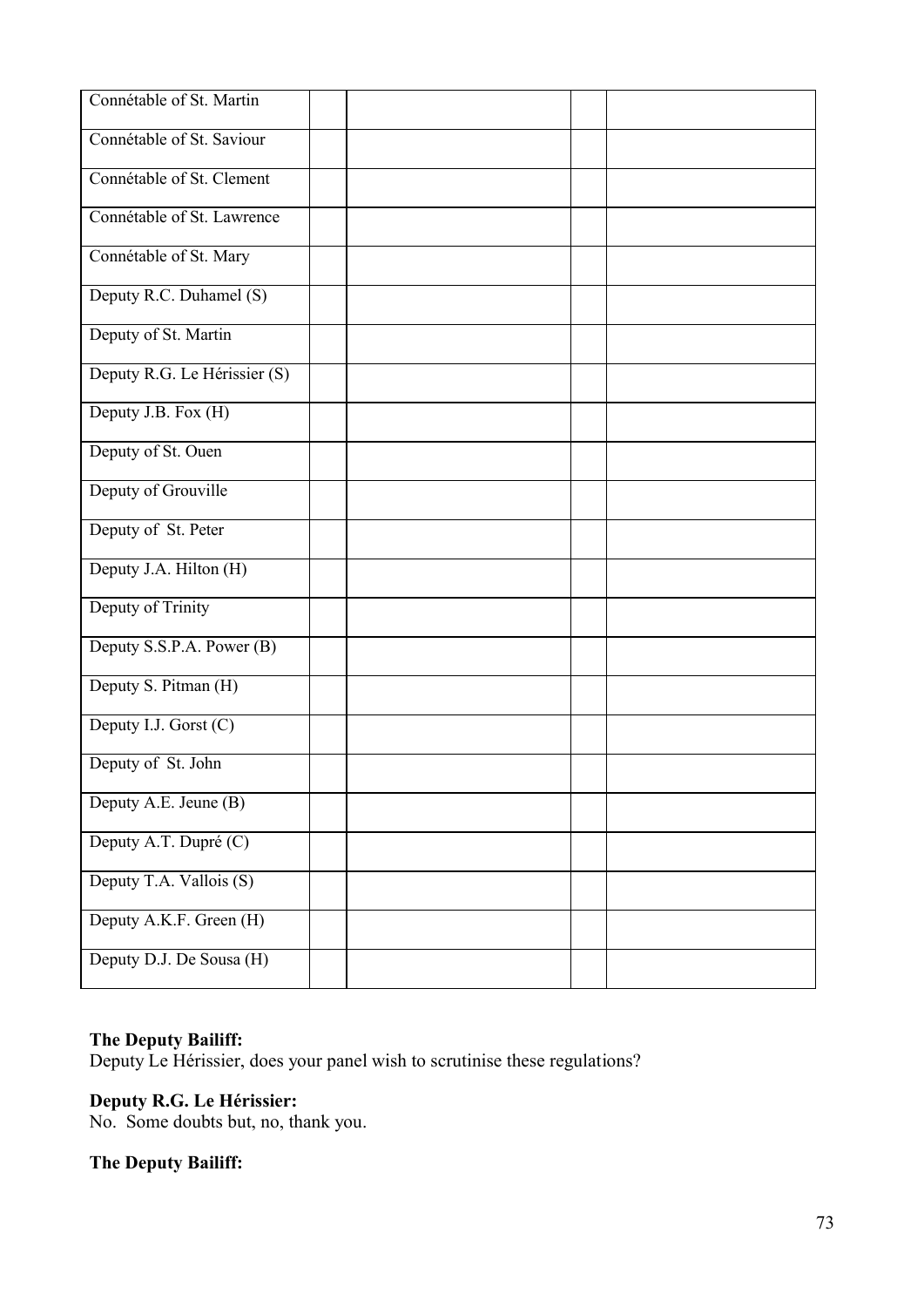Very well. Minister, are you ready to propose the regulations *en bloc*? Are you proposing the regulations *en bloc*?

## **The Deputy of St. Ouen:**

Yes, I am getting a bit carried away.

## **The Deputy Bailiff:**

You have been carried away so far you want to say nothing more about them? **[Laughter]**

#### **The Deputy of St. Ouen:**

Yes, I think there is very little that I need to say. I would just like to propose them *en bloc*, thank you.

## **The Deputy Bailiff:**

Seconded? **[Seconded]** Does any Member wish to speak on the regulations? Senator Le Gresley?

## **6.3.1 Senator F. du H. Le Gresley:**

If only to request the Minister to answer my question, which I did want to stop him when he was summing up before; my question was how the free sessions will be allocated to unemployed parents on Income Support? This is relevant to 1(4) of the regulations. Thank you.

## **6.3.2 The Deputy of St. Mary:**

Now I rise to put the question in the right place. I was misadvised - I will not say by whom - to thinking that the whole thing was *en bloc* and there were no principles and then regulations and there you go. I took that advice. I would have voted the other way, by the way, but it did not matter, did it? I am quite happy with the principles, but I find the way this regulation is drafted is quite extraordinary. The Minister has already explained, so maybe he can sort of elaborate, I do not know, but to have a regulation that could have been quite simply drafted so that he could operate within the terms of the report and that any major changes would have to come back to us, come back to the States, these are major matters and it is user pays. I am a little bit surprised that the way it is drafted gives him absolute liberty to do anything he wants in the field for charging for this education before compulsory age and it is quite an extraordinary way of going about things.

#### **6.3.3 Deputy G.P. Southern:**

I want to just take on the point made by Senator Le Gresley about this working people in receipt of Income Support and point out that if that is applied literally what it means is if you are looking for work you cannot get your childcare arrangements fixed until you are in work, therefore you cannot get work, so it is absolutely vital for many people that they are enabled, while they are looking for work, to get a settled care regime for their children in order that they can make appointments to go out and get job interviews to get jobs because without that they cannot agree to working so many hours if their childcare arrangements are not in place. It is very difficult for anybody to make that transition from unemployed to employed without certainty about their childcare provision, that if it is taken literally, working parents in receipt of Income Support makes it very difficult for some people, or will make it difficult for some people, to get out of unemployment and into employment.

#### **6.3.4 Deputy J.A. Martin:**

It is quite clear now this is user pays. I will repeat the question I asked at the beginning. The Minister firstly says that parents have been advised by all possible means through people they work with. I would have thought just posting out to people who were starting school next year would have been the way to approach parents but, that aside, how much will this bring in under a userpays charge? That is where I agree with the Deputy of St. Mary; there is nothing in here, in the regulations, obviously it is all in the report but it is the regulations that we are passing, is all about the charge. "The Minister may require fee for child's attendance" and it goes on and on and on. In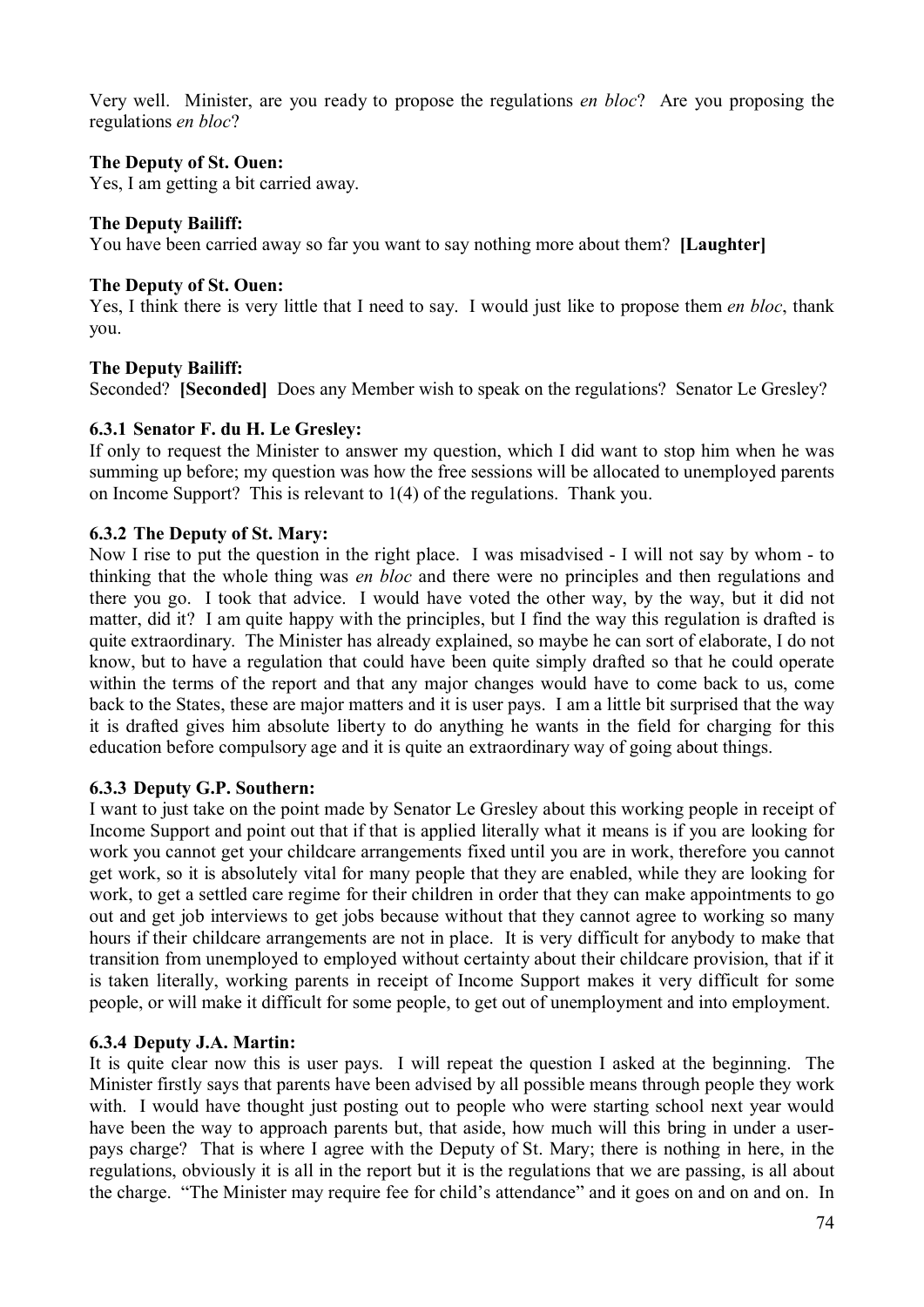his summing up on the principles, the Minister made a big play of what the States have done with taxpayers' money over the last 10 years on building these excellent nursery schools attached to primary or even their old schools having nursery schools. Has it been calculated what is going to happen to these nursery classes that are closed for an extra 10 hours a week? The Assistant Ministers behind me seem to know better. They assume to think that all the parents are going to take and pay for the extra 10 hours. I have asked the Minister to explain what will happen to these excellent facilities paid for over at least 15 or more years by the taxpayer ranging in millions of pounds, has the work been done and, if it has, again, why is this report so poor? I have never seen anything like it coming to this House. As has already been said, there has been Scrutiny done on this. It would be optimum if working parents in Jersey, optimum amount of hours to be worked was 20 hours. It is not and we have the highest women working in the whole of Europe, so it is not optimum for the parents. It might be optimum for the children, but we already know there is a black market out there with parents paying £2 an hour to people who might be fit people, but they have got too many children, they are not assessed by the Jersey Childcare Trust or anybody else. We know this to be true and this is where you are driving people; underground childcare facilities. But my question is quite simple: how much is the department expecting to make and have they calculated the wastage of what we have spent on all these fantastic facilities over the years. Thank you.

#### **6.3.5 Connétable L. Norman of St. Clement:**

Just briefly because having been involved with the Education Service, although be it some time ago, I was just a little bit concerned that some Members seem to be continually using the words "care regime", "childcare provision" and I was wondering when he sums up if the Minister could confirm really what this is all about? Is it about childcare? Is it about providing a free babysitting service? If it is, then those people who are using it are already dependent on the state and therefore if they are removed from that and have to increase Income Support, the state, the taxpayer, is going to be no worse off or better off. Or is it about education? Is it about the benefit of the child? I would just like confirmation about that: is it a babysitting service or is it about nursery education?

#### **6.3.6 Deputy P.V.F. Le Claire:**

I am voting against all of these and I think that the work has not been done. Whether or not one wants to draw upon one's experiences or not - Members may be voting upon this based upon their own experiences - I would put it to Members, the vast majority of people over the age of 50 have got different lives than those of us under the age of 50. More parents are working in Jersey than in any other place in the world, more women are working in Jersey than any other place in the world, and more grandparents are now working in Jersey than in any other place in the world. With these regulations proposed to address an inequality they do nothing to go to the heart of addressing the inequality that was raised. The inequality that was raised was that people of wealth were benefiting from free places in nursery school. These regulations, which have been brought into address this, will not mean anything to those people. An extra £47 a week to them is neither here nor there; they will not care one jot. There is no analysis about the numbers of people that are in that bracket and there is no analysis about whether or not the places are going to be available for those people who wish to keep their children in by paying more, whether they are going to be available in the schools to which they are taking them for the first 20 hours in the first place. There is no real identification of the numbers required to look after these people and there is also no understanding being demonstrated about the realities of life. Does a working mother want to work an extra 10 hours a week for £1.30 an hour just to have her child in a school, or would she rather not say: "No, in fact, for that amount of money, for the £13 benefit that you are going to give me [because you are not looking at this holistically] I am going to stay at home with my child." You will lose a far greater proportion in terms of tax take and you will have far more people coming in in terms of immigration to fill those hours that those women are not prepared to do. It is shallow thinking. I thought we introduced a system of lower Income Support that was meant to look at these things in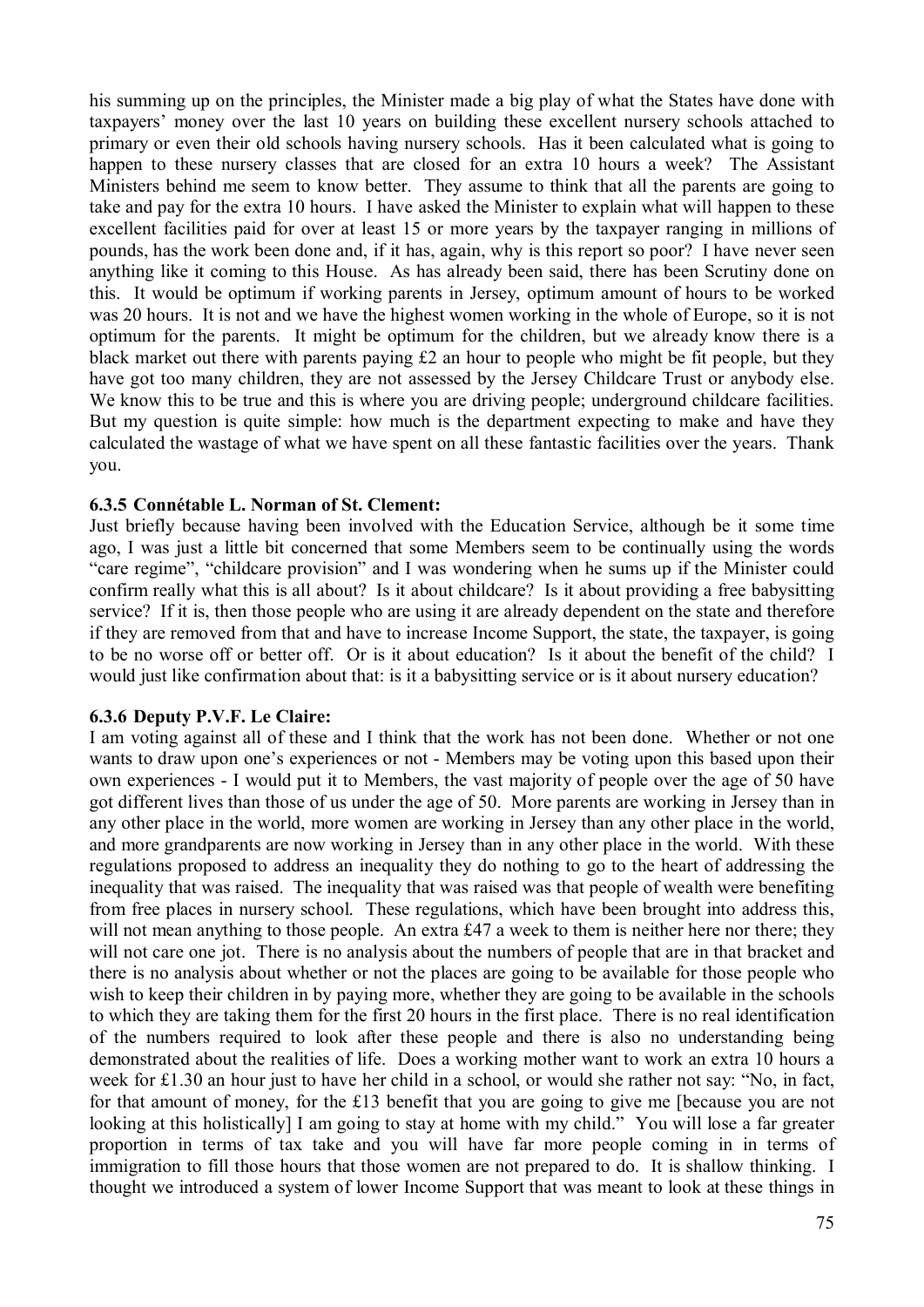the round. These sorts of ad hoc measures brought in as user pays do nothing to address these issues of discrimination, financial discrimination, in the holistic way that the States approved. It is just shallow thinking by Members in ways that really demonstrate that they say one thing and mean another.

## **The Deputy Bailiff:**

May I say to Members that we have had a debate upon the principles and the principles have been adopted. The purpose of a debate about the regulations is to identify whether there is any problem with the language of the regulations to identify, indeed, whether it achieves what the principles set out; it is not a second debate on the principles. Does any Member wish to speak? Then I call on the Minister to reply.

## **6.4 The Deputy of St. Ouen:**

Rather than pick up individual comments, I will hopefully address them all as I go through. First of all, the question was asked of how will the free access be allocated. We have a system already in place that deals with this matter because I would like to remind States Members that currently only approximately 55 per cent of our children aged 3 to 4 are accommodated in the public sector, in our state schools, and 45 per cent are catered for in the private sector. I have confidence in the system because it has been working since September 2009 and all the feedback that we have had, either through the Early Years Partnership or indeed the Jersey Childcare Trust, is that it is working. People are happy. It meets their needs. I am proposing to work within the boundaries of this report but, as I come back to, there is a need for some flexibility. It may be that new evidence comes out that we need to adjust the hours. It might be that we need to widen the safety net. It might be that we need to manage the costs. All of these matters are based on the actual wording of the regulation. The report clearly spells out what our intentions are and what we will do and what will be put in place for September 2011.

[15:15]

There is no intention at this moment to change from that. But if you are setting out new regulations you need to have some flexibility. I understand that the Deputy of St. Mary is looking for confidence and I would assure you that if significant changes need to be made it is very likely - in fact, it is more than likely - that it will be as a result of decisions made in this Assembly. Again, with regard to Income Support, assistance will be provided to those in need, not just with Income Support but all of those families that have special needs and specific needs. We know again that it works because it is already working. This is not a support designed to provide assistance for parents that work; this is a support that is designed to provide the correct amount of hours for those seeking an improved education of the young child. It is proven that 20 hours is that optimum time. It is equally proven that young children benefit from being with their parents and others outside of the education environment. Regarding our school facilities, we have excellent facilities. We also have excellent facilities in the private sector. There is no plan not to use our facilities. In fact, the plan is to make the best use of our facilities not only during term time, but we already encourage the community to look at using our facilities outside of the school hours and during the holiday period. This will continue to be promoted.

## **The Deputy Bailiff:**

Minister, I tried to give you a steer a moment ago. This is a debate at the moment on the detail of these regulations; it is not another debate on the principles. If I may say so, I think it would be better to contain your reply to whatever is necessary in relation to the detail of the regulations. I am not sure that anything is, but …

## **The Deputy of St. Ouen:**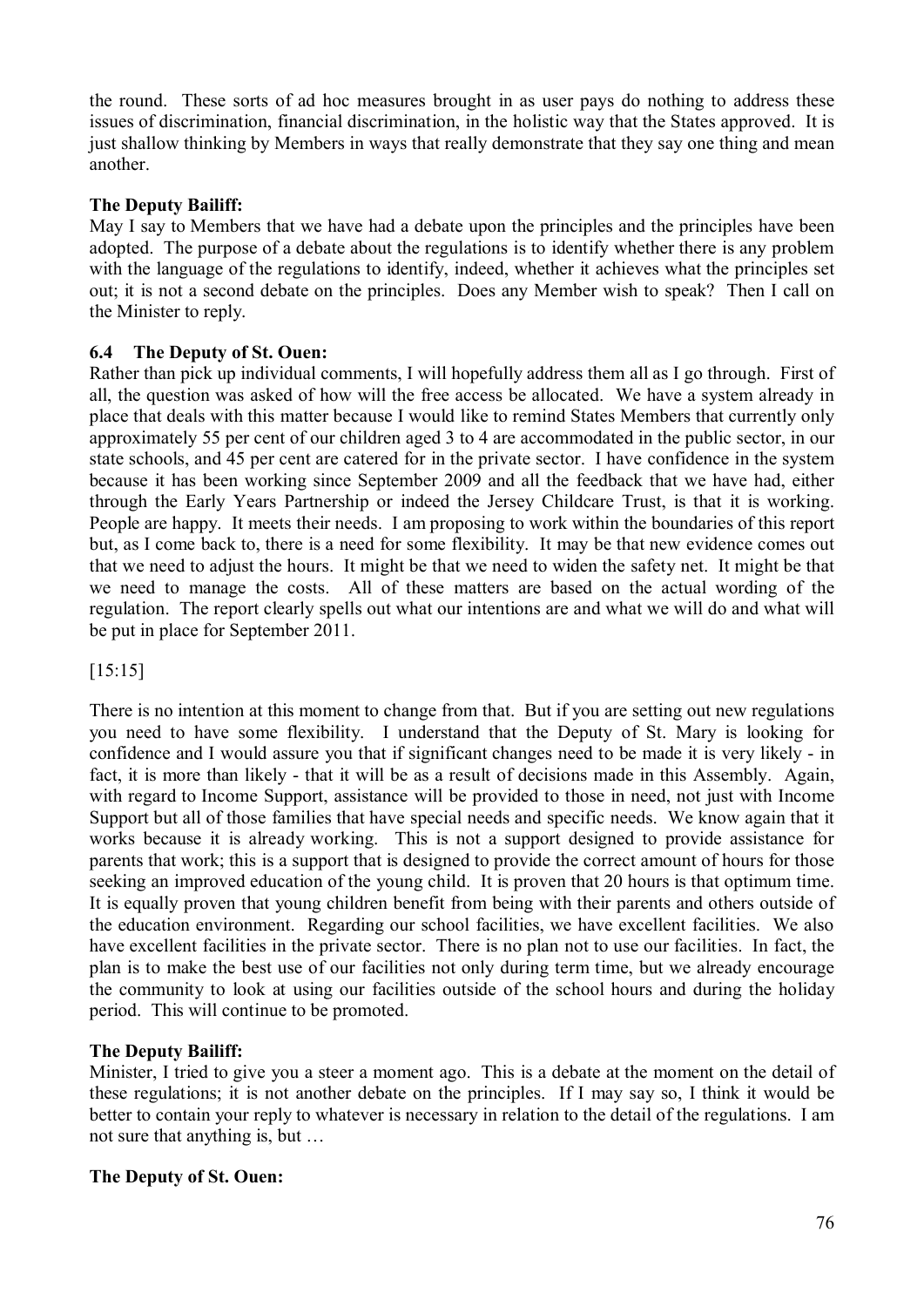Unfortunately certain States Members were allowed to ask the questions and I felt that it was necessary for me to answer them.

## **The Deputy Bailiff:**

I rather thought you might. **[Laughter]**

#### **The Deputy of St. Ouen:**

I will also take your advice in the fact that I believe that I have addressed the points that were raised regarding the wording of the regulations and I would like to propose them and ask for the appel.

## **The Deputy Bailiff:**

The regulations are proposed, the appel is called for. I invite Members to return to their seats and ask the Greffier to open the voting.

| <b>POUR: 32</b>              | <b>CONTRE: 8</b>            | <b>ABSTAIN: 0</b> |  |
|------------------------------|-----------------------------|-------------------|--|
| Senator T.A. Le Sueur        | Deputy J.A. Martin (H)      |                   |  |
| Senator P.F. Routier         | Deputy G.P. Southern (H)    |                   |  |
| Senator P.F.C. Ozouf         | Deputy P.V.F. Le Claire (H) |                   |  |
| Senator J.L. Perchard        | Deputy S. Pitman (H)        |                   |  |
| Senator S.C. Ferguson        | Deputy K.C. Lewis (S)       |                   |  |
| Senator B.I. Le Marquand     | Deputy M. Tadier (B)        |                   |  |
| Senator F. du H. Le Gresley  | Deputy T.M. Pitman (H)      |                   |  |
| Connétable of St. Ouen       | Deputy J.M. Maçon (S)       |                   |  |
| Connétable of St. Helier     |                             |                   |  |
| Connétable of Trinity        |                             |                   |  |
| Connétable of Grouville      |                             |                   |  |
| Connétable of St. Brelade    |                             |                   |  |
| Connétable of St. Martin     |                             |                   |  |
| Connétable of St. Saviour    |                             |                   |  |
| Connétable of St. Clement    |                             |                   |  |
| Connétable of St. Lawrence   |                             |                   |  |
| Connétable of St. Mary       |                             |                   |  |
| Deputy R.C. Duhamel (S)      |                             |                   |  |
| Deputy of St. Martin         |                             |                   |  |
| Deputy R.G. Le Hérissier (S) |                             |                   |  |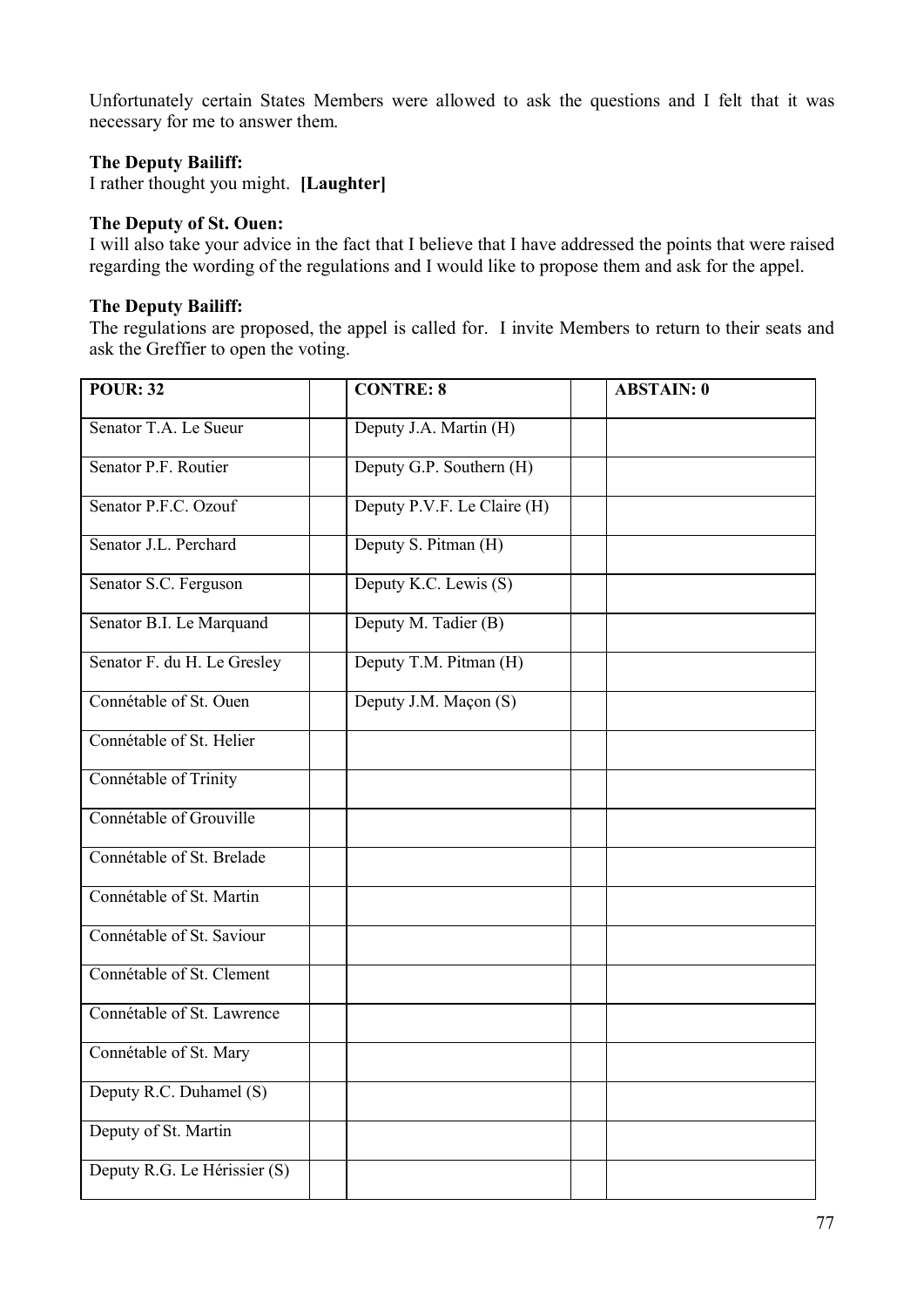| Deputy of St. Ouen        |  |  |  |
|---------------------------|--|--|--|
| Deputy of St. Peter       |  |  |  |
| Deputy J.A. Hilton (H)    |  |  |  |
| Deputy of Trinity         |  |  |  |
| Deputy S.S.P.A. Power (B) |  |  |  |
| Deputy I.J. Gorst (C)     |  |  |  |
| Deputy A.E. Jeune (B)     |  |  |  |
| Deputy of St. Mary        |  |  |  |
| Deputy A.T. Dupré (C)     |  |  |  |
| Deputy T.A. Vallois (S)   |  |  |  |
| Deputy A.K.F. Green (H)   |  |  |  |
| Deputy D.J. De Sousa (H)  |  |  |  |

## **The Deputy Bailiff:**

Do you propose the regulations in the Third Reading, Minister?

**The Deputy of St. Ouen:** Yes.

**The Deputy Bailiff:** Seconded? **[Seconded]**

**Deputy P.V.F. Le Claire:** What can we say in the Third Reading? **[Laughter]**

#### **The Deputy Bailiff:**

Unfortunately, I think you can say it all again.

#### **Deputy P.V.F. Le Claire:**

Taking on board the correct chastisement that I should have had for reserving those comments for now, I will sit down and heed your warning. In the future, I will save them for Third Readings.

#### **The Deputy Bailiff:**

Does any other Member wish to speak? Do you wish to reply?

#### **The Deputy of St. Ouen:**

My response shall be brief. I would invite Deputy Le Claire and others, if they do have concerns over this proposal, I am more than happy to talk to them at any time. With that, I would like to make the proposition.

#### **The Deputy Bailiff:**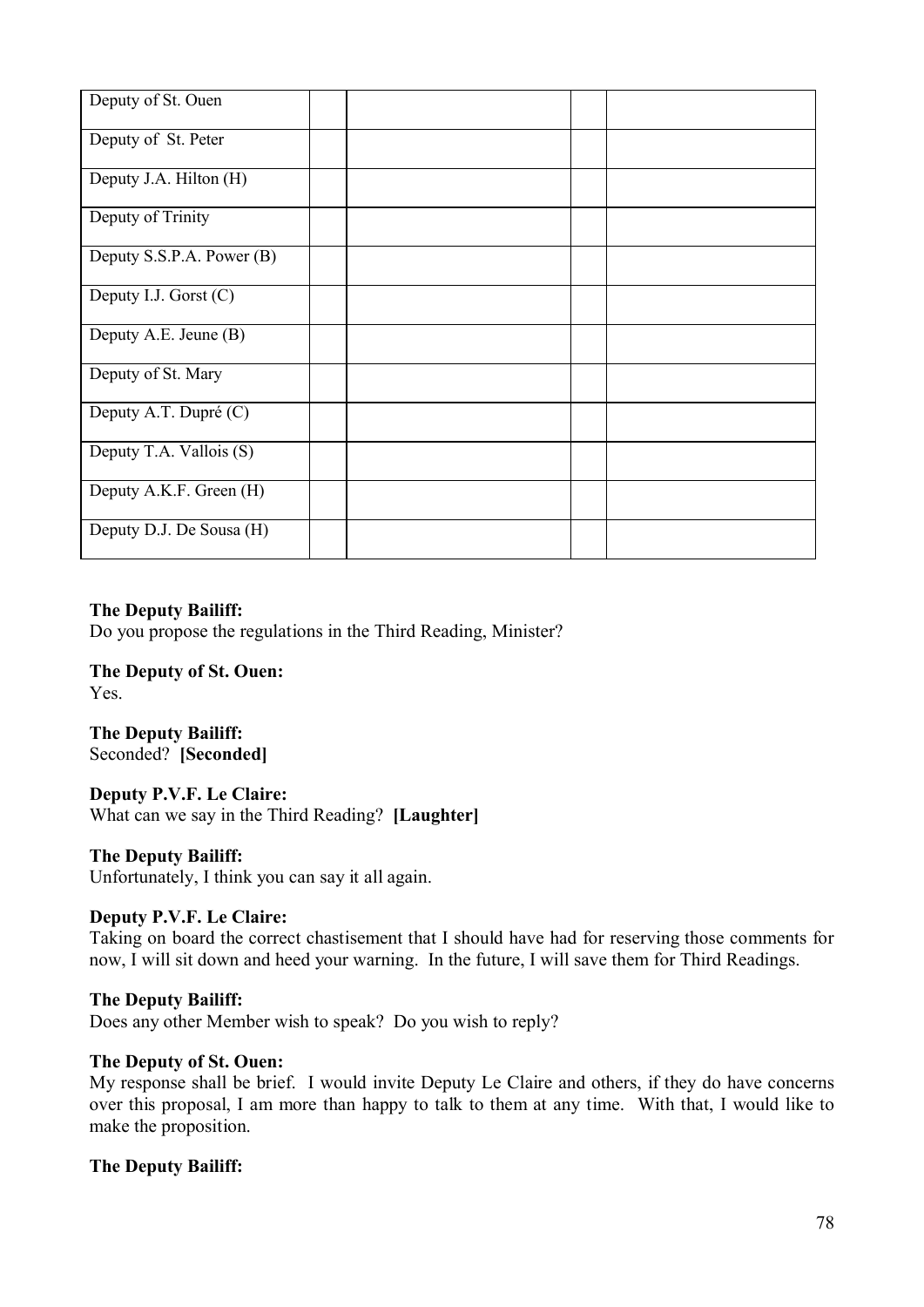The regulations are proposed in the Third Reading. All Members in favour of adopting them kindly show? Those against? The regulations ...

## **Deputy P.V.F. Le Claire:**

The appel, please?

## **The Deputy Bailiff:**

I had just about got as far as saying "are adopted" but as I had not said "adopted" I suppose you are entitled to ask for the appel. I invite Members to return to their seats. The vote is on whether or not to adopt the regulations in the Third Reading. I ask the Greffier to open the voting.

| <b>POUR: 34</b>              | <b>CONTRE: 8</b>            | <b>ABSTAIN: 0</b> |
|------------------------------|-----------------------------|-------------------|
| Senator T.A. Le Sueur        | Deputy J.A. Martin (H)      |                   |
| Senator P.F. Routier         | Deputy G.P. Southern (H)    |                   |
| Senator P.F.C. Ozouf         | Deputy P.V.F. Le Claire (H) |                   |
| Senator J.L. Perchard        | Deputy S. Pitman (H)        |                   |
| Senator S.C. Ferguson        | Deputy K.C. Lewis (S)       |                   |
| Senator B.I. Le Marquand     | Deputy M. Tadier (B)        |                   |
| Senator F. du H. Le Gresley  | Deputy T.M. Pitman (H)      |                   |
| Connétable of St. Ouen       | Deputy J.M. Maçon (S)       |                   |
| Connétable of St. Helier     |                             |                   |
| Connétable of Trinity        |                             |                   |
| Connétable of Grouville      |                             |                   |
| Connétable of St. Brelade    |                             |                   |
| Connétable of St. Martin     |                             |                   |
| Connétable of St. Saviour    |                             |                   |
| Connétable of St. Clement    |                             |                   |
| Connétable of St. Lawrence   |                             |                   |
| Connétable of St. Mary       |                             |                   |
| Deputy R.C. Duhamel (S)      |                             |                   |
| Deputy of St. Martin         |                             |                   |
| Deputy R.G. Le Hérissier (S) |                             |                   |
| Deputy of St. Ouen           |                             |                   |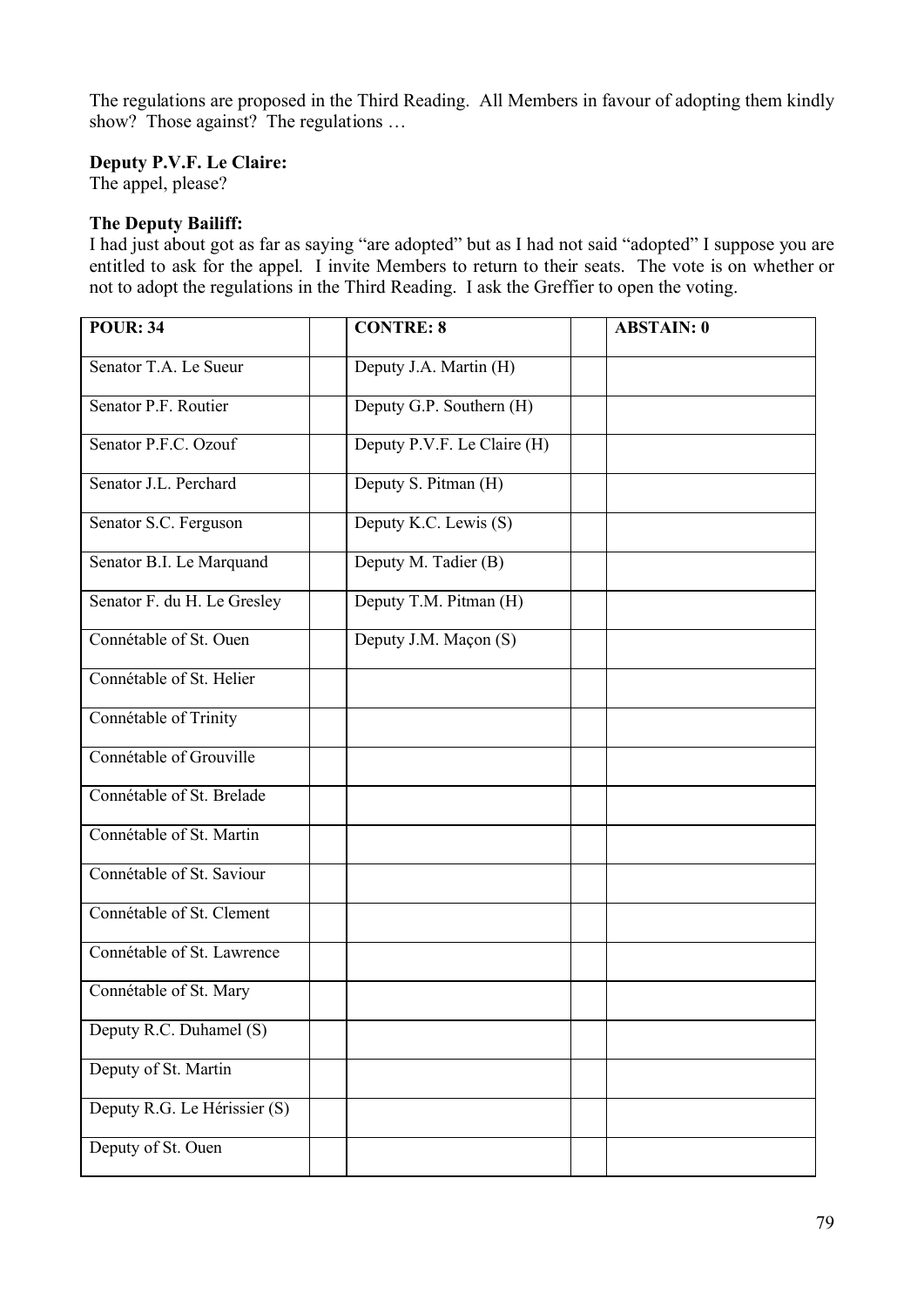| Deputy of St. Peter       |  |  |  |
|---------------------------|--|--|--|
| Deputy J.A. Hilton (H)    |  |  |  |
| Deputy of Trinity         |  |  |  |
| Deputy S.S.P.A. Power (B) |  |  |  |
| Deputy I.J. Gorst (C)     |  |  |  |
| Deputy of St. John        |  |  |  |
| Deputy A.E. Jeune (B)     |  |  |  |
| Deputy of St. Mary        |  |  |  |
| Deputy A.T. Dupré (C)     |  |  |  |
| Deputy E.J. Noel (L)      |  |  |  |
| Deputy T.A. Vallois (S)   |  |  |  |
| Deputy A.K.F. Green (H)   |  |  |  |
| Deputy D.J. De Sousa (H)  |  |  |  |

## **The Deputy Bailiff:**

It had been suggested by the Chairman of Privileges and Procedures that we now move on to the Draft Financial Services Commission (Amendment of Law) (Jersey) Regulations, but, Assistant, Minister, I understand this is something the Minister wished to deal with himself?

## **Senator P.F. Routier:**

Yes, he had indicated to me he would like to take that on himself. He does not trust me!

# **7 Uplifts in Land Values: Land Development Tax or Equivalent Mechanism(s) (P.90/2011)**

## **The Deputy Bailiff:**

That being so, it seems to me we must return then to the Order Paper and the next item is P.90, Uplift in Land Values: Land Development Tax or Equivalent Mechanism(s) lodged by the Deputy of St. Mary and I ask the Greffier to read the proposition.

## **The Greffier of the States:**

The States are asked to decide whether they are of opinion (a) to bring forward for approval, as part of the Draft Budget 2012, proposals for a land development tax or an equivalent charging mechanism or mechanisms of any kind to raise revenue for the States from any significant uplift in the value of land when it is rezoned and/or when planning permission is granted (b) to agree that it is the wish of the Assembly that the proposals in paragraph (a) should also be designed to have the effect of capturing uplifts in the value of land arising between the date of this debate and the coming into force of the necessary legislation as part of the Budget 2012 and to request the Minister for Treasury and Resources, having sought appropriate advice, to take the necessary steps to achieve this objective if possible.

## **The Deputy of St. John:**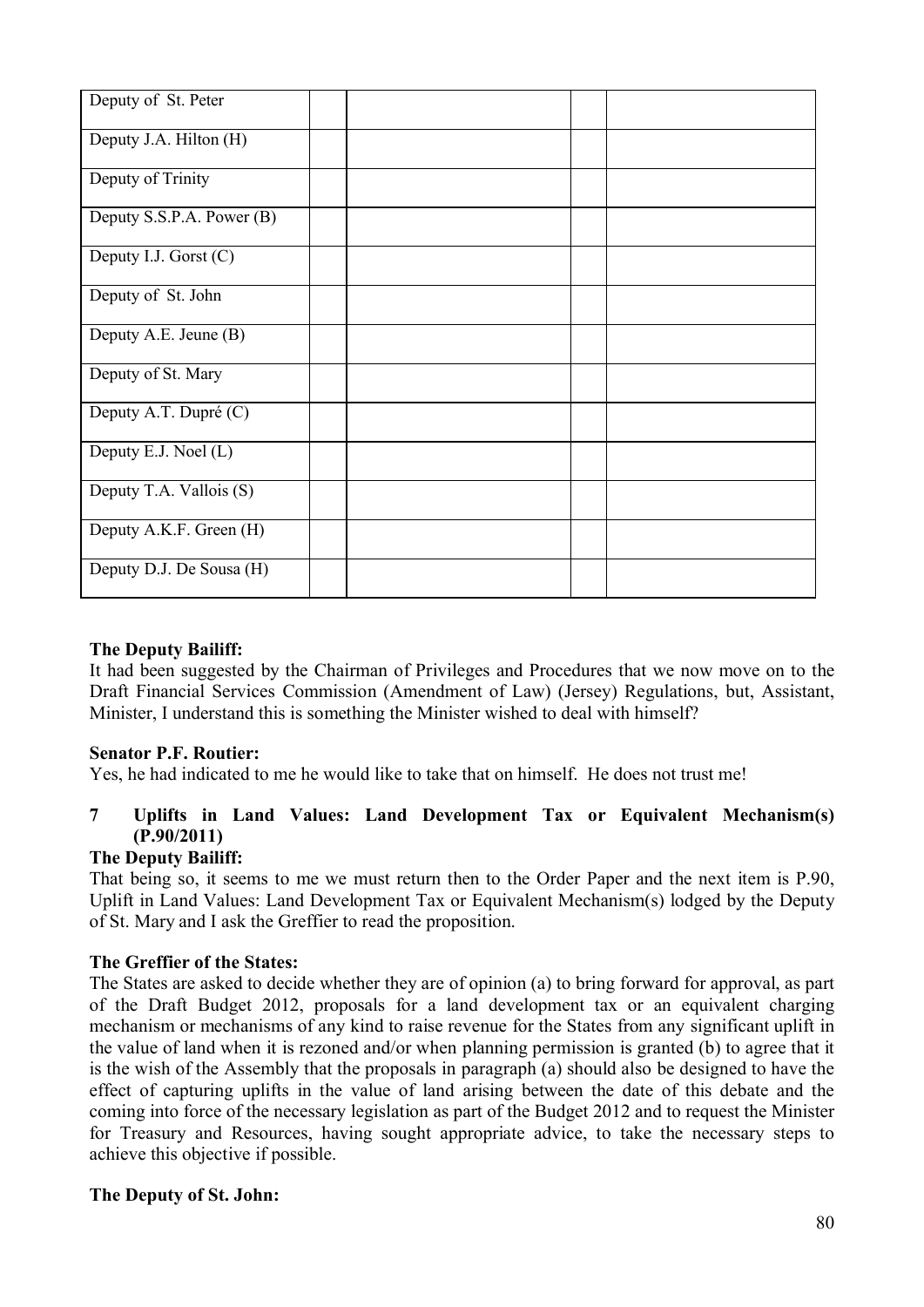As a landowner in a number of parishes could I declare an interest and retire.

# **The Deputy Bailiff:**

I think that this does not apply specifically to you and therefore it is a general application. Your interest has been noted; you certainly do not need to withdraw. The Deputy of St. Mary.

# **7.1 The Deputy of St. Mary:**

Members will be pleased to know that, certainly in my belief, this is a fundamentally simple issue. There are confusions along the way that I will dispel later, but fundamentally this is a very simple issue of fairness. We have a source of tax income which very, very few people would quarrel with. For years, the scarcity in housing linked to the booming finance industry and uncontrolled population growth - and I am going back to the 1970s and 1980s when I say that - has allowed house prices to rise to astronomical levels; they are higher than anywhere else in Britain by quite a long way. That has raised the value of land itself also to astronomical levels. But none of this increase finds its way to taxpayers and all of it finds its way into the pockets of a few landowners who get permissions or whose land is rezoned. That is the background. It is a completely unearned gain and the only wonder is why have we not tackled this before? I want to deal at the outset with the issue raised by the Minister for Treasury and Resources in his comments basically saying: "It is too late, it is too late, it cannot be done in time for the Budget 2012." He is quite right and I accept the criticism; it cannot be done in the 2012 Budget for the reasons he gives that any tax change would require consultation and that there are one or 2 issues that need to be ironed out. So, if this is passed, the Minister for Treasury and Resources puts 2 lines in his budget speech and the 2 lines say: "I was requested by the States to … [and then he quotes the proposition] … do something about the uplift in land values." The second sentence is that it was not possible in the time but then he will add a third sentence and the third sentence, if we pass this, will be: "And I will bring forward a tax along these lines, a tax for mechanisms along these lines, to capture the uplift in land value in line with the request of the States in P.90." Can I suggest to Members that we see this proposition in this light? It is about sending a clear signal to the Minister for Treasury and Resources and let us not get bogged down in the legality of 2012 as opposed to 2013.

# **7.1.1 Senator J.L. Perchard:**

I wonder if the Deputy would give way just for a moment? He is asking the House to ignore the prayer, or the wording, of his proposition, admits that part (a) is not achievable and asks us to continue with the debate. I really do think that we could be on the verge of wasting the House's time here.

# **The Deputy of St. Mary:**

That is an interesting challenge. My understanding is that Ministers, when they are requested to do things, have an absolute right not to do them and that has been the case in the past and will be the case in this case. As I have just explained, the proposition will send a strong message and the Minister, in my view, would be obliged to say in his budget speech, and if he does not we could hold him to account, that he will proceed along these lines in a timescale that makes sense.

# **The Deputy Bailiff:**

I think the point that is being put to you for consideration is that you can hardly ask the States to adopt paragraph (a) when you have just said to the States that you agree it cannot be adopted.

## **The Deputy of St. Mary:**

I am saying, as I said, that many times has this House requested Ministers to do X and Y and they have turned around a few months later or years later and said ... or have not done it, full stop: "We cannot do this; we would rather do that." The Minister for Social Security did it a few months ago; he said: "I cannot do this, but I am going to do that" and I think we, as a House, as an Assembly, supported him and of course he took on board the fact that the House had told him to do X, but he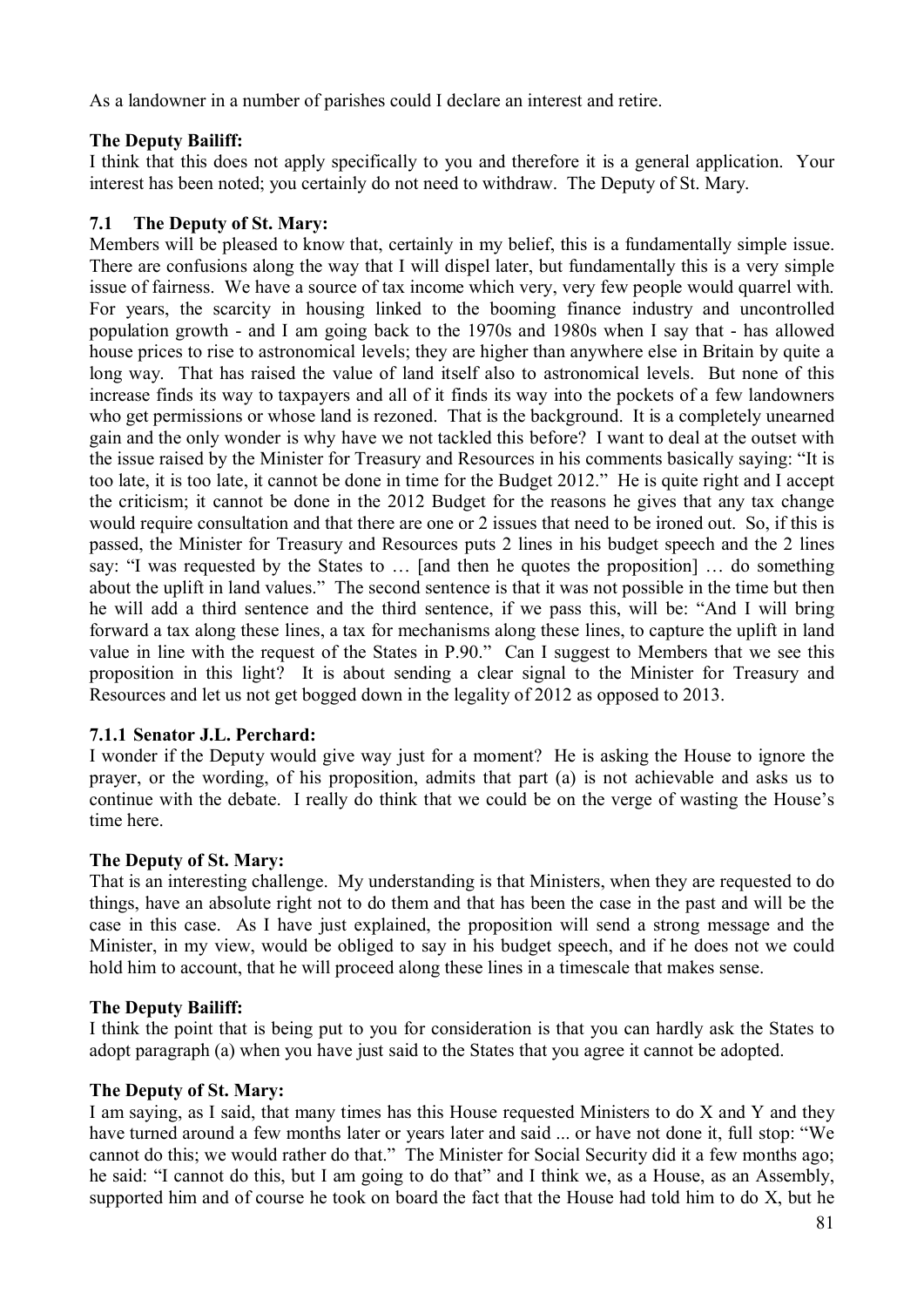decided that Y was better. In this case, I am asking the House to tell the Minister that he is to bring forward a mechanism or mechanisms to tackle, to tax the uplift in land values. I think we are in danger of being sort of railroaded by a legal nicety instead of getting on with a perfectly legitimate debate on a matter of considerable interest.

## **The Deputy Bailiff:**

The question is really one of order. If you agree, as you appear to agree, that the proposition is not one that can be adopted as it stands then the proper course is to withdraw it and bring back another proposition in a form which you can ask the States to adopt. It is hard to see how you can ask the States to debate and adopt something which you agree should not be adopted. It cannot be delivered.

## **The Deputy of St. Mary:**

Is that an order then, that this is re-lodged virtually in the same terms but with a slightly different timescale and it would be debated in the September sitting? I have been advised that the Annual Business Plan will take days and days and there might be problems with anybody lodging propositions that are alongside the A.B.P. (Annual Business Plan). But if that is acceptable, if that would be debated then, then I am quite happy to do that.

## **The Deputy Bailiff:**

I think that depends on, as you indicate, the pressure on the States business in September. But I was only addressing the general point that you cannot expect the Assembly to debate and approve a proposition that you agree ought not to be approved. That was the point. What you do after that is a matter for you.

## **Senator J.L. Perchard:**

Could I help the Deputy who brings forward a valid point, but perhaps he could bring an amendment to the Business Plan with the meat of this proposition included in that?

#### **Senator P.F.C. Ozouf:**

If I may assist the Assembly? This is a request to me and clearly we cannot do this. It is nothing to do with the Business Plan and there is also the important parallel issue of the other objective. I am sympathetic to what the Deputy is trying to do, but it is the progression of the H1 and H3 sites that have the same effect. I just implore the Deputy to come and hold constructive discussions with the Treasury on these objectives rather than these propositions, which are wasting this Assembly's time and not able to be implemented.

#### **The Deputy of St. Mary:**

Thank you for those complimentary remarks.

## **The Deputy Bailiff:**

Can I just now say from the Chair, you have heard the points that have been made. You have started to propose your proposition. If you want to continue it is your right to do so, I cannot make you not do so, I think, but it is entirely a matter for you.

#### **The Deputy of St. Mary:**

I think the key issue with that is whether the Annual Business Plan does squeeze out all other propositions because I did offer, for instance, with P.104 to hold it over to the next sitting if that would help P.P.C. get the business into the various slots we have and they said: "Yes, thank you very much for that and we will defer it to the next sitting" and then they have now said: "Well, it would be to the Annual Business Plan."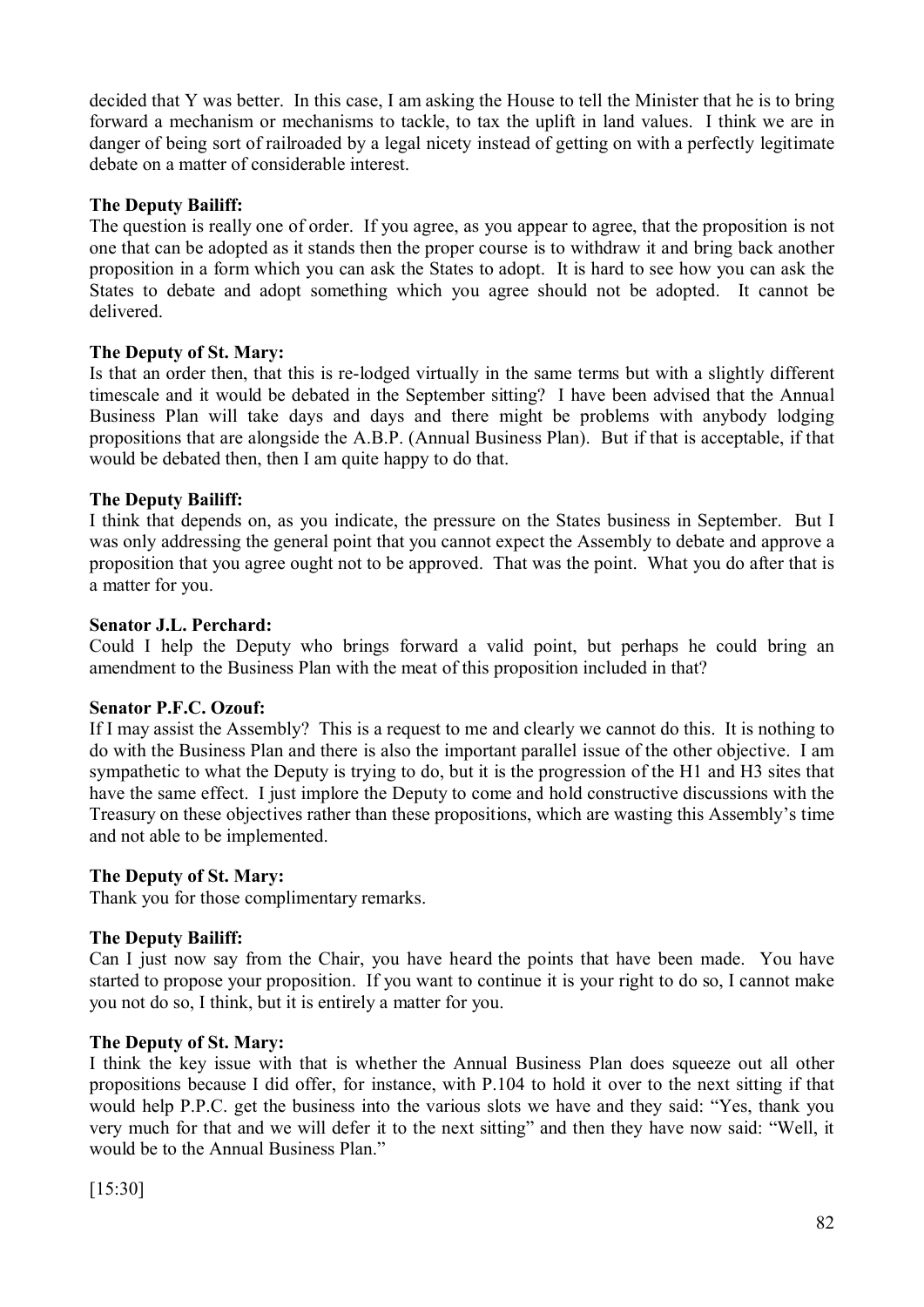Now, I have just had a note saying: "No, it will not be the Annual Business Plan; it will be the next session because nothing can be fitted on …" I cannot read it, but that it would be very difficult to squeeze anything in alongside the Business Plan. I am in a bit of a quandary.

## **The Deputy Bailiff:**

I think it is a matter for you. I am not sure I can go any further. For my part, from the Chair, I find it difficult to see how you can ask the States to debate a proposition which you agree cannot be put into force.

## **The Deputy of St. Mary:**

That is the point, is it not, that the precise wording cannot be done, it cannot be done for the Budget 2012? But in passing this, the States would be requesting, as we do, do we not, Ministers to get on and do this thing that has been sitting around for years and years and it is a thing we have never taxed? I would expect the Minister to take that signal.

## **Deputy R.G. Le Hérissier:**

To assist, is there any chance that what the proposer is arguing is a technical issue that a revised proposition can be put forward on the basis of a technical correction so that we can take it during this session?

## **The Deputy Bailiff:**

Sorry, Deputy, I was distracted. Would you mind saying that again?

## **Deputy R.G. Le Hérissier:**

I am getting a bit confused. If this is purely a technical error or correction that is required, can it be corrected virtually immediately so that we can recommence the debate A.S.A.P. (as soon as possible)?

#### **Senator P.F.C. Ozouf:**

This is the States in chaos. The Deputy cannot progress something … it is not a request; it is to agree to bring forward. I cannot accept something that is binding and I implore the Deputy to come and hold constructive discussions with the Treasury and the Minister for Planning and Environment in order to achieve his objectives, rather than wasting this Assembly's time.

#### **The Deputy of St. Mary:**

Can I respond to that? The Minister is saying that: "We are out of time, we are out of time." His comments came a day before this was due to be debated. If they had have come earlier, if he was in the genuine spirit of co-operation he could have fired off an email to me and said: "Planning obligations, there is something wrong with paragraph (a)", but that was not forthcoming, so I proceeded unaware.

#### **Senator P.F. Routier:**

The Deputy does not seem to be very clear whether he is going to withdraw it or not; I am not sure. But may I propose that we move to the next item of business?

## **The Deputy Bailiff:**

He has not finished proposing the matter yet. Deputy Tadier.

#### **7.1.2 Deputy M. Tadier:**

I would like to seek clarification, probably from yourself, I think, because we have heard that the Deputy of St. Mary thinks that this may not be able to be taken as worded, but is it the case that it cannot be taken as a part of the Draft Budget 2012? If that is the case, why can it not be the case? It seems to me that if we were to adopt this we would be sending a message out to the Minister for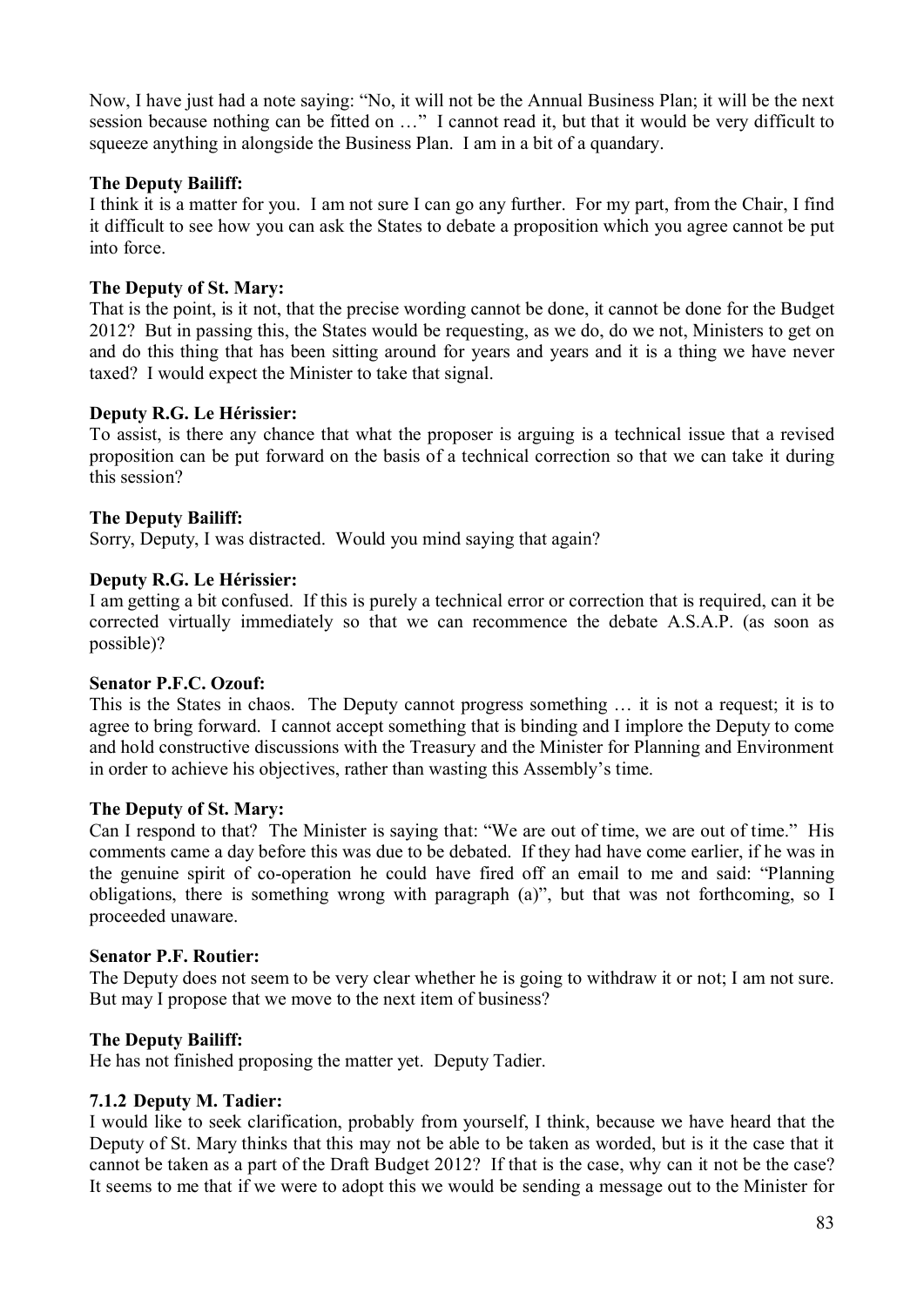Treasury and Resources that we wish the Draft Budget to be brought forward with this amendment in it, which I would imagine the Minister for Treasury and Resources is quite able to amend, even at the last moment, to make provisions for in the Budget. While I am interested in hearing the Deputy's opinion, I would prefer to know what the actual facts are about this proposition before. If we can hear it today that would be worth knowing.

## **The Deputy Bailiff:**

I say this to the Deputy of St. Mary: tempting as it is from the Chair to say that it is improper to debate something which the proposer thinks the Assembly cannot properly adopt, which is the position that you have set out so far in your speech, it is, I think, a matter for you to propose it or not, as the case may be. Therefore, either continue with your proposition, or withdraw it and then you can re-lodge it in a form that is not going to cause you this embarrassment and there can be a proper debate. It is your choice.

## **The Deputy of St. Mary:**

The choice does depend somewhat on what the Chairman of P.P.C. wrote to me. If it is possible to debate … because what matters are the issues underneath this and sending the message to the Minister and he either carries out the wishes of the House or he does not, assuming we voted for it, which is another "if". But if this cannot be got into the Annual Business Plan week, because it simply cannot be, then the only way to air these issues is now. On the other hand, if I can be reassured that, yes, in the Annual Business Plan session this can be re-debated with slightly different words on that first paragraph, and I would reiterate the Minister for Treasury and Resources had perfectly in his gift to amend this or to talk with me to get this technically right, then clearly I do not have any option but to raise the issues now.

## **The Deputy Bailiff:**

Deputy, I understand it is very unlikely that it will be capable of being dealt with when the Annual Business Plan is being debated. There are 2 September sittings; we cannot go beyond those because of the 21-day pre-election rule. For my part, I am not sure how I see a budgetary proposition is naturally going to be debated within the Annual Business Plan, but that is not making any finding upon on it. I think your difficulty today is that if you wish to send a message, if I may say so, to the Minister for Treasury and Resources, you are going to find it difficult to send a message when Members of the Assembly know that you do not believe that your proposition in its present form can be adopted. But it is a matter for you. Do you wish to proceed on?

## **7.2 The Deputy of St. Mary:**

Yes, I do. While people can go: "Oh!" it has not been established that this does not send the signal and, as I have said, Ministers are perfectly free to ignore what we tell them or ask them to do anyway. As I have also said, this matter of: "It is out of time, it is out of time" when the comments that said: "It is out of time" were launched a day before the debate, I do take exception to being ambushed, in a way, when it could have been cleared up better beforehand. The spur for this proposition was the Island Plan and if Members remember, the sheer number of amendments that there were to the Island Plan involving particular parcels of land, and I will just refresh memories: Netherlee, Longueville Manor … sorry, not Longueville Manor, Longueville Nurseries **[Laughter]**; that would be a bold step, the Rectory Field in St. Martin, Field 1248, 2 sites in St. Peter, associated development in St. Clement to fund a sporting facility, Thistlegrove, Samarès Nurseries, Rue de Jambart, and Field 1219. Those were all the amendments brought to the Island Plan which involved rezoning and I have left out the health facilities one and the one referring to La Providence. All those made me think that I wanted to amend all of them in the Island Plan and I did indeed try to do that and was advised by the Greffier that it needed a standalone proposition. There are 3 fundamental aspects to this: one is fairness; the 3 reasons for going here, for doing this. The second is public expectation; how do we conduct the business of the States? The third, of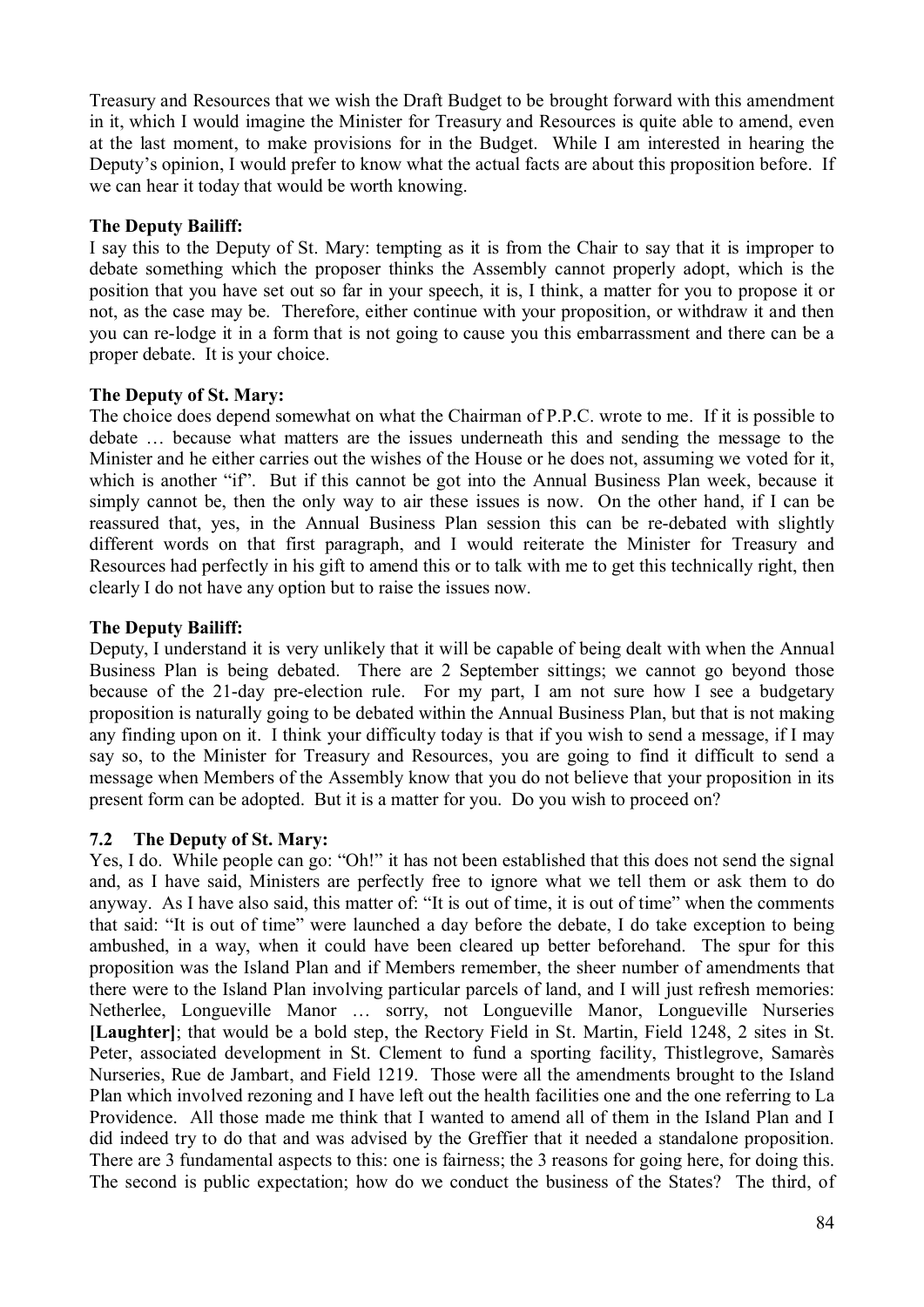course, is the tax income that we are currently foregoing. Fairness: now, my report quotes Oxera in pointing out that the uplift - and it shocked me, but I was glad to have an exact figure - in land value is anything between 80 times the value of an agricultural land, up to 200 times depending on what the land is zoned for and 80 is for category A and 200, I think, is for category B. Members have to ask themselves why have we not tackled that kind of unfairness before. I believe that it is high time that the Government shares in that enormous windfall so that the revenue can be used for the good of all Islanders. That is the essential issue, is it not? It is the few, the very, very few, whose land is rezoned or which gets planning permission and everybody else, all the taxpayers of the Island. The rezoning decision or the planning decision is made by Government, so the money is completely unearned, the decision is made by agencies of Government or by the Minister, and yet all the value ends up in one particular pocket. I just want to quote from one Senator Perchard who tried to derail the debate just a few moments ago and he said, in the Island Plan debate: "Windfall profit and windfall tax is something that this House needs to consider, but it is a reasonable debate that we must have." When I bring the debate that we must have the Senator tries to torpedo it, which is quite interesting. The Constable of St. Peter, in the same debate on a different amendment, said, and I wrote down the phrase it was so striking: "I am not in the business of making millionaires." I think that brings me nicely on to the next point which is, what do the public see? What do they expect of us? What they see is a few fields rising in value to huge levels and we get nothing, the public gets nothing. The decision is taken by the Planning Department or planners look at the decision, make recommendations, and then finally the panel or the Minister decides. But I think that is a huge burden and quite unfair to put on anyone or any group. It has hung over all the debates in the Island Plan on rezoning. This ghost in the room or elephant in the room, or elephant ghost in the room, was there all the time about everything from the garden in Grouville to Samarès Nurseries. Different scale but the same issue, and it has to be made transparent, it has to not look corrupt in any way. As I say in my report, this situation is intolerable, it cannot be reconciled to good governance and it has to change. I think the public would expect that of us and will be disappointed if we do not act to remove this fundamental unfairness. The third point is the tax. We are missing out on a huge amount of tax that we simply close our eyes, blink and we miss it. Oxera point out, and it is in my report on paragraph 12 on page 4, that the uplift resulting from the 2002 Island Plan was in the region of £50 million. If Members just stop to think, at 50 per cent, which would be a modest rate that would still leave £25 million in the pockets of the various people whose land was rezoned, the States would have received £25 million of, if you like, easy revenue. I do not think many people would weep any tears over that. £25 million is not to be sniffed at and one of the arguments that is sometimes used about land uplift taxation is that it is sporadic, a bit like the pools, but I do not think many people turn down their pools win because it is sporadic. I would like to clarify some issues next. Firstly, people say that a land uplift tax or any way of getting at the uplift in land values will affect house prices and I did worry about this line of reasoning and you can find it in several Hansard debates on issues related to housing. What I found was that it just is not true. Kelvin MacDonald, who were the consultants for the Planning Department on the Island Plan on provisional and affordable housing, wrote a 90-page report, a very well-informed report on every aspect of affordable housing. They know that it does not work this way. Oxera, who were the main economic consultants to the States of Jersey, know that it does not work this way and the Planning Department follow their lead. If I can take Members to page 5 where I quote Oxera, this explains how it works. The point is that the tax on the land value has no effect on the price that someone ends up paying for a house. The value of the land that is to be used for housing is determined by the difference between what the resulting house or flat, et cetera, can be sold or rented for and the costs of transforming the land into housing, i.e. the building and other associated costs. So, you have the costs of doing the building and the value of the land is what is left between that and the sales price. Housing land values prior to building the housing are therefore the residual of the price that can be charged for the finished housing and the costs of doing the construction.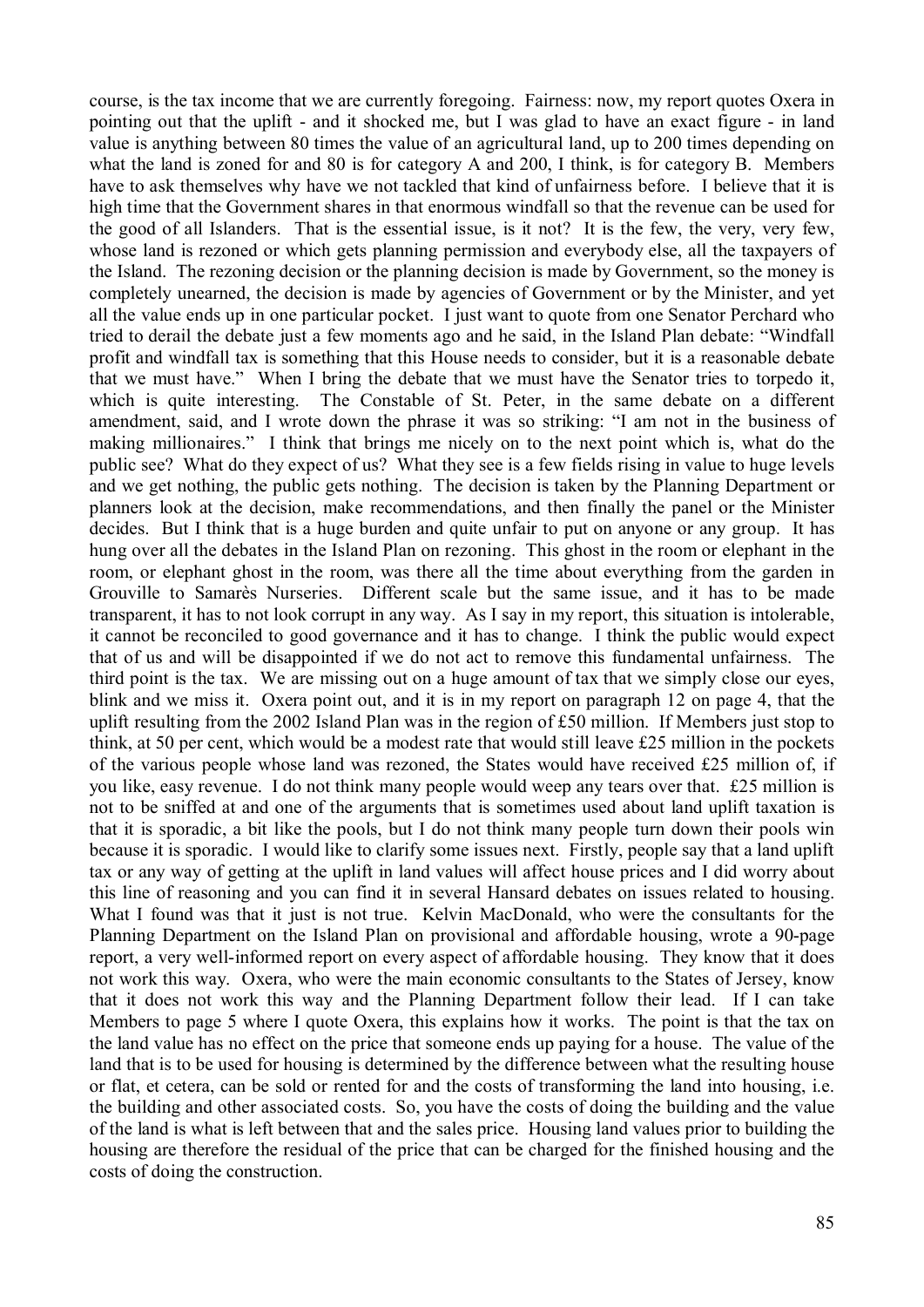#### [15:45]

So, there is Oxera saying that it works the other way round. What matters is the sale price. What matters is the price of the house when it is built and that determines, going backwards through the different costs, the land value. If Members look at my appendix 3 on page 39 of my report there is a photocopy of the Supplementary Planning Guidance which was published in August 2010 and probably should have been part of the debate on the Island Plan but there were complications, were there not? That sets out the economic model used by the Planning Department and it exactly follows the Oxera principles. First of all the development value, which is a function of the area and the houses built on that area and in their worked example £49.7 million. Then they list the construction costs, different kinds of housing times the number of square metres, the cost of providing car parking, public open space, whats-it for art, rock face stabilisation, all the little things that a developer might have to do, including planning gain, and that is then £31 million. Then the fees and then the profit, which is a separate item not influenced by anything else, cost of sales, and then finally what is left is the residual land value. So, it is the other way about. First you have the selling price, which depends on massive demand and scarcity and the fact that there are many people in Jersey who can afford to pay and then you have the costs and then you have the land value. Even if the Minister for Planning and Environment insists on affordable housing at 12.5 per cent of the value, and even if he insists on a percentage for art, and even if he insists on urban improvements, the residual land value will still be a very substantial sum, very substantial indeed. What I am asking is that that residual land value is subject to some form of taxation. I have dealt with: "Oh, well, it will raise house prices." It will not. House prices are determined by other factors. The second issue is the confusion around planning obligation agreements versus windfall tax and we can see again and again, and in fact in the Minister for Treasury and Resources' comments we see the same line taken again, which is consistent and what he says is: "Planning obligation agreements are a firm mechanism to ensure that the impacts arising from development are mitigated or to achieve measures to make development acceptable." What he is saying is that P.O.A.s (planning obligation agreements) are the way to deal with this and I would say that they are not the same as taxing the uplift. If you look at Hansard on the time that the Minister was quizzed on this he says that he is a hawk on catching the uplift in land value and then he confuses the issue and says: "But we will do it through planning gain." It was pointed out to him in that question time that they are not mutually exclusive, that the developer can be obligated to provide certain amenities and you can tax the uplift on the land value underneath. The Minister in his comments says that you cannot do both, or you should not do both, and he says to have the land development tax alongside planning obligation agreements would result in 2 measures which would impact on the value of the land. Yes, they would ... well, they would not actually. The planning obligation agreement would impact on the value of the land and then it would still be a massive value and the tax would then pick up some of that value. The third issue is certainty and Kelvin MacDonald points out in his report to the Planning Department that certainty is a very important issue. I will not read out the quote but he does point out that if you have certainty then the tax will fall on the land value and it will not end up in house prices. The Public Accounts Committee make the same point when they are talking about home buying in a report. They say that the best way to achieve fairness is to have a set way of determining the difference and not to negotiate point by point, site by site, whereas the Minister on 21st September 2009 says the opposite. He says: "I cannot answer what the percentage of gain is because this is an issue to be taken on a site-by-site basis" which is exactly what Kelvin MacDonald says you should not do and is exactly what P.A.C. (Public Accounts Committee) say you should not do and is what Oxera point out, if you do not have certainty then it might end up in the house prices. If you do have certainty, if the developers know what the cut will be that the Government will take, then it will not end up in the house price, it will end up on the land value. It is too hard to do, says the Minister, and I just have to point out to Members that it is a question of political will. Oxera have done a lot of homework on this, and to his credit the Minister for Treasury and Resources has asked them to do that work and if we do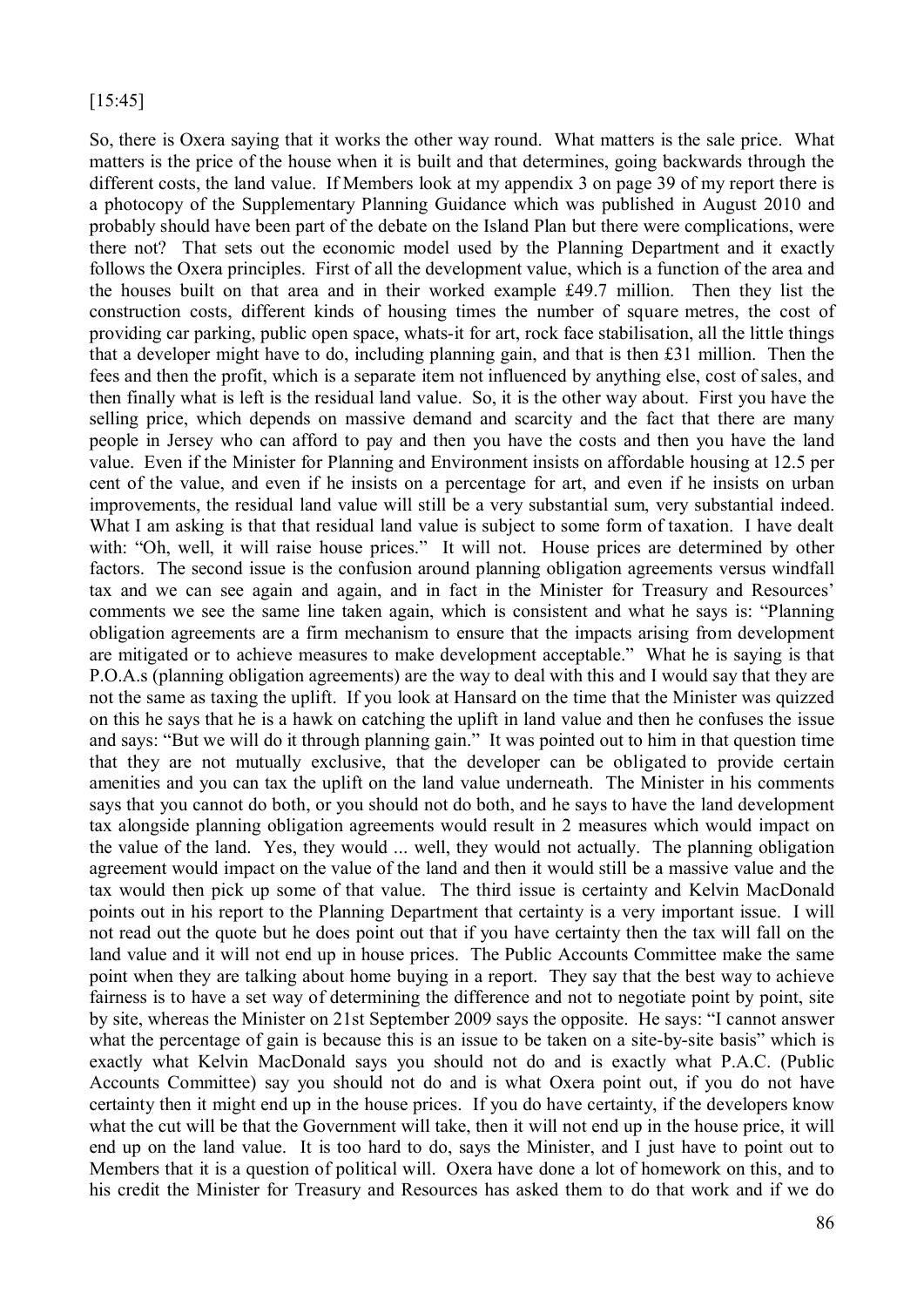insist that the work is done then it can be done. There are i's to be dotted and t's to be crossed, as he points out in his report, but there is nothing to stop us doing this. The only other real obstacle to bringing this in is that there is not a lot of land so it is not worth doing. I do beg to differ with this because we know that the Island Plan, if we fail to produce enough housing on the States' own sites, sites will come back to this House. They will either come back in the near future or they will come back in the midterm or they will come back later, but if we do not tackle population it is inevitable that more sites will be zoned for housing. It is inevitable that this uplift will occur again and that we do not want to be in the position of being caught unawares again and missing out on the tax that we could have on that unearned gain. There will be rezoning soon in my belief, if not soon then in the medium or longer term. We have a breathing space now because the Island Plan H1 and H3 have been put off. All the rezoning was put off. Let us use the breathing space to nail this problem once and for all. This proposition is a challenge for Members. It is very basic: will they vote for fairness or not? I believe that there is a clear case for saying that fairness is what it is about. There are huge issues around housing where there is the cost of building sustainable versus the cheaper cost of not. Whether it is genuine consultation, whether we want high rise or low rise, but there is always this issue of the monopoly of land. It is basically a monopoly situation. Very, very few people own the land which is zoned and are we going to tackle that or not? In the grand traditions of Deputy Le Hérissier I am going to end with 2 quotations. One is from the Minister for Treasury and Resources which I thought would be nice. The Minister for Treasury and Resources, and I am only trying to help him achieve his goals, says: "I am a hawk." I am not normally described as the sort of hawkish side of taxation but I believe that the uplift in land value must to a great extent be captured by a really touch planning obligation. But I have touched on the confusion between planning obligation and land uplift. They are 2 separate things and can be captured separately. He goes on: "I have always believed that if we had been tougher we would have delivered the dream of home ownership for more people by capturing more of the uplift in land value." Planning obligations do not capture any of the uplift in land value. They are an imposition on the developer, who has to do X, Y and Z. That increases his costs. That reduces the land value. But they do not tackle land value directly. The land value is still there. So, that is the quotation from our good Minister for Treasury and Resources and then we have one better than him, we have Churchill. If I can find Churchill ... and I am indebted for this quote to Deputy Le Claire who used it in an earlier debate: "Meeting the needs of a community should not lead to unearned windfall gains for fortunate landowners, public or private." I make the proposition.

#### **7.2.1 Senator P.F.C. Ozouf:**

I think it is a privilege and an honour to serve this Assembly and I think that the Deputy of St. Mary is, if I may say, descending into new depths of time-wasting in terms of what we do. I have already said that I acknowledge the sentiments behind the proposition brought by the Deputy but it simply cannot be accepted because of the timing. There is no ducking the issue, there is no sending a message to the Minister for Treasury and Resources. The wording of the prayer in the proposition is clear. It is to bring forward proposals in the 2012 budget and I need to say to the Assembly in absolute clarity, absolute sincerity, that it cannot be done. I do not want to speak for a great deal of time and I will try and keep my comments brief but, because Members may be in a doubt about the 2 issues that are before them in the timing and the substance of the issue, I do think that it is incumbent upon me to explain them, albeit very briefly. I want to say that it is simply not possible in terms of timing, because this Assembly would ask me to deliver a tax in 12 weeks in terms of something really quite substantial. I just cannot do that. As good as my Treasury officials are, we cannot develop an effective, implementable law in such a short period of time. Moreover, it sends out a very serious message that there is going to be uncertainty and certainly passing legislation at such speed or asking me to do something has consequences to market confidence, et cetera. Oxera made it clear in their reports that in order to be effective a land development tax has to be credible and credible means that landowners have to believe that that tax is going to be here for the longer term. Credibility will not exist in legislation, I cannot see it being drafted, but even if I did it would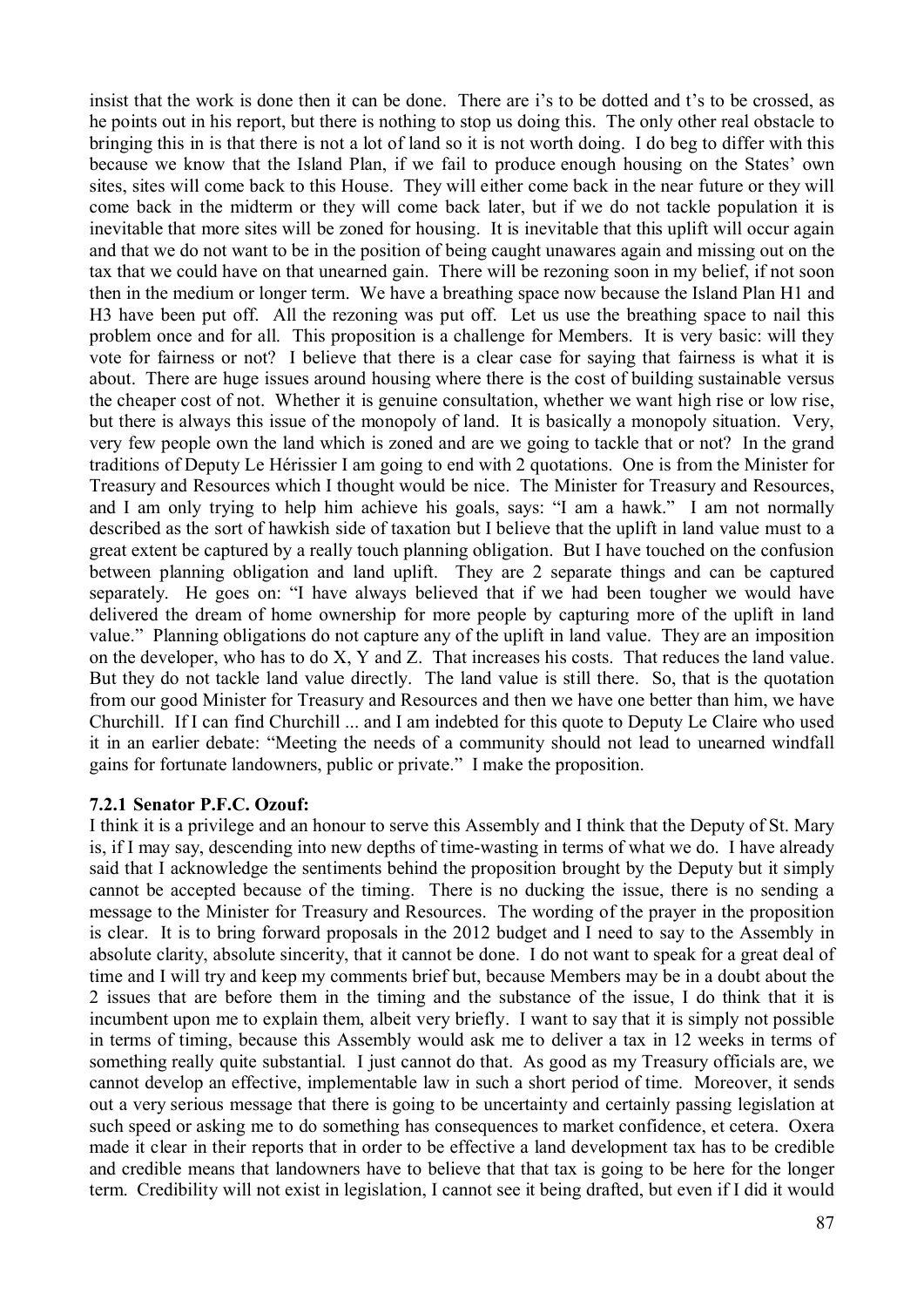not be credible and it would not do anything to achieve the fundamental objectives that the Deputy is asking for. I apologise if comments have been late but I am afraid that the Treasury and the tax policy team have been working at absolute capacity in terms of dealing with other taxation issues, deemed distribution, one-one pay, and all the other reforms, quite apart from the issues of G.S.T., et cetera. There is only so much finger-wagging that Members can do in terms of requests for doing things and I am not going to propose legislation that is rushed and, sadly, there is not an off-theshelf solution which I can lift from other places. The U.K. expended a huge amount of time and effort on this issue and, following a genuine consultation, of which there will no time at all to do this either, their proposals were abandoned in 2007 before legislation was drafted. We would need to carry out substantial market research of the economic implications of it, we would need to understand the market and while also genuinely arguing that measures to capture the uplifted land value in terms of the land increase, genuinely decrease land value. On this occasion if we implement something I think there is a risk that it may increase house prices in a way because we would do it in such an unthoughtful way. I believe that Oxera's words are absolutely clear and they do have an established reputation in the Island for good advice, are absolutely quite clear.

[16:00]

I do not believe that this Assembly, even though I cannot implement the legislation, today has before them sufficient information that indicates that a land development tax is the right way of capturing the uplift in value. With the greatest of respect to the Deputy of St. Mary, I do not need a lecture on the way of capturing land value as being the promoter and the original innovator of the planning obligation system which took for the first time an uplift in land rezoning for the benefit of social housing which has, I am proud to say, resulted in the creation of hundreds of units of social accommodation. I believe that we can do more and I believe that it is now working with the new Minister for Planning and Environment and the Minister for Housing, we can deliver effective H1 and H3 policies that will capture the uplift of land value, hypothecate that revenue and deliver it to where it needs to be done in terms of affordable housing. So, not only is this a bad decision, which cannot be implemented and should not be implemented in the period of time that we are given, it is the wrong decision because the right decision is to focus on the working-up of H1, H3, in a collaborative way. I accept that we were not part of the Treasury, no criticism, but we have not been fully engaged in relation to the H1 and H3 policy debate. We should have been, we are going to give our full support to working together with the Economics Unit and Planning and Housing and I am absolutely confident that we will have, before this Assembly completes its work and its term of office, an H1 and H3 policy that will deliver the uplift in land value. This is time wasting, we cannot do it, there is no evidence that this will work and I urge Members ... I do not know if I can propose that we move on to the next item but if we cannot do that then we should throw this proposition out as soon as possible because we have a huge agenda of work where we need to pass legislation, pass policy matters, which are important, and we should not be wasting our time on such matters. Can I propose to move on to the next item?

## **The Deputy Bailiff:**

Standing Order 85 says this: "A Member of the States may propose without notice during a debate on a proposition that the States move to consideration of the next item on the Order Paper. The Presiding Officer shall not allow the proposal if it appears to him or her that it is an abuse of the procedure of the States or an infringement of the rights of a minority. Otherwise the Presiding Officer shall immediately put the proposal to the vote without debate. Notwithstanding Article 16.1 of the Law, the proposal is not adopted if less than 20 elected Members vote in favour of it. If the proposal is adopted the debate on the proposition shall cease." The issue for me is whether or not I think it would be an infringement of the rights of a minority if I allowed this proposition. I am conscious that usually the position is that some 9 or 10 Members ought to speak before the Chair allows the proposition but in the special circumstances of this case I am going to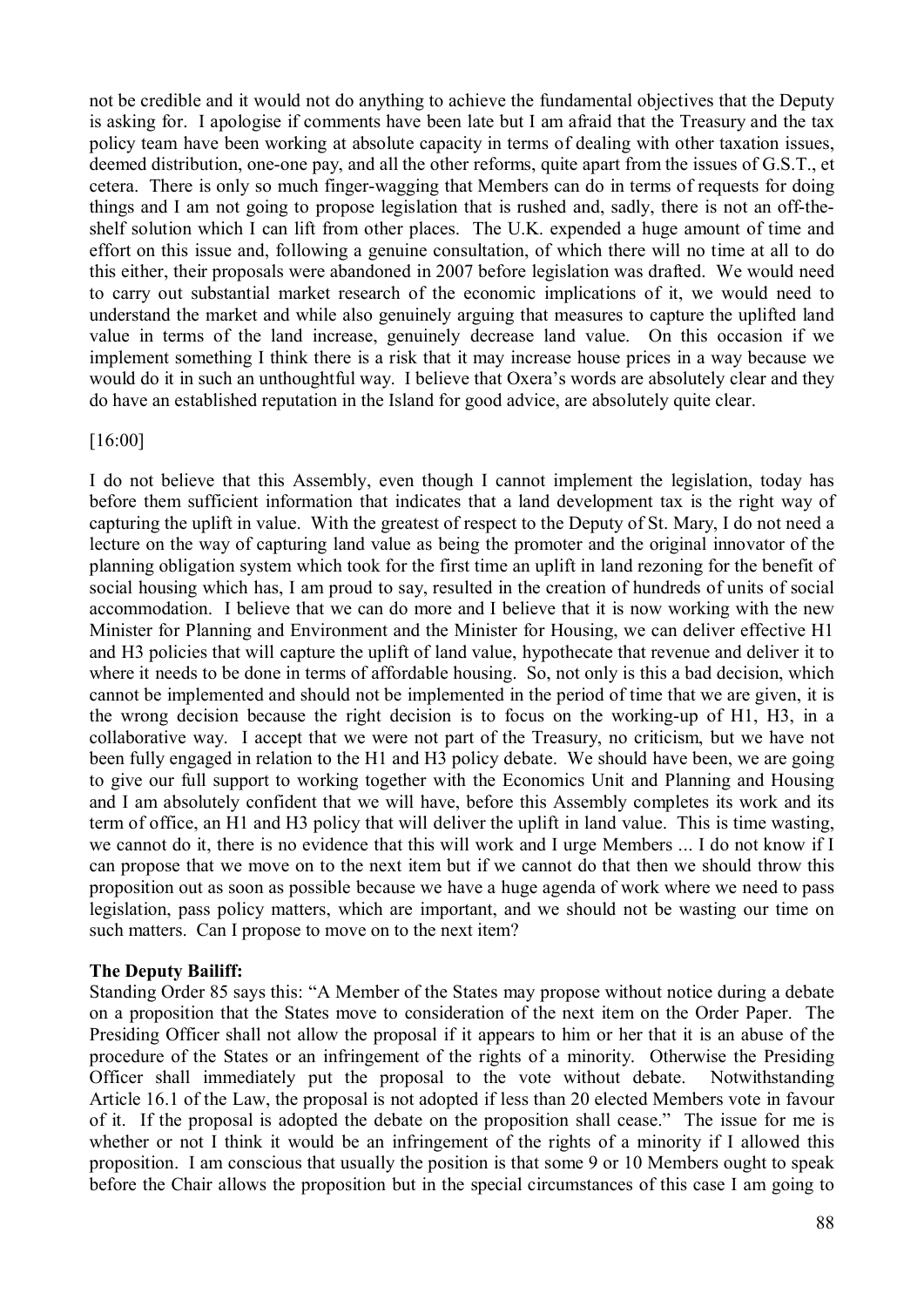allow it because the proposer himself has taken the view that the proposition is not capable of being achieved as it is drafted and in effect he wants the proposition to be interpreted to say something which it is not saying. In those circumstances I think it is a matter for Members to decide whether they think it is an appropriate course or not and so I am going to allow the proposition to move to the next item. Is it seconded? **[Seconded]** Then we go straight to a vote.

## **Deputy M. Tadier:**

May I ask how many people there are left to speak? That may affect our decision.

#### **The Deputy Bailiff:**

At the moment there is one person left to speak. The appel is called for on the proposal to move to the next item. I invite Members to return to their seats and ask the Greffier to open the voting.

| <b>POUR: 29</b>            | <b>CONTRE: 10</b>            | <b>ABSTAIN: 0</b> |
|----------------------------|------------------------------|-------------------|
| Senator T.A. Le Sueur      | Senator F. du H. Le Gresley  |                   |
| Senator P.F. Routier       | Connétable of St. Clement    |                   |
| Senator P.F.C. Ozouf       | Deputy R.G. Le Hérissier (S) |                   |
| Senator J.L. Perchard      | Deputy J.A. Martin (H)       |                   |
| Senator S.C. Ferguson      | Deputy of St. Ouen           |                   |
| Senator B.I. Le Marquand   | Deputy P.V.F. Le Claire (H)  |                   |
| Connétable of St. Helier   | Deputy S. Pitman (H)         |                   |
| Connétable of Trinity      | Deputy M. Tadier (B)         |                   |
| Connétable of Grouville    | Deputy of St. Mary           |                   |
| Connétable of St. Brelade  | Deputy T.M. Pitman (H)       |                   |
| Connétable of St. Martin   |                              |                   |
| Connétable of St. Saviour  |                              |                   |
| Connétable of St. Lawrence |                              |                   |
| Connétable of St. Mary     |                              |                   |
| Deputy R.C. Duhamel (S)    |                              |                   |
| Deputy of St. Martin       |                              |                   |
| Deputy J.B. Fox (H)        |                              |                   |
| Deputy J.A. Hilton (H)     |                              |                   |
| Deputy of Trinity          |                              |                   |
| Deputy S.S.P.A. Power (B)  |                              |                   |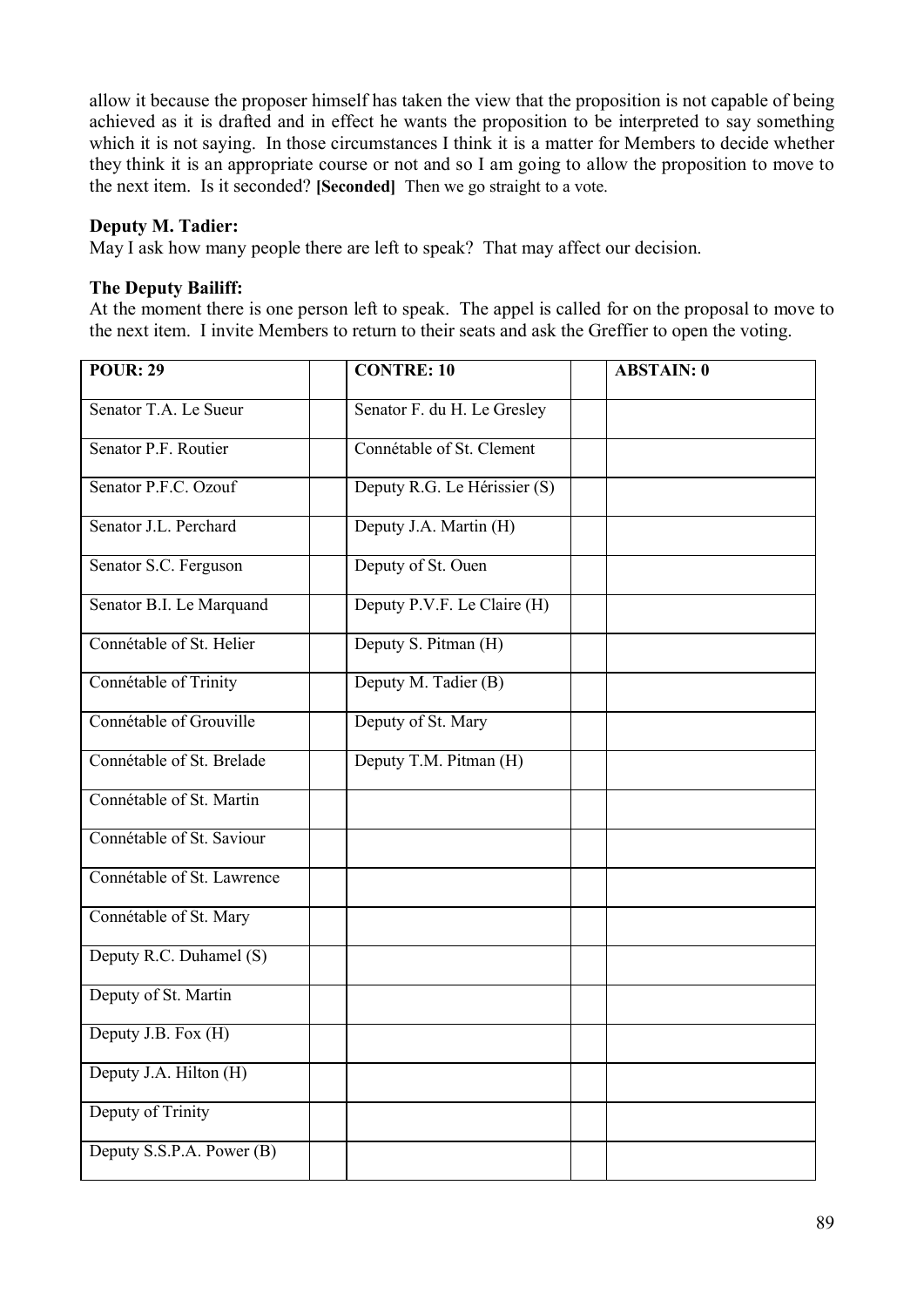| Deputy K.C. Lewis (S)   |  |  |  |
|-------------------------|--|--|--|
| Deputy I.J. Gorst $(C)$ |  |  |  |
| Deputy of St. John      |  |  |  |
| Deputy A.E. Jeune (B)   |  |  |  |
| Deputy A.T. Dupré (C)   |  |  |  |
| Deputy E.J. Noel (L)    |  |  |  |
| Deputy T.A. Vallois (S) |  |  |  |
| Deputy A.K.F. Green (H) |  |  |  |
| Deputy J.M. Maçon (S)   |  |  |  |

# **8 Council of Ministers' meetings: public access (P.103/2011)**

## **The Deputy Bailiff:**

The next item on the agenda is P.103/2011 Council of Ministers Meetings Public Access lodged by Deputy Tadier. I ask the Greffier to read the proposition.

# **The Greffier of the States:**

The States are asked to decide whether an opinion to request the Council of Ministers to hold its meeting in public, except when the Council is discussing any matter which by virtue of any enactment or code it is entitled to discuss in private.

# **8.1 Deputy M. Tadier:**

I was reading through the 2009 Strategic Plan with glee, as I do when I have a moment before bed to help me go to sleep. There were several references in it to openness, transparency and accountability. I thought this is a very good principle, something which we abide by on Scrutiny. We do, as far as possible, try to hold all of our meetings in public, even some of them which are very tedious, if you can imagine that a Scrutiny meeting could be tedious. So, I thought that would be a good principle to adopt for the Council of Ministers. I have spoken to other Members and I spoke to somebody who is perhaps tentatively thinking of running for Chief Minister and he said to me: "If I ever become Chief Minister I will move to make our meetings public." So, I think this is a good principle. It is a way for the Council of Ministers and the Chief Minister, who put forward the Strategic Plan with these inbuilt quotes about openness and transparency forward, of doing something in a practical sense. Not simply rhetoric and words saying that we believe in openness but when you ask for information saying: "Oh, we cannot give you the information because it is confidentially sensitive" and then saying: "Well, can you give us the information and anonymise it so that we can at least have some meaningful things to look at?" The answer still comes back: "No, you cannot because if you did that you might ask subsequent questions which would put us in an uncomfortable position and it might help to progress some democratic reforms with which we do not necessarily agree." If that were not the case but they were in favour of practically being open they might recall the words on page 7 of the Strategic Plan which say very grandiosely: "By working openly and inclusively with all sectors of our community we will create a responsive Government which embraces a progressive culture of openness, transparency and accountability to the public." On page 32 of the Strategic Plan: "We will work to improve the public trust in Government and establish a system of greater transparency, public participation and collaboration to strengthen our democracy and to promote efficiency and effectiveness in Government." So, with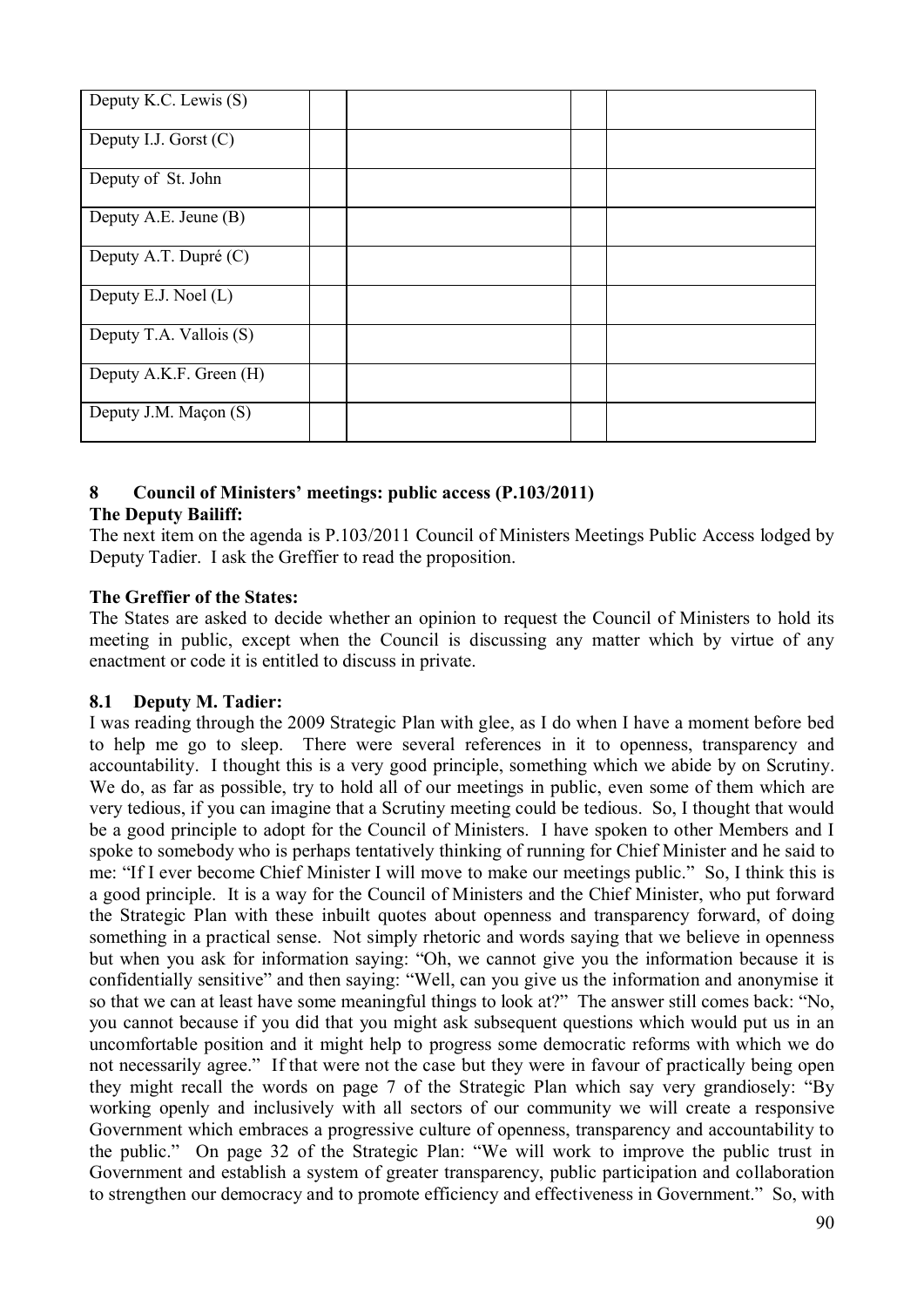all the references clearly one would anticipate under any normal circumstances that the Council of Ministers would have absolutely no problem in adopting this proposition. Let us wait a moment before we hear what the comments are of the Council of Ministers and look at the actual wording of the proposition itself. It is to request the Council of Ministers to hold its meetings in public. Deputy Tadier is being understandably cautious here, he says: "Except when the Council is discussing any matter which by virtue of any enactment or code it is entitled to discuss in private." The inclusion of those last few words acknowledges the fact that there will be times when the Council of Ministers are discussing matters of such urgency, perhaps of a confidential nature, which a policy in formation ... and it is quite right that those issues, which will already be on the B agenda anyway, there will be a B agenda for those lay people listening at home of the areas which need to be discussed in private as opposed to the A agenda which is discussed in public but not in the case of Scrutiny or the Privileges and Procedures Committee. So, my point is saying okay, we acknowledge that there is a difference, we acknowledge that there are good reasons on occasion in my opinion for things to be held in private so that we can have free and open discussions without necessarily some of the more whacky ideas, which may in 5 or 10 years' time be mainstream, being misreported or misinterpreted so that everything can be considered in the round. Nonetheless there would still be an option for the less controversial pieces to be discussed in public so that the public could come along, they could see the Ministers, the men and the woman sitting around a table setting agendas, talking about what the issues are. It may only be a very short meeting but I think it is a step in the right direction if we are serious about engaging with the public, being open, being transparent and more to the point being accountable. It is quite surprising then to me that the Council of Ministers come back and reject this proposition with its safeguards in place on the basis that they think it could be prejudicial to the effective conduct of public affairs. I am not convinced. I think I have made a case for the 2 to be compatible. They can have parts of their meetings in public, as Scrutiny and other bodies do, and then the other areas which are to do with policy in formation and are particularly sensitive can be done in private. I think it is unfortunate that the Council of Ministers have not adopted that progressive stance which they talked about in the Strategic Plan, the progressive culture of openness and transparency and accountability. I think it would have been very easy to accept this to test the water tentatively, to have a small part of their meeting, as I said, in public and to conduct the rest of the affairs where necessary in private. I will just finish with the thought that there is of course a more radical position of mine which is that all Council of Ministers meetings could be held in public, including policy in formation, and that some would advocate that form of radicalism. They would say all meetings should be held in public. These have been voted in indirectly by the public but nonetheless by the public to take office and one could argue that all meetings should be there for the public to attend and to scrutinise. This is not what is being proposed, this is much more moderate than that, so I do make the proposition.

#### **The Deputy Bailiff:**

Is the proposition seconded? **[Seconded]** Does any Member wish to speak?

#### **8.1.1 Senator T.A. Le Sueur:**

I do appreciate that Deputy Tadier has been realistic in his proposition by accepting the fact that B agenda items should continue to be debated in private so that all we are talking about is items which would be on the A agenda. Even having said that, one has to accept the fact that the Council of Ministers is a policy-making body similar to other such bodies around the world and nowhere else around the world would such meetings be held in public. What is so special that makes Jersey a unique case? Is it that we are really progressive or is it that we are inquisitive? What benefit would the public achieve by being able to observe the Council of Ministers debating, discussing such matters? I really find it hard to see why Jersey should be the exception to the general rule. One of the characteristics of any Council of Ministers is the ability to have wide-ranging discussions which may be initiated from an agenda item but very often can lead to other trains of thought. I feel that if we are going to have the public observing and breathing down our necks at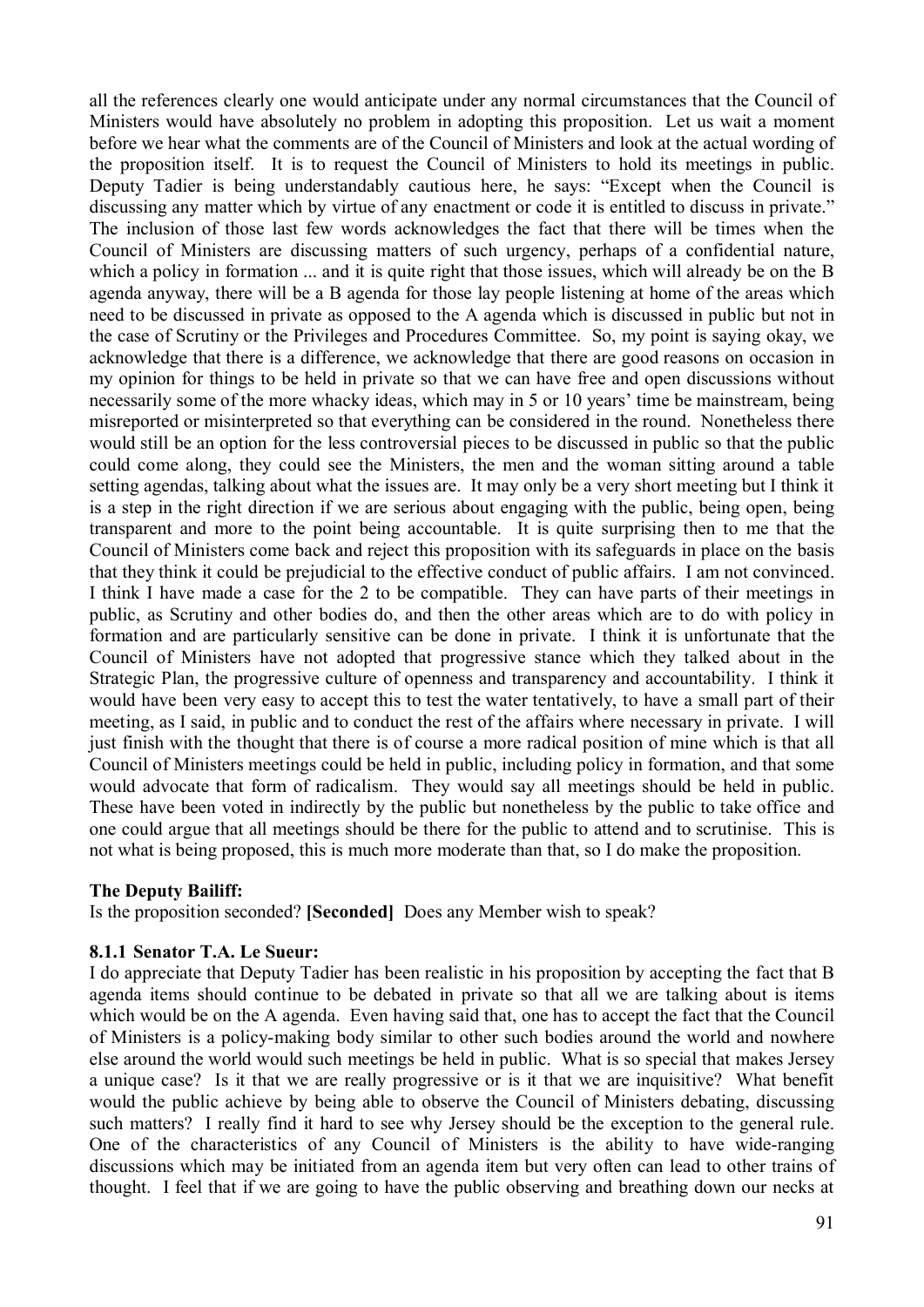any stage we are not going to have those wide-ranging trains of thought, we are going to have a very narrow, restricted discussion which ultimately would probably be detrimental to the public interest. Certainly I have no difficulty in making decisions of the Council of Ministers known to the general public but I think if we are going to have that ability to have free-thinking, lateral thinking, thinking outside the box, then having the public there will simply inhibit that process, and to what benefit? I see little benefit to it but I do believe that we would be taking a backward step here and one which certainly I would not recommend and which I think will be really not in the long term interests of either the Council of Ministers, States Members or, more importantly, the public generally.

## [16:15]

So, despite the concession of Deputy Tadier that matters which are by definition B agenda items, even A agenda items because they give the opportunity for wide-ranging discussions into areas which might well be termed B, are areas which I think we should continue to be able to discuss freely, openly and in confidence with one another. If that is to fail then what I fear could be even worse is that there are official Council of Ministers meetings and unofficial Council of Ministers meetings. That is a situation which I would not want to see happen and I am sure other Members would not wish to see happen either but which I think is a very real danger. For those reasons, despite the well-meaning nature of this proposition, I urge Members to oppose it.

## **8.1.2 Deputy J.B. Fox of St. Helier:**

I shall not be voting for this and I will tell you the reason why. This is one of those piecemeal type propositions that come up. I do not blame the Deputy for bringing it forward because it is a thing that is increasing. We have seen it in planning terms, it has gone into the public arena, et cetera. But the Council of Ministers, what comes out currently on the A agenda is usually comments on what they are going to say for a proposition or amendment that has been put in and it is a very small list that indicates to me that the bigger list is the private B agenda. Not too many of them seem to transfer to the A agenda. The other thing of course is that I spent time being an Assistant Minister and during that period it was only when my Minister was absent and was not available to go that I was invited on to stand in his place as Assistant Minister. Having said that, I was deemed as part of the Executive but I was not permitted to go and sit in and observe. Therefore I would suggest that if we are going to have a review, as has been suggested by the Council of Ministers, on the workings of the ministerial government it think it would be better if we looked at that first and have the request that is contained in this proposition included in that. I think that it would be much more practical and constructive to have the whole review put together in the first place.

## **8.1.3 The Connétable of St. Helier:**

While I understand the Chief Minister's response, I think it is disappointing. There are of course dangers in any system where work is divided into the part the public can witness and the part that they cannot. I remember quite some time ago visiting a number of councils in the U.K. where it was quite clear that there was quite a lot of business going on before the public part of the meeting by the councillors in private session. There is of course that danger, but certainly with now over 100 open meetings of the St. Helier Road Committee under my belt I do not think those problems are insuperable. From time to time an officer will ask me if something can go on to the B agenda and I will say: "Why? What is the problem in the parishioners of St. Helier, often just through their media representatives and the Deputies who attend the roads committees, knowing that we are wrestling with this problem, as long as we suitably anonymise what we are discussing?" Increasingly our B agendas have become extremely light; we often just talk about the minutes and our date for the next meeting. A lot of things can be put on the A agenda without any harm. I have found certainly, as I say, with that experience—I know it is not quite the Council of Ministers, that august body, it is only a parish roads committee—that the discipline of holding the meetings in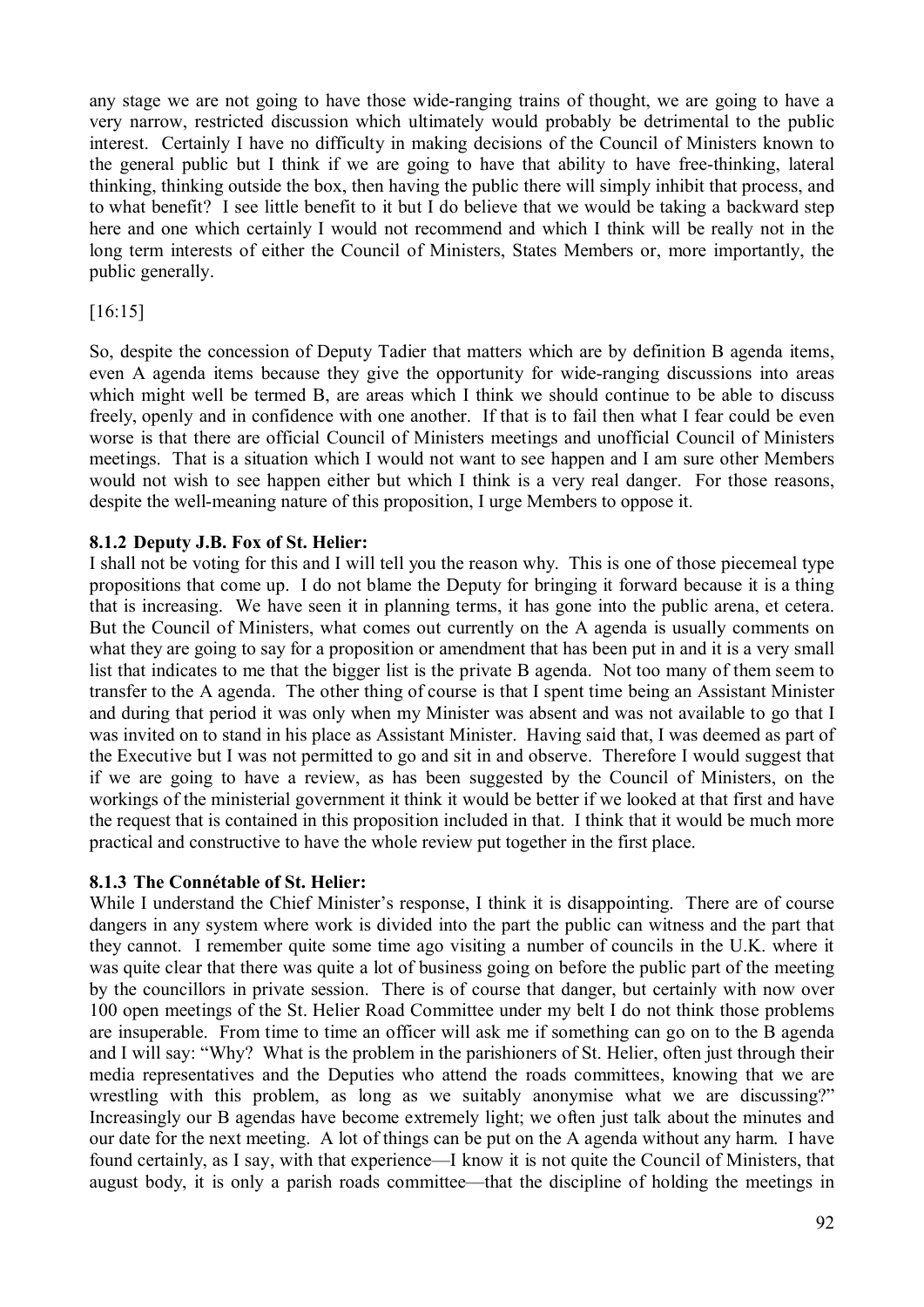public, the discipline that forces on the members, the way we really are reminded every meeting that we are there to serve the public, we are not there just to discuss things around ourselves, and we are accountable, we are transparent and we are accountable and it is something that is occasionally there will be a slip of the tongue and something quite awful will get into the media, something inappropriate will come out. But by and large I think it is a good system and I think it has one reason in particular to commend itself to the Council of Ministers. They do not need me to say the confidence in the ministerial system is low, the confidence in the Council of Ministers is low. If they wanted one way to really re-establish the confidence of the public what better way than to announce that, perhaps for a trial period, they are going to open their meetings to the public and they are really going to try and put as much on to those A agendas as possible so that the public can see what real problems the Council of Ministers is wrestling with. I think the proposition does have a lot going for it. Deputy Fox suggests we should not do things piecemeal, we should wait for the review of the ministerial system. I say, why not try this measure out? See if it improves, and indeed why do we not have the potential candidates for the next Chief Minister position seriously give some consideration to having open meetings so that the public and the media can really begin to get a better sense of what is involved in the Council of Ministers' work rather than that somewhat artificial version of events that comes down to us via the Communications Unit? I know that a lot of the media would rather hear it first hand from the mouths of the elected Members and I know that those members of the public who are not too busy working and who could find time to come along to these meetings would also appreciate the ability to hear this at first hand from the Council of Ministers. So I for one will be supporting this proposition.

#### **8.1.4 Deputy T.M. Pitman:**

A few points. I think we have to be honest, if this Assembly was a horse, and I am an animal lover, you would shoot it out of kindness. I think the horse analogy is a good one because in my experience of the last 3 years the horse's head where the thinking is done has clearly been Scrutiny. The Executive on the other hand, or perhaps the other end, would be described as the horse's other end, the end where all the hot air comes out. I think what Deputy Tadier is trying to do is admirable. It is probably just a sticking plaster at this stage but for the future he is absolutely spot on. I listened to the Chief Minister with disappointment because he says why should Jersey be different, why should Jersey be special? Well, I have heard us go on and on and pay a lot of money to try and promote that Jersey is special. Why should we not be different? What is wrong with being open and transparent? The fact is, I think, this Council of Ministers and the objections to this sums up the fact that really words like openness and transparency, they are just words on a Strategic Plan, and that is one of the reasons I am bringing my censure motion and I will continue to bring it. It is just words; that is all we have had for 3 years. Yes, I fully understand that we have to have B agendas but why would it be wrong to let people, the public who are affected by all our decisions, sit there and listen, quite rightly, to how Ministers struggle with the decisions, how they try to reach those problems? I think anyone going would probably come out certainly with a lot better understanding; it might make them less critical, who knows. On the other hand if, going by another comment of the Chief Minister, there are official meetings and unofficial, I think that might even shed a bit more light on it because the thought of most of us, and most of the people out there, that you might have a Council of Ministers but you have an inner circle and that is where the decisions are really made, so what would the public be invited to? I am sure Deputy Tadier does not know. Would they be open to official Council of Ministers meetings or the inner circle, wherever those take place, whether it is down at the champagne lounge where I used to pass quite a lot of Ministers on my way to the gym? We see this all the time, this reluctance, freedom of information. It is always talk from the Council of Ministers but when it comes to some action, and Deputy Tadier is asking for some action, we get all the excuses in the world. The Chief Minister is meant to be committed to transparency, accountability, leadership. We sign up to it and preach about it in our Strategic Plans, as I say. There is absolutely no reason why this could not be done. We all accept the B agenda but I think what Deputy Tadier is putting forward is what most people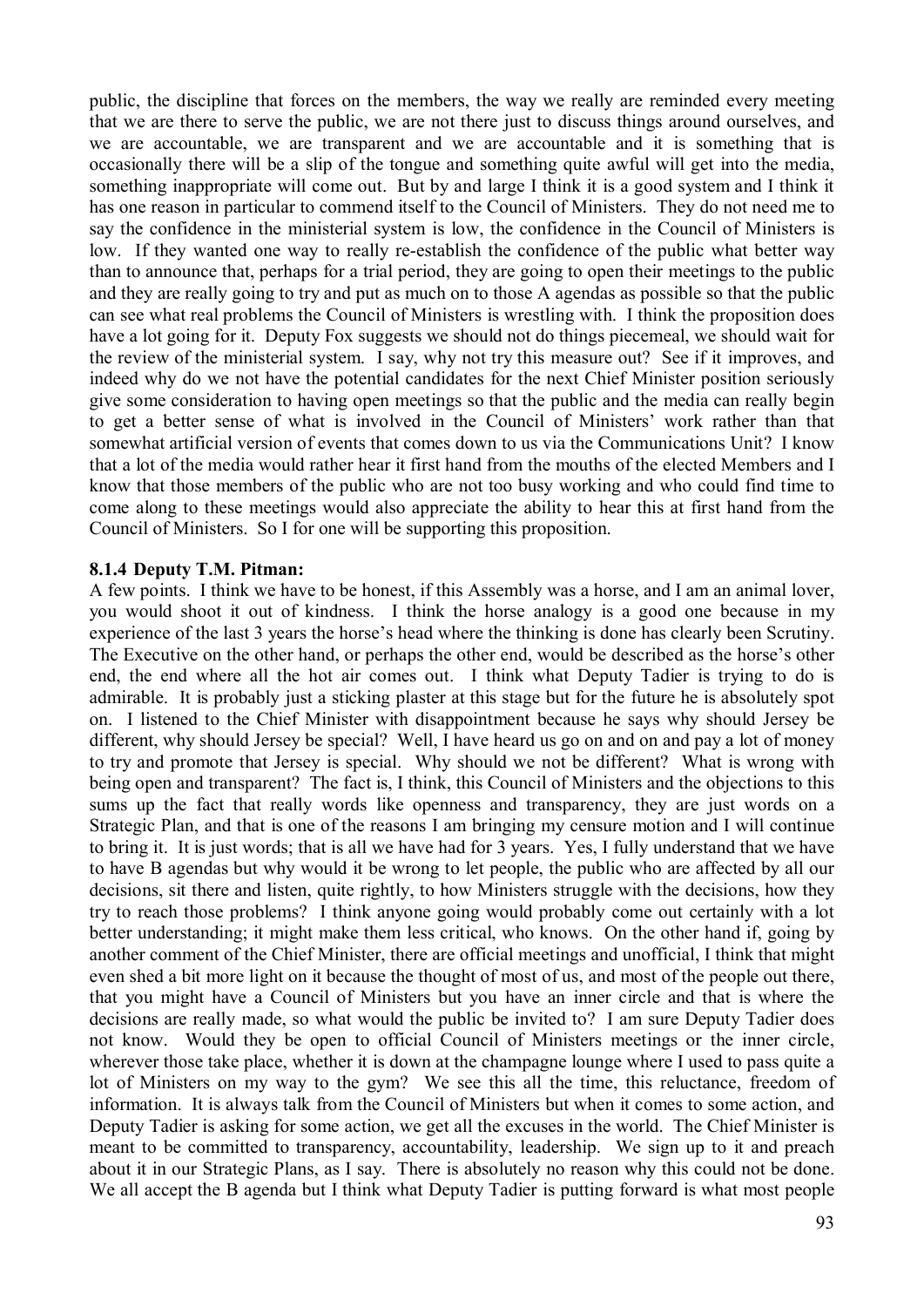would want. I am sure most people probably would not want to sit in a Council of Ministers meeting week after week but they would learn things. They might even learn how, despite all the promises, why we are not having our lunch any more. The Council of Ministers I believe their lunches, they still have their snouts in the snuffle trough. Why have they not put that behind them as we have moved on? I never thought the States Members needed a free lunch; why do the Chief Minister and his team need that? They are all very wealthy. Some of us, we are not here for money, although certainly *J.E.P.* like to portray that regularly, but this is a good proposal and I think everyone should support it. It is about openness, transparency, and that is what our people want.

#### **8.1.5 Senator P.F.C. Ozouf:**

I have been a Minister since the start of ministerial government and I understand that Members feel disenfranchised when they are not part of the Council of Ministers and whoever ends up in whatever position there is going to have to be an issue to be dealt with in terms of how more Members are involved in terms of information and information sharing. For my part, and I offer no other Minister any criticism, when I was Minister for Economic Development and when I am Minister for Treasury and Resources I make sure that my Assistant Ministers are fully informed of exactly what is going on in terms of our meetings. I ensure that they are briefed and we discuss issues from the Council of Ministers and there is good communication in the teams that I have been involved in. There does need to be, without any question, a way in which we can encompass more communication with Members about the happenings, the decisions, the challenges of the Council of Ministers. But I am afraid to send the message that we can deal with this understandable and needing to be resolved issue of disenfranchisement of Members, we cannot simply jump to the opposite extreme and open up the Council of Ministers to public session. I am sorry, but with the greatest of respect I know that Members will be wanting to send very clear messages in an election year that they are transparent and open. The Council of Ministers is the Island's national cabinet. It deals with policy issues; it deals with complex issues. It does not just deal with enactments, it deals with the wrestling of real challenges, and I for my part would like some Members to see some of the complex discussions that do happen at the Council of Ministers. Yes, the arguments, the challenges of individual Ministers, which is absolutely what should happen. But a national cabinet cannot have policy under development dealing with national issues, dealing with the Island, held in public. No other government does it and we cannot do it here and neither should we be pretending that while we uphold the principles of the highest levels of transparency and we have dealt with freedom of information and we are going to improve codes and we are going to improve public access, we cannot have a situation where the default position is that the Island's cabinet holds its meeting in public. It cannot be done. I am sorry but we are not the roads committee of St. Helier, we are not a roads committee. Without question I can understand why those issues are dealt with in public dealing with public rights of access and all the rest of it. We are the national cabinet of this Island and we cannot hold meetings as a default position in public. To do so I have no doubt would deal with the big decisions being driven underground and that is not right. It is not right that there are ... and there are always going to be accusations, there are always going to be groups of people that work together, but you will see a pushing down of big decisions into more covert groups which has to happen because there would be no other choice of wrestling big issues if you have to force to hold these issues in public. I would prefer that the issues the Council of Ministers have to tackle be dealt with at properly constituted meetings with the independent record, with the committee clerk documenting and recording those challenging discussions, and as soon as possible for the papers that are being discussed to be released when policy under development has been dealt with and all of the access under freedom of information has been dealt with.

[16:30]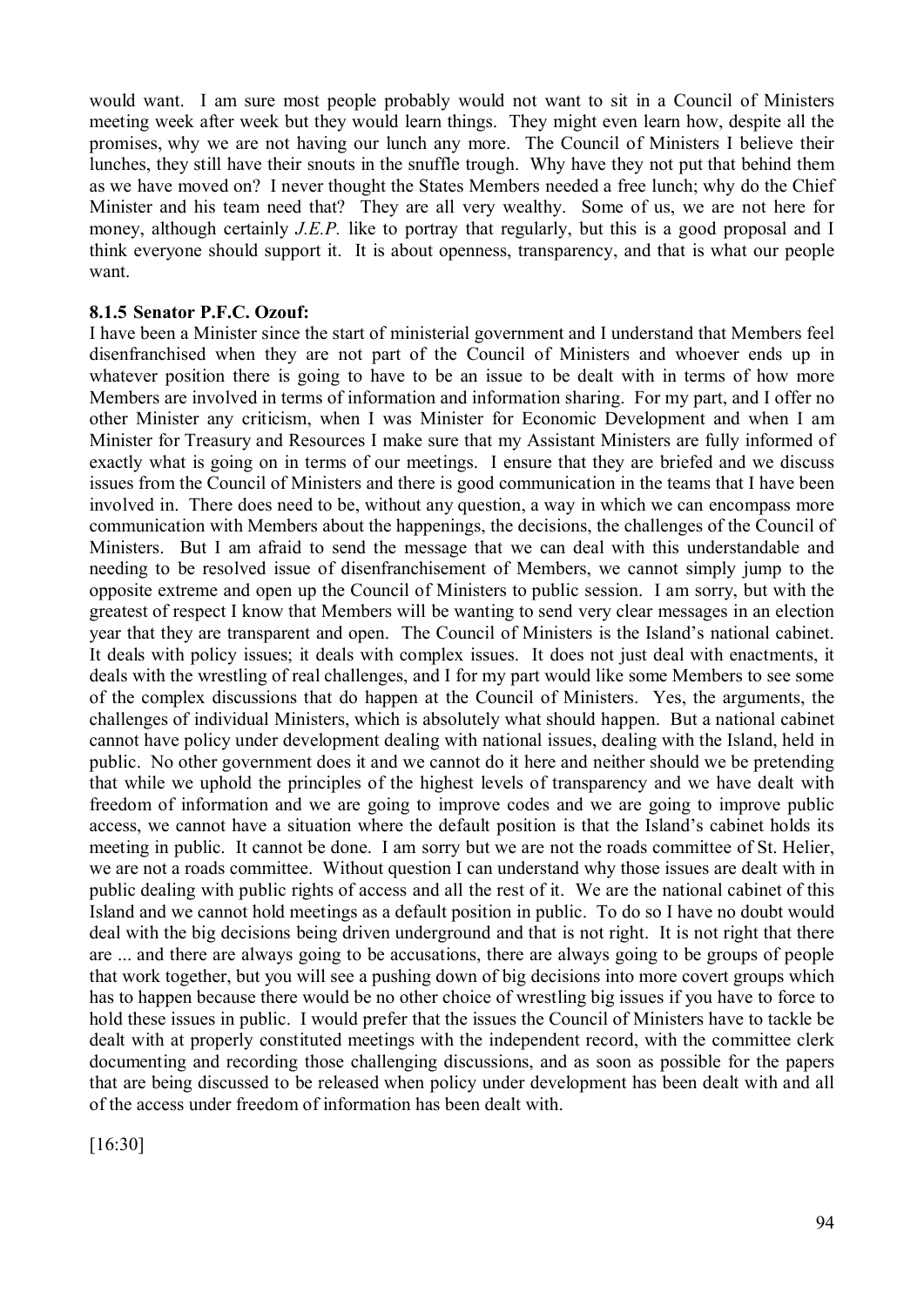I urge Deputy Fox, with all of his frustration in the position that he finds himself in and the message that wants to be sent, not to jump to the extreme, to the frankly un-implementable extreme, but to continue to press for more communication with Members, to a more sharing, more inclusive system of government, but not to try and pretend the undeliverable, which is opening Jersey's national cabinet to public access, which I do not think is in the best interests of those that we serve.

## **8.1.6 Deputy J.A. Martin:**

Always a pleasure to follow Senator Ozouf. It is quite shocking for me to stand here, and I think he is one of the candidates for the next Chief Minister, to say that if ... and read very carefully what Deputy Tadier is proposing ... request the Council of Ministers to hold meetings in public except when blah, blah, blah. One of the candidates has just stood up and said: "This will drive the Government of this Island into covert meetings and discussions." I am absolutely appalled. Everyone is shouting out: "It will!" Well, I do not wonder why the public think we are absolutely untrustworthy. They do not know what we are doing. I think the Constable of St. Helier makes a very good point because unfortunately I have had to sit in some of the Council of Ministers' meetings on behalf of a Minister and I think discipline and expediency and everything else that could be done on the A agenda would be really of much benefit if it was open to the public. We talk about the Island's national cabinet. How can we go down this route? The Deputy is asking for the A agenda only and obviously as we all know, and I have been on committees where the A agenda had the minutes and who was present on it and everything else, and it was a full Education Committee, everything else was B and we used to question many times why it was on the B agenda. It was just so that it was a need to know basis and we are absolutely treating the public with contempt. In fact we are open now, the public can listen in to us, how many have turned over to Channel 103 or Radio 1 ...

## **The Deputy Bailiff:**

I am sorry, would you sit down please. We are inquorate. I am corrected, we are 27, I am so sorry.

#### **Deputy J.A. Martin:**

I thought it was because I mentioned Channel 103. I will mention all the other media, whatever. I am certainly not being at all biased. But the minutes absolutely defy belief to me that we are open, we are transparent, this is one, 2, 3, 4, 5 paragraphs then the buts and the last bit, Deputy Tadier rightly acknowledges that there are times when items need to be discussed in confidence but the Council of Ministers believes, now this is the Island's national government, believes that distinguishing between items that can and cannot be heard in public will be impractical. I am very sorry, this is my Council of Ministers. If they cannot let me know there is something that is already out there ... we have had the school fees, we have the housing problems, the Island Plan, all goes around the Council of Ministers. It is an inner sanctum that has to be opened up and starting with the A agenda. I do not care if you put it all on the B agenda, that just shows exactly what the Council really want. They do not want transparency. You really do everything that has been brought forward, even to getting comments early, has been brought by a Back-Bencher. Being told before the media by Back-Benchers, never been initiated by the Council of Ministers, the open, transparent ones. I am very sorry, I totally agree with my Constable for once, or as often or sometimes I do, but I just think they do protest too much. It would bring discipline, it would probably only take about 3 meetings like Scrutiny and none of the public would turn up anyway but I am afraid that is the way it has become. They are open, the Ministers come openly and open to be cross-examined really at Scrutiny meetings. Why cannot they have the A agenda to see exactly what goes on round the Council of Ministers? I cannot see the 2 conflicts. We are the Island's national cabinet but we cannot make a decision what is on the A or B agenda and what we can discuss. It is all keeping it close to the chest and against, again, the power in the few. I am very sorry that had to come from a prospective candidate for the next Chief Minister to talk about covert meetings and discussions. Absolutely appalled.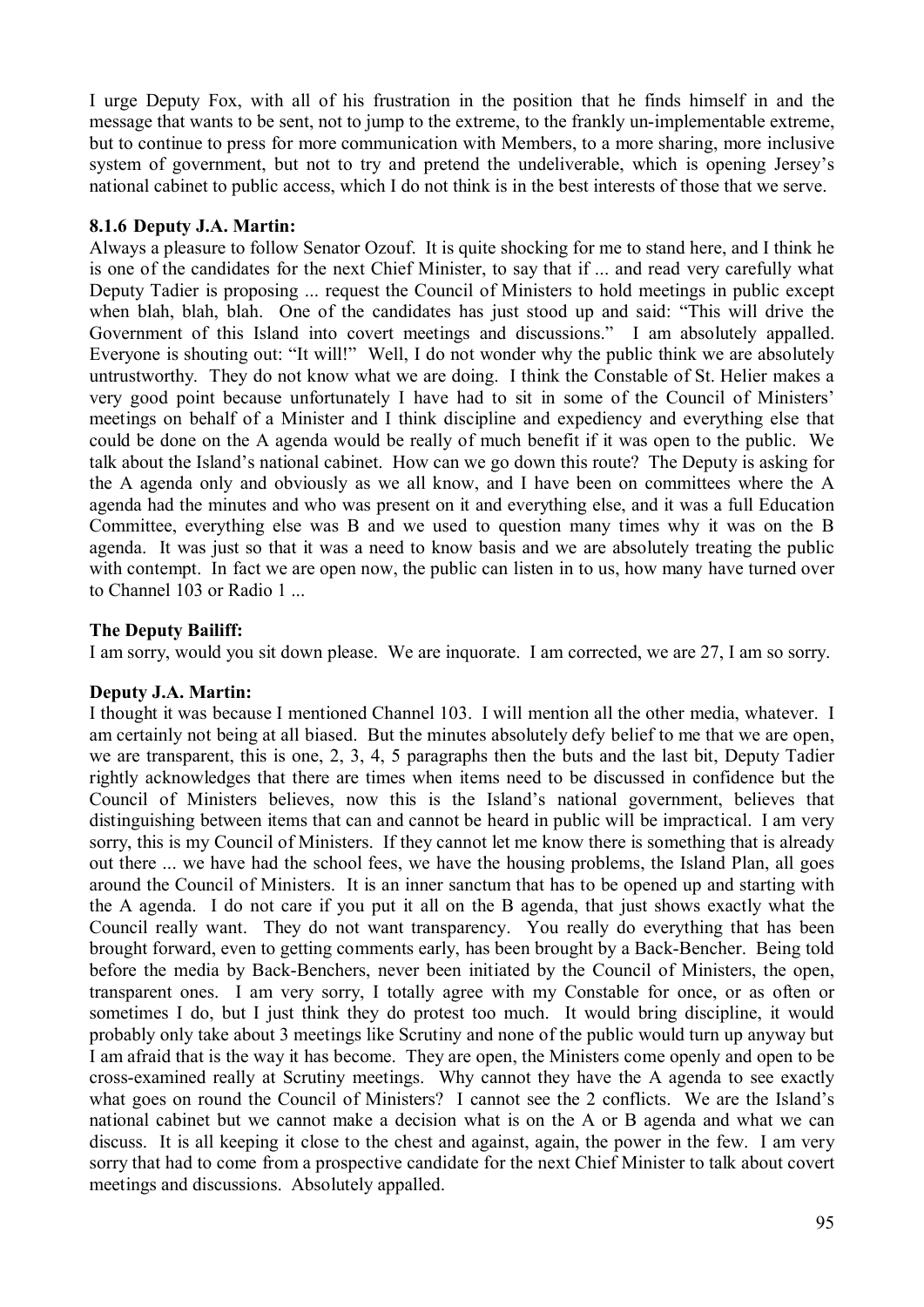#### **8.1.7 Deputy R.G. Le Hérissier:**

I was on a much more progressive committee because not only did we put on the A agenda a note about the minutes of the last meeting but the date of the next meeting was also put on the A agenda, so it was a remarkable case of openness which I was privileged to experience. On the issue of who will attend, well there are a couple, 2 or 3 professional attenders, and while we have no problems with that, although obviously we have become fairly accustomed to their views at this point, the great dream would be that there would be a breadth of attending and I would like to see webcasting so that we could push it out. I think the notion that people, because of work pressures and other pressures, are going to come into States meetings regularly, other than the 2 or 3 people who do, rather fanciful. I would much rather see webcasting where they can follow meetings, they can see them. While the Chief Minister is quite right it is not used in most other jurisdictions, there are occasions when ... and I have to be careful here ... there are showpiece cabinet meetings. For example, the British cabinet will travel round to cities and they will hold part of their meeting in the open. They will discuss something like urban regeneration, because it obviously suits where they are sitting at the moment, be it Liverpool or Manchester or whatever. So there would be an attempt to open up the meeting in that way. Also I think it would be good to open up meetings. It would show people, particularly if you looked at policy in formation because policy in formation, not only does it involve Scrutiny commenting on policy ... and we all know at the moment it is not taken that seriously in terms of how its arguments are dealt with and the interchange that occurs. I do not mean formal, written replies but whether there is a real debate that occurs on the basis of a report that is laid down. But I see Scrutiny could well be involved in saying - and it is almost back to committees - "This is what we think, these are the issues" and a debate could occur with the Council of Ministers as they present their report. But not only that, I think it would be very good for the public to see other pressure groups and stakeholders at work as well because it is not that the Council of Ministers per se is a covert operation but the more interesting issue is, which you will never ever totally run to earth, what kind of pressures is it facing from various stakeholders and pressure groups. I think the more that comes out into the open the better because I was, as I have been reminded, in the early idealistic days when it was thought that Government reform would move ahead in an overall sense, the special committee of Government reform, there was a motion moved in this Assembly. I have to say it was moved, in my view, for wrecking purposes but that did not transpire. There was a motion moved in this Assembly to make its meetings open and they were open and it would have been very evident, and it was evident to members of the public who were present, that there were people who were determined to undermine that process but it was open, you could see what they were doing. I think it was good that it was brought out into the open and that the public could see the kind of shenanigans and the kind of games that were being played. Rather than just saying let them be open and the hardy attenders turn up, I would much prefer to see meetings webcast. I would prefer to see the States meetings webcast, because I think it is about time the public saw what was going on here, good and bad. It is about time they saw what was going on because there are all the clichés about how incompetent we are and how useless we are and so forth, but let them see the interactions. Let them see that there are only 4 Senators or whatever. I think those are good things and I am quite prepared, because I think the proposer has been quite cautious in the way he has phrased it, I think it is quite possible to distinguish between A and B and to keep away from issues obviously that involve individuals. If there is a bit of chaos around an issue and you need to get yourselves organised so be it, I do not see any problem with that being openly discussed. There will be times when they will not be and it will not be possible because of other issues but why should they not be? I think it will be a revelation to the public and I think at the end of the day it will help us, and I think what it will do is it may regenerate which I think and I will bring this up in the censure debate is sadly one of the very obvious things about the death of consensus. That is, we are a highly polarised Assembly at the moment. Consensus is not about people sitting around passively agreeing with one person's view which is sometimes how it works in some cultures, consensus is about people working very hard from very different positions, not irreconcilable positions but very different positions, working very hard on policies where they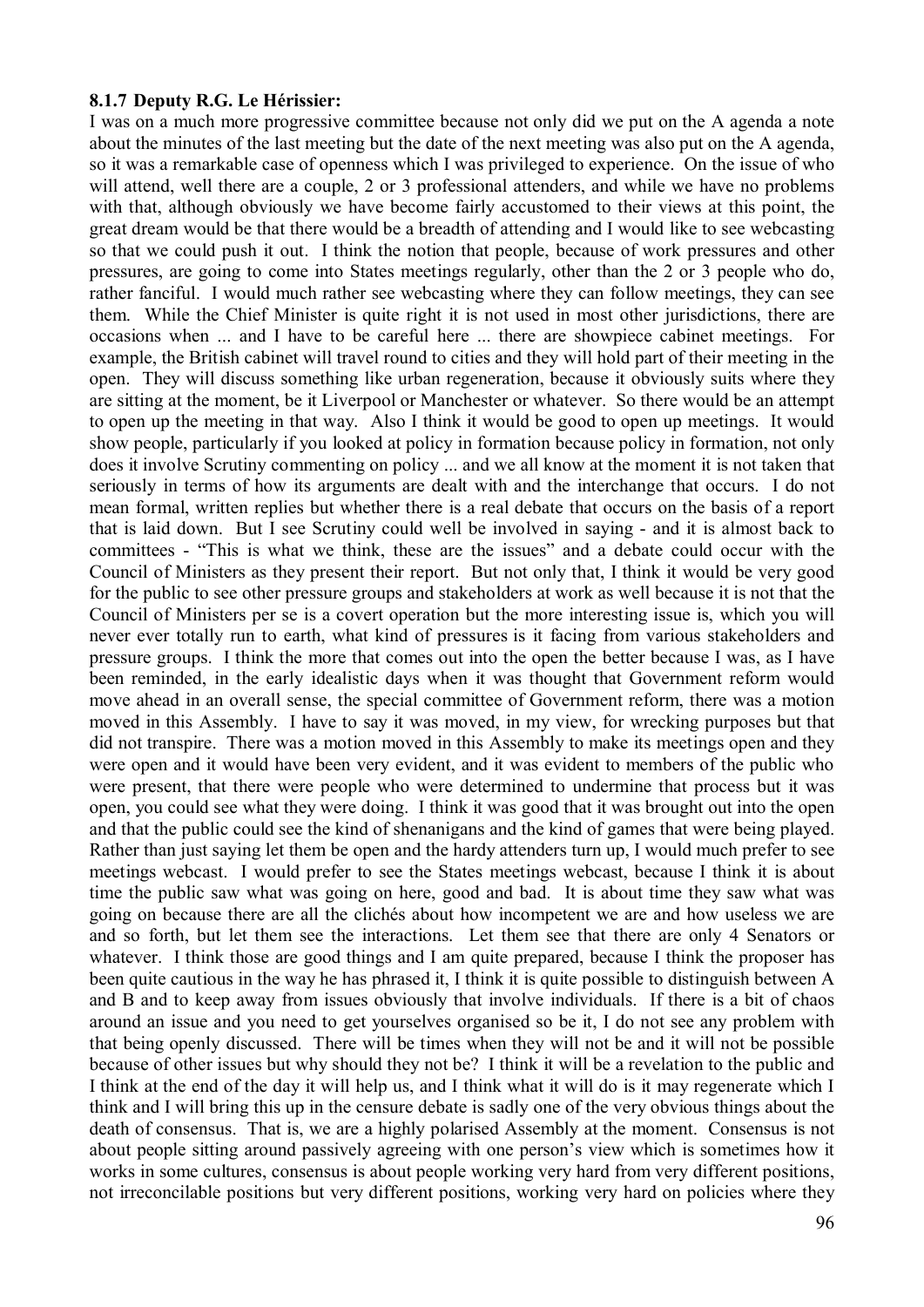can agree to move forward on and it would be good to see people having to do that because the covert operation of the Council at the moment is giving quite the opposite impression.

#### **8.1.8 Deputy P.V.F. Le Claire:**

I would just like to pick up on the last point of Deputy Le Hérissier's. If the public were able to see what was going on from a webcasting perspective they would see that there are only 4 Senators in the Assembly at this stage. Now they may be outside listening, we do not know. Where are all the Senators that we need? We do not want to lose 4 but there are only 4 here. There is more than 14 Deputies. That is why we need more Senators. In fact, we should all be Senators, even the Constables. Death of consensus, death of democracy. There are 8 Constables here. So, if we had web streaming then we could see things in context. We could see how we perform and we could be held accountable. Covert political parties, covert political systems, covert political agendas; that is what I wrote down when I was listening to all of the covert stuff going on because I was the one that coined the phrase covert political party which has been running in the Island for the last 10 years anyway. So, is it a good idea to have more open and accountable government? I think I was the one, or at least one of the Members that brought the amendment to the States Strategic Plan that we have more openness and accountability because then we could get to know who was responsible when things go wrong because we do not blame the officers. We can never say that an officer was fired for fouling up. They are either transferred sideways or they go off ill. The fact that they are remunerated is never mentioned. It is never brought to the public's attention as to who has been held accountable, even if they have been held accountable, and then the politicians are made to fall on their swords and there is no accountability. The problem with the public is that they want to see accountability and without being able to see who is making the decisions there is no ability for them to see who is accountable. We have got this weird and wonderful system with the Deputy of this and the Constable of that and we do not know who that is. So, it is all covert. It is all covered up, and I do agree that there are going to be problems if you have a system that is totally open but nobody is suggesting that. We are not suggesting that you have a system where all of the public get a copy of all of the papers, because I am certain ... I would imagine with all of the Chief Officers around the Council of Ministers' meetings there are going to be issues about data protection and tracers in court and all the rest of it and having been a part of the Government before it became an Executive there are times when you hear shocking things and you think: "Oh, my goodness me, that is absolutely terrible" and sometimes you do wish that you had not heard them, but when you watch them being managed in a way that reassures you beyond belief that it is okay your initial reactions are: "Well, it is okay because although it is absolutely terrible, the thing that I have heard is just absolutely terrible, I am being told that that is all fine and dandy and I am here at this moment being reassured it is all fine and dandy."

## [16:45]

It is a bit like the hacking thing in England right now, the Commissioner of the Police or whatever saying: "Oh, the *News of the World* are telling us it is nothing to look at so we have decided not to look at it." The same thing happened with the Health Committee when we were told about the seriously abused children that we were having to decide upon and we were told: "Oh, no, no it is okay, it is okay, the police know. It is okay, the social services know. It is okay, the health people know. It is okay the teachers know, everybody knows. It is okay. Do not worry, do not worry, do not worry, do not worry" and then 10 years later having to find £3 million to get them treated and then all of the talk that goes around in the back of Assembly is: "Oh, just try to get the debate over with as quickly as possible, Paul, and do not debate this, do not go into this in great depth whatever you do." So this accountability, is it healthy for us an Island to have a system the way that we have got it at the moment? I do not think it is. I do not think that the actual secrets outweigh the benefits. I think the secrets are just there to protect the systems and the systems are covert and the objective is covert and if we knew what it was that was stopping things coming forwards in an open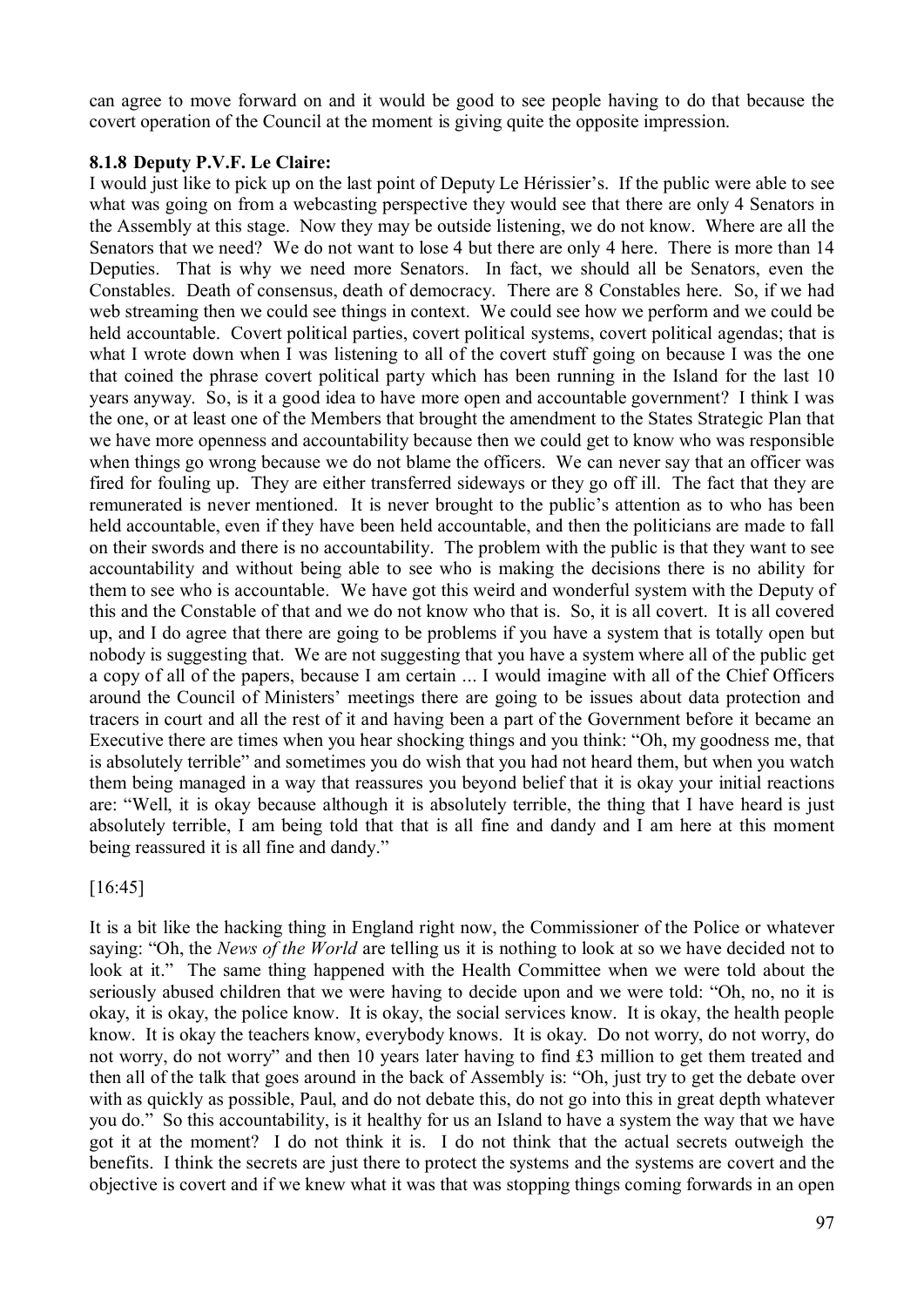and transparent way then maybe we could bring things forwards. We saw today a classic example of that where we have heard from 2008, if not before, many Members espousing the virtues of being able to capture some of the uplift in values and all the rest of it. In reality I did warn the Deputy of St. Mary that it is highly unlikely to ever happen because these are just speeches that we make in here. They do not mean a thing. The reality is that the Government of Jersey has changed. The States of Jersey are no longer the Government of Jersey. The Government of Jersey is run by a Council of Ministers and we have to keep reminding people and informing people, especially with the radio broadcasting, because we will be letting more and more people slowly into the secret that we are no longer the Government. Now, it is a question of whether or not we need to know, whether this Assembly needs to know what is going on at the Council of Ministers. How is it, for example, that the lead Member of the Comité des Connétables gets a seat at the Council of Ministers? How is that happening? Why has somebody not brought a proposition to address that? Why is it okay for the Chief of the Comité des Connétables, head of police, to go and sit in on these meetings? I think I will end by saying here is a classic example of where we are at. Somebody came back and laughed about my reference at a British-Irish Council meeting, I think it was a member of the Isle of Man contingency that said how funny it was when Deputy Le Claire remarked that the Freedom of Information Act was on the B agenda.

## **8.1.9 The Deputy of St. Mary:**

There is an unease, is there not, underneath this proposition? I am not sure I can support it because there are so many issues around secrecy and what comes up in agendas and the practicalities of it, but I want to look at what is driving this and some of the things that have been said in defence of the Council of Ministers' position, well, they make me laugh and they make me cry. We have got in the report: "Ministers are committed to openness and transparency; Ministers are committed to openness and transparency" and we heard the Minister for Treasury and Resources just now talking about what we need is better communication from the Council of Ministers to the Members. Well, let us start with question time. Let us start with having answers to questions, just as simple as that and then you will see just how problematic this whole area is and why poor Deputy Tadier has to bring a desperate attempt to try and get some semblance of - what was it in here - transparency, openness, accountability. Amen, how wonderful that would be. The first example is the incinerator costs. I am sorry to go back to the beginning, 3 whole years ago, but I spent many, many questions, and so did other Deputies, trying to find out what the overshoot was on the euro. I have a written question at home in my files where the Minister for Treasury and Resources says quite blatantly that the overshoot was 3.06 million when he knew that it was not, it was at that time 8 point something and I have not got the exact figure in my head now and he would not, would not, would not tot up the figures that were sitting there in the C.A.G.s (Comptroller and Auditor General) report. The second example is the Minister for Planning and Environment and I remember asking ...

## **The Deputy Bailiff:**

Deputy, would you just recast your mind on what you have just said. You said that the Minister for Treasury and Resources knew that the answer that he gave was incorrect. Do you have a basis for saying that he knew that? The answer may have been incorrect but do you have a basis for saying he knew that?

#### **The Deputy of St. Mary:**

Fair enough, Sir, that was a step too far. I cannot know that he knew that it was incorrect.

## **The Deputy Bailiff:**

So, you withdraw that allegation?

#### **The Deputy of St. Mary:**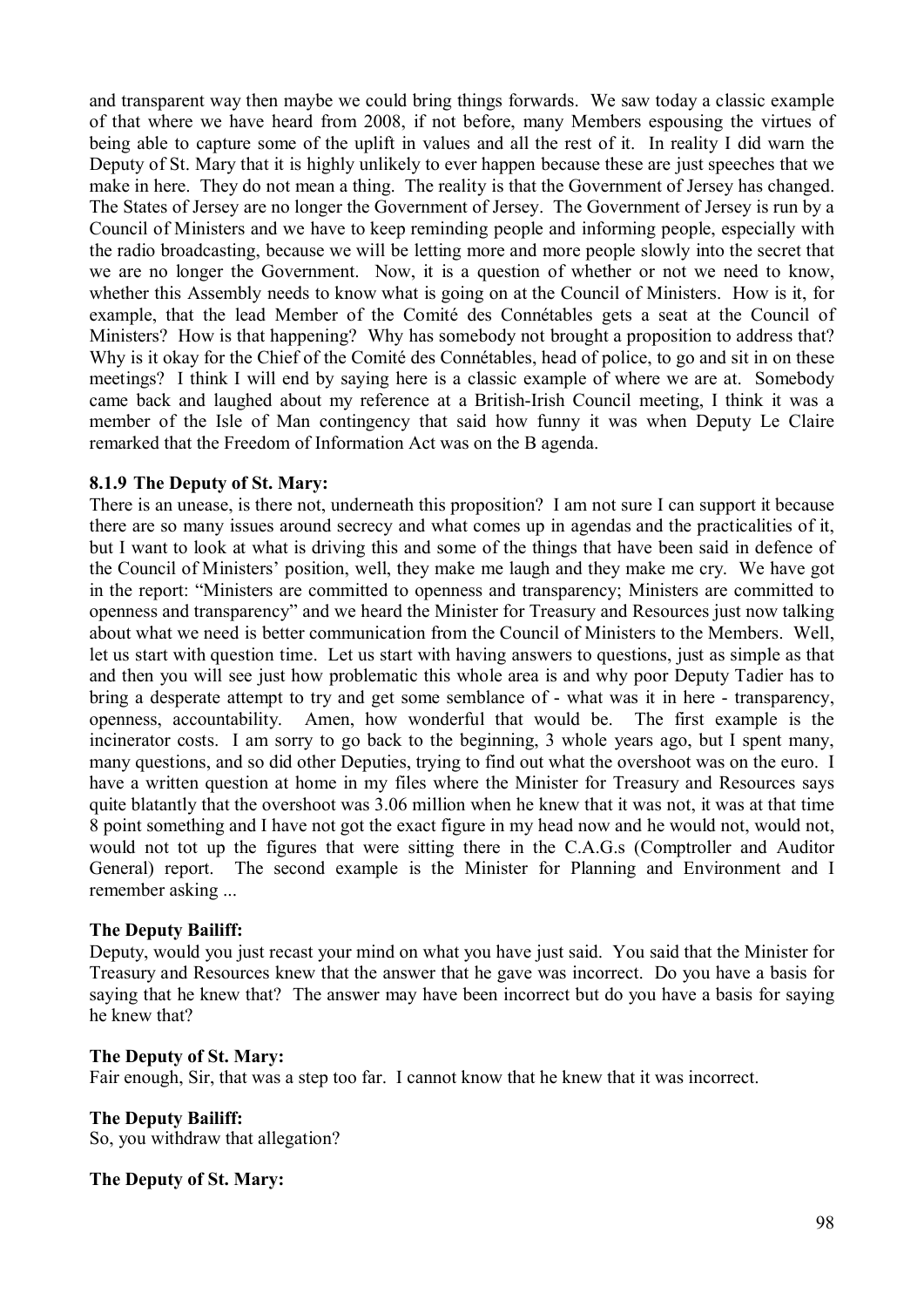I withdraw that particular part of that statement. The true figure was 8 million plus. What he gave in a written answer was 3 million and people can draw their own conclusions. The Minister for Planning and Environment, I was asking about the pollution incident during the construction of E.F.W. (Energy from Waste) which is up on a website, anyone can see part of the evidence, in fact a fair bit of the evidence but certainly not all of the evidence and to get the Minister for Planning and Environment to say why it was that he had not interviewed, or rather his department had not interviewed the person who took those photographs, the person who effectively blew the whistle and I got diverted. I got answers that did not answer the question and then I asked the Attorney General and then I asked the Minister for Planning and Environment again and then I asked the Minister for Planning and Environment again. It was like pulling teeth and I just remind Members of what it says in that report. Ministers are committed to openness and transparency. That is where this proposition is coming from. I do not know if it is the answer but my God there is a question, and people have talked about consensus. I think Deputy Le Hérissier talked about consensus and polarisation in this Assembly. If we do not have simple information shared ... okay it is a banana skin, it does not look good, it is an important incident, something went wrong possibly and it is like pulling teeth to find out not whether it happened but how the processes of his department worked and what the constraints were on his department. It was very difficult to find out. In the end I found out there were no constraints. They could have asked and they did not. The third example is the terms of reference, it is a different Minister you see, 3 different Ministers. It started with the Minister for Treasury and Resources, then the Minister for Planning and Environment, so it is endemic, and now we have the Minister for Home Affairs. Terms of reference, paragraph (d) of Napier and the letter of the former Chief of Police quoted by the Minister ... no, by the Chief Minister, I beg your pardon, by the Chief Minister, willing to participate fully ...

## **Senator B. I. Le Marquand:**

I do not think this was me. I think this was the Chief Minister.

#### **The Deputy of St. Mary:**

I have just said it was the Chief Minister. Yes, I have taken that back. It was not the Minister for Home Affairs; it was about the Chief Minister who repeatedly insisted that the former Chief of Police was willing to participate fully in the review. Well, those words appear in his letter but then there is a comma and then there are the words "provided that" and then the qualifications come, I think 3 qualifications. So, an impression was given that was less than the truth. So, there we have just 3 examples. The 3 examples that I am familiar with as someone who asks questions of Ministers and I am sure that other Back-Benchers have got their own little cache of questions to which answers are less than straightforward, to put it mildly, misleading, whatever you want to call it. It is certainly far short of this statement committed to openness, to transparency, and that is the issue. If we cannot get past that maybe we need some kind of working group or whatever. I do not know quite but this proposition is very limited in its scope in terms of tackling this massive issue which divides us because some have got the information, some are not sharing it, some people simply cannot know what is going on because we are consistently misled.

## **8.1.10 Senator F. du H. Le Gresley:**

When I was campaigning to become a Member of the States one of the candidates, his only punch line was transparency and accountability **[Laughter]** and he repeated it at every husting and I must admit by the end of the trail those words were stuck in my mind but when I listen to today's debate I think if he was here today he would be standing up and saying those very words, transparency and accountability, because this is what this debate is all about. I know you are an expert on Standing Orders for the States of Jersey but I would like to draw your attention to Schedule 3 which is headed Code of Conduct for Elected Members. I am sure all Members are familiar with this code, particularly speakers who have spoken in this debate such as Senator Ozouf and our Chief Minister, and I would just like to remind them what they have agreed to do in following the code and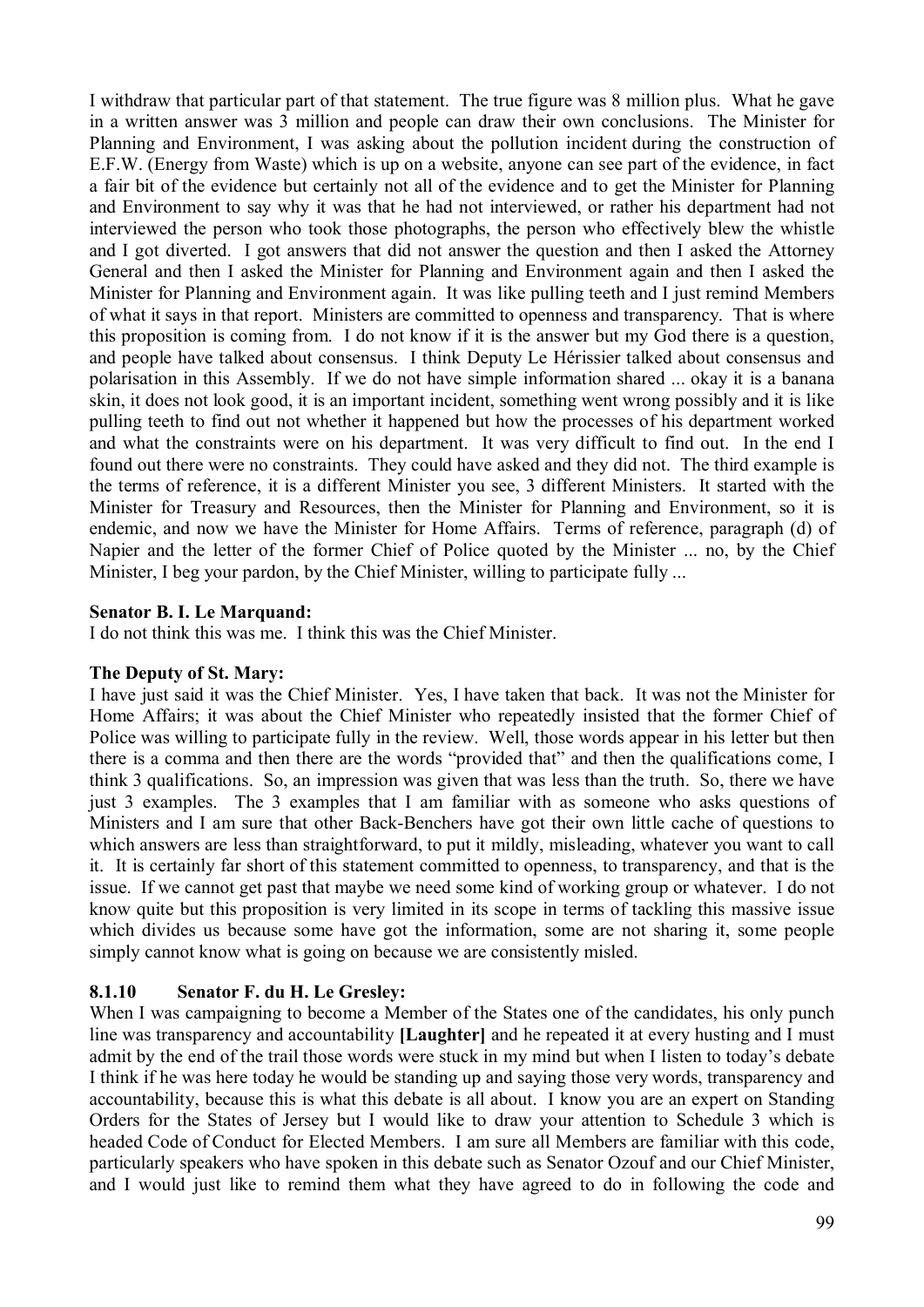thinking of the word transparency, I will transpose that to read openness. "Holders of public office should be as open as possible about all the decisions and actions that they take. They should give reasons for their decisions and restrict information only when the wider public interest or rules on freedom of information, data protection or confidentiality clearly demand." I believe that that statement, which we have all agreed to because we are all elected Members, means there is nothing to prevent the Council of Ministers holding their A agenda in public. Secondly, in this document it refers to leadership and I would suggest that our Council of Ministers are our leaders. Certainly that is what I interpret their role as. Under leadership it says: "Holders of public office should promote and support these principles by leadership and example to maintain and strengthen the public's trust and confidence in the integrity of the States and its Members in conducting public business." It seems to me that if we do not vote for this very mild proposition by the Deputy that we are saying that our Standing Orders just do not apply to the Council of Ministers and I would suggest that if that is the case then the next step is to bring an amendment to the Standing Orders of the States of Jersey because if we are happy to ignore those principles then we will never be transparent or accountable.

## **8.1.11 Senator J.L. Perchard:**

I am dismayed by this proposition frankly, shocked by the naivety of those speaking in support of it. Jersey's economy, and Jersey's prosperity is important to me and Jersey's prosperity is important to Islanders, and Jersey's prosperity is dependent on successful business. Jersey is a small island competing in a global trading environment. Whether we speak of airport landing charges, harbour views, the price of potatoes, the cost of a hotel room, we are competing in a global environment. The price of car parking, impôts duty, tax rates, we are still competing in a global environment. We are competing in a global environment so that we can be successful and so that we can create full employment and create taxation in order to support those that we represent. When deciding on strategy to ensure that we have a successful business economy there will be disagreement among those at the helm and sometimes very vociferous and vocal disagreement. I have been on the Council of Ministers for a short time and I have seen it. It is not all honey and sweetness. There is often very robust argument and it is important that it should be like that. It is important that all serious decisions of this standing and calibre should be made through robust discussion and if necessary argument, and I do not believe it is in the public interest for this to be displayed. I think what is in the public interest is the Council of Ministers explores all options without fear of, as one speaker said earlier, I think it was the Constable of St. Helier, maybe saying something off the wall that gets quoted in the media. The Council of Ministers should not be burdened by that fear. The Council of Ministers needs to function in the best interest of Islanders and the best interest of Islanders is without doubt served by a Council of Ministers that has robust debate, and if necessary argument, comes to a conclusion and makes a recommendation for this House and this is the place where that argument can be heard publicly. But, until that point a policy needs to be co-ordinated and formed by the Council of Ministers with dignity and in privacy.

[17:00]

## **8.1.12 The Deputy of St. John:**

In my time in this Chamber I would have worked on both the Executive and now on the other side away from the dark side as some Members call it. Thinking back to the times of some of the work we had to do when I was on the Executive side of the Chamber, yes it would be nice to put everything in the public domain but how on earth can you put contracts ... you are talking about people quoting in contracts for the development of the marina shall we say, use that for an example. How can these things all be discussed in the public domain when there is competition and we are deciding for what reason we are coming down £100,000 on a contract of X number of million in favour of somebody's £100,000 or £200,000 more expensive than the other? We are playing right into the developers' hands. It might be that we are dealing, when I was on the Education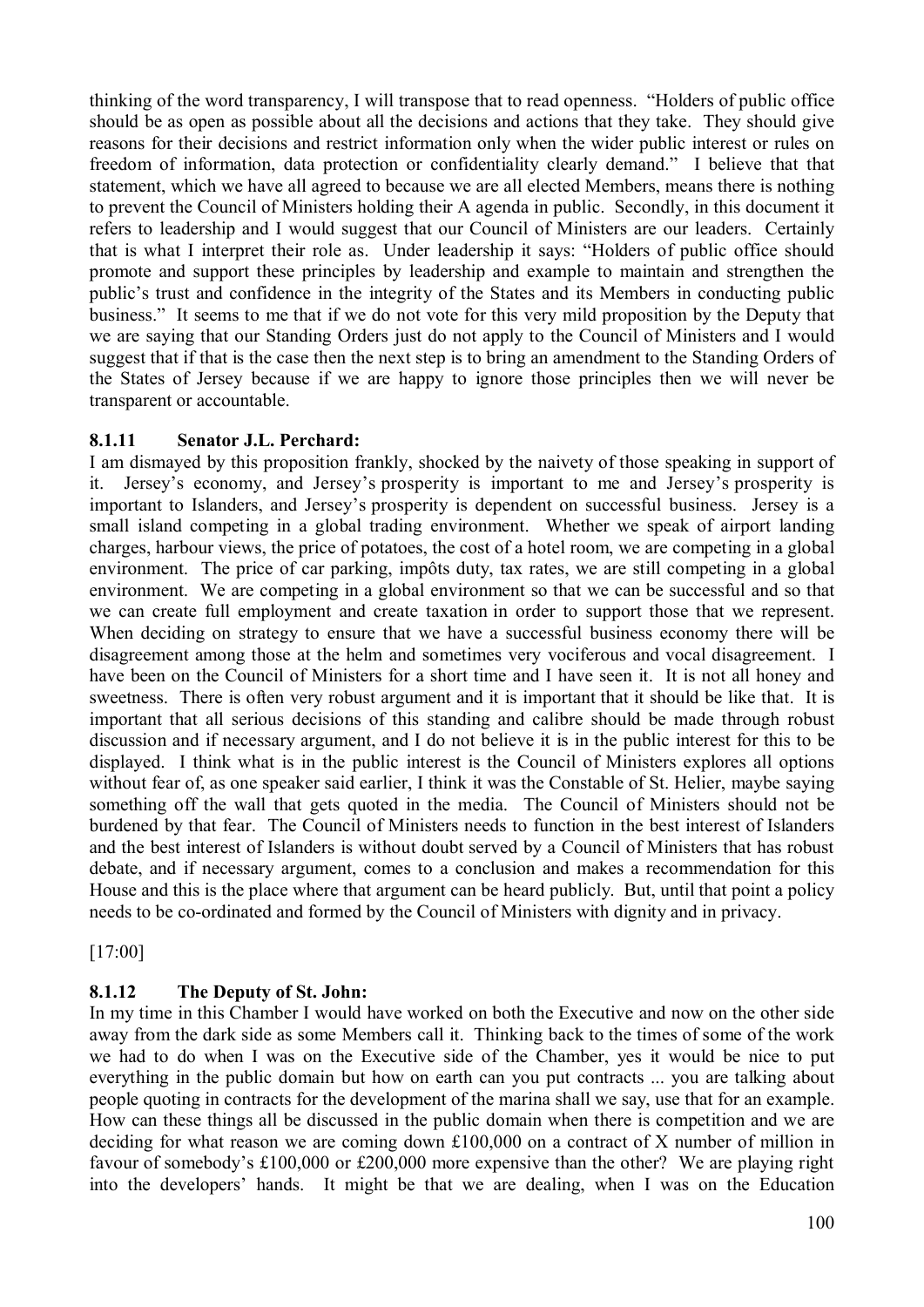Committee on the Executive side there, with issues to do with families, the children, maybe children who with special needs, maybe children where there were problems at home. How can that be put in the public domain, everything in the open? This is absolutely ludicrous. Now, coming across the Chamber to where I sit today as a Chairman of Scrutiny, once again, yes we do as much as we can in the public domain but there are issues where a department is disclosing information to you which is very sensitive because contracts yet again will not have been signed and therefore they will only show you the information that you are calling for in a confidential nature because that cannot be put in the public domain, and it works on both sides of the Chamber. Contrary to the way it was described by the proposer earlier, I cannot see how this House, how this Government could operate in any other way than to have certain closed meetings. Yet again when I was on the Home Affairs Committee prior to it being a ministry, I can recall sitting in the parish hall at St. Ouen around the table being advised, I think it was by yourself as the Attorney General of the day, on certain issues and how money was being spent, et cetera, within the Law Department, but all these things have to be done in a confidential manner. You cannot put everything in the public domain, as much as we would like it to be, as much as we would like it to be. I was listening to the Connétable of St. Helier earlier saying that his meetings are done in public, et cetera, and yes, we have had parish meetings in St. John. We will be having one shortly for our rates, et cetera, and that is the time for the public to question the expenses of the parish, but drawing all that together in the first instance the Connétable and the Procureurs will have done the necessary work with the accountants of the parish. Those people, while they are adding all the sums up and there will be obviously bits and pieces that will be questioned at the time by the Procureurs, that is why you have elected these people, then they may be looking at the roads accounts and therefore the Roads Committee will be having to stand to account for the way they have spent their money but that happens at the parish assembly. Really, I think wanting everything in the public domain to run an Island the way it should be is nigh on impossible. We would all love to live with utopia but that is not going to happen, Deputy, because as far as I am concerned I want to pass our Island on in good fettle to our children and our grandchildren so that they know that the people who have come before them will have put the right building blocks in place and therefore I cannot support this because it is far too dangerous to do as the proposer would like.

#### **8.1.13 Senator A. Breckon:**

Just a few words. I remember in the first period of Scrutiny where we did a road show and we held the Scrutiny Panel meetings at a number of parish halls and people did attend and then there were some logistical things where: "Well, what are you discussing? We do not know what you are talking about. Can we have some papers?" So, we organised that. I know we certainly used that at St. Brelade and St. Saviour, and I think there was another one we did as well, and some people occasionally attend the panels here. I was triggered to speak when Senator Le Gresley raised the issue because I remember over the years we have had various debates on Strategic Plans and then when he was saying that somebody would say: "Well, that is not my understanding of what it means, that is what it says but perhaps you have not got the interpretation right but it is written there and that may be something for another day" because the old school may question: "Well, okay it says that but this is how we do it." The other thing many years ago in the U.K. there was a planning issue and my mother was not happy about something and she said to me could I find out and I thought well how do I find out about what is going on here in the local authority and I went to the library. I said to the guy: "Well, this is the question." He said: "Well, all the papers are there." What they did on the library shelves for each section of the planning thing, 10 meetings and papers attached to it rotated and the last 10 were on the shelf and the others were archived and then eventually they were doing that and I was surprised, very surprised I must add, about how transparent it was. Now, the reason I say that is things were anonymised in that if a number of people had objected to something or had an issue then it could be 7 people objected. It did not say they lived at 6 Smith Street and it was Mr. Jones, they did not go into that sort of detail, and the officer's paper, again if there had been submissions, the submissions that came, unlike ours, were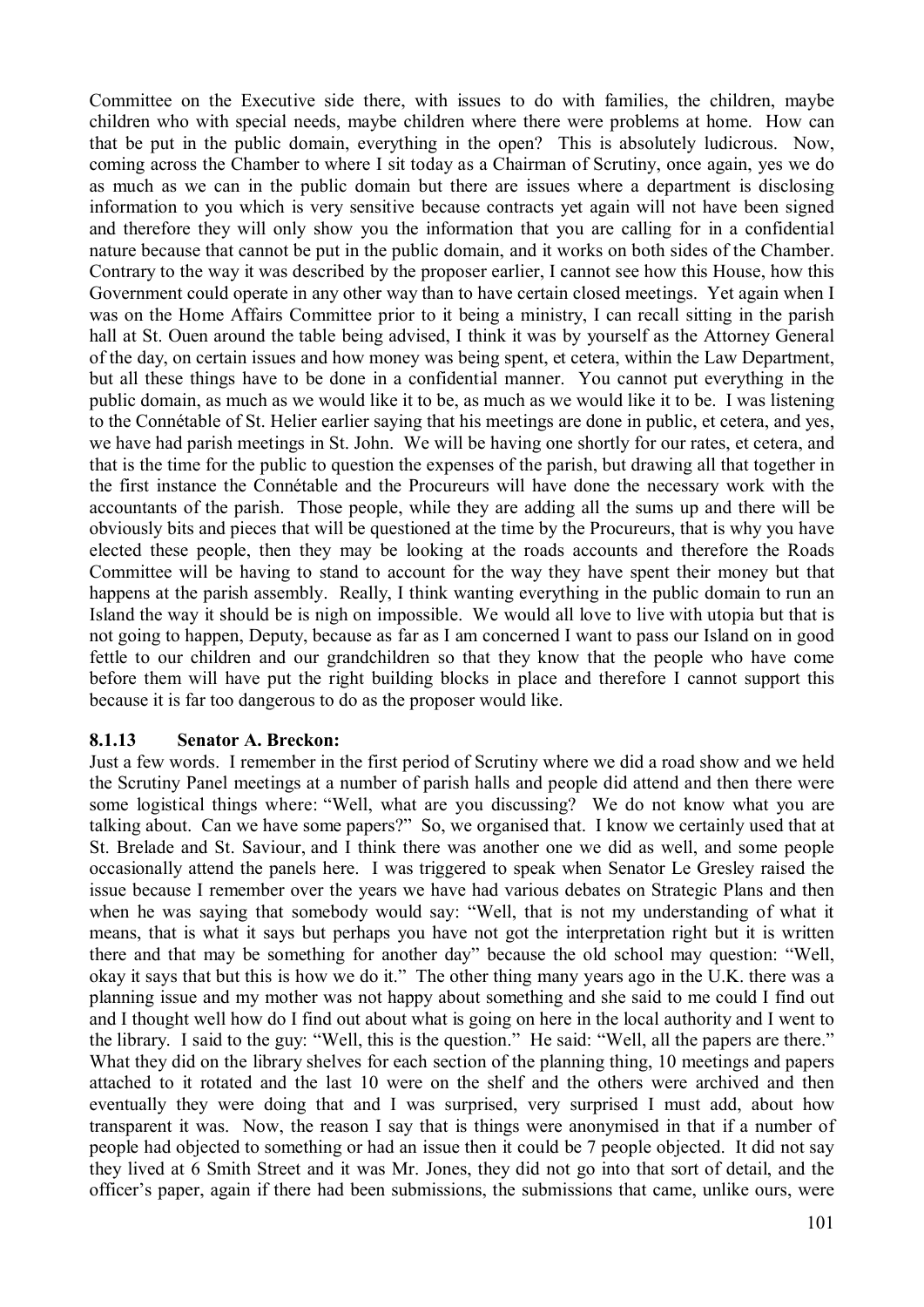anonymised. Sometimes I think what we have here and we have gone from an extreme where perhaps there were a number of what may have been considered with a committee system are a number of leaks that were damaging to us and to formers presidents and committees because with 7 people there was more chance of getting a leak to the media than there was with one. Then perhaps maybe we have got a bit too precious about information being the power and sharing that. There needs to be a balance between discussing issues that concern us all and then information that could be confidential because of commercial aspects, contract, personal, delicate issues. We are all aware of that and we have dealt with that in another way and I do not think that is the issue here, but then if there is a major policy issue, if you take say traffic and transport, why should the Council of Ministers not engage whoever wants to engage and the various Ministers who have some area of responsibility make their case and you have in effect a debate that the public can watch but cannot necessarily join in, although some authorities do allow people to question people on policy things. If we think of major problems that we have got looming about health, about social security and elderly care, why do the Council of Ministers not, instead of doing a consultation around somewhere or other and try and wheel the public out when they want to get a rubber stamp, engage them as the policy develops and say these are the issues instead of doing it in a silo? The issues facing health are not just the Minister for Health and Social Services, they are all issues for all of us, how we pay for it and how we deliver it, so I think it would be good and healthy to have some of that. The other thing, to be cynical for a while, the A agendas and minutes, I think that is why that cross is on your computer email system because they are an absolute waste of time. They are tea and biscuits. It is a waste of time circulating that. The other thing I know is in my time as a Chairman of a Scrutiny Panel when I had to sign a confidentiality agreement to receive papers and I got them I thought: "What have I signed an agreement for with this? It does not say anything." It is not information that I would consider confidential, so I think there has been some perhaps not abuse of process but the process has been stretched to some limits. Now, if we can open that up and engage the public, because the decisions eventually will belong to them, then I think that is good and healthy. This in itself may not be enough because it is about us engaging more with the public than we do, but perhaps it is a step in the right direction and maybe it could be considered as how could we do it rather than we cannot do it; is it half-full or half-empty. I think it is a positive step forward and I know with the first Council of Ministers they did say: "Well, maybe we have not got this quite right with the business plan, the Strategic Plan, how we publicise things and how we portray ourselves" but I do not think it is right for the Council of Ministers to have a meeting and then there are 4 to 5 press releases about something or other. Perhaps they should engage with all States Members and with the public better and this might be a way. Although perhaps it is not quite ideal, it is a step in the right direction.

## **8.1.14 Deputy G.P. Southern:**

I suppose the question here is how do we involve the public more in the running of our Government and how to explain to them who does what and how it gets done, because they do not know at the moment. The number of people who come to me and say: "You, you run the Government"; I have to say to them, I only wish I did. No, I do not run the Government. The Government is 10 Ministers and the Chief Minister; the rest of us here are just here to make the numbers and to run Scrutiny. How do we get people more involved? How do we get the Members of the Government involved?

#### **The Deputy Bailiff:**

We are currently inquorate. I ask Members in the precincts to return to the Assembly room.

#### **Deputy G.P. Southern:**

So, with typical verve the Minister for Treasury and Resources condemns this and he calls it extreme. Extreme; it is a new definition of extreme to me. This is a very modest, moderate proposal. It has stuck very clearly with the A agenda and making decisions as to what you can put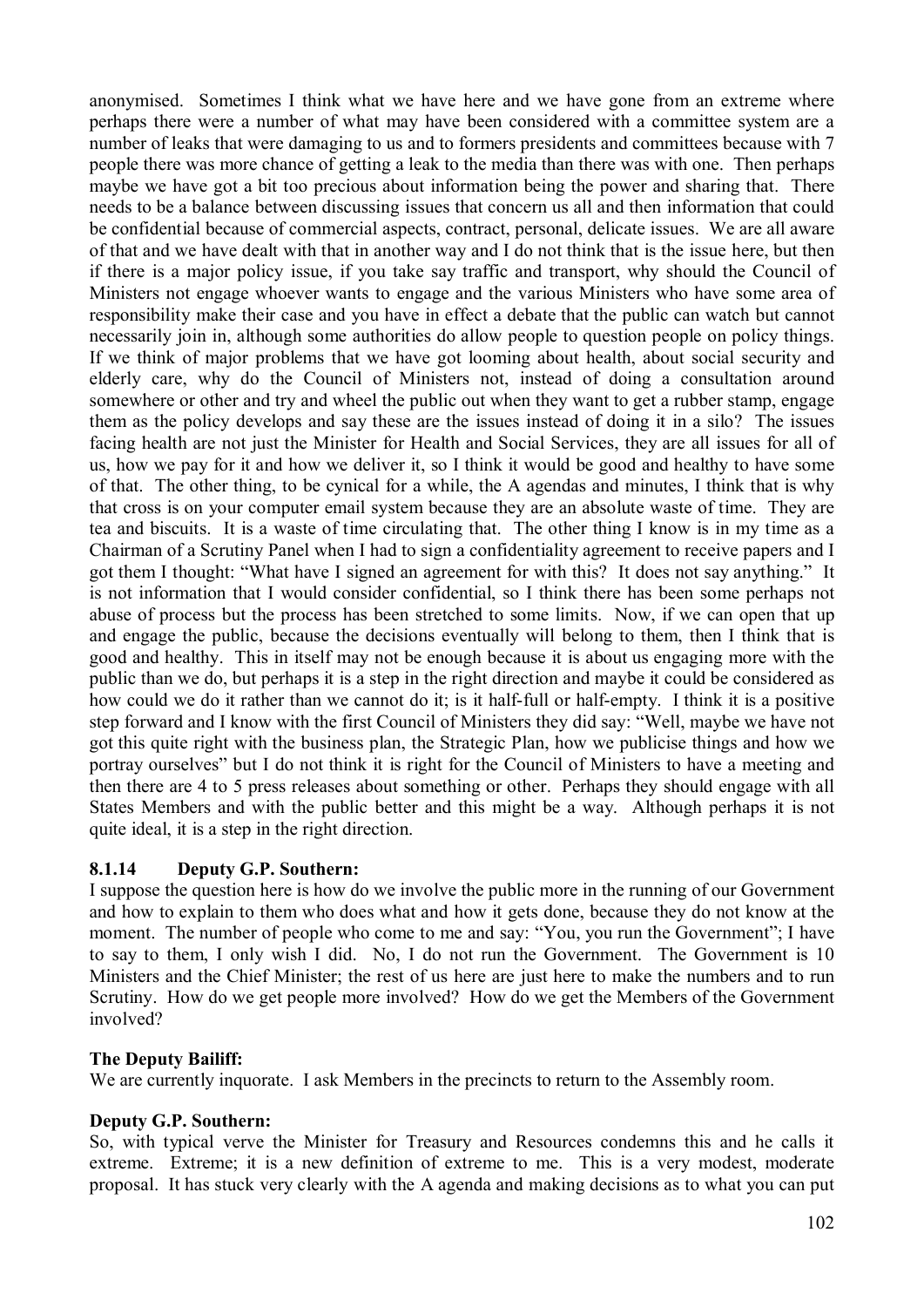on the A agenda safely. It does not say, as some have suggested, especially the Minister for Treasury and Resources, that this is an extreme version and that we will have to give away all our heartfelt secrets and all our plans and all our devices to all and sundry, especially our competitors and therefore it will be an absolutely horrific prospect. The fact is that on Scrutiny we are leading in terms of public awareness and public involvement.

# **8.1.15 The Connétable of St. Lawrence:**

I wonder if the Deputy would give way, because I believe he has inadvertently misled the House because he is referring to the fact that this is clearly the A agenda and the A agenda is not mentioned at all in the proposition.

# **Deputy G.P. Southern:**

I do believe the conclusion can be drawn from the proposition that a form of words on the proposition enables somebody to say what goes on the A agenda that could be public and what goes on the B agenda that will be private because, as it says in the proposition, it is entitled to discuss in private. We know what those are and we colloquially refer to them as A agenda and B agenda for convenience. So this asks us to take one small step and to share the burden of trying to involve the public more between us. Let us not leave it to Scrutiny, which is open to the public most of the time. Let us get the Council of Ministers doing exactly this and it is certainly not extreme. It could go a little bit further from those automatically A agenda items. I think there is absolutely no reason, when a Minister comes to the Council of Ministers, which I believe is the process, with a Green Paper nearing its end and just wants the sanction of "have I got it right" from the Council of Ministers, why that should not be an open meeting. "There is a Green Paper, here are the options, here is how we arrived at the options explained to you and explained to the public at the same time. Is that clear?" and hopefully involve the public at the same time. Ditto; why does that not happen when a White Paper is coming close to its final form? That could happen and could be involving, if the routine is that people are invited along to see how the decisions are made.

[17:15]

Senator Perchard seemed to assume that the only function of Government is business and that inviting the public in to see business being done, because it gets passionate and committed and argumentative, might put them off; it might encourage them to see anyone showing a bit of passion and commitment to running the Island. The key to the argument there was that Government is not business. Even business opens itself up to its shareholders from time to time and its shareholders occasionally react and tell the managing director that he is not getting his bonus this year, increasingly. I think the arguments that have been put forward so far are very thin. I think there is no reason why we should not make a small step towards greater openness and put the fine words of the Council of Ministers and indeed Standing Orders into practice.

# **8.1.16 Connétable K.P. Vibert of St. Ouen:**

I rise to say that I entirely agree with what Senator Breckon said in that we need, as an Assembly and as a Government, to engage much more with the public, but I am not convinced that this is the way to do it. The past has not shown that openness is the way to achieve it. When the States have put on road shows they have been very poorly attended. The public have not tried to engage with us when we have tried to engage with them. I think that my argument is ably supported by what Senator Le Gresley said. Senator Le Gresley pointed out how one candidate in the election in which he stood, stood on a platform of transparency and openness. The Senator said it was mentioned at every hustings that this man went to. That obviously had a great impact with the public because Senator Le Gresley sits in the House today and this Member is sitting at home twiddling his thumbs. **[Laughter]**

# **8.1.17 The Connétable of St. Saviour:**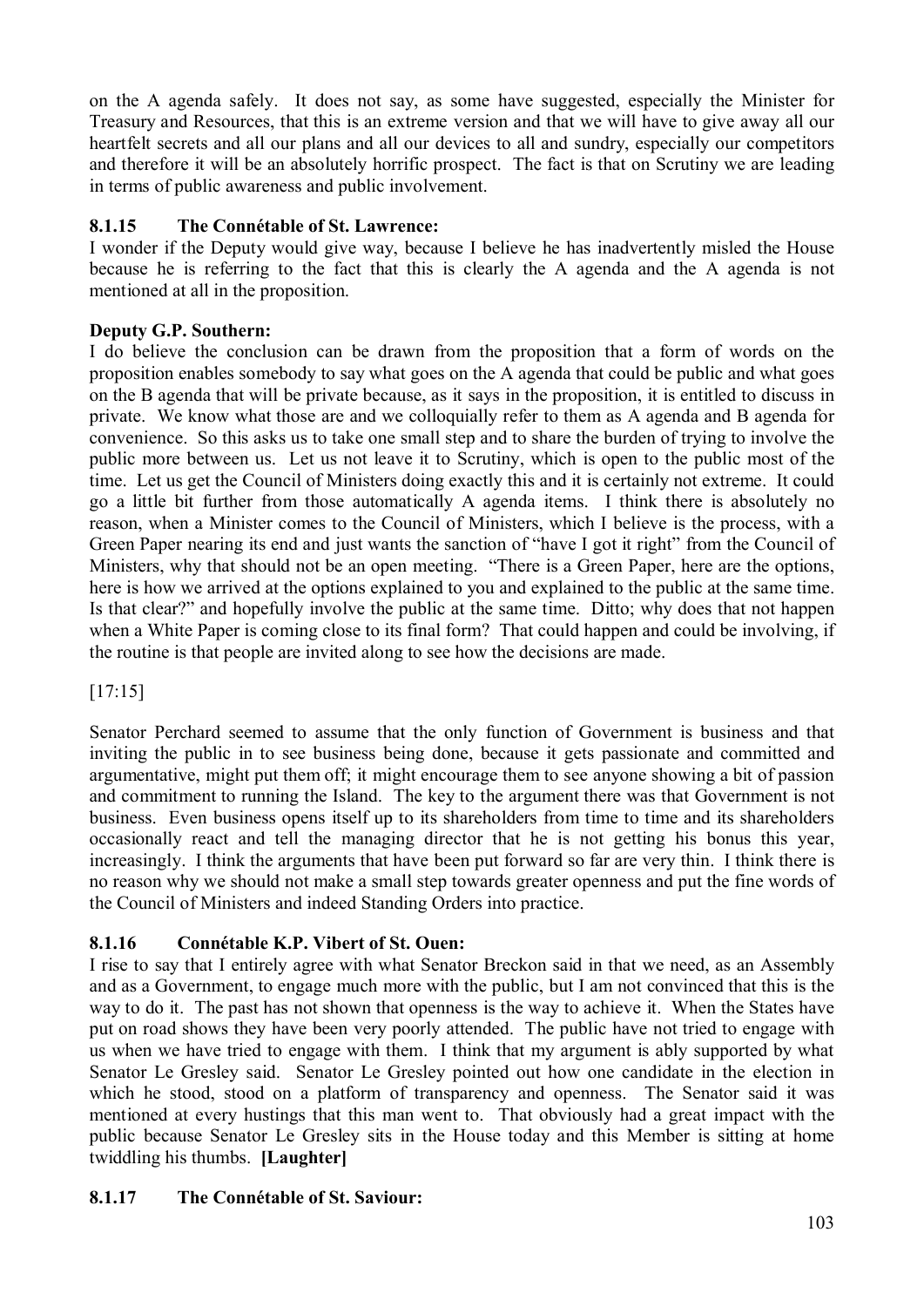I think we need to be a little bit careful about this; it is something that I think we all support in theory but I would just like to read the proposition to Members. I am sorry if it is a repetition but I think it is important: "To request the Council of Ministers to hold its meetings in public except when the Council is discussing any matter which by virtue of any enactment or code is entitled to be discussed in practice." There is no mention of A and B agendas. While we all want openness, we have to be practical and the problem with this is that any discussions on policy are likely to have long-term cost effects, they are likely to have legal implications, and what will happen is that nothing is going to be discussed unless it has been fully researched. Nothing will be brought out and discussed as a preliminary idea because you cannot risk that, it is out in public. It means that all of these discussions would go to a B agenda. It means that we would force the discussions into private meetings. Any government needs a balance in openness and sensible confidentiality. I do not think we have got it right at present but we have got to be realistic. I fear it would have exactly the opposite effect of what we want and it will drive decision-making below ground. We need more communication and better communication but this projet will not result in better government. It will mean that the meetings are going to be nothing more than bland press releases and they are not going to be proper discussions. I would love to have voted for it but I really cannot as it is written.

## **8.1.18 The Connétable of St. Brelade:**

I do not dispute the philosophy of transparency; I do not think anybody does. But clearly I think, working backwards, we have to understand that this is the debating chamber, our deliberations are public and all Members speak accordingly, whereas I think that Council of Ministers meetings are to enable Ministers to formulate policy by bouncing ideas off others and that inevitably improves that policy and that policy then is improved prior to its presentation here to other Members. I think there is a risk of debates in this House haemorrhaging and the Council of Ministers becoming impotent. I can see the corridors of this building becoming busier. I would urge Members to reject the proposition.

## **8.1.19 Deputy J.M. Maçon of St. Saviour:**

Very briefly, I think either adopting or rejecting this is not going to make much of a difference because there has been discussion about B agenda items. If we adopt this proposition, all that is going to happen is everything is going to be shoved on to the B agenda items but that is where they are already so what is the difference? What is going to change, because that is where they already are? So that is why I do not think adopting this is going to make an iota of difference whatsoever. That is all I have to say.

## **The Greffier of the States (in the Chair):**

Does any other Member wish to speak? Very well, I call on Deputy Tadier to reply.

## **8.2 Deputy M. Tadier:**

Thanks to all those who thought to contribute even though it does unfortunately hold the real business of the Council of Ministers, which was initially discussed, no doubt, in private, behind so that it can come out to the fore. If it is okay with Members I would like to test the mood of the House and ask for the rest of the debate to proceed in camera and that is because I have some very robust points of debate that I want to put across and I am scared that I will not be able to do this unless it is in secret because the media may misreport and the points may be misconstrued. Of course that is a joke because I am aware that Government is conducted in public and that all afternoon we have been conducting this debate in public anyway and I do not think it has stopped anybody from putting a point across with a lack of robustness or a lack of conviction or the risk that something they might say would get reported in the media. God forbid that that should ever happen; something a politician says in public. In fact many politicians, I think, at this time of year want what they say to be recorded in the media. It is often misconstrued as well and so I think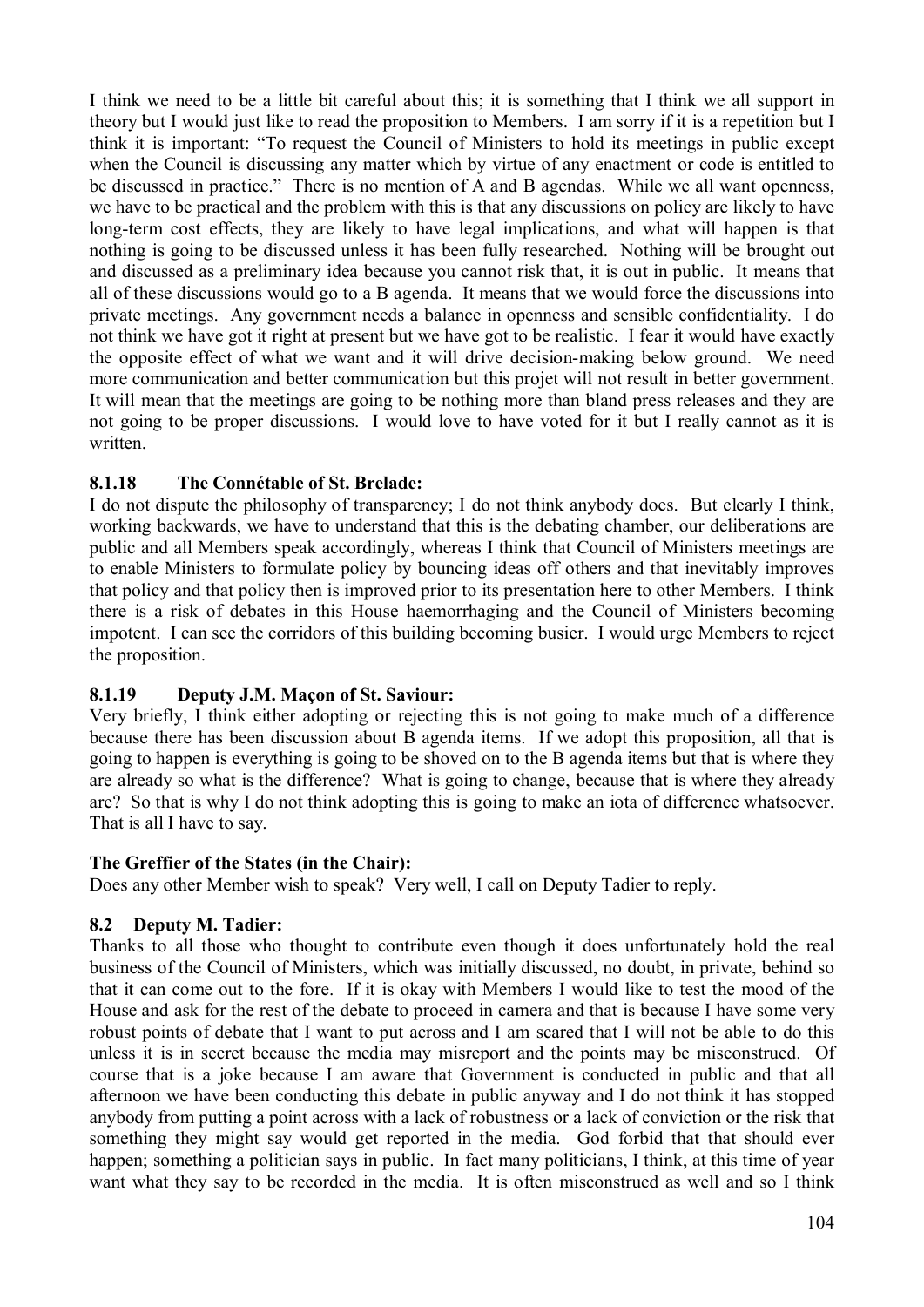some of the arguments that have been made for the secrecy to be continued in all Council of Ministers meetings are spurious. I am sorry if that came across as slightly sarcastic; it was not meant to be. It was a way in which I thought it was appropriate to make a point which I found very frustrating because I found it very spurious. The reason I came up with the idea of this proposition in the first place anyway is because I have become increasingly frustrated with the availability of information and I think that that frustration is echoed by the public and part of it is because of the feedback I have had from the public. I can trace it back to one particular event and that was the event which Senator Perchard ironically was instrumental in bringing to the fore. That was the fact that £800,000 worth, we think, of taxpayers' money was given as a golden parachute to 2 top civil servants. This was a decision that was done in secret. We still cannot even get the exact information surrounding that sum; who made the decision to do it and the policy or decisions, whether they were ministerial decisions or whether they were civil servant decisions. We do not have that information and when the public come to us and ask about this issue we have to say as elected representatives that we do not know what the story is there, I am afraid, because these decisions were made behind closed doors, so we do not know where your £0.8 million went in the first place. I would suggest that if that decision, the decision to put a golden parachute in place when a civil servant resigns - is not sacked but resigns or retires - that decision would never have been made in the first place because it would not have been able to stand up to public scrutiny and that would have been one of the positive aspects of having meetings in public. Deputy Southern quite rightly and quite adeptly batted the other spurious argument about we can never have public meetings to discuss commercially sensitive issues. Of course we should not do that and this is not what the proposition is proposing. I have been quite clear, in the second part of the report and in the wording of the proposition itself, that this is exactly the kind of thing which I would hope the Council of Ministers would not put on their A agenda, the part which would be open to the public. When I sum up I will give some examples of things that could be quite easily and quite constructively put on that A agenda which would be open to the public. We have had the argument that nowhere else in the world would do this so why should Jersey be any different? Why is Jersey unique? I was under the impression that Jersey was unique. We are told constantly that Jersey is like no other place; it is unique for so many different reasons. It would be really good, I imagine, for those of us who have had the opportunity or will have the opportunity to travel abroad, whether it is to some meeting in France of the Conseil Gènèral, whether it is to do with the Commonwealth, whether it is to do with the Ango-Irish Council or the British-Irish Council, to say: "Did you know that we have our cabinet meetings in public, or at least some of them in public?" They say: "Really, I have never heard of that anywhere else before", and we say: "Oh yes, we do it in Jersey", and they say: "Well, that is really good. We thought about doing that, we do have a commitment to transparency as well." Of course there are cabinet meetings that do get held in public. Quite a quick glance on Google shows that, while maybe I cannot speak for national governments, certainly there are no shortages of those who do hold theirs. One example is British Columbia. Unfortunately I do not have a sizeable screen so I am going to have to strain my eyes and read from the BlackBerry. I do hope that we can make an exception at some point and at least trial laptops. On the website of the Government of British Columbia it says: "When in session the open cabinet meetings are broadcast live on local legislative channels" and it says that in an era of transparent and accountable government, cabinet discussions have been opened up to the public and are regularly scheduled to be open cabinet meetings. This is in a jurisdiction which no doubt has a far bigger budget than Jersey, which I am sure also needs to make very confidential and sensitive decisions to do with spending, to do with buying power, to do with contracts that are awarded to construction firms and I am sure that the relevant safeguards are taken in place. So, what I would say is that we are not trying to reinvent the wheel here; there are precedents for it elsewhere. While I really appreciate the theoretical support for this proposition, I would like a bit of practical and material support for it as well. Some arguments have been made that we might make worse decisions. This is the kind of argument that was given during the freedom of information discussions in P.P.C., saying the logic goes that lawyers might not want to give out frank legal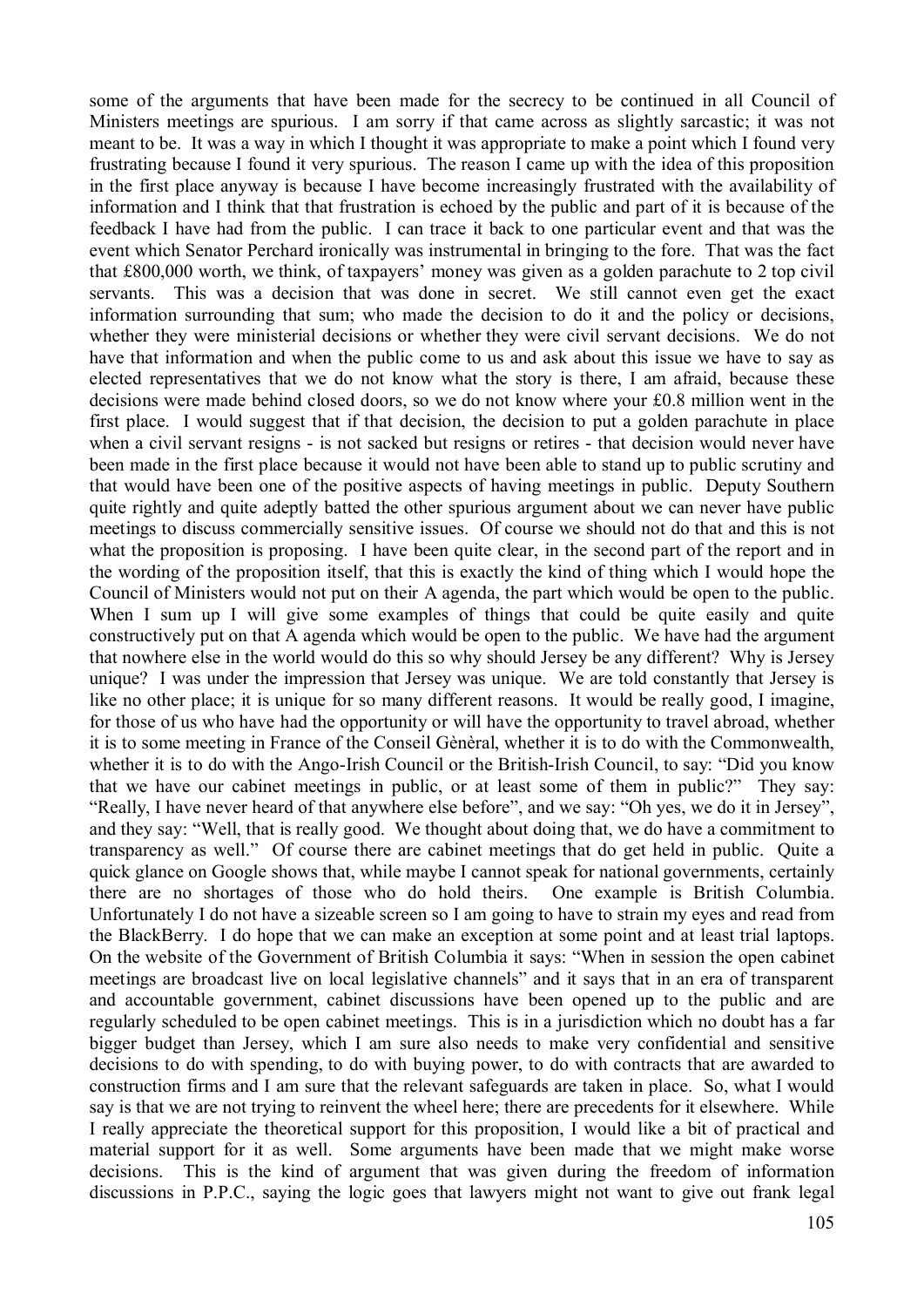advice if they think that there is a possibility at some point in the future that it could be subject to challenge. The opposite is entirely possible and many consider that the case. I did speak to a lawyer friend of mine at the time and he said: "I think it is exactly the opposite; one would give better advice because one knows that one is more likely to be scrutinised." That is exactly why we have open and transparent theoretical government. So I do think that there has been a lack of vision. I think that the Council of Ministers have missed an ideal P.R. (public relations) exercise for this. The headline tomorrow could have been: "Council of Ministers open up their meetings to the public." What it will be tomorrow is probably nothing to do with this debate anyway but if it were in an imaginary world it would be: "Council of Ministers vote to maintain secrecy within keeping of the Strategic Plan"; not the words of the Strategic Plan but the spirit of the Strategic Plan. We talk about official and unofficial meetings; well, they already exist. We have an A agenda, we have a B agenda. You have meetings which are nice and fluffy to which on occasion they will invite Assistant Ministers, like my colleague on the right who may know of that first hand; they will allow those Members to attend. When the hard core decisions are being discussed secretively it will just be the inner circle which may not even be the full makeup of the whole Council of Ministers. There is currently a disjoint between the public's votes and what we get as the Council of Ministers. This would at least be one step to open up meetings for the Council of Ministers. Irrespective of the numbers that turn up, we could say that we are going to shut the public gallery. I cannot see how many there are today. So we will say we will shut the public gallery because there are not that many people here today and it is cheaper to do that rather than employ somebody to stand downstairs and listen on a radio and get very bored, which I know they regularly do. So we will just shut that down because it is not financially viable to have it open. I think simply the act itself of opening up Council of Ministers meetings in some circumstances but on a regular basis would in itself be inherently good and it would engender public confidence that we are putting our actions and correlating them with our words. I have covered the fact that the same arguments could be used for the States Assembly.

[17:30]

I have made the argument in the past that at the time when the *Hansard* was being produced in the U.K., the idea of it, before 1771, I was reading on a website the British Parliament had long been a highly secretive body. Well, one could say the same about the Jersey Government. The point is that this is incremental change; it is not a radical proposition that is being brought. National Cabinets have mooted the idea of not simply meeting in public but webcasting, as Deputy Le Hérissier alluded to. Certainly in the U.K. the Liberal Democrats have in the past talked about it. There was an incident, I think, in New Mexico where the Governor, Susana Martinez, tabled a motion for web streaming cabinet meetings in that State. Again, these are not unique ideas and they are things which can easily, and I would say they will, come to pass anyway. This kind of transparency is the way to go. Why do we not simply pre-empt and be at the vanguard of transparency rather than waiting until the very last moment when we have to and we are forced to open up and become more accountable? Why not also combine it with a press conference? I have heard from some of my contacts in the media that the press conferences that used to take place after Council of Minister meetings no longer take place. I am not sure if that is the case; I believe that is the case. Why not have open discussions where questions could be taken, perhaps even before the Ministers go into the secretive part of their meeting so that their ideas can be broadcast to the public in that way? I am just scrolling down to point 15; 14 first. The Constable of St. Lawrence talks about no mention of B agendas. What I would argue, if we look at the wording, is that the proposition is even more flexible than simply limiting this to B agendas. It allows for any decision except when the Council is discussing any matter which by virtue of any enactment or code it is entitled to discuss in private. So it can say already these things are entitled to be on the B agenda. They can just say: "This needs to be on the B agenda, it is sensitive information, therefore we will not hold it in the A agenda." Similarly, it may well be, as the Constable of St. Helier alluded to,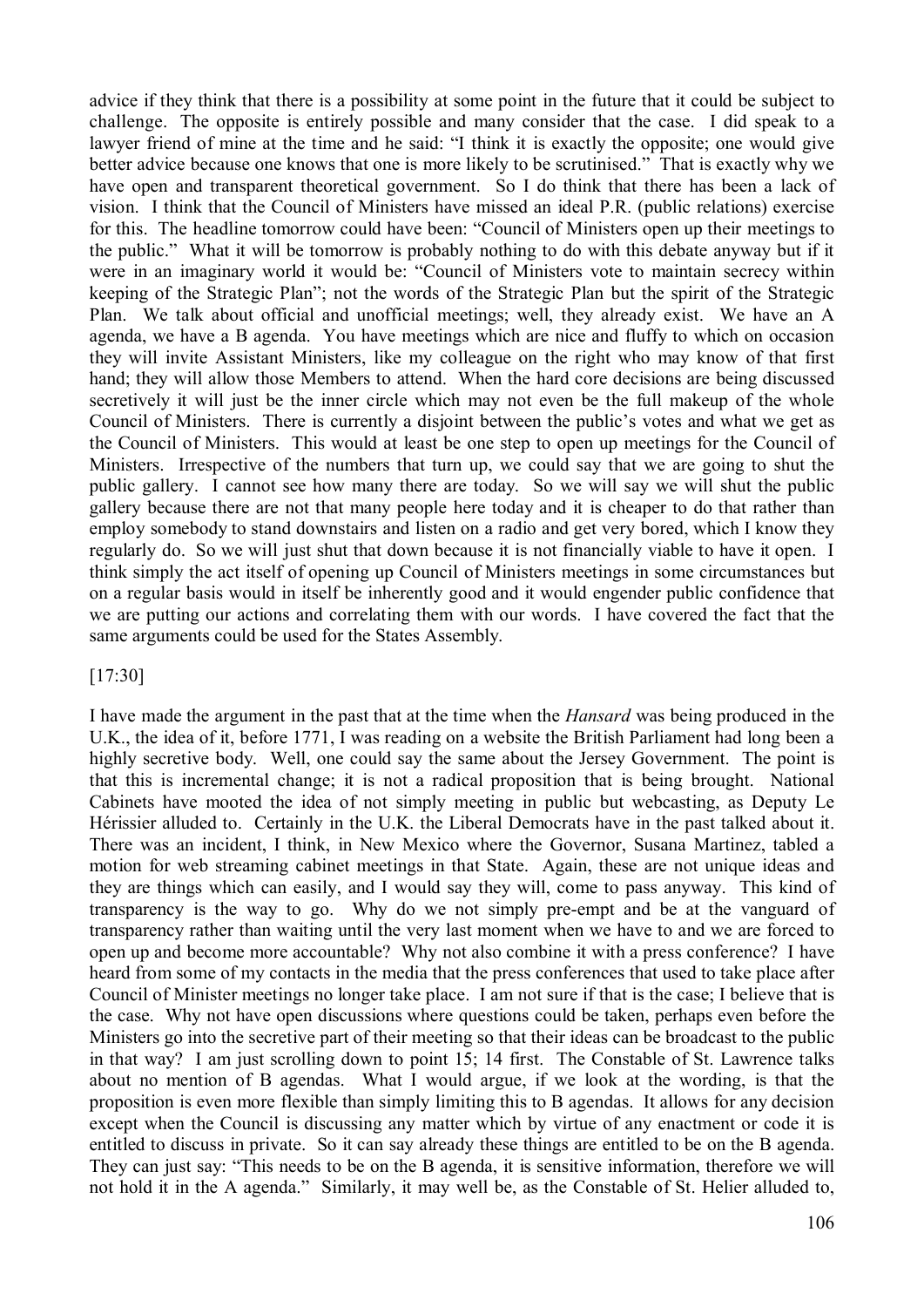there might be things on the B agenda which have no place being on the B agenda, and they are being overly cautious that could be moved to the A agenda. But what I would like to do is give a scenario. We have heard a lot of, I think, false arguments being made that sensitive information is going to be discussed. That is not the case. The proposition makes sure that is not going to be the case and the Council of Ministers are not so stupid as to discuss sensitive information in public, even were this proposition successful. What a scenario might be is that the Council, sitting around the table, the public are there, the media are there, the bloggers are not there (they are there but without their blogging equipment because, of course, they would be the only ones who are there initially representing the public) and the Minister for Transport and Technical Services comes in, who may still be Constable Jackson, and they say: "Constable have you got anything to report?" So he says: "I would like to give an update on how the new buses are working. We have got new buses running in the Island. They are double-deckers, they have taken on X amount of passengers in the first month. We are very happy with them." "Okay. Are there any teething problems?" "Yes, we have got some teething problems with them. Certain parts of the roads are too narrow, the wheels are too long so we are looking into that at the moment." "Okay, anything else?" "Yes, we are perhaps looking at oyster cards tentatively. We are not sure if we can work them but we can discuss that later on in the meeting." The worst case scenario there is that the headline reports that the roads are too small and that oyster cards will be introduced even though the Minister said they may be introduced, which is what happens already, and it says that one of the Assistant Ministers is yawning in the background but that probably would not get reported anyway. I make no apologies, incidentally, for bringing this proposition. We have another scenario where, for example, the Minister for Health and Social Services also is brought to the table. "Do you have anything to say, Minister?" "I would just like to say that we have taken on 30 new nurses this month but we have only got 5 vacancies which is roughly what we were expecting." This is not the material that needs to be kept secret. It is material which we would have to be asking for in States' time, which we would have to be submitting written questions for, which we would have to be submitting oral questions for, which would go to the Greffier, which the Greffier would then draft, which would then have an implication for cost, which would come back. Then we would find it to be deficient because it did not give the information that we wanted it to in the first place and we would have to stand up only to be told to sit down again because in fact there is no time left to answer any questions. So it would be a lot easier if we got the information in the first place, if the information was volunteered. I am slightly disappointed with the Deputy of St. John because I hoped, first of all, that I had corrected this idea that he had that confidential information would be put forward. I know he is one of the ones who, like me, feels the frustration when information is not forthcoming. I will find it, frankly, very strange if he votes against this proposition. I do not want to hear him complain again about not being given information when he has voted against the possibility of making our Government more transparent and open. The last one is a very good one from, I think, the Constable of St. Saviour who says that this is a nonsense apparently, that this will not make the meetings more open, that this will force the meetings to be in private. Imagine that, we certainly could not have private meetings so if we vote for this there is a risk that the meetings might become private but my understanding was that they were already private anyway. As Deputy Maçon said, I think the only thing that we can do, if we want a small risk of them being open, is to vote for this proposition.

#### **Deputy J.M. Maçon:**

I do not think I exactly said that; I think I said it would not make any difference either way.

#### **Deputy M. Tadier:**

I am not sure I understand that. Would the Deputy like to clarify?

#### **Deputy J.M. Maçon:**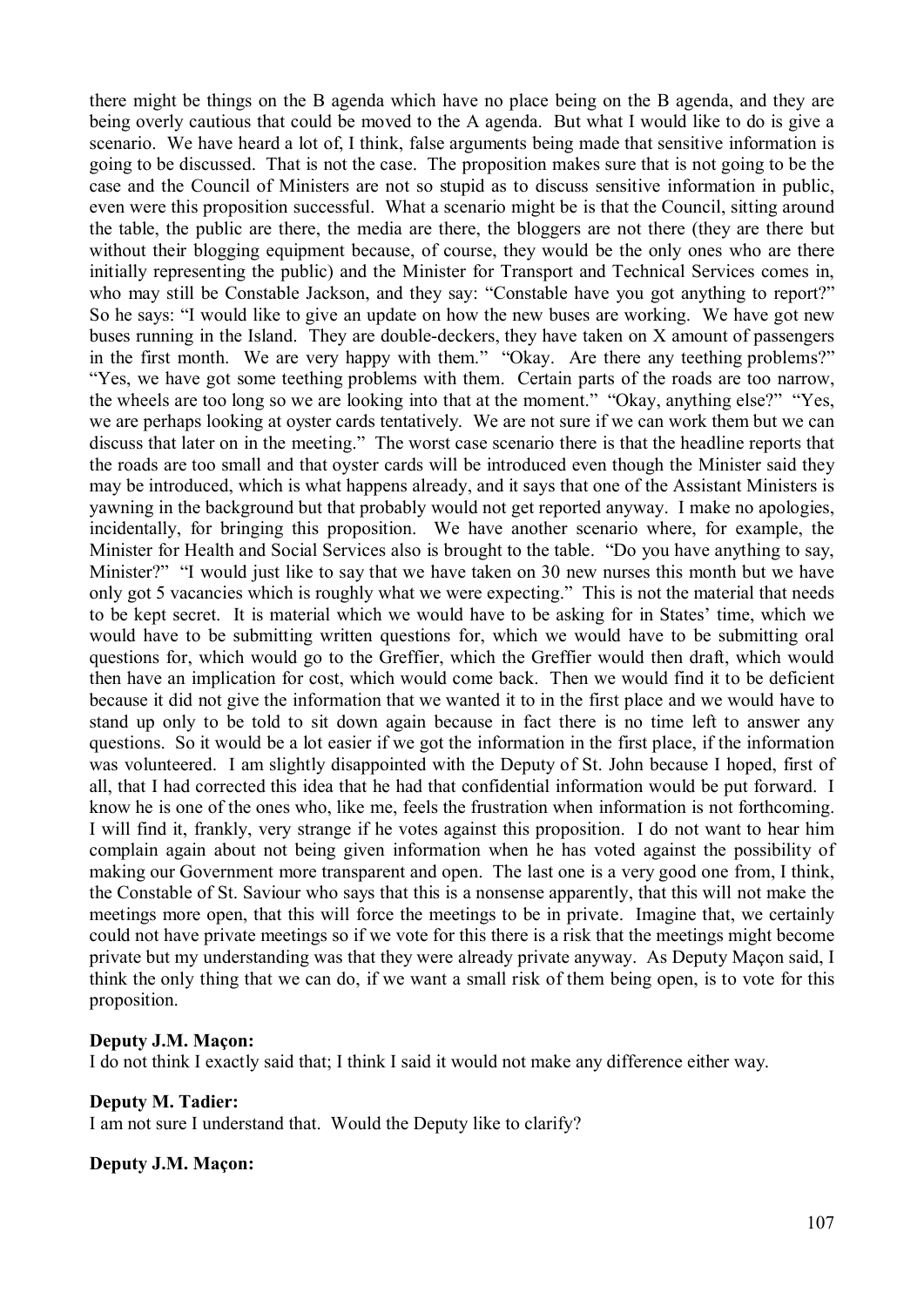If I may clarify; I believe the Deputy said that I had said that the only thing to do was to adopt this and that is not what I said at all.

## **Deputy M. Tadier:**

Okay. I did not mean to say that. I thought I was saying that the Deputy said that this would not make a difference either way so that is why we should adopt it, because the only way it could possibly make a difference is if we did adopt it, because that is the only way we are going to get any of the meetings to be held in public. I wonder if Members, when they voted for this part of the Strategic Plan to do with openness and transparency, realised that there were consequences to that vote, because I did. This is a direct consequence of Members having voted for this. Also, is this the same Assembly that was voting for the Freedom of Information (Jersey) Law which, I think, went through more or less unanimously? I think it is the same Assembly but I have a sneaking suspicion that they will not be supporting this today. I look forward to the day, nonetheless, when we can have a Council of Ministers and an Assembly which can accept a proposition like this, which is uncontroversial, quite frankly, and it would be much more politically expedient. I am sure, if they employed perhaps a Communications Unit who are perhaps slightly more savvy, they would have given the advice that the Council of Ministers would have been a lot better to just adopt this proposition. It would make them look good when, in fact, as Deputy Maçon said, it would not make any difference because they could still be equally as secretive anyway. So that is the advice I would give to the Council of Ministers. The lesson we can learn from this is that perhaps either listen to the advice of your Communications Unit, who I hope some of them would have given you that advice, or just sack them and then you could at least pretend to be more open, because, as Deputy Maçon says, one would not have to be more open anyway. In that sense, I think that would have been something which could have been adopted quite easily. We could have set a good mark in the sand, but unfortunately what we will see if this vote is not successful is the fact that the words in the Strategic Plan are simply words and there is no intention of the Executive of this Government, as it currently stands, to be transparent and open in any meaningful kind of way.

| <b>POUR: 13</b>              | <b>CONTRE: 28</b>         | <b>ABSTAIN: 1</b>  |
|------------------------------|---------------------------|--------------------|
| Senator A. Breckon           | Senator T.A. Le Sueur     | Deputy of St. Mary |
| Senator F. du H. Le Gresley  | Senator P.F. Routier      |                    |
| Connétable of St. Helier     | Senator P.F.C. Ozouf      |                    |
| Deputy R.C. Duhamel (S)      | Senator J.L. Perchard     |                    |
| Deputy of St. Martin         | Senator S.C. Ferguson     |                    |
| Deputy R.G. Le Hérissier (S) | Senator B.I. Le Marquand  |                    |
| Deputy J.A. Martin (H)       | Connétable of St. Ouen    |                    |
| Deputy G.P. Southern (H)     | Connétable of Trinity     |                    |
| Deputy P.V.F. Le Claire (H)  | Connétable of Grouville   |                    |
| Deputy S. Pitman (H)         | Connétable of St. Brelade |                    |

## **The Greffier of the States (in the Chair):**

The appel is called for on the proposition of Deputy Tadier. Members are in their seats. I will ask the Deputy Greffier to open the voting.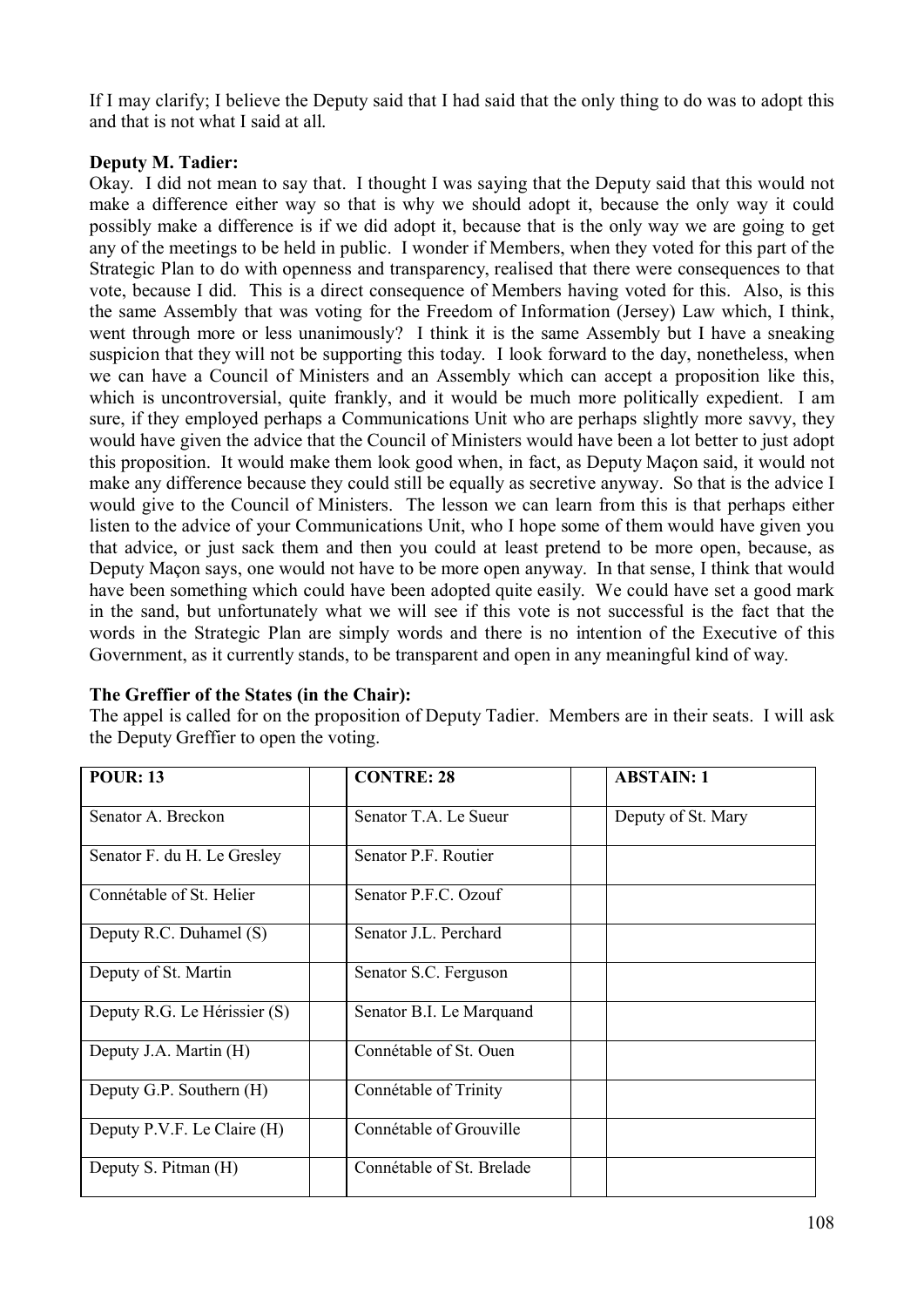| Connétable of St. Saviour  |  |
|----------------------------|--|
| Connétable of St. Clement  |  |
| Connétable of St. Peter    |  |
| Connétable of St. Lawrence |  |
| Connétable of St. Mary     |  |
| Deputy J.B. Fox (H)        |  |
| Deputy of St. Ouen         |  |
| Deputy J.A. Hilton (H)     |  |
| Deputy of Trinity          |  |
| Deputy S.S.P.A. Power (B)  |  |
| Deputy K.C. Lewis (S)      |  |
| Deputy I.J. Gorst (C)      |  |
| Deputy of St. John         |  |
| Deputy A.E. Jeune (B)      |  |
| Deputy A.T. Dupré (C)      |  |
| Deputy E.J. Noel (L)       |  |
| Deputy A.K.F. Green (H)    |  |
| Deputy J.M. Maçon (S)      |  |
|                            |  |

### **The Greffier of the States (in the Chair):**

Very well, the next item listed is P.104. I was not sure, Deputy of St. Mary, if that was a matter that had been deferred or if it was being taken at this stage or have you …

### **The Deputy of St. Mary:**

I am quite happy to take it now. I think that is how I might interpret this note that I had from the Chairman of  $P$   $P$   $C$  now.

### **The Greffier of the States (in the Chair):**

Very well, it is listed next. I will ask the Greffier to read the proposition.

## **9. Migration and Population Policy: Review (P.104/2011)**

### **The Deputy Greffier of the States:**

The States were asked to decide whether they were of opinion (a) to suspend the present policy of net inward migration of 150 households each year until a debate has taken place on the future of migration and population policy and in the meantime to aim for zero population growth; (b) to request the Council of Ministers to commission an independent review into why the population policy of the last Strategic Plan 2006–2010 was not adhered to, how the mechanisms for controlling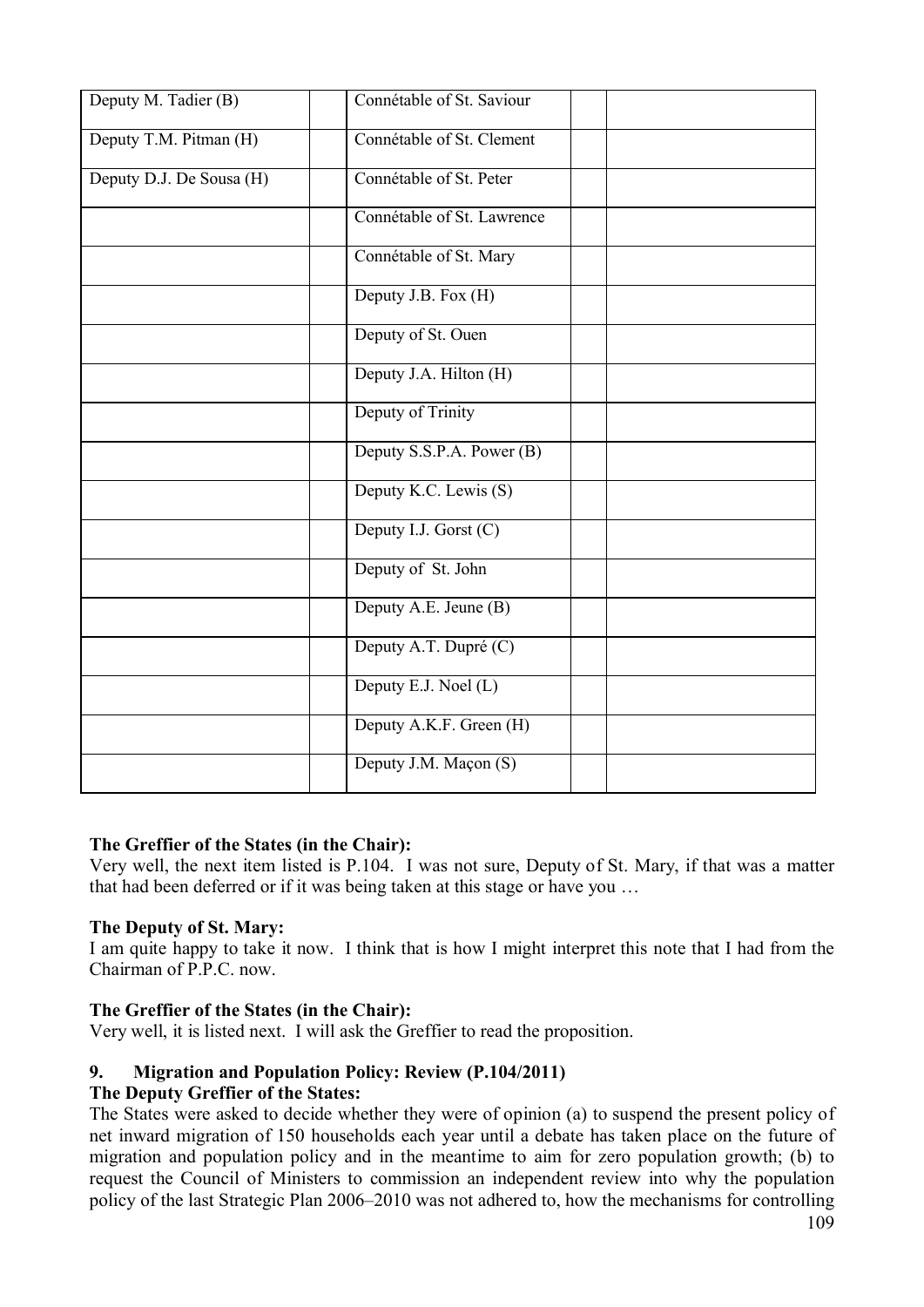the population failed and the implications of that failure to comply with the decision of the States and to report the findings to the States; (c) to request the Council of Ministers to lodge its 3-yearly revision of the policy on population as stipulated in the current Strategic Plan for States debate in 2012.

### **The Greffier of the States (in the Chair):**

I call on the Deputy of St. Mary to propose his proposition.

### **9.1 The Deputy of St. Mary:**

I think a good place to start is field 528; I think it is the field opposite St. Saviours School. That was a wake-up call. That was an open field in a very built-up parish, a field that for many aroused very strong feelings that it should not be built on. I think, for me, it marked some kind of Rubicon and I think possibly for others too. Where does this all end? I raised this matter in the Strategic Plan debate in 2009 and I make no apologies for bringing it again in 2011, 2 years on into the policy that we adopted then, and particularly no apology for bringing it a few months away from an election, because I think it is important that the public know where their candidates stand on an issue which is absolutely fundamental to everything that we do. The point about that was made most clearly in the Island Plan debate that we had where Deputy Le Claire brought it very forcibly to our attention that population and the calculations around population were absolutely the basis of everything we were discussing. When it came to the rezoning chapters of the plan it was hunt the site: "Not in my parish, not in my parish", and people who had voted in favour of increasing the population stood up and said: "Not in my parish." I have here, just as an example, from *Hansard*, Constable Norman talking about Samarès Manor: "So to fill them and indeed to build all these extra homes we will need to import people, and therefore increase immigration which is exactly what Deputy Le Claire and, indeed, most of us, do not want to happen."

[17:45]

### **Deputy P.V.F. Le Claire:**

It was the nurseries, not the manor.

### **The Deputy of St. Mary:**

It must come from my guiding days; I meant to look at manors and not nurseries.

### **Deputy P.V.F. Le Claire:**

Because I am in enough trouble down there in St. Clements without this. **[Laughter]**

#### **The Deputy of St. Mary:**

Samarés Nurseries. I do think this is time to sharpen our pencils and see if we can be consistent. We do not like the consequences of never-ending population growth but when it comes to voting on it, well, we will see. First of all, the 3 issues at stake. The first paragraph is about suspending the present policy of increasing the population, or rather that is not the present policy; the present policy is that we have net inward migration of 150 households and the first paragraph is to suspend that. I think that what is at stake is the future of the Island, as I have said around the Island Plan. It is absolutely the key assumption which affects everything else. I would say that it is inevitable that one day the Island is full up so why not save it now? I will be addressing the problems that we face and how our population growth makes it almost impossible to do that and creates more problems than it solves. The second issue is the Council of Ministers' ability to control the population. We talked about this when we discussed the control of Housing and Work (Jersey) Law but I believe that in the past we have set targets in this House, recommended to us by the Council of Ministers, which have then been not met and we have to find out why. The third issue is that the result of the review that the Council of Ministers have to conduct next year into the population issue; that will have to come to this House whereas at present that is unclear. So, the debate on population cannot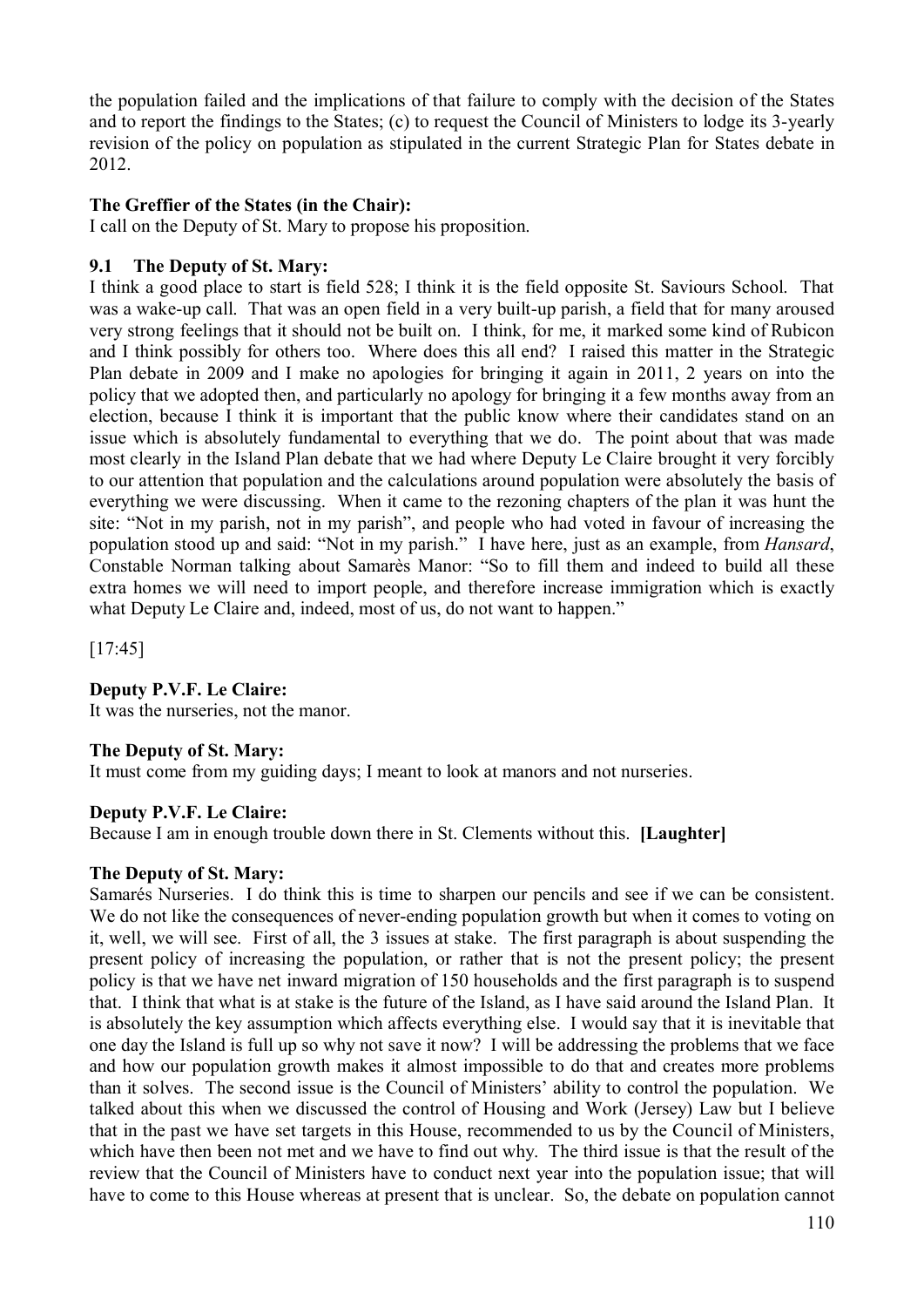be swept under the carpet; it will have to be aired. The new policy will have to come to this House for debate. The first thing to be clear about is that this debate is not about the mechanism, and I fear that it is an easy blind alley to go down, whether or not we have a mechanism, et cetera. But the mechanism is not what the debate is about. In P.37 and P.38 we have, depending on your point of view, strengthened the mechanism for controlling population; or we have not strengthened it. We have improved our information, we have improved our feedback but we have not strengthened the mechanism. Either way the tools are the same. The tools under P.37 will be the same whether we aim for a steady population or whether we aim for plus 150 households net inward migration. That is why part (b) of the proposition is so important, because that looks at why it is when we set targets in the past they are not met. What this proposition is about, it is not about the mechanism, because we could talk about that all day and it is the same whatever the target is. What it is about is the population. It is not about net inward migration on its own and it is not about births over deaths on its own; it is about how many people do we think should live in the Island. If we leave out one or other factor then, of course, we find ourselves talking nonsense. Any target for population must take into account births over deaths and they are currently running at around 240. There is an excess of about 240 more people being born than are dying, so there is a natural population growth happening anyway. Now, that is strange, and the reason I emphasise that point is that both the last targets, the target set by the Strategic Plan in 2006 and the target set by the Strategic Plan in 2009, omitted to mention births over deaths. They totally ignored whether deaths were exceeding births or vice versa and yet they have just said 240 is the amount of natural increase. We cannot have policy built on sand, especially when it is this important. It is astonishing that we simply overlooked that aspect and the Council of Ministers, in bringing forward policies, overlooked births over deaths. The second factor is net inward migration. The ebb and flow, we are told by the Statistics Unit, is around 2,500 people a year in each direction. So, if you want to correct for the 250 excess of births over deaths, then you let in 2,250 and you allow out the 2,500 who are leaving anyway. You just adjust downwards by 10 per cent the number of people coming in. So, the notion that aiming for a steady population involves stopping immigration or a closed door is pure fantasy. How can it be a closed door when 2,250 people are coming through it? It is clearly not a closed door in any sense of the word. It is interesting to note that it is not just States Members; our dear local paper had a headline on this proposition "Call to freeze the population" which excited much jovial comment about lack of insulation in old people's homes and so on but that is not what it was about. Anyway: "Call to freeze the population", then underneath that the first sentence of the story was: "Immigration should be frozen." I had to write a letter to point out that those 2 are not the same thing. The confusion is very easy to slip into, that we are stopping immigration by adopting this proposition. We are not. There would still be roughly 2,250 people coming in. It is an easy mistake to make but it is not academic and if we look at the comments of the Council of Ministers, there we have it again, the same concept that by adopting a steady population policy everything stops in terms of immigration. What they say is a sudden shift to a zero population growth policy would also mean that businesses would be restricted in recruiting specialist and skilled workers from outside the Island to steer activities which would provide opportunities for some of those currently seeking work. I have put in the margin: "No." It just imposes a duty on those responsible to choose, to select, which is what they do anyway. On Economic Scrutiny I have seen the lists of the ministerial decisions saying no to this business for a licence to import more people, and yes to this business for a licence to import these people. Those decisions about whom to allow a licence to, who can bring more people in and who cannot are being taken right now. So, it is not a question of closing the door, it is simply a matter of selecting, which is what we do anyway, solving the problems we face and creating more problems than it solves and at present we have a treadmill. We are on a treadmill and I would just give Members the figures for the build rate and then the waiting list. The build rate: in the 15 years between 1986 and 2001, Jersey was building 366 units of accommodation every year; 366 every year for 15 years on average. In the 8 years after 2002, 540 units of accommodation every year and we now propose to build another 4,000; another 400 every year. The first point to make is obviously it cannot go on. I would refer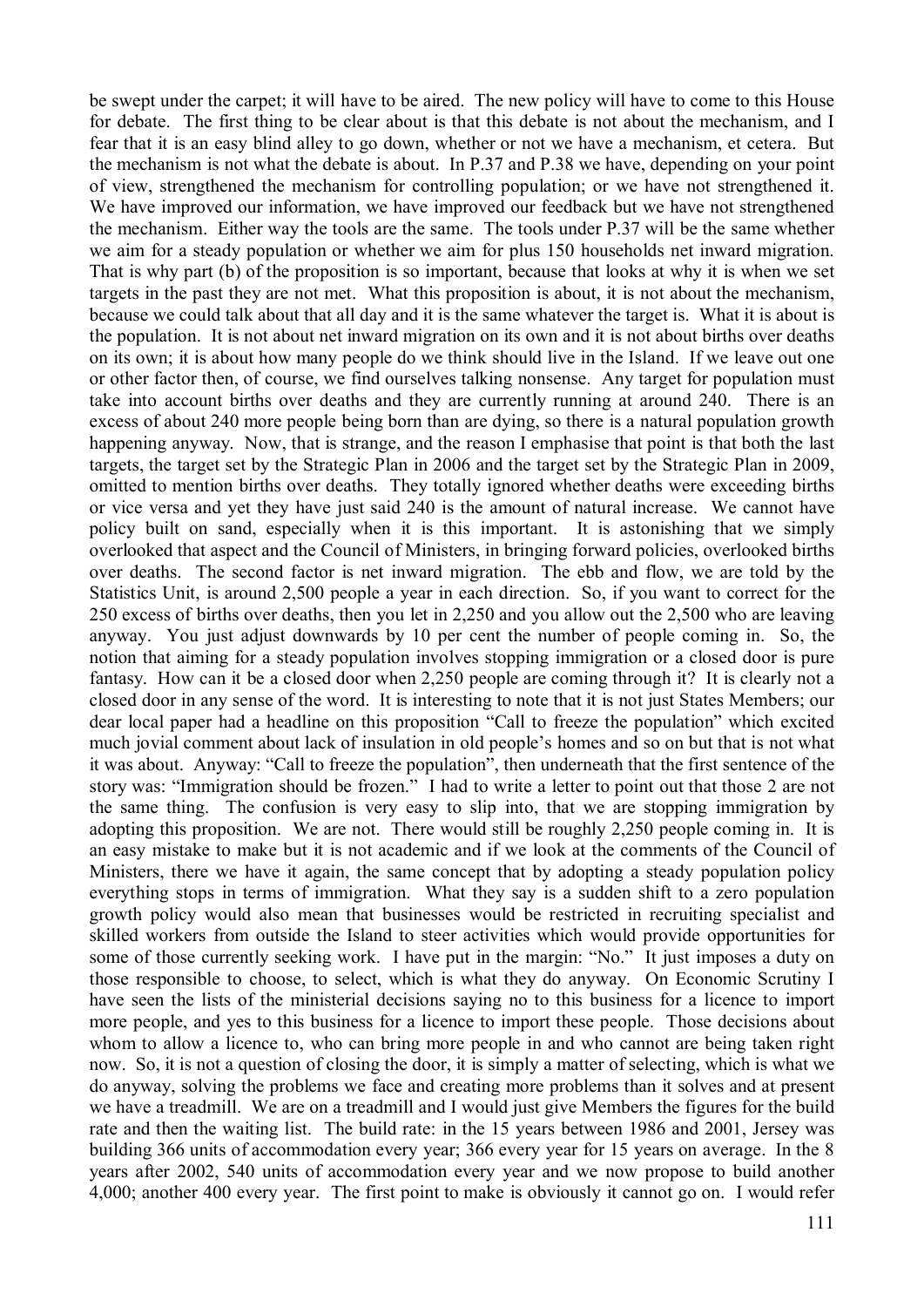Members, if they want to look, to the back page of my report where I list the 1999 list of social housing schemes supported by the Housing Development Fund. This takes you back in time to St. Paul's Gate, La Folie, Berkshire Hotel, Mont Millais Postal, Town Park Hotel; does anyone remember these sites? Albert Pier, Le Coie; some of these are big, big sites and it goes on for an entire page and yet we are still not there. So, those sites were not enough; we have to do that all over again. The waiting list has gone from 807 in 1990, in the year 2000 it was 405 and in 2010 425. The waiting list obstinately remains and the houses go on and on and on being built, so we are no nearer to solving the problem. We just push it off. That is the second point; it is a permanent housing shortage that we are creating with present policies, a permanent housing shortage and we all know what the results of that are. The first result is, of course, spiralling house prices beyond the reach of most Islanders. That acts not only, of course, as a dampener on people's ambitions here on the Island but it also acts as a block on returners who might wish to come back and inspire these industries, take up new ideas in the economy, but they say: "I will never be able to own my own house," spiralling rents of course and a rise in the underlying land values. Both of those may sound academic but they come straight back to the taxpayer in the form of increased bills, increased bills for rent support, increased bills … now, for instance, the Sunshine Hotel site; that had to be bought at whatever the land value was. The land value, of course, is inflated by the scarcity so we paid, I think, £2 million. We paid a lot of money for the Sunshine Hotel site. We then found we could not put the social housing on there that we wanted to because it was too expensive, so then we had to sell it and so it went on. But there is a cost in there to the States of this madcap treadmill. Then the classic quote from Senator Breckon in the debate on G.S.T.: "You cannot afford where to live, here is some money." Of course it is the States, that is, the taxpayer, who is finding the money. Another effect of this endless treadmill is the division between town and country. This really does hurt me. Which is it to be? Where are we to put the houses? Are they going on field 528? Are they going on the field next to Coronation Park, which is now a little footballing place, and the field above it? Where are these houses going to go? Or are they going to go in town filling up every last space? I feel that that tension between town and country … we saw it in the Island Plan. We saw people voting to have it somewhere else and if we go on like this we will go on voting for everything to be somewhere else and that is no model for an harmonious society. Solving the problems, and we are told by the Council of Ministers that we need more people to come in to solve the ageing society. Well, the first thing is that their own figures show that the additional income from these people over and above what they cost society would be a 19th. Well, a 19th, you really have to weigh that up against the problems that are caused by rising population. The second point is that the support ratio, which is the number of people in employment divided by the number of people who are over employment age, goes from 4.4 in 2005 to 1.9 or it goes from 4.4 to 1.75. It is a huge drop anyway and the difference of having a lot of extra people coming in is very, very small, because the numbers of ageing are growing far, far faster. The solutions will have to be community solutions; they are more important than bringing more people in. We are going to have to box very clever to create a good future for our elderly and our attitude to the elderly is going to have to change. We are going to have to completely reassess how we deliver services and how people can help each other in the community. It is not going to come from 150 heads of household coming in who themselves, of course, will become old.

[18:00]

### **The Connétable of St. Ouen:**

If the Deputy will give way? Can I propose that to give the Deputy a chance to get his breath between this and the next session that we adjourn now?

#### **The Greffier of the States (in the Chair):**

I was wondering how long the Deputy. If you have much more to go I think we will want to adjourn.